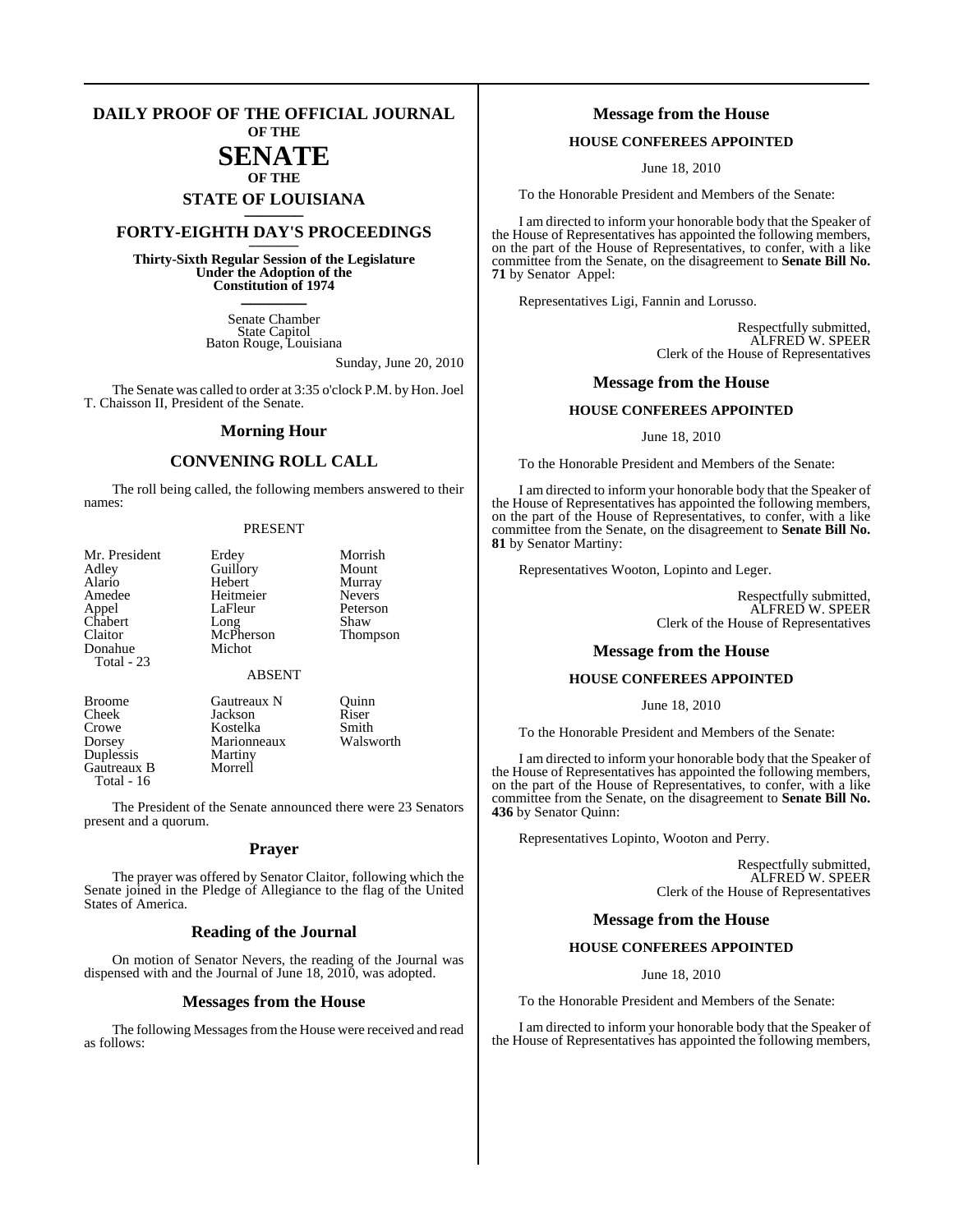on the part of the House of Representatives, to confer, with a like committee from the Senate, on the disagreement to **Senate Bill No. 594** by Senator B. Gautreaux:

Representatives Robideaux, Pearson and Cortez.

Respectfully submitted, ALFRED W. SPEER Clerk of the House of Representatives

# **Message from the House**

# **HOUSE CONFEREES APPOINTED**

June 18, 2010

To the Honorable President and Members of the Senate:

I am directed to inform your honorable body that the Speaker of the House of Representatives has appointed the following members, on the part of the House of Representatives, to confer, with a like committee from the Senate, on the disagreement to **Senate Bill No. 652** by Senator Hebert:

Representatives Henry, Gallot and Richard.

Respectfully submitted, ALFRED W. SPEER Clerk of the House of Representatives

# **Message from the House**

# **HOUSE CONFEREES APPOINTED**

June 18, 2010

To the Honorable President and Members of the Senate:

I am directed to inform your honorable body that the Speaker of the House of Representatives has appointed the following members, on the part of the House of Representatives, to confer, with a like committee from the Senate, on the disagreement to **Senate Bill No. 708** by Senator Chabert:

Representatives Baldone, Hutter and Billiot.

Respectfully submitted, ALFRED W. SPEER Clerk of the House of Representatives

# **Message from the House**

# **HOUSE CONFEREES APPOINTED**

# June 18, 2010

To the Honorable President and Members of the Senate:

I am directed to inform your honorable body that the Speaker of the House of Representatives has appointed the following members, on the part of the House of Representatives, to confer, with a like committee from the Senate, on the disagreement to **Senate Bill No. 711** by Senator Cheek:

Representatives Katz, St. Germain and Lopinto.

Respectfully submitted, ALFRED W. SPEER Clerk of the House of Representatives

# **Page 2 SENATE 48th DAY'S PROCEEDINGS**

# **Message from the House**

# **HOUSE CONFEREES APPOINTED**

June 18, 2010

To the Honorable President and Members of the Senate:

I am directed to inform your honorable body that the Speaker of the House of Representatives has appointed the following members, on the part of the House of Representatives, to confer, with a like committee from the Senate, on the disagreement to **Senate Bill No. 761** by Senator Duplessis:

Representatives A. Badon, Barrow and Richmond.

Respectfully submitted, ALFRED W. SPEER Clerk of the House of Representatives

# **Message from the House**

# **HOUSE CONFEREES APPOINTED**

June 18, 2010

To the Honorable President and Members of the Senate:

I am directed to inform your honorable body that the Speaker of the House of Representatives has appointed the following members, on the part of the House of Representatives, to confer, with a like committee from the Senate, on the disagreement to **Senate Bill No. 769** by Senator Cheek:

Representatives St. Germain, Wooton and Morris.

Respectfully submitted, ALFRED W. SPEER Clerk of the House of Representatives

# **Message from the House**

# **HOUSE CONFEREES APPOINTED**

June 18, 2010

To the Honorable President and Members of the Senate:

I am directed to inform your honorable body that the Speaker of the House of Representatives has appointed the following members, on the part of the House of Representatives, to confer, with a like committee from the Senate, on the disagreement to **Senate Bill No. 780** by Senator Cheek:

Representatives Perry, Wooton and Burford.

Respectfully submitted, ALFRED W. SPEER Clerk of the House of Representatives

# **Message from the House**

# **HOUSE CONFEREES APPOINTED**

June 18, 2010

To the Honorable President and Members of the Senate:

I am directed to inform your honorable body that the Speaker of the House of Representatives has appointed the following members,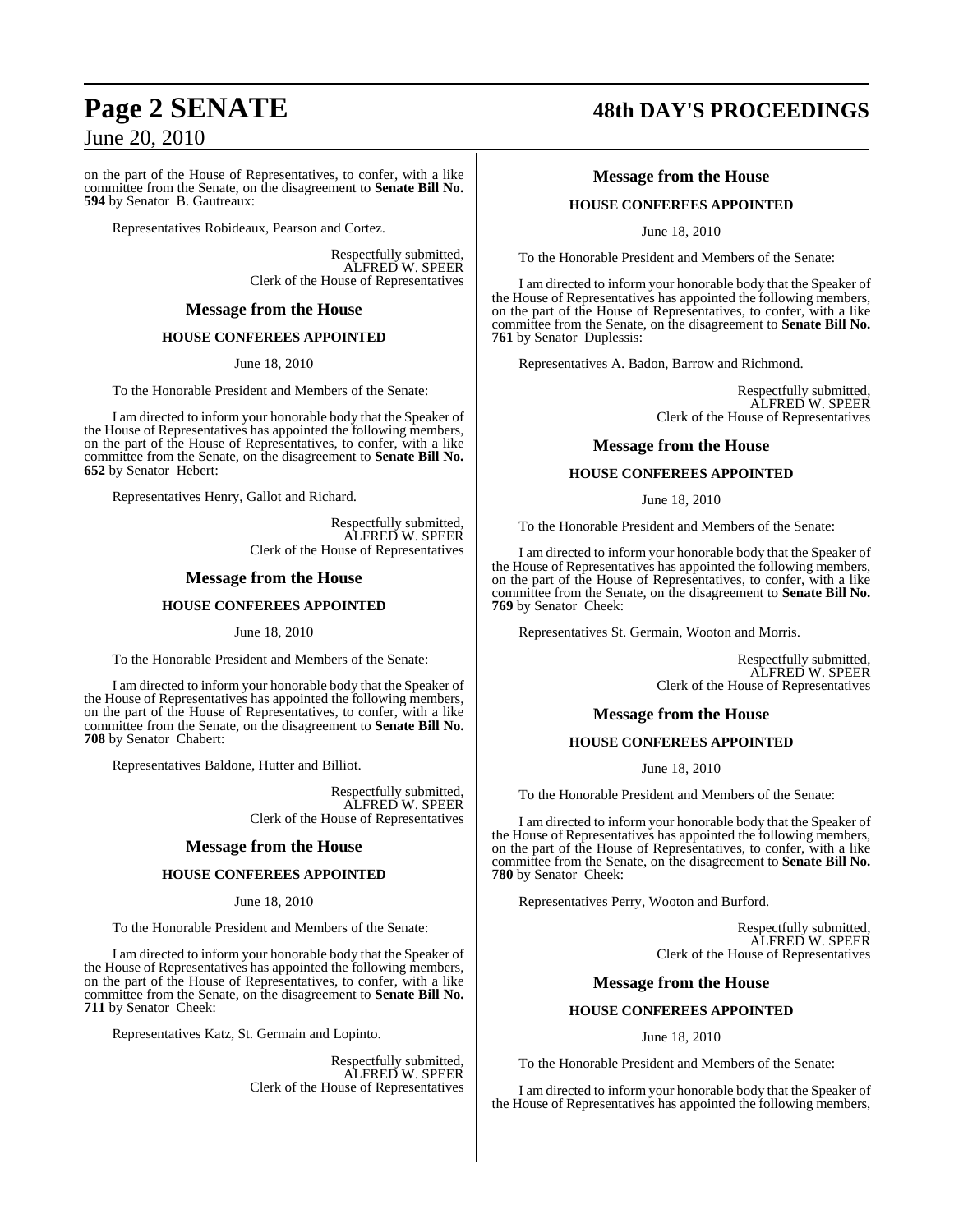# **48th DAY'S PROCEEDINGS Page 3 SENATE**

# June 20, 2010

on the part of the House of Representatives, to confer, with a like committee from the Senate, on the disagreement to **Senate Bill No. 800** by Senator LaFleur:

Representatives Montoucet, Barrow and LeBas.

Respectfully submitted, ALFRED W. SPEER Clerk of the House of Representatives

# **Message from the House**

# **HOUSE CONFEREES APPOINTED**

June 18, 2010

To the Honorable President and Members of the Senate:

I am directed to inform your honorable body that the Speaker of the House of Representatives has appointed the following members, on the part of the House of Representatives, to confer, with a like committee from the Senate, on the disagreement to **House Bill No. 33** by Representative Connick:

Representatives Connick, T. Burns and Greene.

Respectfully submitted, ALFRED W. SPEER Clerk of the House of Representatives

# **Message from the House**

# **HOUSE CONFEREES APPOINTED**

June 18, 2010

To the Honorable President and Members of the Senate:

I am directed to inform your honorable body that the Speaker of the House of Representatives has appointed the following members, on the part of the House of Representatives, to confer, with a like committee from the Senate, on the disagreement to **House Bill No. 1324** by Representative Richmond:

Representatives Richmond, T. Burns and Lorusso.

Respectfully submitted, ALFRED W. SPEER Clerk of the House of Representatives

# **Introduction of Senate Resolutions**

Senator Martiny asked for and obtained a suspension of the rules to read Senate Resolutions a first and second time.

#### **SENATE RESOLUTION NO. 166—** BY SENATOR MARTINY

A RESOLUTION

To commend the city of Harahan, Louisiana, on the celebration of its ninetieth birthday and to recognize this memorable and joyous occasion of July 24, 2010, as Harahan Day in Louisiana.

On motion of Senator Martiny the resolution was read by title and adopted.

#### **SENATE RESOLUTION NO. 167—** BY SENATOR SHAW

A RESOLUTION

To commend Micah Webber on being named the 2010 National Christian Forensics and Communications Association's Original Oratory champion.

On motion of Senator Shaw the resolution was read by title and adopted.

# **SENATE RESOLUTION NO. 168—**

BY SENATOR CROWE A RESOLUTION

To urge and request Louisiana Recovery Authority to reimburse the extraordinary expenses incurred by Daybrook Fisheries, Inc., related to its clean-up and recovery in the aftermath of hurricanes Katrina and Rita.

The resolution was read by title and placed on the Calendar for a second reading.

# **SENATE RESOLUTION NO. 169—** BY SENATOR MORRELL

A RESOLUTION

To commend Governor Bobby Jindal for issuing Executive Order No. BJ 2008-8, which is an order promoting energy efficiency and conservation in the executive branch of government.

On motion of Senator Morrell the resolution was read by title and adopted.

# **SENATE RESOLUTION NO. 170—**

BY SENATOR MARIONNEAUX A RESOLUTION

To commend the Livonia High School baseball team upon winning the 2010 District 8-3A Co-Championship, Bi-District Championship, Regional Championship, Quarterfinal Championship, upon qualifying for the Class 3A state tournament, and upon being a state semifinalist.

On motion of Senator Marionneaux the resolution was read by title and adopted.

#### **SENATE RESOLUTION NO. 171—** BY SENATOR CROWE

A RESOLUTION

To urge and request the attorney general to file suit against British Petroleum to compensate the parish governments of the coastal parishes for the loss of property tax revenue due to the Deepwater Horizon explosion and oil leak which resulted in the devaluation of coastal properties.

The resolution was read by title and placed on the Calendar for a second reading.

#### **SENATE RESOLUTION NO. 172—** BY SENATOR BROOME

A RESOLUTION

To urge and request the Senate Committee on Health and Welfare to study the efforts of various agencies and organizations related to fighting the childhood obesity epidemic and to urge and request those various agencies and organizations to report by January 1, 2011, to the Senate Committee on Health and Welfare about the status of their ongoing efforts to curb the high incident rate of childhood obesity.

The resolution was read by title and placed on the Calendar for a second reading.

#### **SENATE RESOLUTION NO. 173—** BY SENATOR SMITH

A RESOLUTION

To commend Beauregard Memorial Hospital and its administration and staff on being the recipient of the Silver Level 2009 Louisiana Hospital Quality Award and of a Distinguished Partners in Education Award.

On motion of Senator Smith the resolution was read by title and adopted.

#### **SENATE RESOLUTION NO. 174—** BY SENATOR CHABERT

# A RESOLUTION

To commend Tab Benoit for his dedication to preserving Louisiana's endangered delta wetlands and to congratulate him on being inducted into The Louisiana Music Hall of Fame.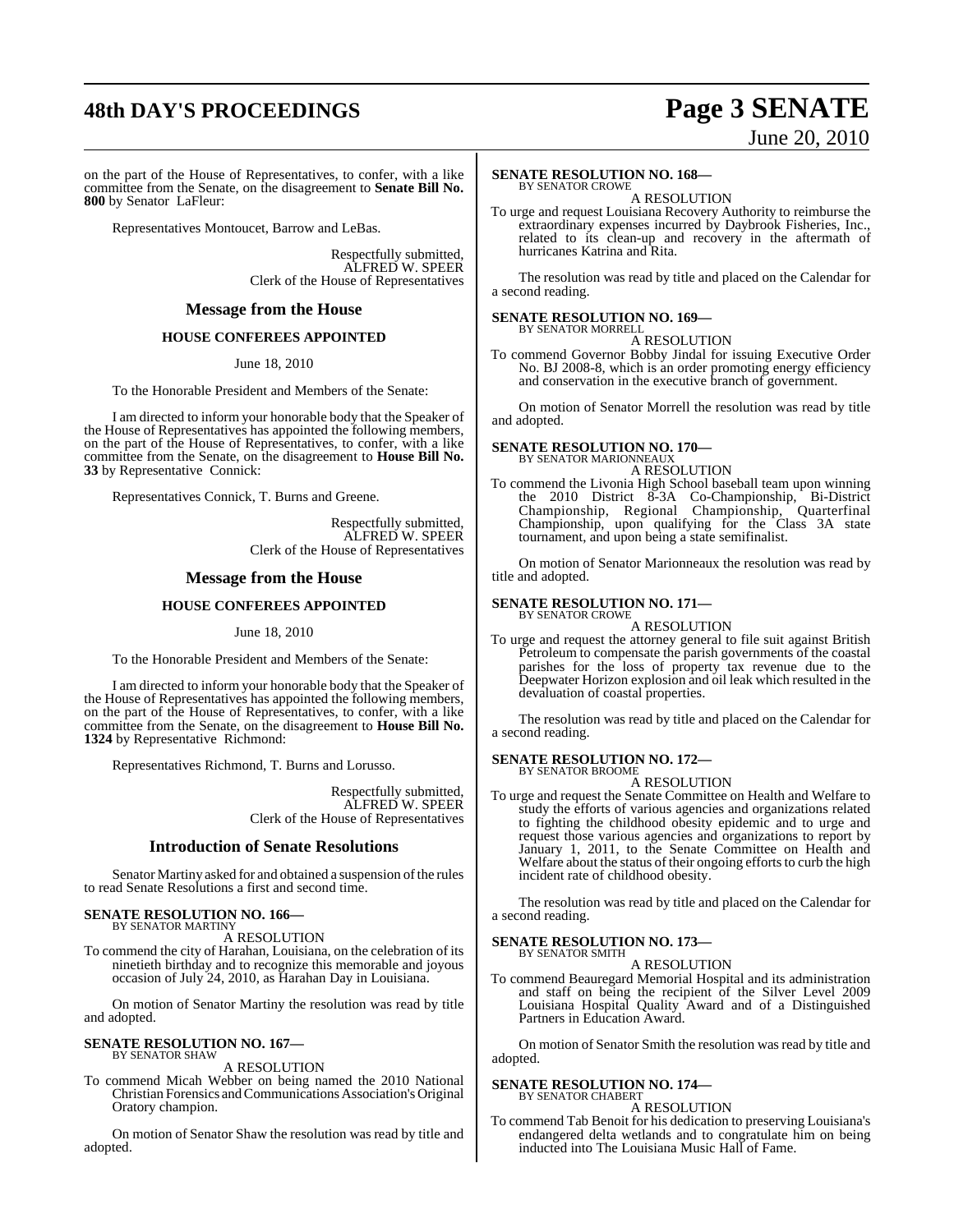On motion of Senator Chabert the resolution was read by title and adopted.

# **Senator Smith in the Chair**

# **Introduction of Senate Concurrent Resolutions**

Senator Walsworth asked for and obtained a suspension of the rules to read Senate Concurrent Resolutions a first and second time.

**SENATE CONCURRENT RESOLUTION NO. 135—** BY SENATOR WALSWORTH

A CONCURRENT RESOLUTION

To expressthe sincere and heartfelt condolences of the Legislature of Louisiana to the family of Ouachita Parish Deputy Sheriff Corporal J.R. Searcy upon his death in the line of duty.

The concurrent resolution was read by title. Senator Walsworth moved to adopt the Senate Concurrent Resolution.

# **ROLL CALL**

The roll was called with the following result:

# YEAS

| Mr. President | Gautreaux N   | Morrish         |
|---------------|---------------|-----------------|
| Adley         | <b>Hebert</b> | Mount           |
| Alario        | Heitmeier     | Murray          |
| Amedee        | Jackson       | <b>Nevers</b>   |
| Appel         | Kostelka      | Peterson        |
| Chabert       | LaFleur       | Riser           |
| Cheek         | Long          | Shaw            |
| Claitor       | Marionneaux   | Smith           |
| Donahue       | Martiny       | <b>Thompson</b> |
| Dorsey        | McPherson     | Walsworth       |
| Duplessis     | Michot        |                 |
| Erdey         | Morrell       |                 |
| Total - 34    |               |                 |
|               | <b>NAYS</b>   |                 |
| Total - 0     |               |                 |
|               | <b>ABSENT</b> |                 |

| Broome    | Gautreaux B | Ouinn |  |
|-----------|-------------|-------|--|
| Crowe     | Guillory    |       |  |
| Total - 5 |             |       |  |

The Chair declared the Senate adopted the Senate Concurrent Resolution and ordered it sent to the House.

# **Senate Resolutions on Second Reading**

# **SENATE RESOLUTION NO. 160—** BY SENATOR DUPLESSIS

A RESOLUTION To urge and request the adoption of a rehabilitation subcode within the Louisiana State Uniform Construction Code.

On motion of Senator Duplessis the resolution was read by title and adopted.

# **Senate Concurrent Resolutions on Second Reading**

# **SENATE CONCURRENT RESOLUTION NO. 132—** BY SENATOR MORRELL A CONCURRENT RESOLUTION

To direct the Department of Environmental Quality and the Department of Health and Hospitals to work in close coordination to protect the health and safety of Louisiana

citizens by monitoring water quality at or near all major urban areas in Louisiana and other locations at or near potential water sources used for recreation or for drinking water and to direct the Governor's Office of Homeland Security and Emergency Preparedness to post the results of such monitoring on its website.

The concurrent resolution was read by title. Senator Morrell moved to adopt the Senate Concurrent Resolution.

# **ROLL CALL**

The roll was called with the following result:

# YEAS

| Mr. President | Gautreaux N   | Morrell       |
|---------------|---------------|---------------|
| Adley         | Guillory      | Morrish       |
| Alario        | Hebert        | Mount         |
| Amedee        | Heitmeier     | Murray        |
| Appel         | Jackson       | <b>Nevers</b> |
| <b>Broome</b> | Kostelka      | Peterson      |
| Chabert       | LaFleur       | Shaw          |
| Cheek         |               | Smith         |
|               | Long          |               |
| Dorsey        | Martiny       | Thompson      |
| Duplessis     | McPherson     | Walsworth     |
| Erdey         | Michot        |               |
| Total - 32    |               |               |
|               | <b>NAYS</b>   |               |
| Total - 0     |               |               |
|               | <b>ABSENT</b> |               |
| Claitor       | Gautreaux B   | Riser         |
| Crowe         | Marionneaux   |               |
| Donahue       | Ouinn)        |               |

Total - 7

The Chair declared the Senate adopted the Senate Concurrent Resolution and ordered it sent to the House.

# **Senate Concurrent Resolutions to be Adopted, Subject to Call**

# **Called from the Calendar**

Senator Morrell asked that Senate Concurrent Resolution No. 131 be called from the Calendar.

# **SENATE CONCURRENT RESOLUTION NO. 131—** BY SENATOR MORRELL

A CONCURRENT RESOLUTION To urge and request the Louisiana State Law Institute to evaluate Louisiana's progress toward achieving juvenile justice reform as it relates to the "Missouri Model" and to report its findings and recommendations to the Louisiana Legislature as to additional steps necessary to further pursue a system of juvenile justice similar to that of the "Missouri Model".

The concurrent resolution was read by title. Senator Morrell moved to adopt the Senate Concurrent Resolution.

# **ROLL CALL**

The roll was called with the following result:

# YEAS

| Mr. President | Gautreaux N | Michot  |
|---------------|-------------|---------|
| Adlev         | Guillory    | Morrell |
| Alario        | Hebert      | Morrish |
| Amedee        | Heitmeier   | Mount   |
| Broome        | Jackson     | Murray  |

**Page 4 SENATE 48th DAY'S PROCEEDINGS**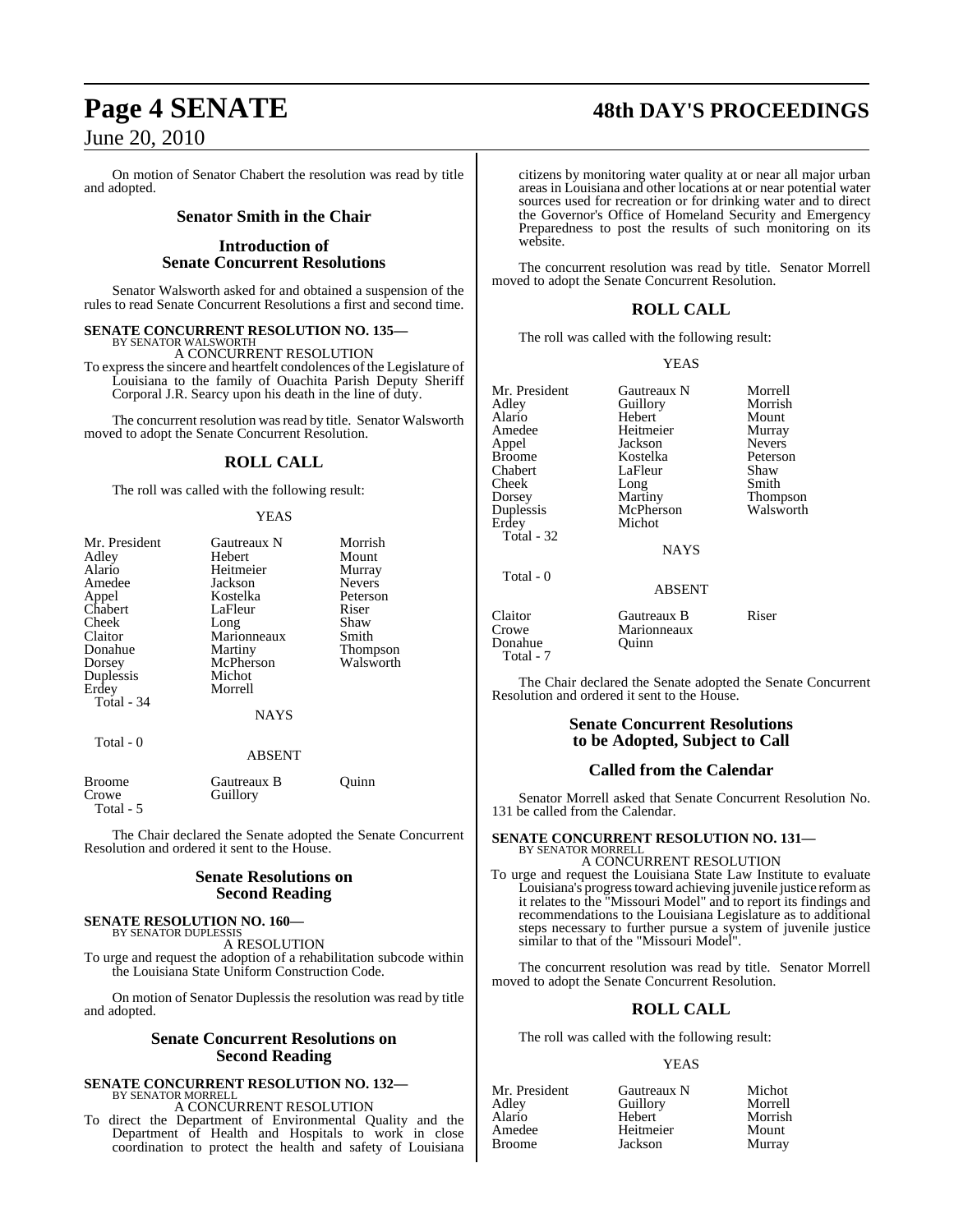# **48th DAY'S PROCEEDINGS Page 5 SENATE**

| Chabert           | Kostelka    | <b>Nevers</b>   |
|-------------------|-------------|-----------------|
| Cheek             | LaFleur     | Riser           |
| Claitor           | Long        | Shaw            |
| Dorsey            | Marionneaux | Smith           |
| Duplessis         | Martiny     | <b>Thompson</b> |
| Erdey             | McPherson   | Walsworth       |
| <b>Total - 33</b> |             |                 |
|                   | <b>NAYS</b> |                 |
| Total - 0         |             |                 |

ABSENT

| Appel     | Donahue     | Peterson |
|-----------|-------------|----------|
| Crowe     | Gautreaux B | Ouinn    |
| Total - 6 |             |          |

The Chair declared the Senate adopted the Senate Concurrent Resolution and ordered it sent to the House.

# **Messages from the House**

The following Messages from the House were received and read as follows:

# **Message from the House**

# **ASKING CONCURRENCE IN HOUSE CONCURRENT RESOLUTIONS**

June 18, 2010

To the Honorable President and Members of the Senate:

I am directed to inform your honorable body that the House of Representatives has finally passed and asks your concurrence in the following House Concurrent Resolutions:

HCR No. 268 HCR No. 269

Respectfully submitted, ALFRED W. SPEER Clerk of the House of Representatives

# **House Concurrent Resolutions**

Senator Smith asked for and obtained a suspension of the rules to read House Concurrent Resolutions a first and second time.

# **HOUSE CONCURRENT RESOLUTION NO. 268—** BY REPRESENTATIVE ELLINGTON

A CONCURRENT RESOLUTION To commend Charlie Smith upon his induction into the Louisiana

Political Hall of Fame in February of 2011.

The resolution was read by title. Senator Smith moved to concur in the House Concurrent Resolution.

# **ROLL CALL**

The roll was called with the following result:

# YEAS

| Mr. President | Erdey       | Michot        |
|---------------|-------------|---------------|
| Adley         | Gautreaux N | Morrell       |
| Alario        | Guillory    | Morrish       |
| Amedee        | Hebert      | Mount         |
| Appel         | Heitmeier   | Murray        |
| <b>Broome</b> | Jackson     | <b>Nevers</b> |
| Chabert       | Kostelka    | Peterson      |
| Cheek         | LaFleur     | Riser         |
| Claitor       | Long        | Shaw          |

# Donahue Marionneaux Smith<br>
Dorsey Martiny Thom Dorsey Martiny Thompson McPherson Total - 36 **NAYS**  Total - 0 ABSENT

Crowe Gautreaux B Quinn Total - 3

The Chair declared the Senate concurred in the House Concurrent Resolution and ordered it returned to the House.

# **HOUSE CONCURRENT RESOLUTION NO. 269—**

BY REPRESENTATIVES MORENO AND RICHMOND A CONCURRENT RESOLUTION To commend Judith Watts of New Orleans upon her retirement from

Agenda for Children.

The resolution was read by title. Senator Murray moved to concur in the House Concurrent Resolution.

# **ROLL CALL**

The roll was called with the following result:

### YEAS

| Mr. President | Erdey         | Michot        |
|---------------|---------------|---------------|
| Adley         | Gautreaux N   | Morrell       |
| Alario        | Guillory      | Morrish       |
| Amedee        | Hebert        | Mount         |
| Appel         | Heitmeier     | Murray        |
| Broome        | Jackson       | <b>Nevers</b> |
| Chabert       | Kostelka      | Peterson      |
| Cheek         | LaFleur       | Riser         |
| Claitor       | Long          | Shaw          |
| Donahue       | Marionneaux   | Smith         |
| Dorsey        | Martiny       | Thompson      |
| Duplessis     | McPherson     | Walsworth     |
| Total - 36    |               |               |
|               | <b>NAYS</b>   |               |
| Total - 0     |               |               |
|               | <b>ABSENT</b> |               |
|               |               |               |

Crowe Gautreaux B Quinn Total - 3

The Chair declared the Senate concurred in the House Concurrent Resolution and ordered it returned to the House.

# **House Concurrent Resolutions on Second Reading**

# **HOUSE CONCURRENT RESOLUTION NO. 261—** BY REPRESENTATIVE CARTER A CONCURRENT RESOLUTION

To urge and request the Legislative Fiscal Office to prepare a written report on new programs added by state agencies between Fiscal Year 1996-1997 and 2009-2010, and included in their general operating budgets, and present such report to the Legislature of Louisiana on or before December 31, 2010.

The resolution was read by title. Senator Claitor moved to concur in the House Concurrent Resolution.

# June 20, 2010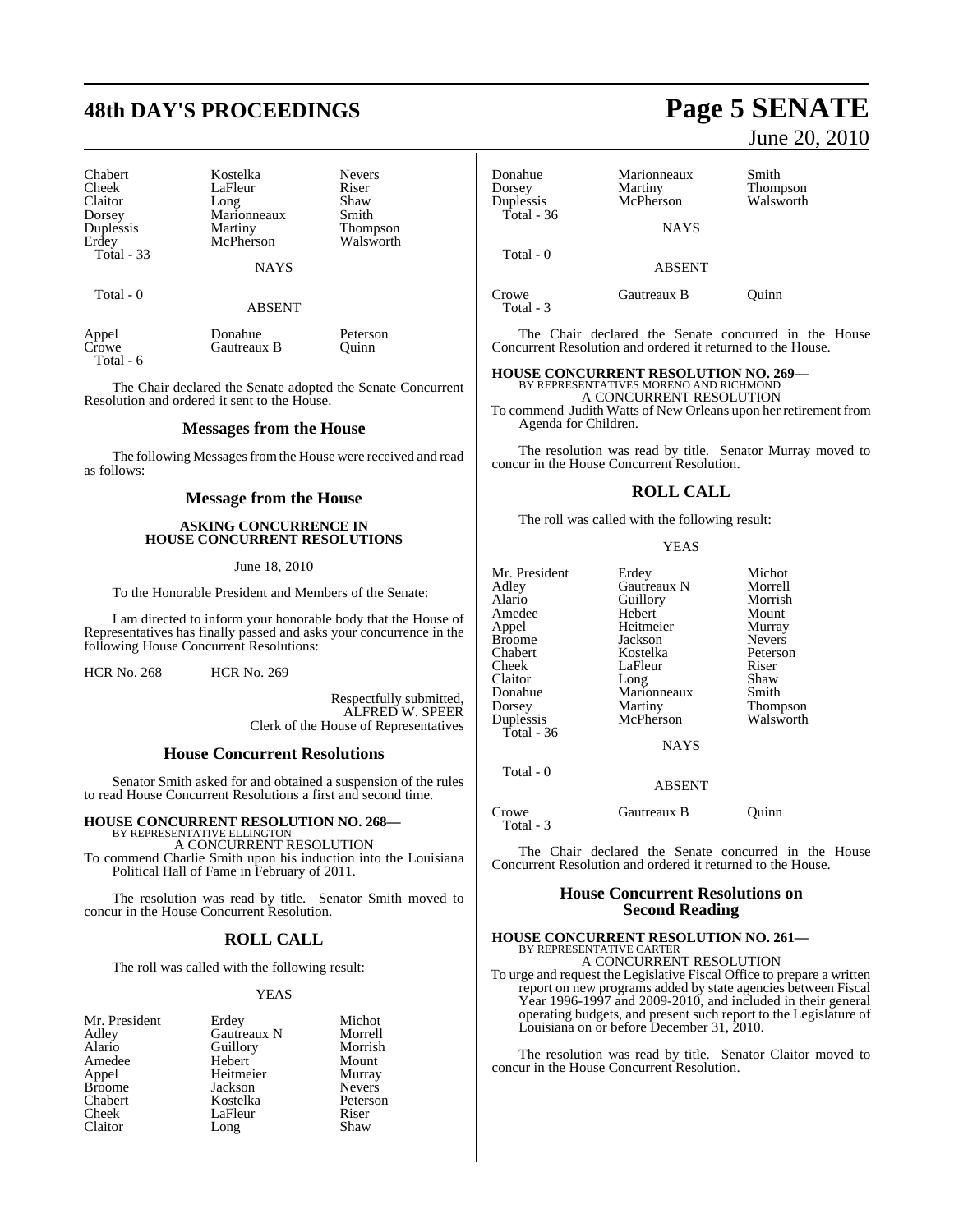# **ROLL CALL**

The roll was called with the following result:

# YEAS

| Mr. President<br>Adley<br>Alario<br>Amedee<br>Appel<br><b>Broome</b><br>Chabert<br>Cheek<br>Claitor<br>Donahue<br>Dorsey<br>Duplessis<br>Total - $36$ | Erdey<br>Gautreaux N<br>Guillory<br>Hebert<br>Heitmeier<br>Jackson<br>Kostelka<br>LaFleur<br>Long<br>Marionneaux<br>Martiny<br>McPherson | Michot<br>Morrell<br>Morrish<br>Mount<br>Murray<br><b>Nevers</b><br>Peterson<br>Riser<br>Shaw<br>Smith<br><b>Thompson</b><br>Walsworth |
|-------------------------------------------------------------------------------------------------------------------------------------------------------|------------------------------------------------------------------------------------------------------------------------------------------|----------------------------------------------------------------------------------------------------------------------------------------|
|                                                                                                                                                       | <b>NAYS</b>                                                                                                                              |                                                                                                                                        |
| Total - 0                                                                                                                                             | <b>ABSENT</b>                                                                                                                            |                                                                                                                                        |

| Gautreaux B | Ouinn |
|-------------|-------|
|             |       |

The Chair declared the Senate concurred in the House Concurrent Resolution and ordered it returned to the House.

# **HOUSE CONCURRENT RESOLUTION NO. 263—** BY REPRESENTATIVE CARMODY

A CONCURRENT RESOLUTION

To urge and request theLouisiana ProfessionalEngineering and Land Surveying Board to suspend charging fees from professional engineers and professional land surveyors who have been classified as retired.

The resolution was read by title. Senator Shaw moved to concur in the House Concurrent Resolution.

# **ROLL CALL**

The roll was called with the following result:

# YEAS

| Mr. President<br>Adley<br>Alario<br>Amedee<br>Appel<br><b>Broome</b><br>Chabert<br>Cheek<br>Donahue<br>Dorsey<br>Duplessis<br>Erdey<br><b>Total - 35</b><br>Total - 0 | Gautreaux N<br>Guillory<br>Hebert<br>Heitmeier<br>Jackson<br>Kostelka<br>LaFleur<br>Long<br>Marionneaux<br>Martiny<br>McPherson<br>Michot<br>NAYS | Morrell<br>Morrish<br>Mount<br>Murray<br><b>Nevers</b><br>Peterson<br>Riser<br>Shaw<br>Smith<br>Thompson<br>Walsworth |
|-----------------------------------------------------------------------------------------------------------------------------------------------------------------------|---------------------------------------------------------------------------------------------------------------------------------------------------|-----------------------------------------------------------------------------------------------------------------------|
|                                                                                                                                                                       | <b>ABSENT</b>                                                                                                                                     |                                                                                                                       |
| Claitor                                                                                                                                                               | Gautreaux B                                                                                                                                       |                                                                                                                       |

Crowe Quinn Total - 4

The Chair declared the Senate concurred in the House Concurrent Resolution and ordered it returned to the House.

# **Page 6 SENATE 48th DAY'S PROCEEDINGS**

# **HOUSE CONCURRENT RESOLUTION NO. 265—** BY REPRESENTATIVE EDWARDS

A CONCURRENT RESOLUTION To urge and request the commissioner of administration to report to the legislature prior to March 1, 2011, regarding the progress of the implementation of Executive Order No. BJ 2008-8, as well as any cost savings to the state of Louisiana as a result of the implementation of the executive order.

The resolution was read by title. Senator Nevers moved to concur in the House Concurrent Resolution.

# **ROLL CALL**

The roll was called with the following result:

# YEAS

| Mr. President<br>Adley<br>Alario<br>Amedee<br>Appel<br><b>Broome</b><br>Chabert<br>Cheek<br>Donahue<br>Dorsey<br>Duplessis<br>Erdey | Gautreaux N<br>Guillory<br>Hebert<br>Heitmeier<br>Jackson<br>Kostelka<br>LaFleur<br>Long<br>Marionneaux<br>Martiny<br>McPherson<br>Michot | Morrell<br>Morrish<br>Mount<br>Murray<br><b>Nevers</b><br>Peterson<br>Riser<br>Shaw<br>Smith<br>Thompson<br>Walsworth |
|-------------------------------------------------------------------------------------------------------------------------------------|-------------------------------------------------------------------------------------------------------------------------------------------|-----------------------------------------------------------------------------------------------------------------------|
| <b>Total - 35</b>                                                                                                                   | NAYS                                                                                                                                      |                                                                                                                       |
| Total - 0                                                                                                                           | <b>ABSENT</b>                                                                                                                             |                                                                                                                       |
| Claitor<br>Crowe<br>Total - 4                                                                                                       | Gautreaux B<br>Ouinn                                                                                                                      |                                                                                                                       |

The Chair declared the Senate concurred in the House Concurrent Resolution and ordered it returned to the House.

# **HOUSE CONCURRENT RESOLUTION NO. 267—**

BY REPRESENTATIVE CHAMPAGNE A CONCURRENT RESOLUTION

To authorize and request the Ad Hoc Committee of the Supreme Court of Louisiana to study the issue of district attorneys and assistant district attorneys providing civil representation to entities they represent in an official capacity and to report its findings prior to January 1, 1011.

The resolution was read by title. Senator Hebert moved to concur in the House Concurrent Resolution.

# **ROLL CALL**

The roll was called with the following result:

# YEAS

| Mr. President | Erdey       | Michot        |
|---------------|-------------|---------------|
| Adley         | Gautreaux N | Morrell       |
| Alario        | Guillory    | Morrish       |
| Amedee        | Hebert      | Mount         |
| Appel         | Heitmeier   | Murray        |
| Broome        | Jackson     | <b>Nevers</b> |
| Chabert       | Kostelka    | Peterson      |
| Cheek         | LaFleur     | Riser         |
| Claitor       | Long        | Shaw          |
| Donahue       | Marionneaux | Smith         |
| Dorsey        | Martiny     | Thompson      |
| Duplessis     | McPherson   | Walsworth     |
| Total - 36    |             |               |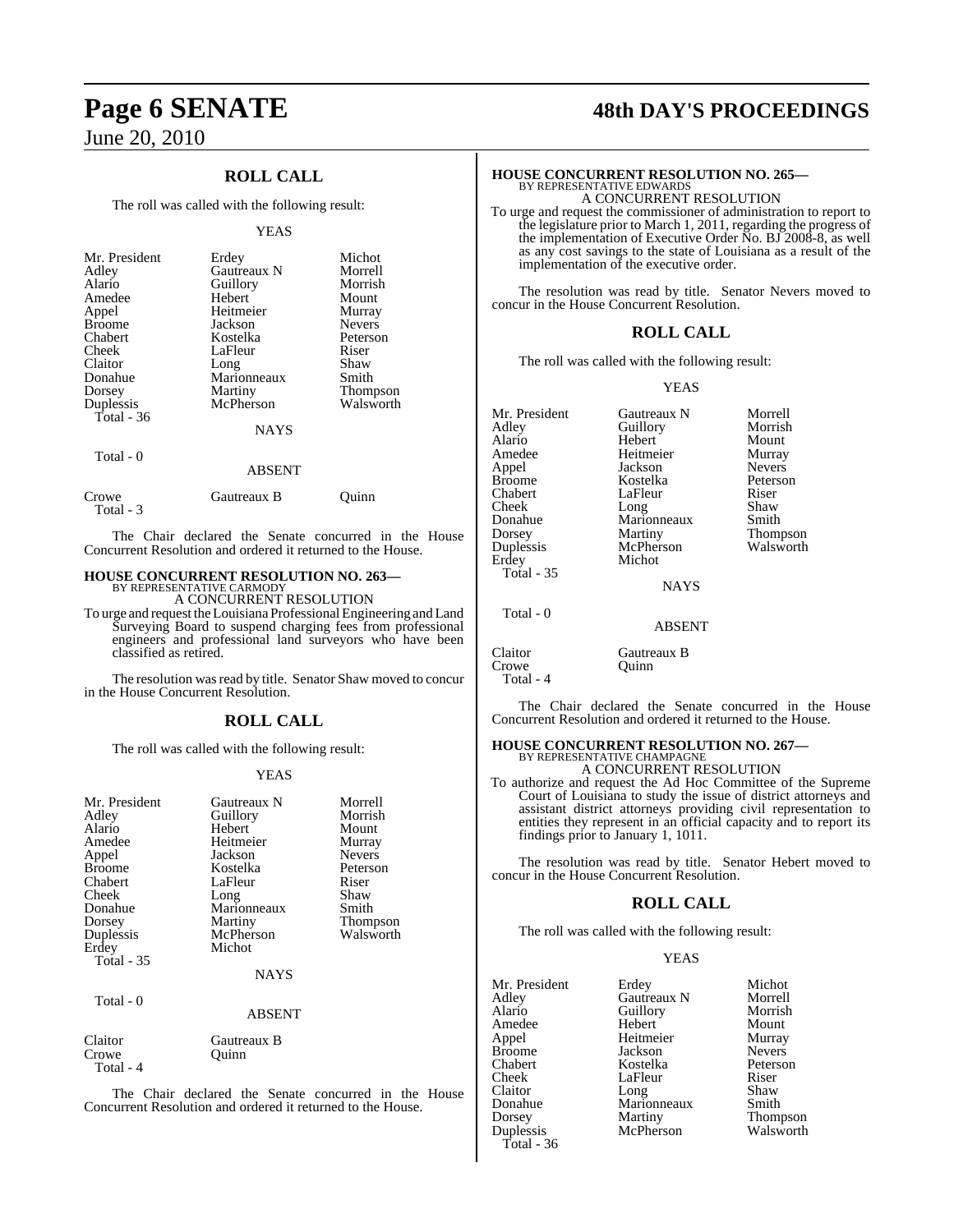# **48th DAY'S PROCEEDINGS Page 7 SENATE**

# **NAYS**

Total - 0

ABSENT

| Crowe     | Gautreaux B | Ouinn |
|-----------|-------------|-------|
| Total - 3 |             |       |

The Chair declared the Senate concurred in the House Concurrent Resolution and ordered it returned to the House.

# **Rules Suspended**

Senator Chaisson asked for and obtained a suspension of the rules to pass over Reconsideration.

# **Senate Bills and Joint Resolutions Returned from the House of Representatives with Amendments**

**SENATE BILL NO. 1—**<br>BY SENATOR CHAISSON

A JOINT RESOLUTION

Proposing to amend Article VII, Section 10.3(A)(2) and (C) of the Constitution of Louisiana, relative to the Budget Stabilization Fund; to provide for the dedication and deposit of certain revenues into the Budget Stabilization Fund; to delete the provisions relative to the amount of mineral revenues received by the state before mineral revenues may be deposited into the Budget Stabilization Fund; to provide for incorporation of monies in the Budget Stabilization Fund into the official forecast for the current fiscal year and the next fiscal year in certain circumstances; to direct the treasurer to transfer monies from the Budget Stabilization Fund to the state general fund in certain circumstances; to suspend or reduce deposits into the Budget Stabilization Fund in certain circumstances; and to specify an election for submission of the proposition to electors; and provide a ballot proposition.

The bill was read by title. Returned from the House of Representatives with amendments:

# **HOUSE COMMITTEE AMENDMENTS**

Amendments proposed by House Committee on Appropriations to Reengrossed Senate Bill No. 1 by Senator Chaisson

AMENDMENT NO. 1 On page 1, line 2, delete "10.3(A)(2) and (C)" and insert "10.3(C)"

AMENDMENT NO. 2 On page 1, line 4, after "Fund;" delete the remainder of the line and delete lines 5 and 6 and insert "to provide"

AMENDMENT NO. 3 On page 1, at the beginning of line 16, delete " $10.3(A)(2)$  and  $(C)$ " and insert "10.3(C)"

AMENDMENT NO. 4 On page 2, delete lines 2 through 26

AMENDMENT NO. 5 On page 3, delete lines 9 through 22

AMENDMENT NO. 6 On page 3, line 23, delete "**(3)**" and insert "(2)"

AMENDMENT NO. 7 On page 4, line 2, delete "**(4)**" and insert "(3)"

AMENDMENT NO. 8 On page 4, line 6, delete "**(5)**" and insert "**(4)**"

# AMENDMENT NO. 9

On page 4, line 8, after "**forecast,**" and before "**the state**" insert "**and the Revenue Estimating Conference determinesthat the specified amount is available for appropriation,**"

# AMENDMENT NO. 10

On page 4, delete lines 10 through 27 and insert the following:

 $\overline{(*)}$  (5) No appropriation or deposit to the fund shall be made if such appropriation or deposit would cause the balance in the fund to exceed four percent of total state revenue receipts for the previous fiscal year.

**(6)(a) Except pursuant to a specific appropriation or deposit by the legislature to the fund, no appropriation or deposit to the fund shall be made pursuant to Subparagraph 2(a) of this Section in the same fiscal year in which a specified amount of the fund is incorporated into the official forecast or an appropriation or transfer is made from the fund.**

**(b) Notwithstanding any provision of this Section to the contrary, in each of the three fiscal years immediately following the fiscal year in which a specified amount of the fund is incorporated into the official forecast or an appropriation or transfer is made from the fund, except pursuant to a specific appropriation or deposit by the legislature to the fund, no appropriation or deposit shall be made to the fund in excess of one-third of the specified amount of the fund incorporated into the official forecast or appropriated or transferred out of the fund.**

**(c) The provisions of this Subparagraph shall only apply to the extent that, immediately prior to the incorporation of a specified amount into the official forecast, the balance of the fund is equal to or greater than four percent of total state revenue receipts for the previous fiscal year.**"

# AMENDMENT NO. 11

On page 5, line 7, after Fund;" delete the remainder of the line and delete lines 8 through 17 and insert "to direct the treasurer to transfer monies from the Budget Stabilization Fund under certain circumstances; and"

AMENDMENT NO. 12

On page 5, line 21, delete "10.3(A)(2) and (C))" and insert "10.3(C))"

# **HOUSE FLOOR AMENDMENTS**

Amendments proposed by Representative Tucker to Reengrossed Senate Bill No. 1 by Senator Chaisson

# AMENDMENT NO. 1

On page 3, line 25, after "**incorporated**"and before "**into**" insert "**by the Revenue Estimating Conference** 

AMENDMENT NO. 2

On page 3, line 27, delete "**two-thirds**"and on line 28, delete "**requirement**" and insert "**legislative approval required**"

AMENDMENT NO. 3 On page 3, line 29, after "only" and before "the written" delete "after" and insert "**upon receipt of**"

# **HOUSE FLOOR AMENDMENTS**

Amendments proposed by Representative Tim Burns to Reengrossed Senate Bill No. 1 by Senator Chaisson

# AMENDMENT NO. 1

Delete House Committee Amendment No. 11, proposed by the House Committee on Appropriations and adopted by the House of Representatives on June 17, 2010.

### AMENDMENT NO. 2

On page 5, delete lines 6 through line 17 in their entirety and insert the following: "To provide for incorporation of monies from the Budget Stabilization Fund into the official forecast in certain

# June 20, 2010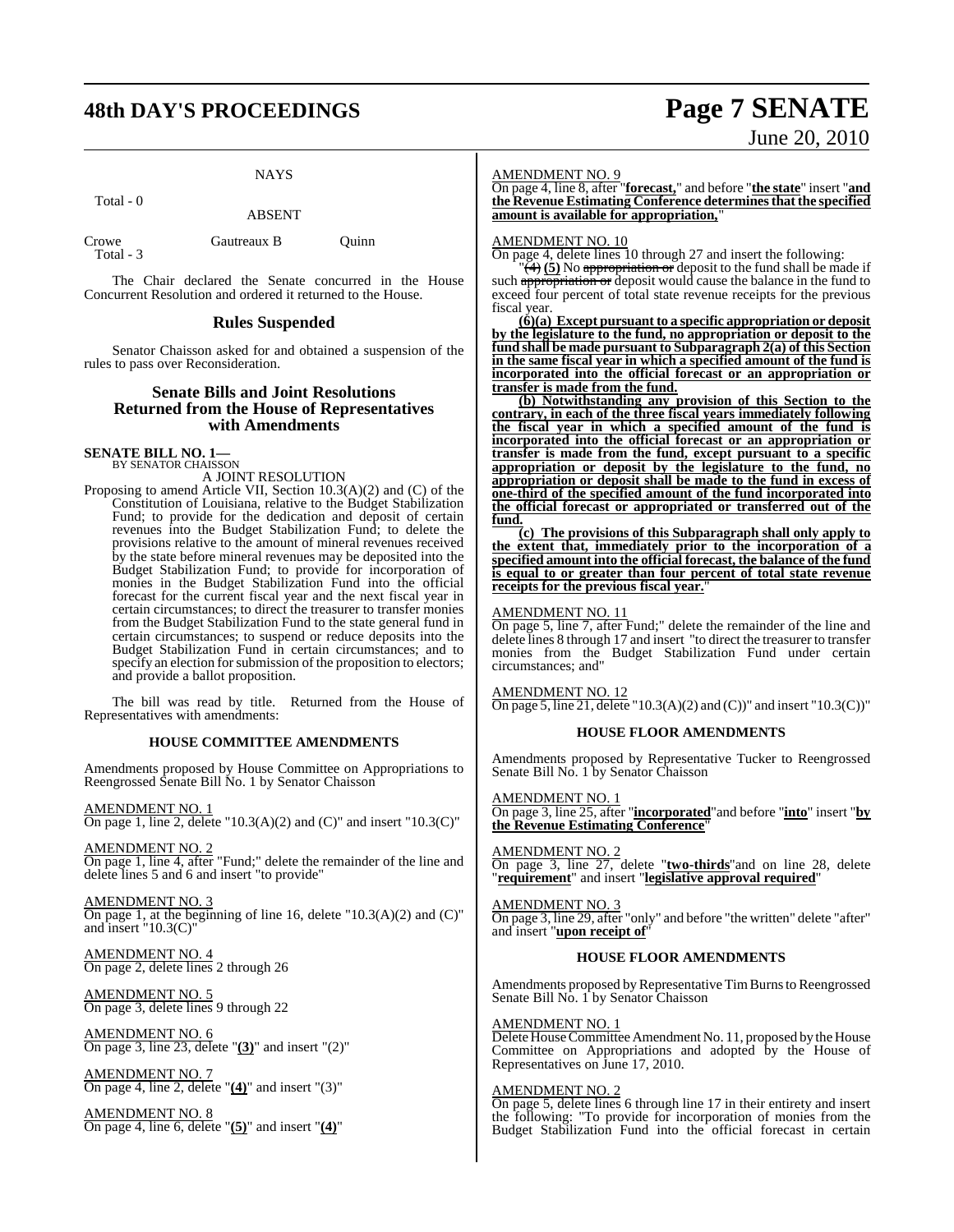circumstances; to direct the treasurer to transfer monies from the Budget Stabilization Fund under certain circumstances; and"

# **HOUSE FLOOR AMENDMENTS**

Amendments proposed by Representative Leger to Reengrossed Senate Bill No. 1 by Senator Chaisson

# AMENDMENT NO. 1

Delete House Committee Amendment No. 10 proposed by the House Committee on Appropriations and adopted by the House of Representatives on June 17, 2010.

# AMENDMENT NO. 2

On page 4, delete lines 10 through 27 and insert the following:

 $\left(\frac{4}{2}\right)$  (5) No appropriation or deposit to the fund shall be made if such appropriation or deposit would cause the balance in the fund to exceed four percent of total state revenue receipts for the previous fiscal year.

**(6)(a) Except pursuant to a specific appropriation or deposit by the legislature to the fund, no appropriation or deposit to the fund shall be made pursuant to Subparagraph 2(a) of this Section in the same fiscal year in which a specified amount of the fund is incorporated into the official forecast or appropriated or transferred from the fund; provided, however, the amount of the appropriation or depositsubjectto thislimitation shall not exceed the specified amount, and this limitation shall not otherwise restrict, reduce, or affect any other appropriation or deposit required to be made to the fund in accordance with the official forecast.**

**(b) Notwithstanding any provision of this Section to the contrary, in each of the three fiscal years immediately following the fiscal year in which a specified amount of the fund is incorporated into the official forecast or appropriated or transferred from the fund, an appropriation or deposit required to be made to the fund pursuant to Subparagraph 2(a) of this Section shall be limited to one-third of the specified amount of the fund incorporated into the official forecast or appropriated or transferred from the fund; provided, however, the amount of the appropriation or depositsubjectto thislimitation shall not exceed the specified amount, and this limitation shall not otherwise restrict, reduce, or affect any other appropriation or deposit required to be made to the fund in accordance with the official forecast.**

**(c) The limitation on an appropriation or deposit to the fund provided for in this Subparagraph shall only apply to the amount which, if incorporated into the official forecast or appropriated or transferred from the fund, would in the same fiscal year cause, require, or result in a deposit to the fund pursuant to Subparagraph 2(a) of this Section.**"

Senator Chaisson moved to reject the amendments proposed by the House.

# **ROLL CALL**

The roll was called with the following result:

# YEAS

| Mr. President           | Erdey<br>Gautreaux N | Michot<br>Morrish |
|-------------------------|----------------------|-------------------|
| Adley                   |                      |                   |
| Alario                  | Guillory             | Mount             |
| Amedee                  | Hebert               | Murray            |
| Appel                   | Heitmeier            | <b>Nevers</b>     |
| <b>Broome</b>           | Jackson              | Peterson          |
| Chabert                 | Kostelka             | Riser             |
| Cheek                   | LaFleur              | Shaw              |
| Claitor                 | Long                 | Smith             |
| Donahue                 | Marionneaux          | Thompson          |
| Dorsey                  | Martiny              | Walsworth         |
| Duplessis<br>Total - 35 | McPherson            |                   |
|                         |                      |                   |

# **Page 8 SENATE 48th DAY'S PROCEEDINGS**

**NAYS** 

ABSENT

Crowe Morrell<br>
Gautreaux B Ouinn Gautreaux B Total - 4

Total - 0

The Chair declared the amendments proposed by the House were rejected.

#### **SENATE BILL NO. 2—** BY SENATOR CHAISSON

AN ACT

To amend and reenact R.S. 39:94(A)(2) and (C), relative to the Budget Stabilization Fund; to provide for the dedication and deposit of certain revenues into the Budget Stabilization Fund; to delete the provisions relative to the amount of mineral revenues received by the state before mineral revenues may be deposited into the Budget Stabilization Fund; to provide for the incorporation of monies in the Budget Stabilization Fund into the official forecast for the current fiscal year and the next fiscal year; to direct the treasurer to transfer monies from the Budget Stabilization Fund to the state general fund in certain circumstances; to suspend or reduce deposits into the Budget Stabilization Fund in certain circumstances; to provide for an effective date; and to provide for related matters.

The bill was read by title. Returned from the House of Representatives with amendments:

# **HOUSE COMMITTEE AMENDMENTS**

Amendments proposed by House Committee on Appropriations to Reengrossed Senate Bill No. 2 by Senator Chaisson

# AMENDMENT NO. 1

On page 1, line 2, delete "R.S.  $39:94(A)(2)$  and (C)" and insert "R.S. 39:94(C)(introductory paragraph) and (4) and to enact R.S. 39:(C)(5) and  $(6)$ "

# AMENDMENT NO. 2

On page 1, delete lines 4 and 5 and at the beginning of line 6, delete "Budget"

# AMENDMENT NO. 3

On page 1, line 13, delete "R.S. 39:94(A)(2) and (C)" and insert "R.S.  $39:94(C)$ (introductory paragraph) and  $(4)$ '

# AMENDMENT NO. 4

On page 1, line 13, after "reenacted" and before "to read" insert "and R.S.  $39:94(C)(5)$  and (6) are hereby enacted"

# AMENDMENT NO. 5

On page 1, after line 15, delete the remainder of the page and on page 2, delete lines 1 through 26

# AMENDMENT NO. 6

Delete pages 3 and 4 and on page 5, delete lines 1 through 14 and insert the following:

 $\textbf{T}(4)(a)$  **If two-thirds of the elected members of each house of the legislature give consent for a specified amount of the fund to be incorporated into the official forecast, and the Revenue Estimating Conference determines that such amount is available for appropriation, the state treasurer shall transfer the amount of monies so authorized from the fund to the state general fund.**

**(5)** No appropriation or deposit to the fund shall be made if such appropriation or deposit would cause the balance in the fund to exceed four percent of total state revenue receipts for the previous fiscal year. For the purposes of this Section, total state revenue receipts shall not include any monies received by the state from the Federal Emergency Management Administration or other federal sources providing disaster relief assistance.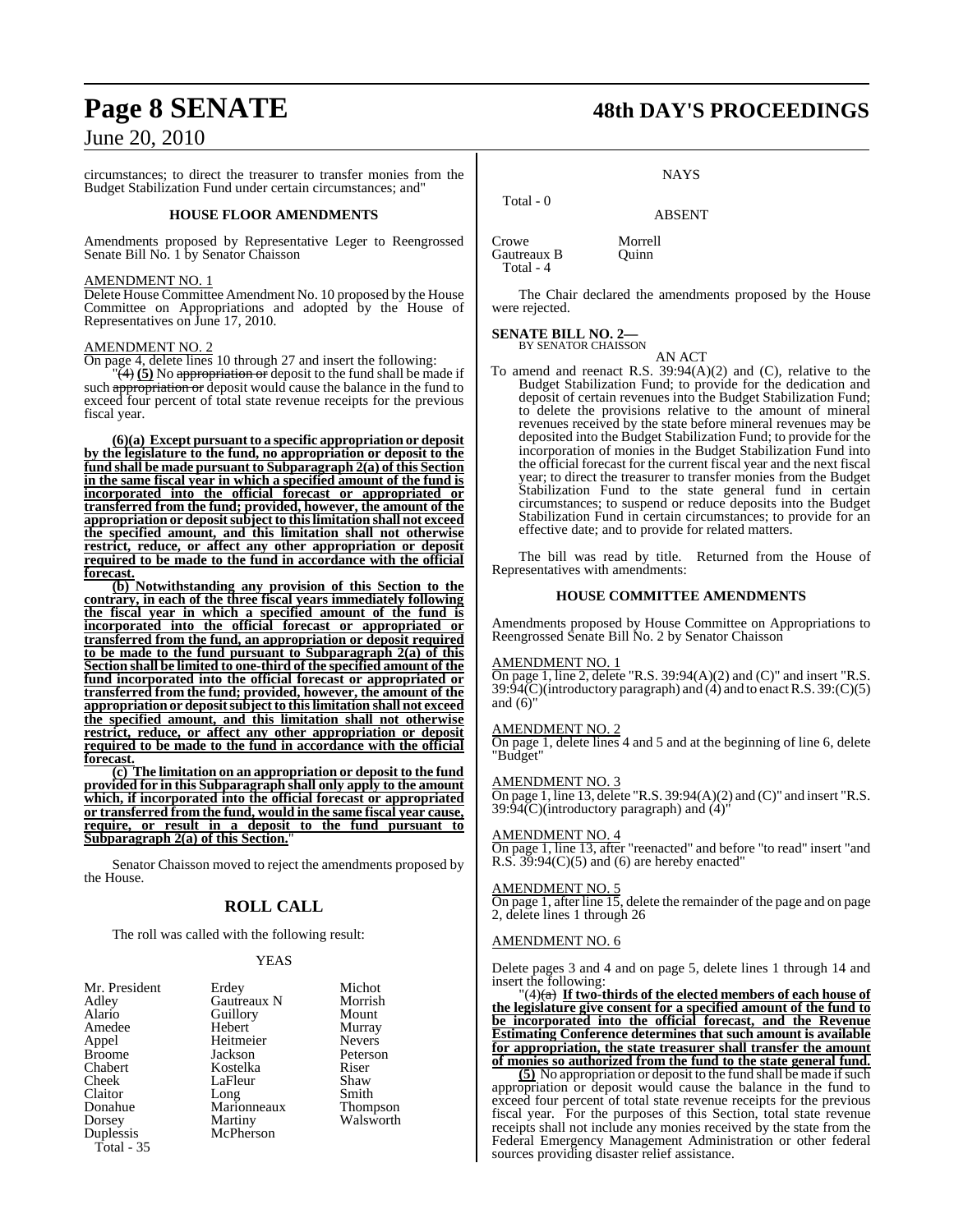# **48th DAY'S PROCEEDINGS Page 9 SENATE**

(b) **(6)(a)** Notwithstanding any provision of this Section to the contrary, except pursuant to a specific appropriation or deposit by the legislature **to the fund**, no appropriation or deposit to the fund shall be made **pursuant** to **Paragraph**  $(A)(2)$  of this Section in the same fiscal year as an appropriation, use or withdrawal is made from the fund or until such time as the official forecast exceeds the actual collections of state general fund (direct) revenue for Fiscal Year 2008.**in which a specified amount of the fund is incorporated into the official forecast or an appropriation or transfer is made from the fund.**

**(b) Notwithstanding any provision of this Section to the contrary, in each of the three fiscal years immediately following the fiscal year in which a specified amount of the fund is incorporated into the official forecast or an appropriation or transfer is made from the fund, except pursuant to a specific appropriation or deposit by the legislature to the fund, no appropriation or deposit shall be made to the fund in excess of one-third of the specified amount of the fund incorporated into the official forecast or appropriated or transferred out of the fund.**

**(c) The provisions of this Paragraph shall only apply to the extent that, immediately prior to the incorporation of a specified amount into the official forecast, the balance of the fund is equal to or greater than four percent of the state revenue receipts for the previous fiscal year.** 

# **HOUSE FLOOR AMENDMENTS**

Amendments proposed by Representative Leger to Reengrossed Senate Bill No. 2 by Senator Chaisson

# AMENDMENT NO. 1

In House Committee Amendment No. 6 proposed by the House Committee on Appropriations and adopted by the House of Representatives on June 17, 2010, on page 1, after line 28, delete the remainder of the page and delete page 2 in its entirety and insert the following:

 $\mathcal{F}(\mathbf{b})$  (6)(a) Notwithstanding any provision of this Section to the contrary, except pursuant to a specific appropriation **or deposit** by the legislature **to the fund**, no appropriation or deposit to the fund shall be made **pursuant to Paragraph (A)(2) of this Section** in the same fiscal year as an appropriation, use or withdrawal is made from the fund or until such time as the official forecast exceeds the actual collections of state general fund (direct) revenue for Fiscal Year **in which a specified amount of the fund is incorporated into the official forecast or appropriated or transferred from the fund; provided, however, the amount of the appropriation or deposit subject to this limitation shall not exceed the specified amount, and this limitation shall not otherwise restrict, reduce, or affect any other appropriation or deposit required to be made to the fund in accordance with the official forecast.**

**(b) Notwithstanding any provision of this Section to the contrary, in each of the three fiscal years immediately following the fiscal year in which a specified amount of the fund is incorporated into the official forecast or appropriated or transferred from the fund, an appropriation or deposit required to be made to the fund pursuant to Subparagraph 2(a) of this Section shall be limited to one-third of the specified amount of the fund incorporated into the official forecast or appropriated or transferred from the fund; provided, however, the amount of the appropriation or depositsubject to thislimitation shall not exceed the specified amount, and this limitation shall not otherwise restrict, reduce, or affect any other appropriation or deposit required to be made to the fund in accordance with the official forecast.**

**(c) The limitation on an appropriation or deposit to the fund provided for in this Paragraph shall only apply to the amount which, if incorporated into the official forecast or appropriated or transferred from the fund, would in the same fiscal year cause, require, or result in a deposit to the fund pursuant to Subparagraph 2(a) of this Section.**"

Senator Chaisson moved to reject the amendments proposed by the House.

# June 20, 2010

# **ROLL CALL**

The roll was called with the following result:

## YEAS

| Mr. President | Duplessis   | Morrell         |
|---------------|-------------|-----------------|
| Adley         | Erdey       | Morrish         |
| Alario        | Gautreaux N | Mount           |
| Amedee        | Guillory    | Murray          |
| Appel         | Heitmeier   | <b>Nevers</b>   |
| <b>Broome</b> | Jackson     | Peterson        |
| Chabert       | LaFleur     | Riser           |
| Cheek         | Long        | Shaw            |
| Claitor       | Marionneaux | Smith           |
| Crowe         | Martiny     | <b>Thompson</b> |
| Donahue       | McPherson   | Walsworth       |
| Dorsey        | Michot      |                 |
| Total - 35    |             |                 |
|               |             |                 |

NAYS

ABSENT

### Hebert

# Total - 1

Gautreaux B Kostelka Quinn

Total - 3

The Chair declared the amendments proposed by the House were rejected.

# **Mr. President in the Chair**

**SENATE BILL NO. 28—** BY SENATOR MORRELL

AN ACT

To amend and reenact R.S. 18:435(A), relative to poll watchers; to provide that candidates for certain elective offices are entitled to a "super watcher" who shall be admitted to any precinct in the designated parish where the office the candidate seeks is voted on in a primary or general election; to provide for qualifications, powers, and duties of a "super watcher"; and to provide for related matters.

The bill was read by title. Returned from the House of Representatives with amendments:

# **HOUSE COMMITTEE AMENDMENTS**

Amendments proposed by House Committee on House and Governmental Affairs to Engrossed Senate Bill No. 28 by Senator Morrell

# AMENDMENT NO. 1

On page 2, line 9, after "**candidate**" delete the remainder of the line and on line 10, delete "**hundred seventy-five thousand or more**"

Senator Morrell moved to concur in the amendments proposed by the House.

# **ROLL CALL**

The roll was called with the following result:

# YEAS

| Mr. President | Erdey       | Morrell       |
|---------------|-------------|---------------|
| Adley         | Gautreaux N | Morrish       |
| Alario        | Guillory    | Mount         |
| Amedee        | Hebert      | Murray        |
| Appel         | Heitmeier   | <b>Nevers</b> |
| <b>Broome</b> | Jackson     | Peterson      |
| Chabert       | Kostelka    | Riser         |
| Cheek         | LaFleur     | Shaw          |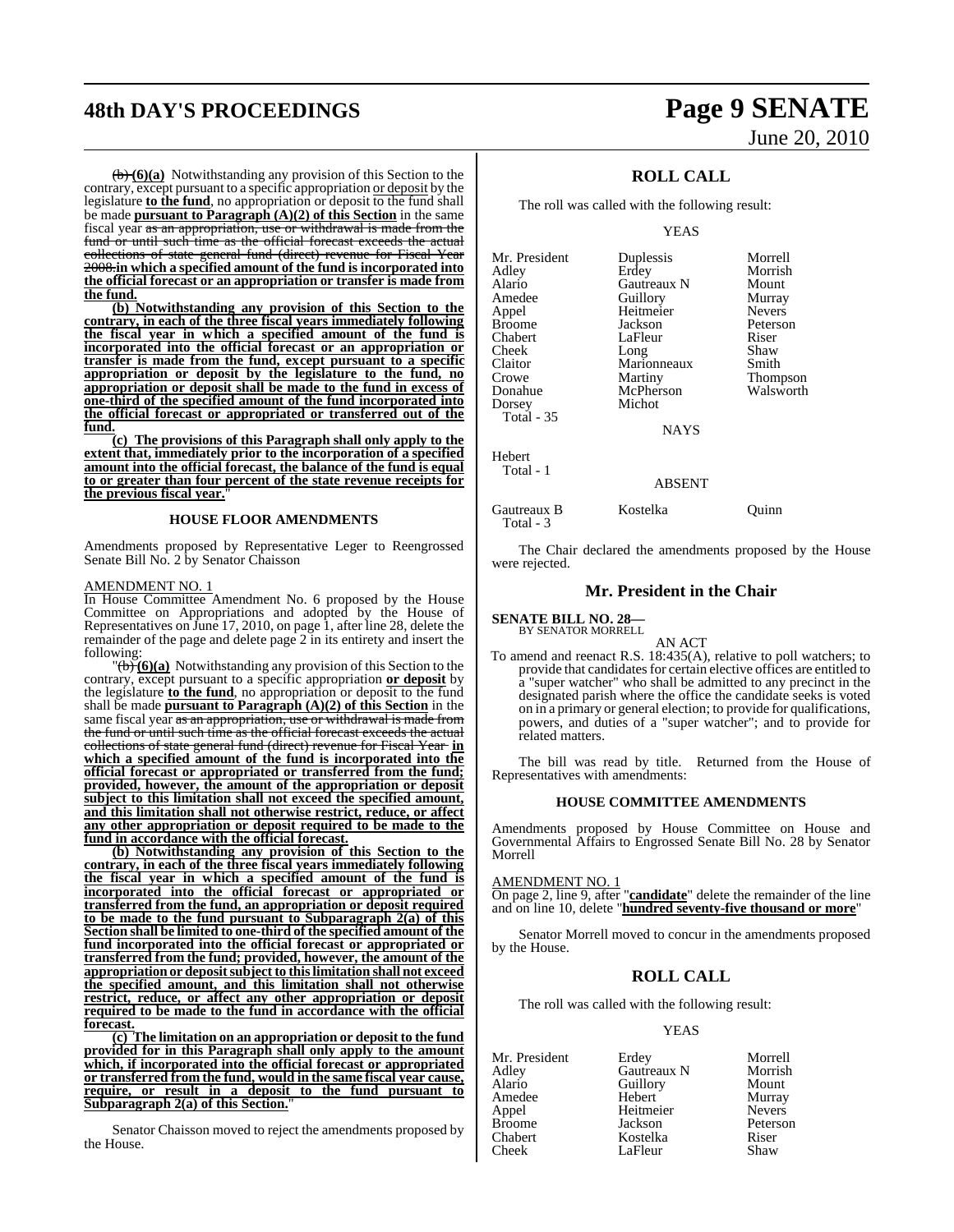| Claitor<br>Crowe<br>Donahue<br>Dorsey<br>Duplessis | Long<br>Marionneaux<br>Martiny<br>McPherson<br>Michot | Smith<br>Thompson<br>Walsworth |
|----------------------------------------------------|-------------------------------------------------------|--------------------------------|
| $Total - 37$                                       | <b>NAYS</b>                                           |                                |
| Total $-0$                                         | <b>ABSENT</b>                                         |                                |

Gautreaux B Quinn Total - 2

The Chair declared the amendments proposed by the House were concurred in.

**SENATE BILL NO. 37—**<br>BY SENATORS THOMPSON, ADLEY, APPEL AND N. GAUTREAUX<br>AND REPRESENTATIVES BALDONE, TIM BURNS, CHANDLER,<br>CHANEY, CORTEZ, GISCLAIR, HENRY, HINES, GIROD JACKSON, KATZ, LABRUZZO, LITTLE, RICHARD, SIMON, TEMPLET, WHITE AND WILLMOTT

AN ACT

To amend and reenact R.S. 40:966(B)(3), (E) and (F), and to enact R.S.  $40:964$ (Schedule I)(C)(32), relative to the Uniformed Controlled Dangerous Substances Law; to add drugs to Schedule I classification; to provide for penalties; and to provide for related matters.

The bill was read by title. Returned from the House of Representatives with amendments:

# **HOUSE COMMITTEE AMENDMENTS**

Amendments proposed by House Committee on Administration of Criminal Justice to Reengrossed Senate Bill No. 37 by Senator Thompson

AMENDMENT NO. 1

On page 2, delete lines 6 through 12 in their entirety and insert the following:<br> $\frac{90}{22}$ 

Synthetic cannabinoids as follows:

 $\overline{(a)}$  2- $\overline{(1R,3S)}$ -3-hydroxycyclohexyl]-5- $(2$ -methyloctan-2 yl)phenol {also known as CP 47,497 and its C6, C7, C8, and C9 homologues }

(b) (6aR,10aR)-9-(hydroxymethyl)-6,6-dimethyl-3-(2 methyloctan-2-yl)-6a,7,10,10a-tetrahydrobenzo [c]chromen-1-ol {also known as HU-210}

(c) Naphthalen-1-yl-(1-pentylindol-3-yl)methanone {also known as 1-Pentyl-3-(1-naphthoyl)indole or JWH-018}

(d) Naphthalen-1-yl-(1-butylindol-3-yl)methanone {also known as 1-Butyl-3-(1-naphthoyl)indole or JWH-073}"

Senator Thompson moved to concur in the amendments proposed by the House.

# **ROLL CALL**

The roll was called with the following result:

# YEAS

| Mr. President |
|---------------|
| Adley         |
| Alario        |
| Amedee        |
| Appel         |
| <b>Broome</b> |
| Chabert       |
| Cheek         |
| Claitor       |
| Crowe         |
| Donahue       |

Erdey Morrell<br>
Gautreaux N Morrish Gautreaux N Morrisl<br>Guillory Mount Alario Guillory<br>
Hebert Murray Hebert Murray<br>
Heitmeier Nevers Heitmeier Jackson Peterson<br>Kostelka Riser Kostelka Riser<br>LaFleur Shaw LaFleur Shaw<br>Long Smith Long Smith<br>Marionneaux Thompson Marionneaux Martiny Walsworth

# **Page 10 SENATE 48th DAY'S PROCEEDINGS**

Dorsey McPherson<br>
Duplessis Michot Duplessis  $Total - 37$ Total - 0

Gautreaux B Quinn

Total - 2

The Chair declared the amendments proposed by the House were concurred in.

**NAYS** 

ABSENT

## **SENATE BILL NO. 42—** BY SENATOR MURRAY

A JOINT RESOLUTION

Proposing to amend Article V, Section 8(B) of the Constitution of Louisiana, relative to the judicial branch; to provide relative to courts of appeal; to require reargument before a five-judge panel when an appellate judge dissents from a majority decision to modify or reverse a judgment rendered by the office of workers' compensation; and to specify an election for submission of the proposition to electors and provide a ballot proposition.

The bill was read by title. Returned from the House of Representatives with amendments:

# **HOUSE COMMITTEE AMENDMENTS**

Amendments proposed by House Committee on Civil Law and Procedure to Engrossed Senate Bill No. 42 by Senator Murray

# AMENDMENT NO. 1

On page 1, line 14, change "must" to "shall"

# AMENDMENT NO. 2

 $\frac{\overline{R_{11}}}{\overline{R_{12}}}{\overline{R_{12}}}{\overline{R_{13}}}{\overline{R_{14}}}{\overline{R_{15}}}{\overline{R_{16}}}{\overline{R_{16}}}{\overline{R_{17}}}{\overline{R_{18}}}{\overline{R_{18}}}{\overline{R_{18}}}{\overline{R_{18}}}{\overline{R_{18}}}{\overline{R_{18}}}{\overline{R_{18}}}{\overline{R_{18}}}{\overline{R_{18}}}{\overline{R_{18}}}{\overline{R_{18}}}{\overline{R_{18}}}{\overline{R_{18$ 

AMENDMENT NO. 3

On page 2, line 11, after "when" and before "an" insert "a court of appeal is to modify or reverse"

AMENDMENT NO. 4

On page 2, line 12, after "claim" delete the remainder of the line

# AMENDMENT NO. 5

On page 2, line 14, change "must" to "shall"

Senator Murray moved to concur in the amendments proposed by the House.

# **ROLL CALL**

The roll was called with the following result:

Erdey

Mr. President Duplessis Michot<br>
Adlev Erdev Morrell Alario Gautreaux N Morrish Amedee Guillory<br>Appel Hebert Appel Hebert Murray Broome Heitmeier<br>Chabert Iackson Chabert Jackson Peterson Cheek Kostelka Riser Claitor LaFleur Shaw<br>Crowe Long Smith Crowe Long<br>Donahue Maric Donahue Marionneaux Thompson Total - 36

Walsworth

NAYS

Total - 0

**YEAS**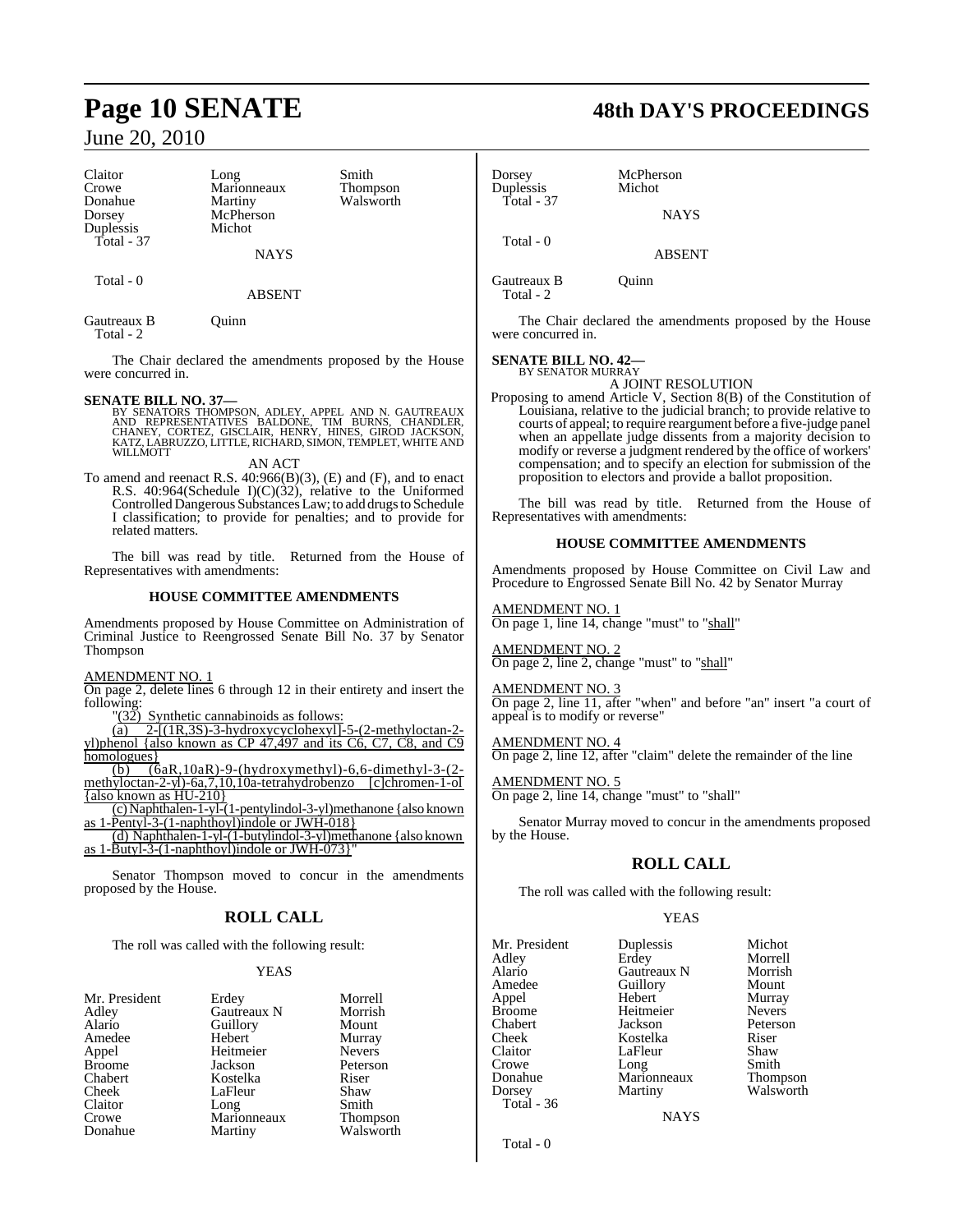# ABSENT

Gautreaux B McPherson Quinn Total - 3

The Chair declared the amendments proposed by the House were concurred in.

# **SENATE BILL NO. 65—** BY SENATOR AMEDEE

AN ACT

To amend and reenact R.S. 49:214.24(C), relative to the coastal zone boundary; to authorize the inclusion of all or any portions of the parishes of Ascension or Iberville into the coastal zone; and to provide for related matters.

The bill was read by title. Returned from the House of Representatives with amendments:

# **HOUSE COMMITTEE AMENDMENTS**

Amendments proposed by House Committee on Natural Resources and Environment to Reengrossed Senate Bill No. 65 by Senator Amedee

## AMENDMENT NO. 1

On page 4, delete lines 2 and 3 in their entirety and insert the following: "**Williams natural gas pipeline right of way, thence proceeding northerly along the eastside of said pipeline right of way to U.S. Highway 61, thence southeasterly along U. S. Highway 61 to a point of intersection with U. S. Interstate Highway 10, thence proceeding easterly two miles along the northern right of way of Interstate Highway10 from its intersection with U. S. Highway 61, thence proceed northerly to the south bank of the New River Canal, thence westerly along said canal to the intersection of Highway 3140 and the New River Canal near the Marvin Braud pumping station, thence northerly from the Marvin Braud Pumping Station along the East Ascension Drainage District levee on the east bank of Saverio Canal, thence northerly along said levee to a point of intersection with Highway 22, thence northerly and westerly along the Laurel Ridge levee to a point of intersection near Highway 934, thence proceeding northerly to Lake Martin Road,thence northwesterly to Cocodrie Bayou, thence northerly along said Cocodrie Bayou to its intersection with Summerfield Road, thence westerly along said road to its intersection with Highway 431, thence southwesterly along Henderson Bayou to the Henderson Bayou control structure, thence northerly to Highway 42, thence southeasterly along Highway 42 to the Amite River, which is a point of intersection with the**"

# AMENDMENT NO. 2

On page 4, line 15 after "**Session.**" add the following: "**Industrial facilities, pipelines, and utilities in existence on June 1, 2010, and located in that portion of Ascension Parish in the coastal zone shall be exempt from state and local coastal use permitting requirements for operation and maintenance activities, including but not limited to integrity digs, right of way mowing and clearing, cathodic protection close interval surveys and land surveying.**"

### **HOUSE FLOOR AMENDMENTS**

Amendments proposed by Representative St. Germain to Reengrossed Senate Bill No. 65 by Senator Amedee

### AMENDMENT NO. 1

On page 1, line 3, change "portions of the parishes of Ascension or Iberville" to "portion of Ascension Parish"

# AMENDMENT NO. 2

On page 4, line 11, delete "portions" and on line 12, change "of the parishes of Ascension or Iberville" to "portion of Ascension Parish"

# **48th DAY'S PROCEEDINGS Page 11 SENATE** June 20, 2010

Senator Amedee moved to reject the amendments proposed by the House.

# **ROLL CALL**

The roll was called with the following result:

# YEAS

| Erdey       | Michot          |
|-------------|-----------------|
| Gautreaux N | Morrell         |
| Guillory    | Morrish         |
| Hebert      | Mount           |
| Heitmeier   | Murray          |
| Jackson     | <b>Nevers</b>   |
| LaFleur     | Peterson        |
|             | Riser           |
| Marionneaux | Smith           |
| Martiny     | <b>Thompson</b> |
| McPherson   | Walsworth       |
|             |                 |
|             | Long            |

**NAYS** 

ABSENT

Duplessis Kostelka Shaw Gautreaux B

Claitor Total - 1

Total - 5

The Chair declared the amendments proposed by the House were rejected.

#### **SENATE BILL NO. 238—** BY SENATOR BROOME

AN ACT To amend and reenact R.S. 46:2521, 2525(B)(1), (C) and (D)(1) through (12), and to repeal R.S.  $46:2525(D)(13)$ , and R.S. 49:210.1, relative to the organization of the executive branch of state government; to provide relative to the governor's office on women's policy; to provide relative to the Louisiana Women's Policy and Research Commission; and to provide for related matters.

The bill was read by title. Returned from the House of Representatives with amendments:

# **LEGISLATIVE BUREAU AMENDMENTS**

Amendments proposed by Legislative Bureau to Reengrossed Senate Bill No. 238 by Senator Broome

# AMENDMENT NO. 1

On page 2, line 28, following "the" and before "or" change "secretary of the Department of Labor or the secretary's" to "executive director of the Louisiana Workforce Commission or the executive director's"

Senator Broome moved to concur in the amendments proposed by the House.

# **ROLL CALL**

The roll was called with the following result:

# YEAS

Mr. President Erdey Morrish<br>Adley Gautreaux N Mount Adley Gautreaux N Mount Auillory<br>
Hebert Mevers Amedee Hebert Nevers Appel Heitmeier Peterson **Broom**<br>Broomer Jackson<br>Broomer Shaw Chabert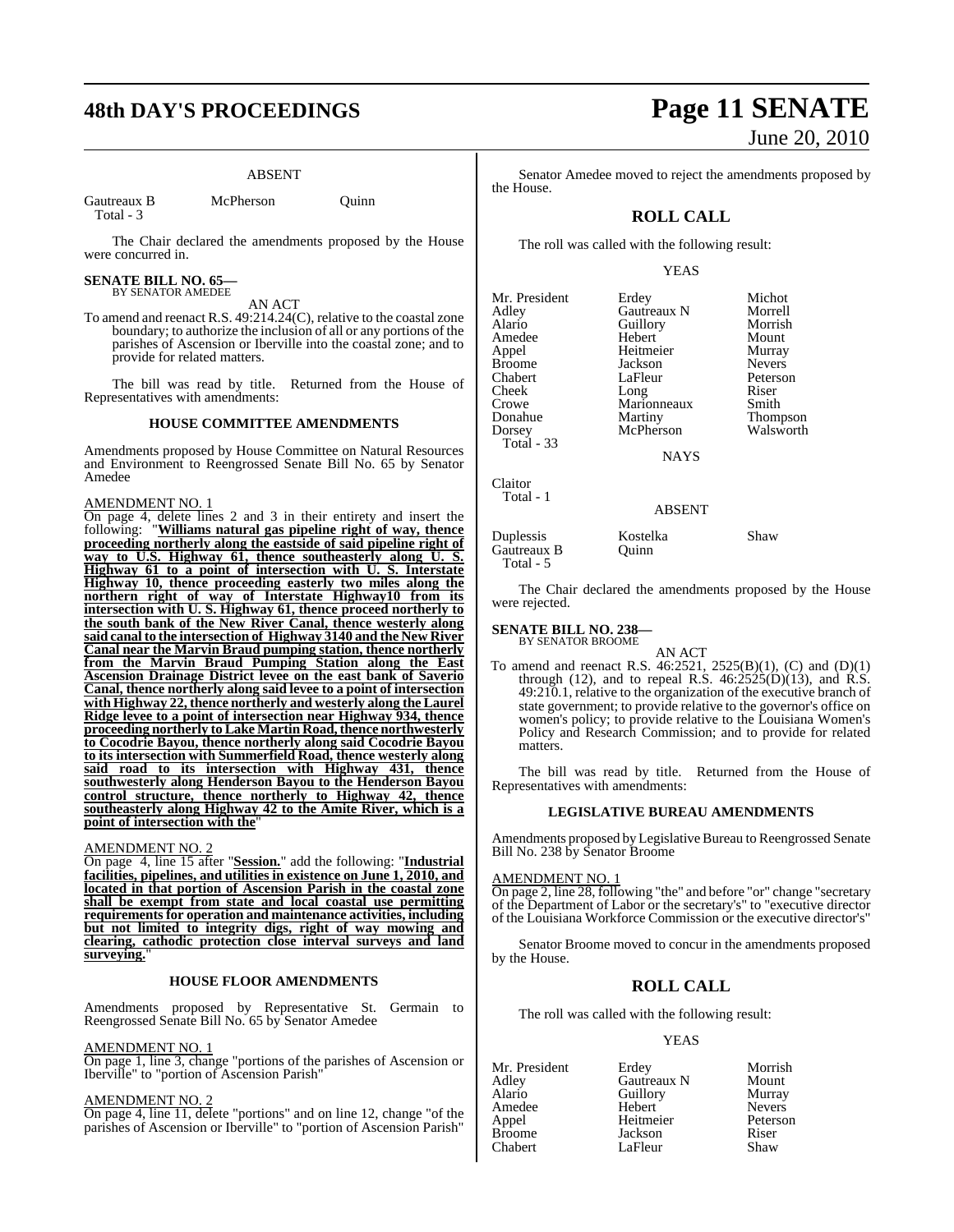| Cheek<br>Claitor<br>Crowe<br>Donahue<br>Dorsey<br>Total - 34 | Long<br>Marionneaux<br>Martiny<br>Michot<br>Morrell | Smith<br>Thompson<br>Walsworth |
|--------------------------------------------------------------|-----------------------------------------------------|--------------------------------|
|                                                              | <b>NAYS</b>                                         |                                |
| Total - 0                                                    | <b>ABSENT</b>                                       |                                |
| Duplessis                                                    | Kostelka                                            | <b>Juinn</b>                   |

Gautreaux B McPherson Total - 5

The Chair declared the amendments proposed by the House were concurred in.

#### **SENATE BILL NO. 269—** BY SENATOR MURRAY

AN ACT

To provide relative to special districts; to provide for the authority to levy, impose, and collect parcel fees in certain districts; to provide for the designation of subdistricts; and to provide for related matters.

The bill was read by title. Returned from the House of Representatives with amendments:

# **HOUSE COMMITTEE AMENDMENTS**

Amendments proposed by House Committee on Municipal, Parochial and Cultural Affairs to Reengrossed Senate Bill No. 269 by Senator Murray

AMENDMENT NO. 1 On page 7, line 5, change " **an ordinance**" to "**a resolution**"

Senator Murray moved to concur in the amendments proposed by the House.

# **ROLL CALL**

The roll was called with the following result:

# YEAS

| Mr. President<br>Adley<br>Alario<br>Amedee<br>Appel<br><b>Broome</b><br>Chabert<br>Cheek<br>Crowe<br>Donahue<br>Dorsey<br>Duplessis | Gautreaux B<br>Guillory<br>Hebert<br>Heitmeier<br>Jackson<br>Kostelka<br>LaFleur<br>Long<br>Marionneaux<br>Martiny<br>McPherson<br>Michot | Morrell<br>Morrish<br>Mount<br>Murray<br><b>Nevers</b><br>Peterson<br>Riser<br>Shaw<br>Smith<br><b>Thompson</b><br>Walsworth |
|-------------------------------------------------------------------------------------------------------------------------------------|-------------------------------------------------------------------------------------------------------------------------------------------|------------------------------------------------------------------------------------------------------------------------------|
| Total $-35$                                                                                                                         | <b>NAYS</b>                                                                                                                               |                                                                                                                              |
| Total - 0                                                                                                                           | <b>ABSENT</b>                                                                                                                             |                                                                                                                              |

| Claitor   | Gautreaux N |
|-----------|-------------|
| Erdev     | Ouinn       |
| Total - 4 |             |

The Chair declared the amendments proposed by the House were concurred in.

# **Page 12 SENATE 48th DAY'S PROCEEDINGS**

# **SENATE BILL NO. 274—**

BY SENATOR HEITMEIER AN ACT

To amend and reenactR.S. 11:701(introductory paragraph),(11), and  $(33)(b)(i)$ ,  $728(A)(4)$ ,  $(C)(1)(a)$  and  $(b)(ii)$  and  $(iii)$  and  $(2)$  and  $17:3997(A)(2)$  and (3), to enact R.S.  $11:701(33)(d)$  and (e) and 728(G), and to repeal R.S.  $11:701(33)(a)(xii)$ , relative to the Teachers' Retirement System of Louisiana; to provide for definitions; to provide that membership in such system includes certain charter school employees; to provide for purchase of service credit; to provide for an effective date; and to provide for related matters.

The bill was read by title. Returned from the House of Representatives with amendments:

# **HOUSE FLOOR AMENDMENTS**

Amendments proposed by Representative Cortez to Engrossed Senate Bill No. 274 by Senator Heitmeier

AMENDMENT NO. 1

On page 5, line 4, after "Revenue Service" and before "concluding" insert a comma "," and insert "pursuant to request dated March 15, 2010,"

Senator Heitmeier moved to concur in the amendments proposed by the House.

# **ROLL CALL**

The roll was called with the following result:

YEAS

Mr. President Duplessis Martiny<br>
Adley Erdey Michot Adley Erdey Michot Amedee Gautreaux N Murray<br>
Appel Guillory Nevers Appel Guillory<br>Broome Hebert Broome Hebert Peterson Chabert Heitmeier Riser Cheek Jackson Shaw<br>Claitor Kostelka Smith Claitor Kostelka<br>Crowe LaFleur Crowe LaFleur Thompson<br>
Donahue Long Walsworth Dorsey Marionneaux Total - 35

Total - 0

Gautreaux B Mount<br> **Gautreaux N** Murray

Walsworth

NAYS

ABSENT

McPherson Morrish Morrell Quinn Total - 4

The Chair declared the amendments proposed by the House were concurred in.

#### **SENATE BILL NO. 309—** BY SENATOR LAFLEUR

AN ACT

To amend and reenact R.S. 17:233(B)(1)(c), relative to compulsory school attendance; to provide relative to habitual student absence or tardiness; to provide relative to notification to the parent or legal guardian of a student who is at-risk of being considered habitually absent or tardy; and to provide for related matters.

The bill was read by title. Returned from the House of Representatives with amendments: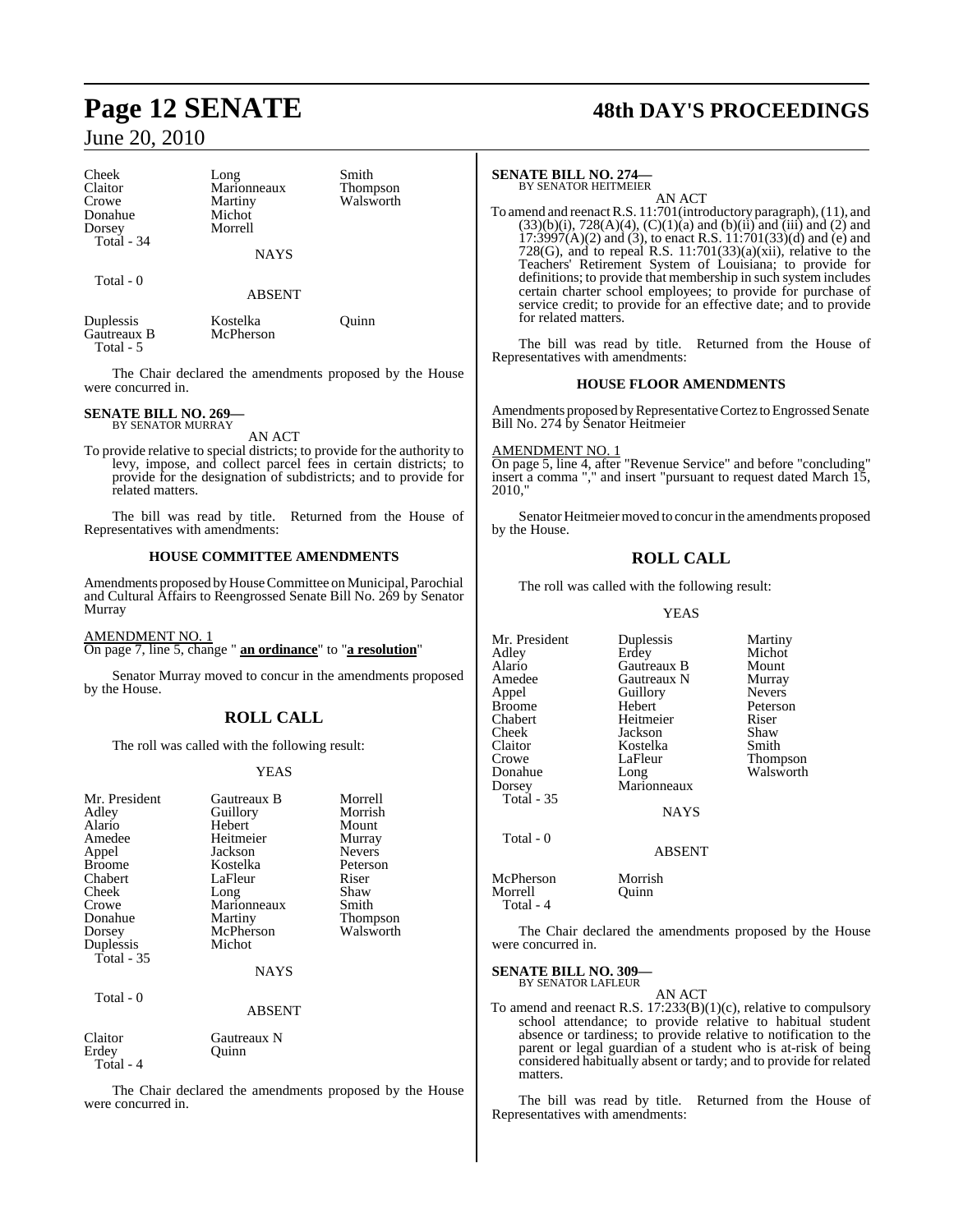# **48th DAY'S PROCEEDINGS Page 13 SENATE**

# June 20, 2010

# **HOUSE COMMITTEE AMENDMENTS**

Amendments proposed by House Committee on Education to Engrossed Senate Bill No. 309 by Senator LaFleur

### AMENDMENT NO. 1

On page 1, line 15, after "tardy" insert a comma "," and insert "and shall hold a conference with such student's parent or legal guardian"

Senator LaFleur moved to concur in the amendments proposed by the House.

# **ROLL CALL**

The roll was called with the following result:

# YEAS

| Mr. President        | Duplessis     | Martiny       |
|----------------------|---------------|---------------|
| Adley                | Erdey         | McPherson     |
| Alario               | Gautreaux B   | Michot        |
| Amedee               | Gautreaux N   | Morrish       |
| Appel                | Guillory      | Mount         |
| <b>Broome</b>        | Hebert        | Murray        |
| Chabert              | Heitmeier     | <b>Nevers</b> |
| Cheek                | Jackson       | Peterson      |
| Claitor              | Kostelka      | Riser         |
| Crowe                | LaFleur       | Shaw          |
| Donahue              | Long          | Smith         |
| Dorsey               | Marionneaux   | Thompson      |
| Total - 36           |               |               |
|                      | <b>NAYS</b>   |               |
| Total $-0$           |               |               |
|                      | <b>ABSENT</b> |               |
| Morrell<br>Total - 3 | Ouınn         | Walsworth     |

The Chair declared the amendments proposed by the House were concurred in.

#### **SENATE BILL NO. 335—** BY SENATOR BROOME

AN ACT

To amend and reenact R.S. 37:2703(3), (6), (10), (11), (12), (17), and  $(18)$ ,  $2704(A)(2)$  and  $(4)$  and  $(B)$ ,  $2705(C)(2)$  and  $(3)$ ,  $(D)$  and (G), 2706(A)(1) and (2), the introductory paragraph of  $2707(A)(1)$  and (2) and (B),  $2708(A)(1)$ , and (2),  $2709$ ,  $2710$ , 2711(B), 2712, 2713, 2714, 2715(B) through (E), 2716(A)(1),  $(2)(a)$ ,  $(c)$ ,  $(d)$  and  $(C)$ , the introductory paragraph of  $2717(A)$ and (3), (B)(1), (6), (7), (8), and (C) and (D),  $2719$ ,  $2720(A)(1)$ , (2) and (3),  $2722(A)(1)$ , (2) and (3) and to enact R.S. 37:2703(19), 2716(D) and 2724 and to repealR.S. 37:2703(13), 2706 (C) and (D), 2707(C), (D) and (E), and 2708(C), relative to the social workers practice act; to provide relative to definitions; to provide relative to membership powers, duties and licencing of the social work examiner's board; to provide relative to licensed master's social worker; to provide relative to certified social workers; to provide relative to a licensed clinical social worker; to provide relative to provisional certificates; and to provide for related matters.

The bill was read by title. Returned from the House of Representatives with amendments:

# **HOUSE COMMITTEE AMENDMENTS**

Amendments proposed by House Committee on Health and Welfare to Reengrossed Senate Bill No. 335 by Senator Broome

# AMENDMENT NO. 1

On page 19, line 22, after "**social,**" delete the remainder of the line and at the beginning of line 23 delete "**biopsychological**" and insert "**psychosocial, or biopsychosocial**"

# **HOUSE COMMITTEE AMENDMENTS**

Amendments proposed by House Committee on House and Governmental Affairs to Reengrossed Senate Bill No. 335 by Senator Broome

# AMENDMENT NO. 1

On page 20, line 10, after "become effective" delete the remainder of the line and delete lines 11 through 14 and insert "on January 1, 2011."

# **LEGISLATIVE BUREAU AMENDMENTS**

Amendments proposed by Legislative Bureau to Reengrossed Senate Bill No. 335 by Senator Broome

# AMENDMENT NO. 1

On page 1, line 12, following "relative to" and before "licensed" delete "a"

## AMENDMENT NO. 2

On page 1, line 13, following "social" and before ";" change "worker" to "workers"

# AMENDMENT NO. 3

On page 4, line 15, following "a" and before "graduate" delete "certified"

# AMENDMENT NO. 4 On page 9, line 12, change "**there from**" to "**therefrom**"

# AMENDMENT NO. 5

On page 13, line 29, following "**lapse**" and before "**and**" insert ","

# AMENDMENT NO. 6

On page 14, line 3, following "**June**" and before "**of**" change "**30**" to "**thirtieth**"

# AMENDMENT NO. 7

On page 16, line 3, following "**certificate**" and before "**or**" insert "**,**"

# AMENDMENT NO. 8

On page 16, line 6, following "**certificate**" and before "**or**" insert "**,**"

# AMENDMENT NO. 9

On page 19, line 16, following "**certificate**" and before "**and**" insert "**,**"

Senator Broome moved to concur in the amendments proposed by the House.

# YEAS

Mr. President Erdey Michot<br>Adley Gautreaux B Morrell Adley Gautreaux B Morrell Alario Gautreaux N Morrish Appel Hebert Murray Broome<br>
Chabert Heitmeier<br>
Jackson

Amedeu<br>
Amedeu<br>
Amedeu<br>
Amedeu<br>
Mount<br>
Murray Peterson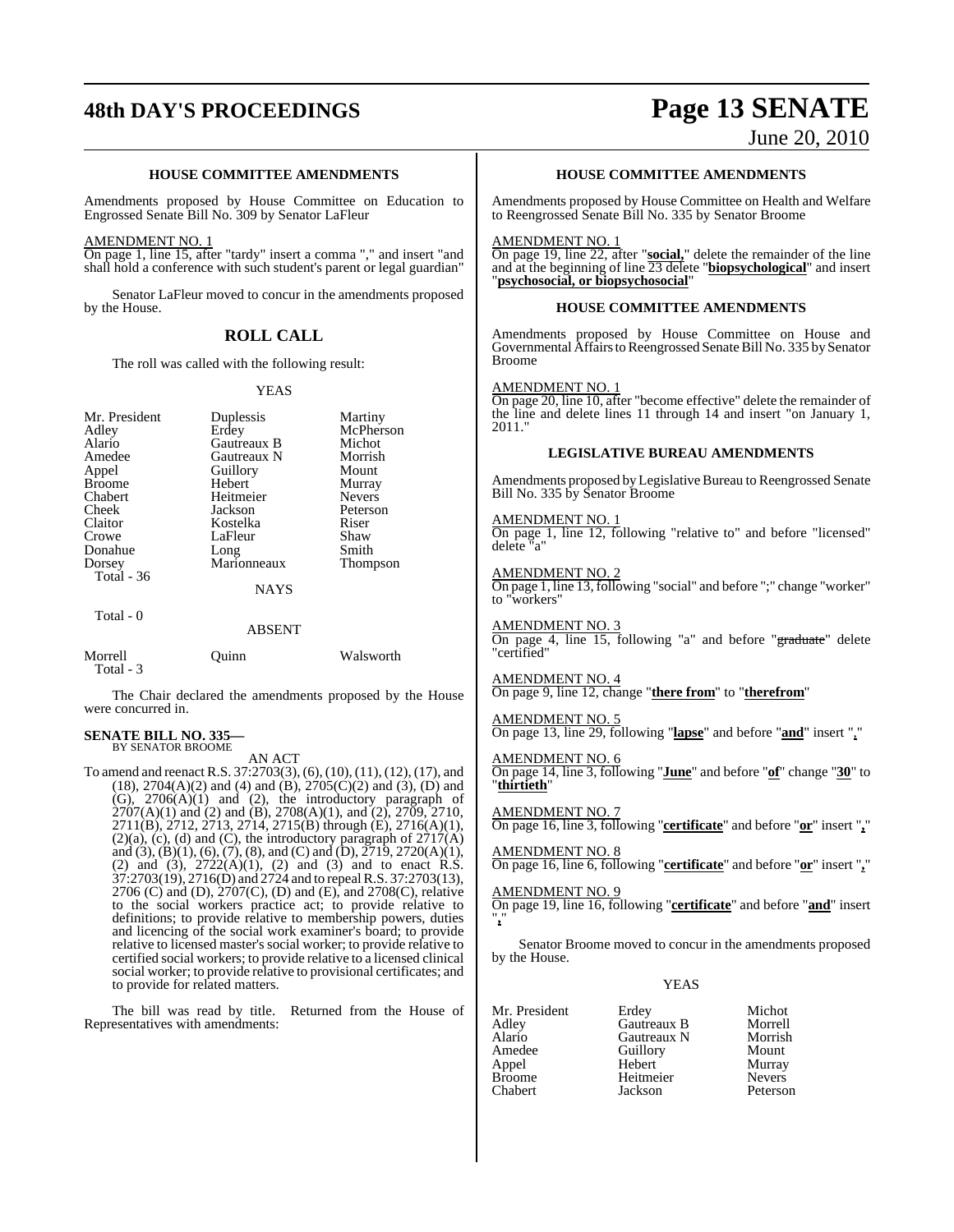Cheek Kostelka Riser<br>Claitor LaFleur Shaw Crowe Long<br>
Donahue Marionneaux Total - 38

Claitor LaFleur Shaw<br>Crowe Long Smith Dorsey Martiny Walsworth<br>
Duplessis McPherson McPherson

**NAYS** 

ABSENT

Donahue Marionneaux Thompson

Total - 0

Quinn Total - 1

The Chair declared the amendments proposed by the House were concurred in.

#### **SENATE BILL NO. 337—** BY SENATOR MARIONNEAUX

AN ACT

To repeal R.S. 39:112(C)(1)(c), relative to approval of certain capital outlay budget requests by the Joint Legislative Committee on Capital Outlay; and to provide for related matters.

The bill was read by title. Returned from the House of Representatives with amendments:

# **HOUSE FLOOR AMENDMENTS**

Amendments proposed by Representative Greene to Engrossed Senate Bill No. 337 by Senator Marionneaux

# AMENDMENT NO. 1

On page 1, line 2, after "To" and before the comma "," delete "repeal R.S.  $39:112(C)(1)(c)$ ," and insert "amend and reenact R.S. 39:112(C)(1)"

# AMENDMENT NO. 2

On page 1, delete line 6 in its entirety and insert the following: "Section 1. R.S. 39:112(C)(1) is hereby amended and reenacted to read as follows:

§112. Capital outlay act

\* \* \* C.(1) Capital outlay budget requests submitted after November first may be included within the capital outlay act if the capital outlay budget request meets all of the applicable requirements as provided in R.S. 39:101 and 102 except for time of submission and if any of the following conditions have been met:

(a) The project is an economic development project recommended in writing for inclusion in the act by the secretary of the Department of Economic Development to the Joint Legislative<br>Committee on Capital Outlay no later than May 15<sup>th</sup>, and the recommendation is approved by the committee no later than June 15th.

(b) The project is an emergency project recommended in writing for inclusion in the act by the commissioner of administration to the Joint Legislative Committee on Capital Outlay no later than May 15<sup>th</sup>, and the recommendation is approved by the committee no later than June 15th.

(c) The project is for a non-state entity, has a total project cost of less than one million dollars, and has been approved by the Joint Legislative Committee on Capital Outlay; however, no action to approve any such project may be taken by the Joint Legislative Committee on Capital Outlay after the first day of February.

Senator Marionneaux moved to reject the amendments proposed by the House.

# **Page 14 SENATE 48th DAY'S PROCEEDINGS**

# **ROLL CALL**

The roll was called with the following result:

YEAS

| Mr. President | Erdey       | Michot          |
|---------------|-------------|-----------------|
| Adley         | Gautreaux B | Morrell         |
| Alario        | Gautreaux N | Morrish         |
| Amedee        | Guillory    | Mount           |
| Appel         | Hebert      | Murray          |
| <b>Broome</b> | Heitmeier   | <b>Nevers</b>   |
| Chabert       | Jackson     | Peterson        |
| Cheek         | Kostelka    | Riser           |
| Claitor       | LaFleur     | Shaw            |
| Crowe         | Long        | Smith           |
| Donahue       | Marionneaux | <b>Thompson</b> |
| Dorsey        | Martiny     | Walsworth       |
| Duplessis     | McPherson   |                 |
| Total - 38    |             |                 |
|               | NAYS        |                 |

Total - 0

Quinn Total - 1

The Chair declared the amendments proposed by the House were rejected.

ABSENT

# **SENATE BILL NO. 367—**

BY SENATORS MICHOT AND JACKSON

AN ACT To amend and reenact R.S. 39:1554(E) and to enact Part IV-A of Chapter 10 of Title 38 of the Louisiana Revised Statutes of 1950, to be comprised of R.S. 38:2271, and Subpart B-1 of Part III of Chapter 17 of Subtitle III of Title 39 of the Louisiana Revised Statutes of 1950, comprised ofR.S. 39:1598.1, andR.S. 39:1661(D) and 1671(H), relative to purchasing by certain public entities; to authorize the use of reverse auctions by certain public entities for the purchase of certain materials, supplies, services, products, or equipment; to provide for public notice; to provide for an effective date; and to provide for related matters.

The bill was read by title. Returned from the House of Representatives with amendments:

# **HOUSE COMMITTEE AMENDMENTS**

Amendments proposed by House Committee on Appropriations to Reengrossed Senate Bill No. 367 by Senator Michot

# AMENDMENT NO. 1

On page 1, line 2, after "R.S. 39:1554(E)" and before "and to enact" insert "and 1704"

### AMENDMENT NO. 2

On page 1, line 8, after "pubic notice;" and before "to provide" insert "to provide for the cooperative use of supplies or services;"

### AMENDMENT NO. 3

On page 3, line 19, after "R.S. 39:1554(E)" and before "hereby" delete "is" and insert "and 1704 are"

AMENDMENT NO. 4

On page 6, between lines 5 and 6, insert the following: "\* \* \*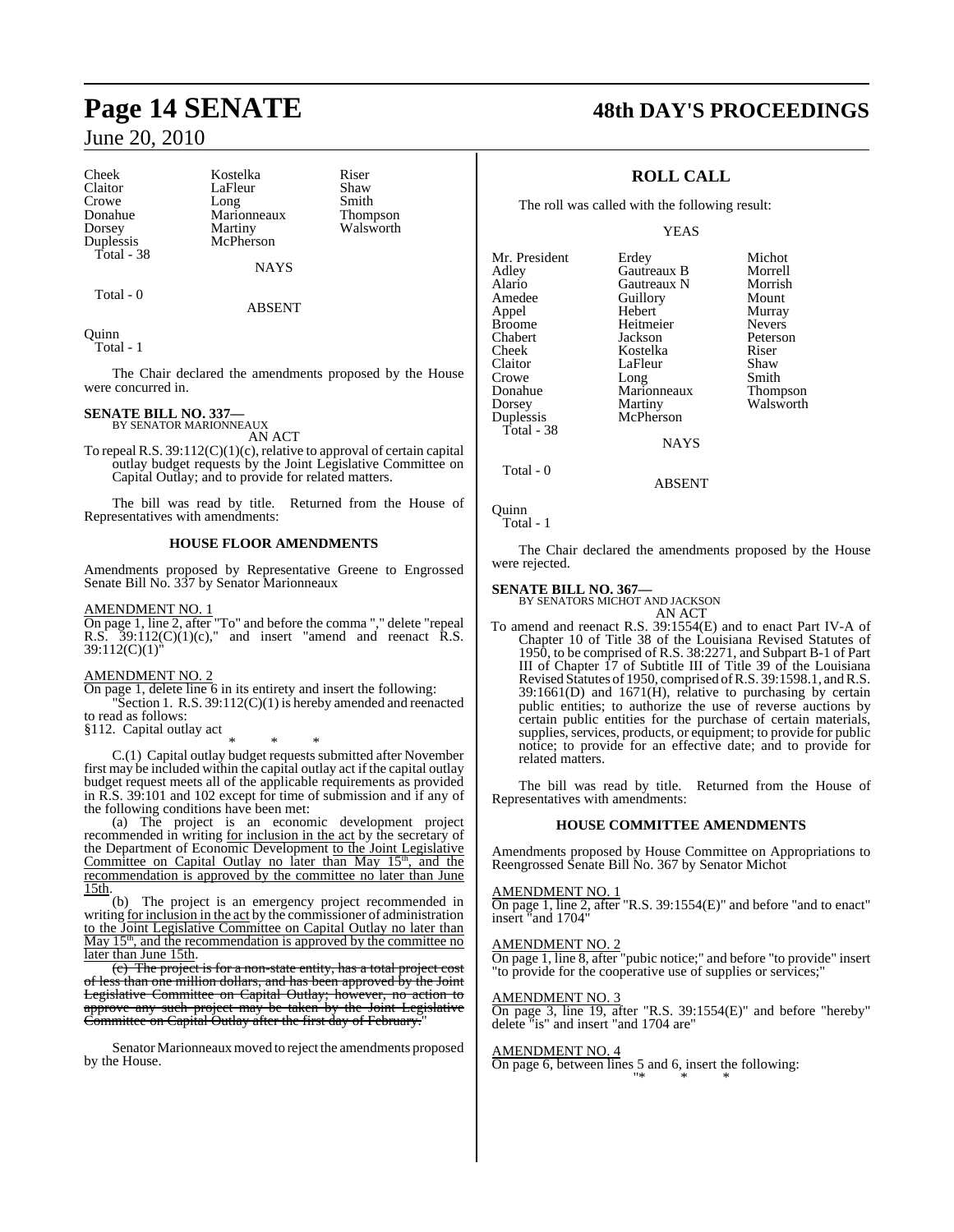# **48th DAY'S PROCEEDINGS Page 15 SENATE**

# §1704. Cooperative use of supplies or services

Any public procurement unit may enter into an agreement, independent of the requirements of Part III of this Chapter or Title 38. with any other public procurement unit or external procurement activity for the cooperative use of supplies or services, under the terms agreed upon between the parties. **The public procurement unit or external procurement activity conducting the procurement shall do so in a manner that constitutes full and open competition. Prior to entering into such agreement, the public procurement unit's procurement officer shall determine that the best interests of the procurement unit are served and that entering into the agreement is more advantageous than other procurement methods.**"

## **LEGISLATIVE BUREAU AMENDMENTS**

Amendments proposed by Legislative Bureau to Reengrossed Senate Bill No. 367 by Senator Michot

AMENDMENT NO. 1

On page 2, line 3, following "**provided**" and before "**.**" change "**herein**" to "**in, this Part**"

AMENDMENT NO. 2 On page 3, line 18, following "**Sunday**" and before "**or**" insert **","**

# **HOUSE FLOOR AMENDMENTS**

Amendments proposed by Representative Cortez to Reengrossed Senate Bill No. 367 by Senator Michot

### AMENDMENT NO. 1

Delete the set of House Floor Amendments proposed by the House Committee on Appropriations and adopted by the House on June 16, 2010.

## AMENDMENT NO. 2

On page 1, at the end of line 5, after "39:1661(D)" delete "and" and insert a comma ",

# AMENDMENT NO. 3

On page 1, at the beginning of line 6, after "1671(H)" and before the comma "," insert "and 1701.1"

# AMENDMENT NO. 4

On page 3, line 21, after "1661(D)" and before "are" delete "and 1671(H)" insert a comma "," and insert "1671(H) and 1701.1"

## AMENDMENT NO. 5

On page 6, between lines 5 and 6, insert the following:

"1701.1 Report to the legislature

The provisions in this Part authorizing cooperative purchasing as an alternative procurement method may result in cost savings to state and local government; therefore, the office of state purchasing, or its successor agency, shall conduct a survey as to the utilization of the provisions of this Part and report the results thereof to the Joint Legislative Committee on the Budget no later than March 1, 2011."

Senator Michot moved to reject the amendments proposed by the House.

# **ROLL CALL**

The roll was called with the following result:

### YEAS

Mr. President Erdey Michot<br>Adley Gautreaux B Morrell Adley Gautreaux B Morrell Alario Gautreaux N Morrish Guillory Mount<br>
Hebert Murray Appel Hebert Murray<br>Broome Heitmeier Nevers Broome Heitmeier Never<br>Chabert Lackson Riser **Jackson** 

Dorsey<br>Duplessis Total - 37

Cheek Kostelka Shaw<br>Claitor LaFleur Smith Claitor LaFleur<br>Crowe Long Crowe Long Thompson Marionneaux<br>Martiny McPherson **NAYS** 

Total - 0

ABSENT

Peterson Quinn Total - 2

The Chair declared the amendments proposed by the House were rejected.

# **SENATE BILL NO. 381—** BY SENATOR MORRELL

AN ACT

To amend and reenact R.S. 14:89(A) and to enact R.S. 14:89.2, relative to crime against nature; to create the crime against nature by solicitation; to provide for elements of a crime; to provide for definitions; to provide for penalties; and to provide for related matters.

The bill was read by title. Returned from the House of Representatives with amendments:

# **HOUSE FLOOR AMENDMENTS**

Amendments proposed by Representative White to Reengrossed Senate Bill No. 381 by Senator Morrell

AMENDMENT NO. 1

On page 2, delete line 7 in its entirety and insert the following:  $\overline{B}(1)$  Whoever violates the provisions of this Section, on a first conviction thereof, shall be"

# AMENDMENT NO. 2

On page 2, after line 9, add the following:

"(2) Whoever violates the provisions of this Section, on a second or subsequent conviction thereof, shall be fined not more than two thousand dollars, or imprisoned, with or without hard labor, for not more than five years, or both.

(3) Whoever violates the provisions of this Section, when the person being solicited is under the age of seventeen years, shall be fined not more than two thousand dollars, or imprisoned, with or without hard labor, for not more than five years, or both. Lack of knowledge of the age of the person being solicited shall not be a defense.

A violation of the provisions of Paragraphs  $(B)(2)$  and  $(3)$  of this Section shall be considered a sex offense as defined in R.S. 15:541 and the offendershall be required to register as a sex offender as provided for in Chapter 3-B of Title 15 of the Louisiana Revised Statutes of 1950.

Senator Morrell moved to concur in the amendments proposed by the House.

# **ROLL CALL**

The roll was called with the following result:

### YEAS

Mr. President Duplessis Martiny<br>Adley Erdey McPhers Adley Erdey McPherson Alario Gautreaux B Michot Amedee Gautreaux N Morrell<br>
Appel Guillory Morrish Appel Guillory Morrish Broome Heitmeier<br>Cheek Iackson Peterson

# June 20, 2010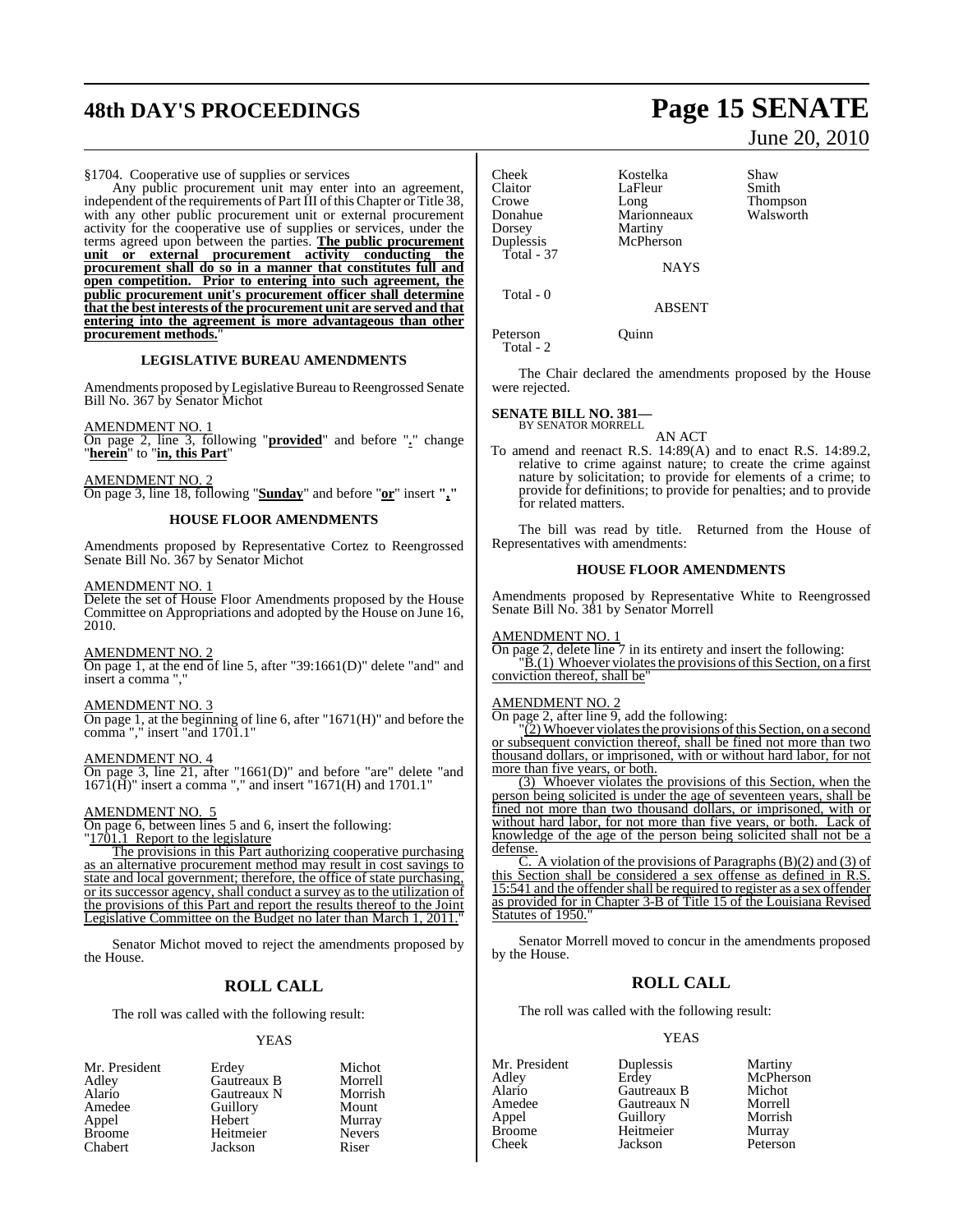# **Page 16 SENATE 48th DAY'S PROCEEDINGS**

# June 20, 2010 Claitor Kostelka Shaw Donahue LaFleur Smith<br>Dorsey Marionneaux Thompson Marionneaux Total - 30 **NAYS** Crowe Mount Riser<br>Hebert Nevers Hebert Total - 5 ABSENT Chabert Quinn Long Walsworth Total - 4 The Chair declared the amendments proposed by the House were concurred in. **SENATE BILL NO. 395—** BY SENATOR N. GAUTREAUX AN ACT To enact Subpart G of Part IV of Chapter 1 of Title 33 of the Louisiana Revised Statutes of 1950, to be comprised of R.S. 33:140.110 through 140.118, relative to railroad districts; to provide for the district's boundaries in Vermilion and Iberia parishes and for purpose, governance, and funding; to provide relative to the district's governing board's powers and duties; and to provide for related matters. The bill was read by title. Returned from the House of Representatives with amendments: AMENDMENT NO. 2

# **HOUSE COMMITTEE AMENDMENTS**

Amendments proposed by House Committee on Municipal, Parochial and Cultural Affairs to Reengrossed Senate Bill No. 395 by Senator N. Gautreaux

AMENDMENT NO. 1

On page 2, at the end of line 3, change "**Section**" to "**Sections**"

AMENDMENT NO. 2 On page 10, line 17, between "**for a period**" and "**not**" delete "**of**"

# **LEGISLATIVE BUREAU AMENDMENTS**

Amendments proposed by Legislative Bureau to Reengrossed Senate Bill No. 395 by Senator N. Gautreaux

AMENDMENT NO. 1

On page 4, line 18, before ", **or any interest therein**" change "**real, personal, or mixed, tangible or intangible**" to "**immovable, movable, or mixed, corporeal or incorporeal**"

AMENDMENT NO. 2

On page 7, line 2, following "**all**" change "**real and personal**" to "**immovable and movable**"

# **HOUSE FLOOR AMENDMENTS**

Amendments proposed by Representative Champagne to Reengrossed Senate Bill No. 395 by Senator N. Gautreaux

AMENDMENT NO. 1

On page 5, between lines 9 and 10, insert the following:

"**(10) To contract with a rail freight common carrier but only one authorized under Title 49 of the U.S. Code to operate over the rail lines of the district in providing and conducting rail services for the district, which company shall be subject to all applicable federal and state regulatory authorities, laws, rules, and regulations governing the operations of a freight common carrier railroad in Louisiana.**"

| On page 11, delete lines 25 through 29 in their entirety and on page<br>12, delete line 1 in its entirety and insert the following:                               |
|-------------------------------------------------------------------------------------------------------------------------------------------------------------------|
| "§140.118. Audits of the district<br>The district shall, at the district's expense, annually report<br>to the legislative auditor in accordance with R.S. 24:513. |
| <b>HOUSE FLOOR AMENDMENTS</b>                                                                                                                                     |
| Amendments proposed by Representative Carmody to Reengrossed<br>Senate Bill No. 395 by Senator N. Gautreaux                                                       |
| <b>AMENDMENT NO. 1</b><br>On page 4, line 16, after "purchase," and before "or" insert "lease,"                                                                   |
| <b>AMENDMENT NO. 2</b><br>On page 4, line 24, after "construction," insert "operation,"                                                                           |
| <b>AMENDMENT NO. 3</b><br>On page 5, line 11, after "to" and before "construct" insert "lease,"                                                                   |
| <b>AMENDMENT NO. 4</b><br>On page 5, line 19, after "lightning," and before "bridges," insert<br>"grade crossings."                                               |
| <b>AMENDMENT NO. 5</b><br>On page 7, line 6, after "charges" and before "therefor," insert ", not<br>to exceed the fair market value"                             |
| <b>AMENDMENT NO. 6</b><br>On page 8, line 21, after "for" and before "maintenance," insert<br>"operational upgrade and"                                           |
| Senator N. Gautreaux moved to reject the amendments proposed<br>by the House.                                                                                     |

# **ROLL CALL**

The roll was called with the following result:

# YEAS

| Mr. President | Erdey       | Michot        |
|---------------|-------------|---------------|
| Adley         | Gautreaux B | Morrell       |
| Alario        | Gautreaux N | Morrish       |
| Amedee        | Guillory    | Mount         |
| Appel         | Hebert      | Murray        |
| <b>Broome</b> | Heitmeier   | <b>Nevers</b> |
| Chabert       | Jackson     | Peterson      |
| Cheek         | Kostelka    | Riser         |
| Claitor       | LaFleur     | Shaw          |
| Crowe         | Long        | Smith         |
| Donahue       | Marionneaux | Thompson      |
| Dorsey        | Martiny     | Walsworth     |
| Duplessis     | McPherson   |               |
| Total - 38    |             |               |
|               | NAYS        |               |

Quinn Total - 1

Total - 0

The Chair declared the amendments proposed by the House were rejected.

ABSENT

# **SENATE BILL NO. 453—**

BY SENATOR CHEEK

AN ACT To amend and reenact R.S. 32:154, relative to the Open Roads Law; to provide relative to motor vehicle fatalities; to provide for protocol when organs are to be transplanted after a death in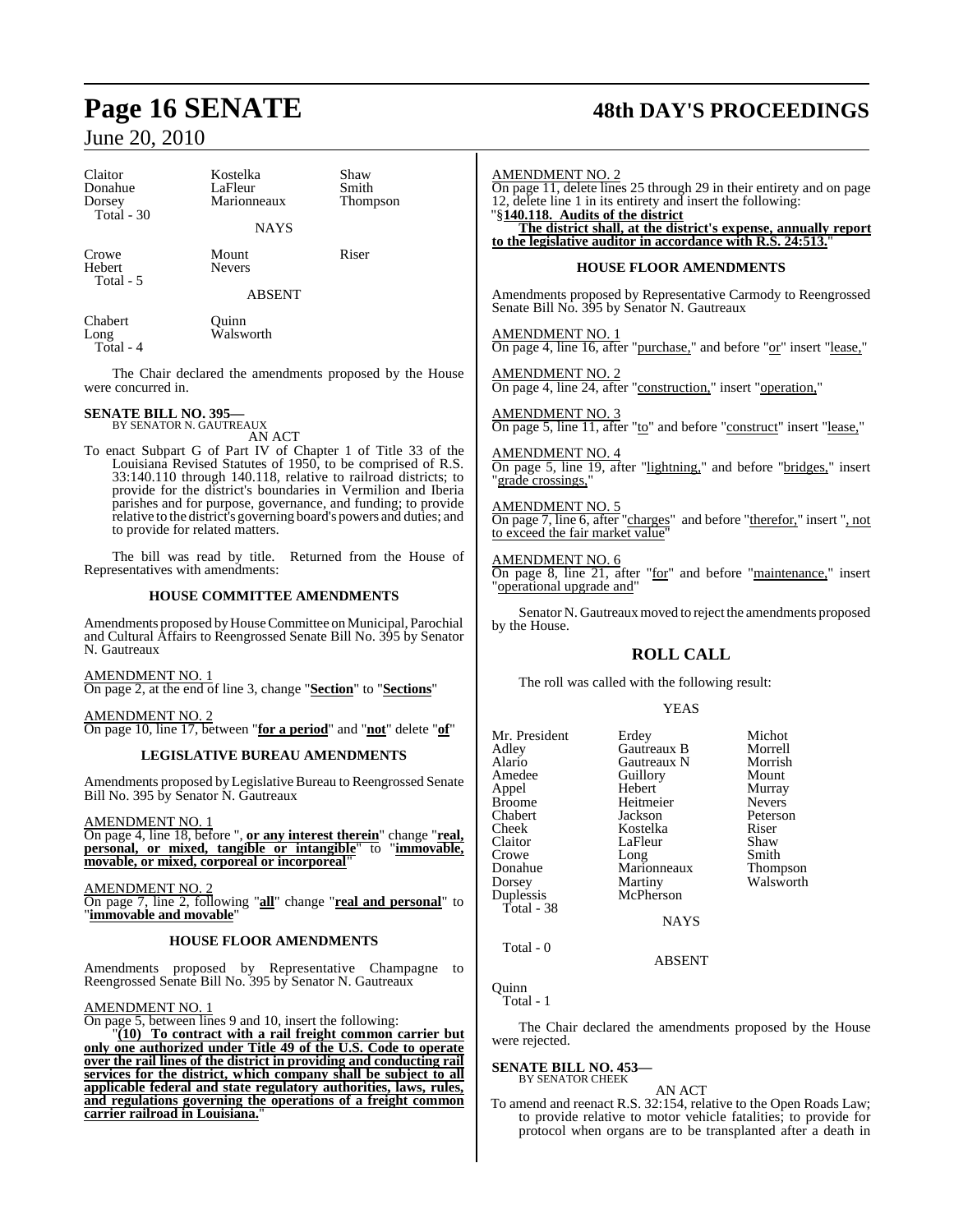# **48th DAY'S PROCEEDINGS Page 17 SENATE**

June 20, 2010

which a moving conveyance is involved; and to provide for related matters.

The bill was read by title. Returned from the House of Representatives with amendments:

# **HOUSE COMMITTEE AMENDMENTS**

Amendments proposed by House Committee on Transportation, Highways, and Public Works to Engrossed Senate Bill No. 453 by Senator Cheek

AMENDMENT NO. 1

On page 1, line 15, after "railroad.", delete the remainder of the line and lines 16 and 17 in their entirety

# AMENDMENT NO. 2

On page 2, delete lines 1 through 3 in their entirety

Senator Cheek moved to concur in the amendments proposed by the House.

# **ROLL CALL**

The roll was called with the following result:

# YEAS

| Mr. President | Erdey         | McPherson     |
|---------------|---------------|---------------|
| Adley         | Gautreaux B   | Michot        |
| Alario        | Gautreaux N   | Morrell       |
| Amedee        | Guillory      | Morrish       |
| Appel         | Hebert        | Mount         |
| Broome        | Heitmeier     | Murray        |
| Chabert       | Jackson       | <b>Nevers</b> |
| Cheek         | Kostelka      | Riser         |
| Crowe         | LaFleur       | Shaw          |
| Donahue       | Long          | Smith         |
| Dorsey        | Marionneaux   | Thompson      |
| Duplessis     | Martiny       | Walsworth     |
| Total - 36    |               |               |
|               | <b>NAYS</b>   |               |
| Total - 0     |               |               |
|               | <b>ABSENT</b> |               |
| Claitor       | Peterson      | Ouinn         |

Total - 3

The Chair declared the amendments proposed by the House were concurred in.

**SENATE BILL NO. 500—**<br>BY SENATORS MARIONNEAUX, ALARIO, APPEL, CHEEK, DORSEY, B.<br>GAUTREAUX, N. GAUTREAUX, HEBERT, JACKSON, LONG, MORRELL,<br>MURRAY, RISER, SHAW AND SMITH AN ACT

To enact Chapter 55 of Title 51 of the Louisiana Revised Statutes of 1950, to be comprised of R.S. 51:3121 through 3124, relative to the Angel Investor Rebate Program; to provide for the purposes; to provide for the amount of the rebate; to provide for the qualifications of the rebate; to provide for reductions in a certain fund equal to the amount of such rebates; to provide for the implementation and administration of the program by the Department of Economic Development; to provide for definitions; to provide for rules; to authorize penalties for providing false or fraudulent information; to require an annual report to the Department of Economic Development by a Louisiana Entrepreneurial Business; and to provide for related matters.

The bill was read by title. Returned from the House of Representatives with amendments:

# **HOUSE COMMITTEE AMENDMENTS**

Amendments proposed by House Committee on Ways and Means to Reengrossed Senate Bill No. 500 by Senator Marionneaux

## AMENDMENT NO. 1

On page 1, line 5, after "provide for" delete the remainder of the line and at the beginning of line 6, delete "amount of such rebates;" and insert "payment of rebates;"

# AMENDMENT NO. 2

On page 2, at the beginning of line 14, after "**of**" and before "**tax**" delete "**five**" and insert "**three**"

## AMENDMENT NO. 3 On page 3, line 7, after "**rebate for**" and before "**tax**" delete "**five**" and insert "**three**"

AMENDMENT NO. 4 On page 3, line 20, after "**used for**" and before "**capital**" insert **<u>acquisition of real property,</u>"** 

AMENDMENT NO. 5 On page 4, line 26, after "**rate of**" and before "**percent**" delete **thirty-five**" and insert "**thirty**"

AMENDMENT NO. 6 On page 4, at the end of line 28, delete "**five**" and insert "**three**"

AMENDMENT NO. 7 On page 5, at the beginning of line 13, delete "**five**" and insert "**three**"

AMENDMENT NO. 8 On page 5, line 17, after "**amount of**" delete "**credit**" and insert "**rebate**"

# AMENDMENT NO. 9

On page 5, line 21, between "**rebate.**" and "**The**" insert the following: "**The secretary of the Department of Revenue shall make payment to the investor in the amount to which he is entitled from the current collections of the taxes collected under Chapter 1 of Subtitle II of this Title.**"

# AMENDMENT NO. 10

On page 6, line 1, after "**in the**" and before "**period**" delete "**fiveyear**" and insert "**three-year**"

## AMENDMENT NO. 11

On page 6, line 7, after "**in the**" and before "**period**" delete "**threeyear**"

# AMENDMENT NO. 12

On page 7, at the beginning of line 4, after "Section 2." delete the remainder of the line in its entirety and delete lines 5 through 7 in their entirety and from the beginning of line 8, delete "Section 3."

# **HOUSE FLOOR AMENDMENTS**

Amendments proposed by Representative Henry to Reengrossed Senate Bill No. 500 by Senator Marionneaux

### AMENDMENT NO. 1

In Amendment No. 9 proposed by the House Committee on Ways and Means and adopted by the House on June 16, 2010, on page 1, at the end of line 26, after "**of**" delete "**this Title.**" and insert "**Title 47.**"

Senator Marionneaux moved to reject the amendments proposed by the House.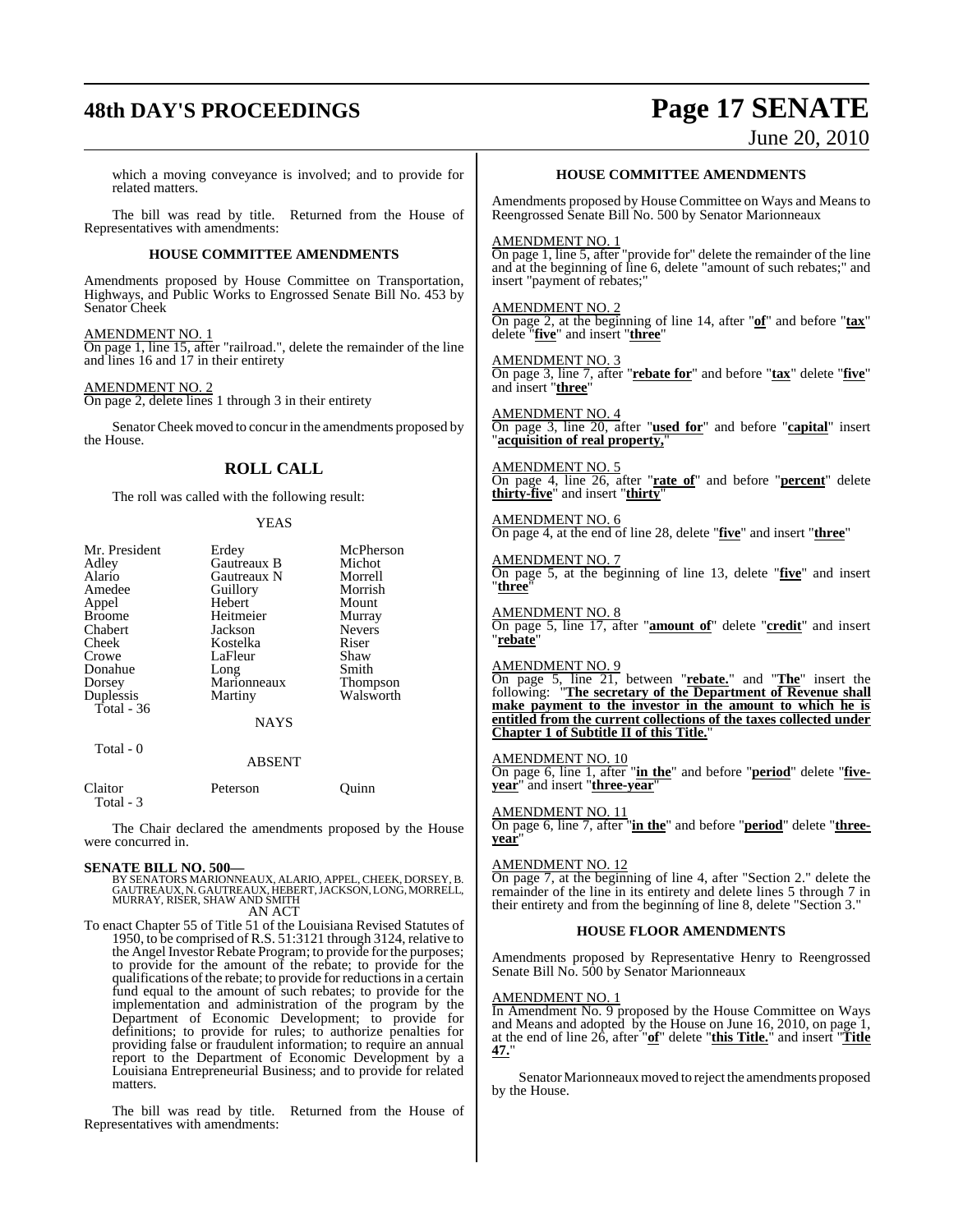# **ROLL CALL**

The roll was called with the following result:

## YEAS

|             | Michot            |
|-------------|-------------------|
| Gautreaux B | Morrell           |
| Gautreaux N | Morrish           |
|             | Mount             |
| Hebert      | Murray            |
| Heitmeier   | Peterson          |
| Jackson     | Riser             |
| Kostelka    | Shaw              |
| LaFleur     | Smith             |
| Long        | <b>Thompson</b>   |
| Marionneaux | Walsworth         |
| Martiny     |                   |
| McPherson   |                   |
|             |                   |
| <b>NAYS</b> |                   |
|             | Erdey<br>Guillory |

Total - 0

Total - 2

Nevers Ouinn

The Chair declared the amendments proposed by the House were rejected.

ABSENT

#### **SENATE BILL NO. 507—** BY SENATOR JACKSON

AN ACT

To amend and reenact R.S. 42:1132(D), 1134(N), and 1157(A)(1) and (3) and to enact Chapter 46 of Title 33 of the Louisiana Revised Statutes of 1950, to be comprised of R.S. 33:9661 through 9669, relative to the regulation of lobbying; to provide for the regulation of lobbying of local government; to provide for the reporting of certain expenditures by principals and employers of lobbyists; to provide definitions; to provide for registration, reporting, and disclosure; to provide for administration and enforcement; to provide for penalties; and to provide for related matters.

The bill was read by title. Returned from the House of Representatives with amendments:

# **HOUSE COMMITTEE AMENDMENTS**

Amendments proposed by House Committee on House and Governmental Affairs to Reengrossed Senate Bill No. 507 by Senator Jackson

AMENDMENT NO. 1

On page 3, between lines 14 and 15 insert the following: "\* \* \*"

# AMENDMENT NO. 2

On page 4, line 11, after "**"agency" means**" delete the remainder of the line and delete lines 11 through 16 and insert the following: "**any political subdivision, including any parish, municipality, school board, or special district, and any other unit of local government and any department, office, agency, board, commission, district, governing authority, committee, subcommittee, advisory board, task force, or other instrumentality of a political subdivision or other unit of local government. The terms "local government agency or "agency" shall not include any entity which is an executive branch agency as defined in R.S. 49:72 or any unit of the legislative or judicial branch of state government.**"

# AMENDMENT NO. 3

On page 4, delete line 29 and on page 5 delete lines 1 through 5 and on line 6 delete "**(ii) Any**" and insert "**(7) "Lobbyist" means any**"

# **Page 18 SENATE 48th DAY'S PROCEEDINGS**

AMENDMENT NO. 4 On page 5, at the beginning of line 9, delete "**(b)**"

AMENDMENT NO. 5 On page 9, line 6, change "**Part**" to "**Chapter**"

AMENDMENT NO. 6 On page 10, at the beginning of line 13, change "**49:77(4)**" to "**33:9667(4)**"

AMENDMENT NO. 7 On page 10, at the end of line 23, change "**R.S. 49:74(A)(4).**" to "**R.S. 33:9664(A)(4).**"

AMENDMENT NO. 8 On page 12, line 7, change "**herein,**" to "**in this Chapter,**"

AMENDMENT NO. 9 On page 16, line 17, change "If vetoed" to "If this Act is vetoed"

# **LEGISLATIVE BUREAU AMENDMENTS**

Amendments proposed byLegislative Bureau to Reengrossed Senate Bill No. 507 by Senator Jackson

AMENDMENT NO. 1 On page 2, between lines 3 and 4, insert "\* \* \*"

# **HOUSE FLOOR AMENDMENTS**

Amendments proposed by Representative Gallot to Reengrossed Senate Bill No. 507 by Senator Jackson

AMENDMENT NO. 1 On page 8, at the end of line 16, after "**board**" insert a period "**.**" and at the beginning of line 17, delete "**along with the appropriate fee.**"

AMENDMENT NO. 2 On page 9, delete lines 13 through 15

Senator Jackson moved to concur in the amendments proposed by the House.

# **ROLL CALL**

The roll was called with the following result:

# YEAS

| Mr. President | Erdey       | Michot          |
|---------------|-------------|-----------------|
| Adley         | Gautreaux B | Morrell         |
| Alario        | Gautreaux N | Morrish         |
| Amedee        | Guillory    | Mount           |
| Appel         | Hebert      | Murray          |
| <b>Broome</b> | Heitmeier   | <b>Nevers</b>   |
| Chabert       | Jackson     | Peterson        |
| Cheek         | Kostelka    | Riser           |
| Claitor       | LaFleur     | Shaw            |
| Crowe         | Long        | Smith           |
| Donahue       | Marionneaux | <b>Thompson</b> |
| Dorsey        | Martiny     | Walsworth       |
| Duplessis     | McPherson   |                 |
| Total - 38    |             |                 |
|               | <b>NAYS</b> |                 |
|               |             |                 |

Total - 0

Quinn Total - 1

The Chair declared the amendments proposed by the House were concurred in.

ABSENT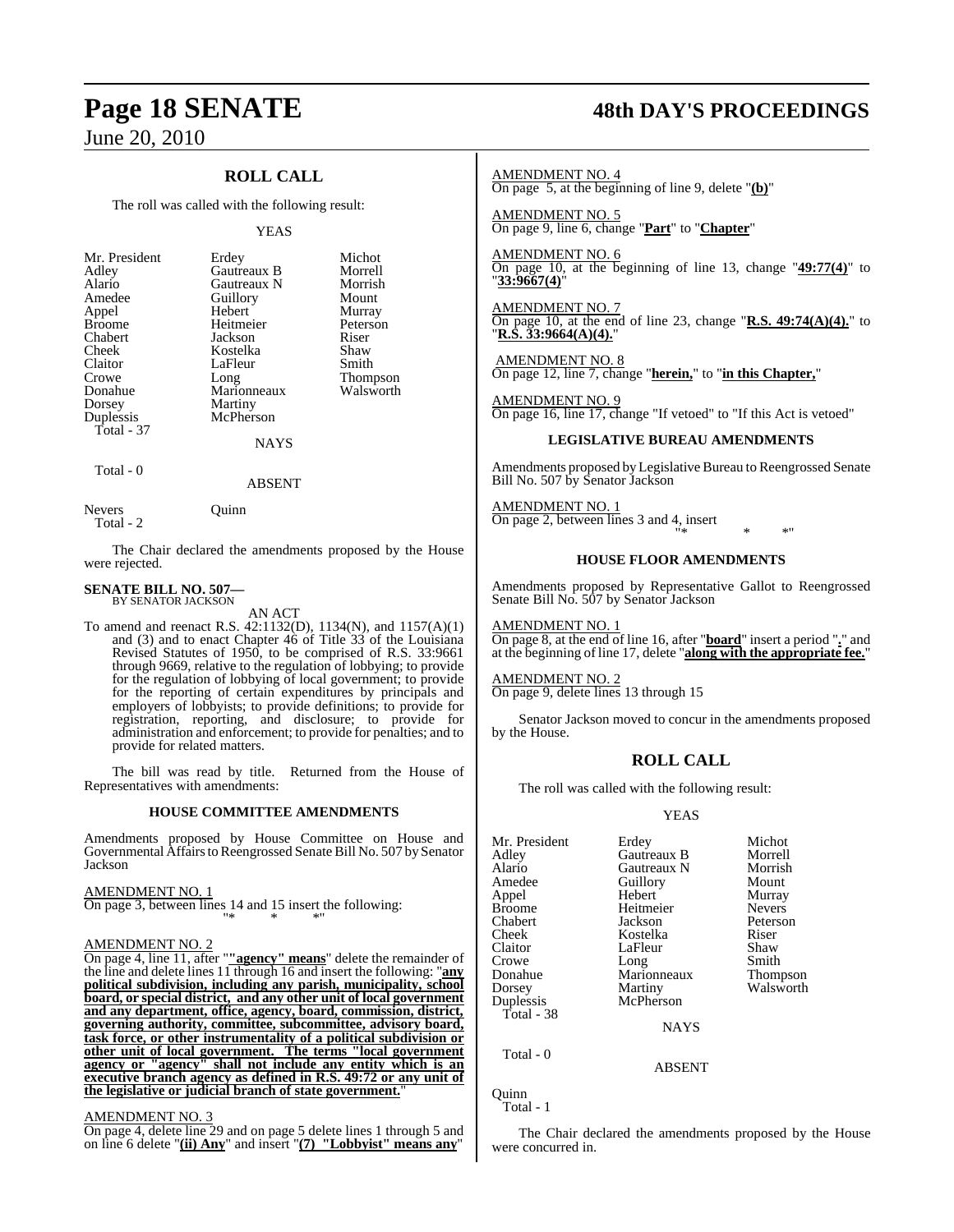# **48th DAY'S PROCEEDINGS Page 19 SENATE**

# June 20, 2010

**SENATE BILL NO. 509—**<br>BY SENATOR LONG AND REPRESENTATIVES ARMES, BOBBY<br>BADON, BILLIOT, BURFORD, CARMODY, CHANDLER, CHANEY,<br>DOERGE, FANNIN, GUILLORY, HAZEL, HENDERSON, HINES,<br>HOFFMANN, HOWARD, HUTTER, JOHNSON, SAM JONES, N AN ACT

To amend and reenact R.S. 17:1970.27(A) and to enact R.S. 17:1968.1 and to repeal R.S. 17:1969, relative to funding for the Louisiana School for Math, Science, and the Arts and the New Orleans Center for the Creative Arts; to provide for the inclusion of the schools in the minimum foundation program formula; to provide for the allocation of minimum foundation program funds attributable to such inclusion; to provide relative to appropriations from the state general fund; to provide relative to the annual budget of the Louisiana School for Math, Science, and the Arts; and to provide for related matters.

The bill was read by title. Returned from the House of Representatives with amendments:

# **HOUSE COMMITTEE AMENDMENTS**

Amendments proposed by House Committee on Education to Reengrossed Senate Bill No. 509 by Senator Long

# AMENDMENT NO. 1

On page 1, line 2, after "To" and before "enact" delete "amend and reenact R.S. 17:1970.27(A) and to"

AMENDMENT NO. 2 On page 1, at the end of line 3, insert a semicolon ";"

AMENDMENT NO. 3 On page 1, at the beginning of line 4, delete "and the New Orleans Center for the Creative Arts;

AMENDMENT NO. 4 On page 1, at the beginning of line 5, change "schools" to "school"

AMENDMENT NO. 5 On page 1, line 11, after "Section 1." and before "R.S. 17:1968.1" delete "R.S. 17:1970.27(A) is hereby amended and reenacted and"

AMENDMENT NO. 6 On page 2, line 19, change "**base**" to "**state**"

AMENDMENT NO. 7

On page 2 delete lines 25 through 29 in their entirety and on page 3 delete lines 1 through 20 in their entirety

Senator Long moved to concur in the amendments proposed by the House.

# **ROLL CALL**

The roll was called with the following result:

# YEAS

| Mr. President | Erdey       | Morrell       |
|---------------|-------------|---------------|
| Adley         | Gautreaux B | Morrish       |
| Alario        | Gautreaux N | Mount         |
| Amedee        | Guillory    | Murray        |
| Appel         | Hebert      | <b>Nevers</b> |
| <b>Broome</b> | Heitmeier   | Peterson      |
| Chabert       | Jackson     | Riser         |
| Cheek         | Kostelka    | Shaw          |
| Claitor       | LaFleur     | Smith         |
| Crowe         | Long        | <b>Thomps</b> |
| Donahue       | Marionneaux | Walswo        |
| Dorsey        | Martiny     |               |
| Duplessis     | Michot      |               |
| Total - 37    |             |               |

Gautreaux B Morrish<br>Gautreaux N Mount Nevers<br>Peterson Thompson<br>Walsworth **NAYS** 

ABSENT

McPherson Quinn Total - 2

Total - 0

The Chair declared the amendments proposed by the House were concurred in.

# **SENATE BILL NO. 520—** BY SENATOR WALSWORTH

AN ACT To amend and reenact R.S.  $29:725.6(B)(6)(a)(ii)(ee)$ ,  $(b)(ii)(cc)$ , and (c)(ii)(cc), relative to homeland security and emergency preparedness; to provide for annual reports from the Unified Command Group's three permanent subcommittees to the UCG and the governor; and to provide for related matters.

On motion of Senator Walsworth, the bill was read by title and returned to the Calendar, subject to call.

# **SENATE BILL NO. 523—**

BY SENATOR CHEEK

AN ACT To enact Subpart E of Part VII of Chapter 5 of Title 40 of the Louisiana Revised Statutes, to be comprised of R.S. 40:1236.21 through 1236.31, relative to emergency medical services; to provide for the creation of the statewide ambulance service district; to provide for the purpose and object of the district; to provide for a board of commissioners; to provide for powers and duties of the board of commissioners; to provide for domicile of the district; to provide for rules and regulations; to provide for the authority to incur debt and issue general bonds; to provide for legislative findings; and to provide for related matters.

The bill was read by title. Returned from the House of Representatives with amendments:

# **HOUSE FLOOR AMENDMENTS**

Amendments proposed by Representative Harrison to Reengrossed Senate Bill No. 523 by Senator Cheek

AMENDMENT NO. 1

On page 3, line 15, after "**Department of Health and Hospitals**" insert a comma "**,**" and insert "**hereafter referred to as the "department",**"

AMENDMENT NO. 2 On page 3, line 29, change "**under**" to "**pursuant to**"

AMENDMENT NO. 3 On page 4, line 10, after "**removal**" insert a comma "**,**"

AMENDMENT NO. 4 On page 6, line 29, change "**under**" to "**pursuant to**"

Senator Cheek moved to concur in the amendments proposed by the House.

# **ROLL CALL**

The roll was called with the following result:

# YEAS

Mr. President Duplessis McPherson<br>Adley Erdey Michot Adley Erdey Michot Alario Gautreaux B Morrell Amedeu<br>
Hebert Mount Appel Hebert Mount Broome Heitmeier Murray<br>Chabert Jackson Nevers Jackson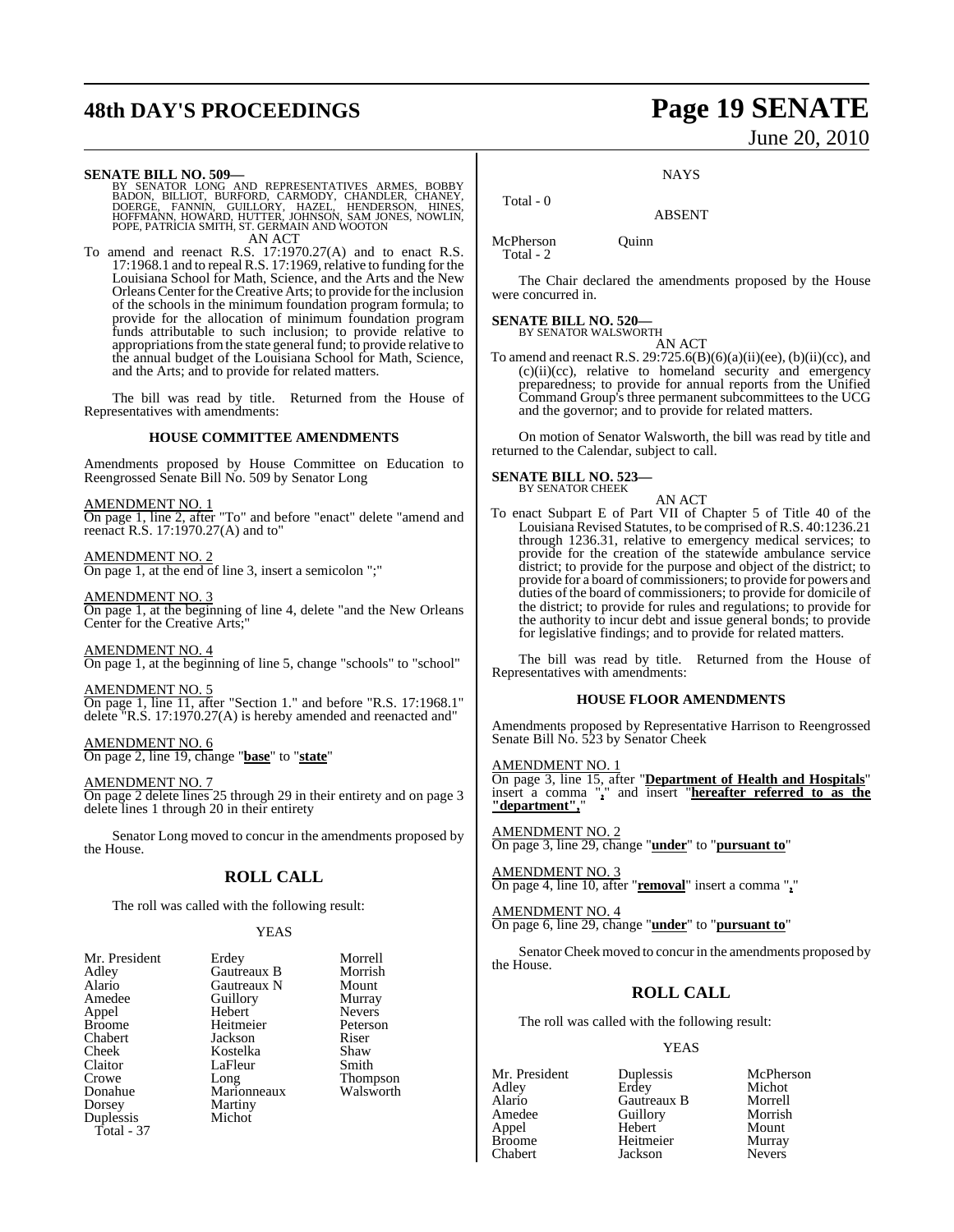| Cheek<br>Claitor<br>Crowe<br>Donahue<br>Dorsey<br>Total $-36$ | Kostelka<br>LaFleur<br>Long<br>Marionneaux<br>Martiny<br>NAYS | Peterson<br>Riser<br>Smith<br><b>Thompson</b><br>Walsworth |
|---------------------------------------------------------------|---------------------------------------------------------------|------------------------------------------------------------|
| Total - 0                                                     | <b>ABSENT</b>                                                 |                                                            |
| Gautreaux N<br>$Total - 3$                                    | Quinn                                                         | Shaw                                                       |

The Chair declared the amendments proposed by the House were concurred in.

# **SENATE BILL NO. 533—** BY SENATORS LAFLEUR AND MICHOT

AN ACT

To enact R.S. 17:8.2, relative to textbooks and other instructional materials; to provide for the inclusion of electronic textbooks and instructional materials on state approved lists of textbooks and materials that may be used in elementary and secondary schools; to encourage the adoption and use of electronic textbooks and instructional materials; to provide relative to the purchase of printed and electronic textbooks and other instructional materials and content; and to provide for related matters.

The bill was read by title. Returned from the House of Representatives with amendments:

# **HOUSE COMMITTEE AMENDMENTS**

Amendments proposed by House Committee on Education to Engrossed Senate Bill No. 533 by Senator LaFleur

# AMENDMENT NO. 1

On page 1, line 2, after "R.S. 17:8.2" delete the comma "," and insert "and  $415.1(D)$ ,"

# AMENDMENT NO. 2

On page 1, line 7, after "content;" and before "and to" insert "to provide relative to the availability of electronic textbooks and instructional materials prior to adoption;"

# AMENDMENT NO. 3

On page 1, line 9, after "R.S. 17:8.2" and before "hereby" change "is" to "and  $415.1(D)$  are"

# AMENDMENT NO. 4

On page 3, after line 4, insert the following: "\* \* \*

§415.1. Materials; adoption procedures; definition \* \* \*

**D. The state Department of Education shall make every effort to ensure that an electronic version of any textbook or instructional material under consideration for adoption is made available to members of textbook adoption committees prior to adoption.**"

Senator LaFleur moved to concur in the amendments proposed by the House.

# **ROLL CALL**

The roll was called with the following result:

# YEAS

| Mr. President   | Erdey                      | Michot             |
|-----------------|----------------------------|--------------------|
| Adlev<br>Alario | Gautreaux B<br>Gautreaux N | Morrell<br>Morrish |
|                 |                            |                    |

# **Page 20 SENATE 48th DAY'S PROCEEDINGS**

Amedee Guillory Mount<br>Appel Hebert Murray Broome Heitmein<br>Chabert Jackson Chabert Jackson Peterson Cheek Kostelka<br>Claitor LaFleur Crowe Long Smith<br>Donahue Marionneaux Thompson Dorsey Martiny Walsworth<br>
Duplessis McPherson Total - 38

Hebert Murray<br>
Heitmeier Nevers LaFleur Shaw<br>Long Smith Dong<br>Marionneaux McPherson **NAYS** 

Quinn

Total - 1

Total - 0

The Chair declared the amendments proposed by the House were concurred in.

ABSENT

# **Rules Suspended**

Senator Adley asked for and obtained a suspension of the rules to take up at this time:

# **Introduction of Senate Resolutions**

Senator Adley asked for and obtained a suspension of the rules to read Senate Resolutions a first and second time.

#### **SENATE RESOLUTION NO. 177—** BY SENATOR ADLEY

A RESOLUTION

To commend Charlie Smith, lobbyist extraordinaire and political consultant, upon his selection as an inductee into the Louisiana Political Hall of Fame for 2011.

On motion of Senator Adley the resolution was read by title and adopted.

# **Senate Bills and Joint Resolutions Returned from the House of Representatives with Amendments, Resumed**

# **SENATE BILL NO. 565—** BY SENATOR JACKSON

AN ACT To amend and reenact R.S. 47:302.2(A), (B), and (C)(1)(a), (d), and  $(f)(i)$  and  $(ii)$  and 332.6, relative to certain collections in the city of Shreveport; to provide for the use of moniesin the Shreveport Riverfront and Convention Center and Independence Stadium Fund; to correct the names of certain entities receiving allocations from the fund; to provide for an effective date; and to provide for related matters.

On motion of Senator Jackson, the bill was read by title and returned to the Calendar, subject to call.

**SENATE BILL NO. 567** BY SENATOR MORRISH

AN ACT

To amend and reenact R.S. 47:337.33(A)(3)(a) and (B), 337.45(A) and (B), 337.51(A) and (B), 337.53(C), 337.54, 337.61(2) and (3), 337.63(A)(1)(a), and 337.81(A), to enact R.S. 47:337.51.1 and 337.67(C)(3), and to repeal R.S. 47:337.101, relative to the sales and use tax of political subdivisions of the state; to provide for a procedure for mandatory arbitration of issues related to the collection or refund of such tax; and to provide for related matters.

The bill was read by title. Returned from the House of Representatives with amendments: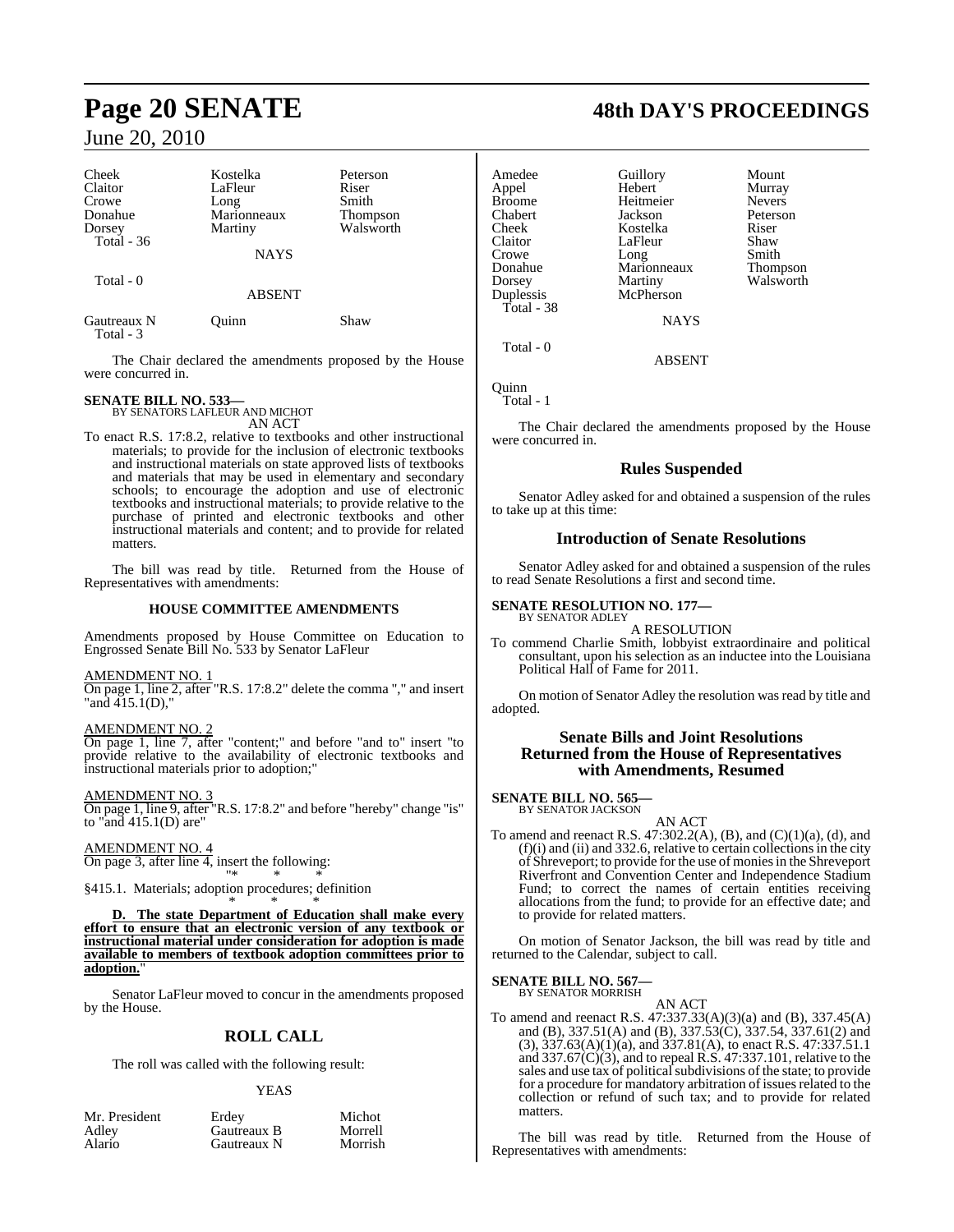# **48th DAY'S PROCEEDINGS Page 21 SENATE**

# June 20, 2010

# **HOUSE COMMITTEE AMENDMENTS**

Amendments proposed by House Committee on Ways and Means to Reengrossed Senate Bill No. 567 by Senator Morrish

#### AMENDMENT NO. 1

On page 1, line 2, after "amend and reenact" delete the remainder of the line, delete line 3, and insert: "R.S. 47:305(G)(20), 337.45(A),  $337.51(A)$  and (B),  $337.63(A)$  and (D), and  $337.81(A)$ , to enact<sup>\*</sup>

# AMENDMENT NO. 2

On page 1, at the beginning of line 4, delete "R.S. 47:337.51.1" and insert "R.S. 47:337.10(N), 337.51.1,"

#### AMENDMENT NO. 3

On page 1, line 6, after "tax;" and before "and" insert "to authorize local taxing authorities to grant an exemption and refunds for commercial fishermen;

# AMENDMENT NO. 4

On page 1, delete lines 9 and 10, and insert: "Section 1. R.S.  $47:305(G)(20)$ ,  $337.45(A)$ ,  $337.51(A)$  and (B),  $337.63(A)$  and (D), and  $337.81(A)$  are hereby amended"

## AMENDMENT NO. 5

On page 1, line 11, after "reenacted and" delete "R.S. 47:337.51.1" and insert "R.S. 47:337.10(N), 337.51.1,"

# AMENDMENT NO. 6

On page 1, delete lines 12 through 17, and on page 2, delete lines 1 through 18 and insert the following:

"§305.20. Exclusions and exemptions; Louisiana commercial fishermen

\* \* \*

G.(1) Except as provided for in Paragraph (2) of this Subsection, this This exemption applies only to sales and use tax imposed by the state of Louisiana and does not apply to such taxes authorized and levied by any school board, municipality, or other local taxing authority notwithstanding any other provision of law to the contrary, specifically but not exclusively R.S. 33:2716.1.

(2) However, the governing authority of any parish, school board, municipality, or other local taxing authoritymay by ordinance or resolution grant the exemption provided for in this Section. In addition, such taxing authority may authorize refunds of any tax paid prior to the effective date of such ordinance or resolution on transactions exempted by this Section.

\* \* \* §337.10. Optional exclusions and exemptions

\* \* \* N. As provided for in R.S. 47:305.20(G)(2), the governing authority of any parish, school board, municipality, or other local taxing authority may, by ordinance or resolution grant the exemption provided for in 47:305.20. In addition, such taxing authority may authorize refunds of any tax paid prior to the effective date of such ordinance or resolution on transactions exempted by that Section. \* \* \*"

# AMENDMENT NO. 7

On page 2, line 23, after "procedures" insert a colon "**:**" and delete the remainder of the line and delete line 24

# AMENDMENT NO. 8

On page 2, line 25, after "337.60" and before the period "**.**" insert a semicolon "**;**" and insert the following: "**provided that a taxpayer may utilize the mandatory arbitration procedure provided for in R.S. 47:337.51.1**"

# AMENDMENT NO. 9

On page 2, delete line 29, and on page 3, delete lines 1 through 11

## AMENDMENT NO. 10

On page 3, at the beginning of line 26, delete "sixty" and insert "**thirty**"

# AMENDMENT NO. 11

On page 3, delete lines 27 though 29, and on page 4, delete lines 1 through 18, and insert: "assessment; (b) request a hearing with the collector **request mandatory arbitration pursuant to R.S. 47:337.51.1** or; (c) pay under protest in accordance with R.S. 47:337.63 **and file suit as provided for in that Section or request mandatory arbitration pursuant to R.S. 47:337.51.1**.

B. If any dealer shall be aggrieved by any findings or assessment of the collector, he may, within thirty days of the receipt of notice of the assessment or finding, **do any of the following:**

**(1)(a)** File a protest with the collector in writing, signed by himself or his duly authorized agent, which shall be under oath and shall set forth the reason therefor, and may request a hearing. Thereafter, the collector shall grant a hearing to said dealer, if a hearing has been requested, and may make any order confirming, modifying or vacating any such finding or assessment. The filing of any such protest shall not abate any penalty for nonpayment, nor shall it stay the right of the taxing authority to collect the tax in any manner herein provided. Appeals **an appeal** from the decision of the collector shall be directed to any state, city, or federal court of competent jurisdiction.

**(b) Pay under protest in accordance with R.S. 47:337.63 and file suit as provided for in that Section, or make a written request for mandatory arbitration pursuant to R.S. 47:337.51.1.**

**(c) Mail a written request for mandatory arbitration pursuant to R.S. 47:337.51.1 without payment under protest.**

**(2)** This Section shall afford a legal remedy and right of action in any state, city**,** or federal court having jurisdiction of the parties and subject matter for a full and complete adjudication of any and all questions arising in the enforcement of the local ordinance and this Chapter as to the legality of any tax accrued or accruing or the method of enforcement thereof."

# AMENDMENT NO. 12

On page 4, delete lines 21 and 22, and insert:

"**A.(1) Any taxpayer who receives an assessment in accordance with R.S. 47:337.48(B) resulting from an audit or whose**"

#### AMENDMENT NO. 13

On page 4, at the beginning of line 28, after "**(2)**" change "**(a) A**" to "**A proper,**"

# AMENDMENT NO. 14

On page 4, at the end of line 28, change "**preclude**" to "**suspend**"

# AMENDMENT NO. 15

On page 5, delete lines 8 through 11

# AMENDMENT NO. 16

On page 5, line 14, after "**Revenue**" insert "**and the Executive Director of the Louisiana Association of Tax Administrators**"

# AMENDMENT NO. 17

On page 5, line 15, after "**(b)**" and before "**The**" insert "**(i)**"

AMENDMENT NO. 18 On page 5, between line 20 and 21, insert:

"**(ii)If the two arbitratorsselected are unable to jointly agree on a third arbitrator to complete the panel, they shall select one of themselves to be the chief arbitrator and may proceed with the arbitration, except that the decision of the panel must be agreed to by both arbitrators. Failure of the arbitrators to reach a unanimous decision shall result in a default to the tax collector's**

# **position.**

**(iii) An arbitrator selected by the taxpayer may not have had any business relationship with the taxpayer within the last five years or is at the time of selection contemplating such a relationship.**"

# AMENDMENT NO. 19

On page 6, line 28, after "**(BB)**" and before "**decision**" delete "**The**" and insert the following: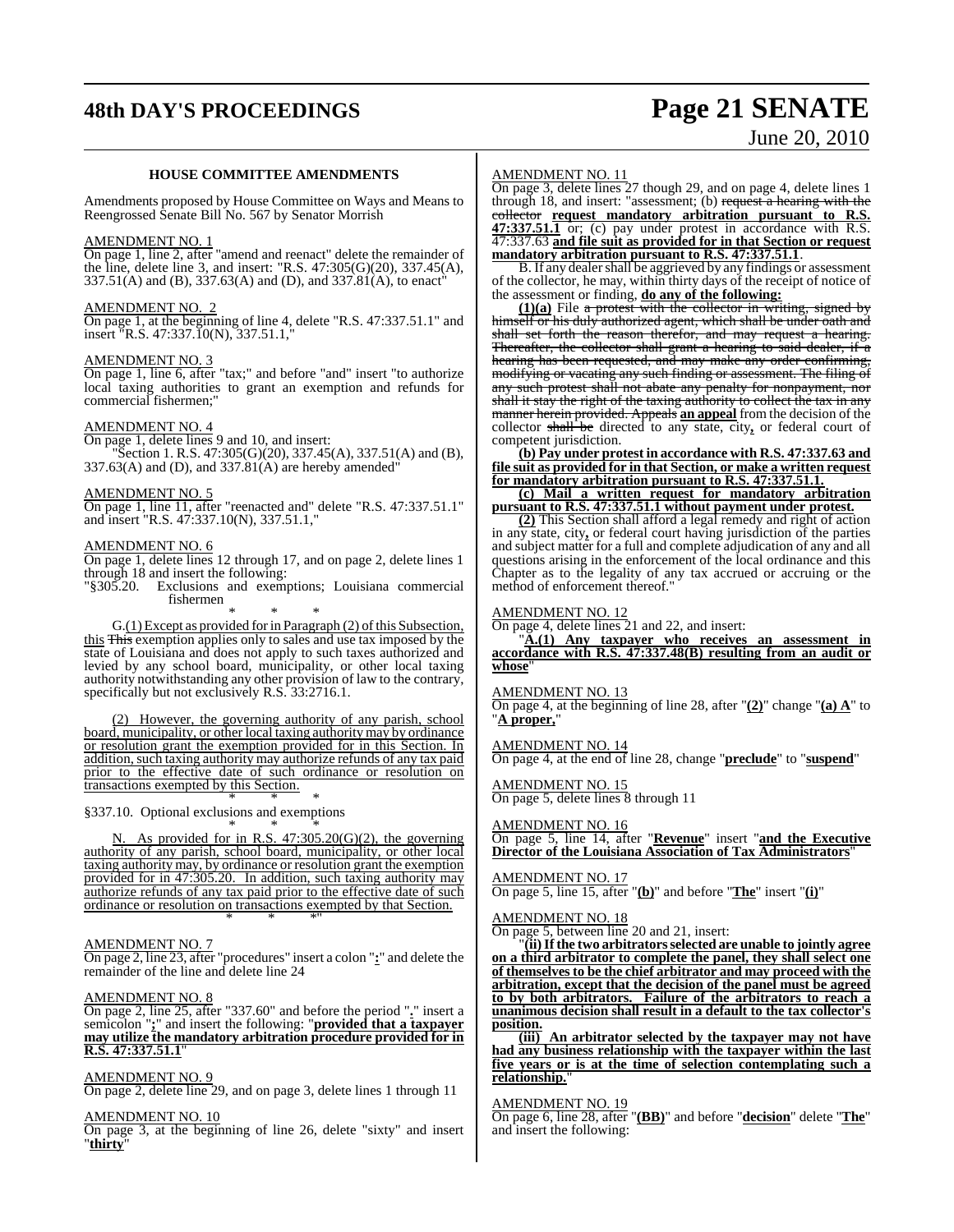# **Page 22 SENATE 48th DAY'S PROCEEDINGS**

June 20, 2010

"**(I) Unless the panel is composed of two members as provided for in Item (1)(b)(ii) of this Subsection and therefore requires both members to agree on a decision, the**"

# AMENDMENT NO. 20

On page 7, line 1, change "**thirty**" to "**sixty**"

# AMENDMENT NO. 21

On page 7, line 2, change "**thirty**" to "**sixty**"

# AMENDMENT NO. 22

On page 7, between lines 3 and 4, insert:

"**(II) A written statement to the taxpayer and the collector by a panel composed of two members as provided for in Item (1)(b)(ii) of this Subsection of its inability to agree on a decision shall be treated as a decision of the panel for purposes of this Section.**"

AMENDMENT NO. 23

On page 7, line 10, after "**collector,**" and before "**and**" insert "**the Executive Director of the Louisiana Association of Tax Administrators,**"

## AMENDMENT NO. 24

On page 7, delete lines 12 and 13, and insert:

"**C.(1)(a) The decision of the panel may be appealed by the collector or the taxpayer within thirty calendar days after the decision has been rendered and signed by filing a petition with the district court of the parish in which the political subdivision is located with a copy of the arbitration panel's decision attached and setting forth specifically any errors which may have been committed by the arbitration panel in reaching its decision.**

**(b) If the decision of the arbitration panel has found any tax, interest, or penalty to be due, and the taxpayer has not paid under protest as provided for in R.S. 47:337.63, the taxpayer shall post bond, with surety approved by the district court conditioned upon the payment of the tax as finally determined, together with any interest, additional amounts or additions to the tax provided for by law, payable to the collector, in an amount not to exceed one and one-half times the amount of the tax, interest, and penalty found to be due in the decision of the arbitration panel, and the posting of such bond shall be a condition precedent to any appeal for review in any district court.**

**(2) The appeal of the decision of the arbitration panel shall be a trial de novo; however, a court may consider the decision of the arbitration panel in rendering its decision on the appeal. The judgment of any such court shall be subject to further appeal, suspensive only, in accordance with law. If a suspensive appeal is taken from a judgment of the district court no further bond need be posted and the bond originally posted remains in full force and effect to guarantee the payment of any tax, interest, and penalty until final decision of the court.**

**(3)(a) If a decision of the arbitration panel is not appealed as provided for in this Section within thirty calendar days after the decision has been rendered and signed by the panel, it shall be binding on the parties. If it contains a finding that the taxpayer is liable for the payment of an amount of tax, interest, and penalty,such amount, if notin escrow pursuant to R.S. 47:337.63, shall be paid by the taxpayer upon notice and demand from the collector, and shall be collectible by distraint and sale, as provided in R.S. 47:337.57 through 337.60 or any other means provided for in Chapter 2-D of Subtitle II of Title 47 of the Louisiana Revised Statutes of 1950.** 

**(b) When the decision of the arbitration panel which is not appealed contains a finding that the taxpayer is entitled to receive a refund or credit of an overpayment, the collector shall promptly enter the credit or make the refund, as the case may be.**"

AMENDMENT NO. 25 On page 7, line 14, change "**C.**" to "**D.**"

# AMENDMENT NO. 26

On page 7, line 17, after "**panel**" and before the comma "**,**" insert: "**or by a final judgment of a court upon a timely appeal of such decision**"

## AMENDMENT NO. 27

On page 7, line 22, after "**panel**" and before the period "**.**" insert: "**or by a final judgment of a court upon a timely appeal of such decision**"

# AMENDMENT NO. 28

On page 7, delete lines 24 through 29, delete pages 8 and 9, and on page 10, delete lines 1 through 15, and insert:

§337.63. Remittance of tax under protest; suits to recover

A.(1)(a) Any taxpayer protesting the payment of any amount found due by the collector or the enforcement of any provision of law in relation thereto shall remit to the collector the amount due and at that time shall give notice of intention to file suit for the recovery of such tax **or shall remit to the collector the amount due and make a written request for mandatory arbitration pursuant to R.S. 47:337.51.1**.

(b) In the case of sales or use taxes that are required to be collected and remitted by a selling dealer as provided for in R.S. 47:337.17, the purchaser, in order to avail himself of the alternative remedy provided by this Section, shall remit protested sales or use tax to the selling dealer, and shall retain copies of documentation evidencing the amount of the sales or use tax paid to the dealer on the transactions. On or before the twentieth day of the month following the month of the transactions on which the selling dealer charged the tax, the purchaser shall inform the collector by certified mail or other reasonable means of the dates and amounts of the protested taxes that were charged by the selling dealer, and shall give notice of the purchaser's intention to file suit for recovery of the tax **or to make a written request for mandatory arbitration pursuant to R.S. 47:337.51.1**.

(2) Upon receipt of this notice, the amount remitted to the collector or the amount of protested taxes that have been paid to the selling dealer shall be placed in an escrow account and held by the collector or his duly authorized representative for a period of thirty days. If suit is filed for recovery of the tax **or a written request for mandatory arbitration is mailed as provided for in R.S. 47:337.51.1** within the thirty-day period, the funds in the escrow account shall be further held pending the outcome of the suit **or the arbitration proceeding or appeal therefrom**.

(3) Ifthe taxpayer prevails, the collectorshall refund the amount to the claimant, with interest at the rate established pursuant to R.S. 47:337.80.

\* \* \* D. Upon request of a taxpayer and upon propershowing by such taxpayer that the principle of law involved in an additional assessment is already pending before the courts for judicial determination **or before an arbitration panel as provided for in R.S. 47:337.51.1**, the taxpayer, upon agreement to abide by the decision of the courts**, an arbitration panel, or by a final judgment of a court upon a timely appeal of a decision of an arbitration panel**, may remit the additional assessment under protest, but need not file an additional suit **or make another mandatory arbitration request**. In such cases, the tax so paid under protest shall be placed in an escrow account and held by the collector until the question of law involved has been determined by the courts**, an arbitration panel, or by a final judgment of a court upon a timely appeal of a decision of an arbitration panel,** and shall then be disposed of as therein provided.

# **LEGISLATIVE BUREAU AMENDMENTS**

Amendments proposed by Legislative Bureau to Reengrossed Senate Bill No. 567 by Senator Morrish

## AMENDMENT NO. 1

In House Committee Amendment No. 1 proposed by the House Committee on Ways and Means on page 1, line 4, change "R.S. 47:305(G)(20)" to "R.S. 47:305.20 (G)"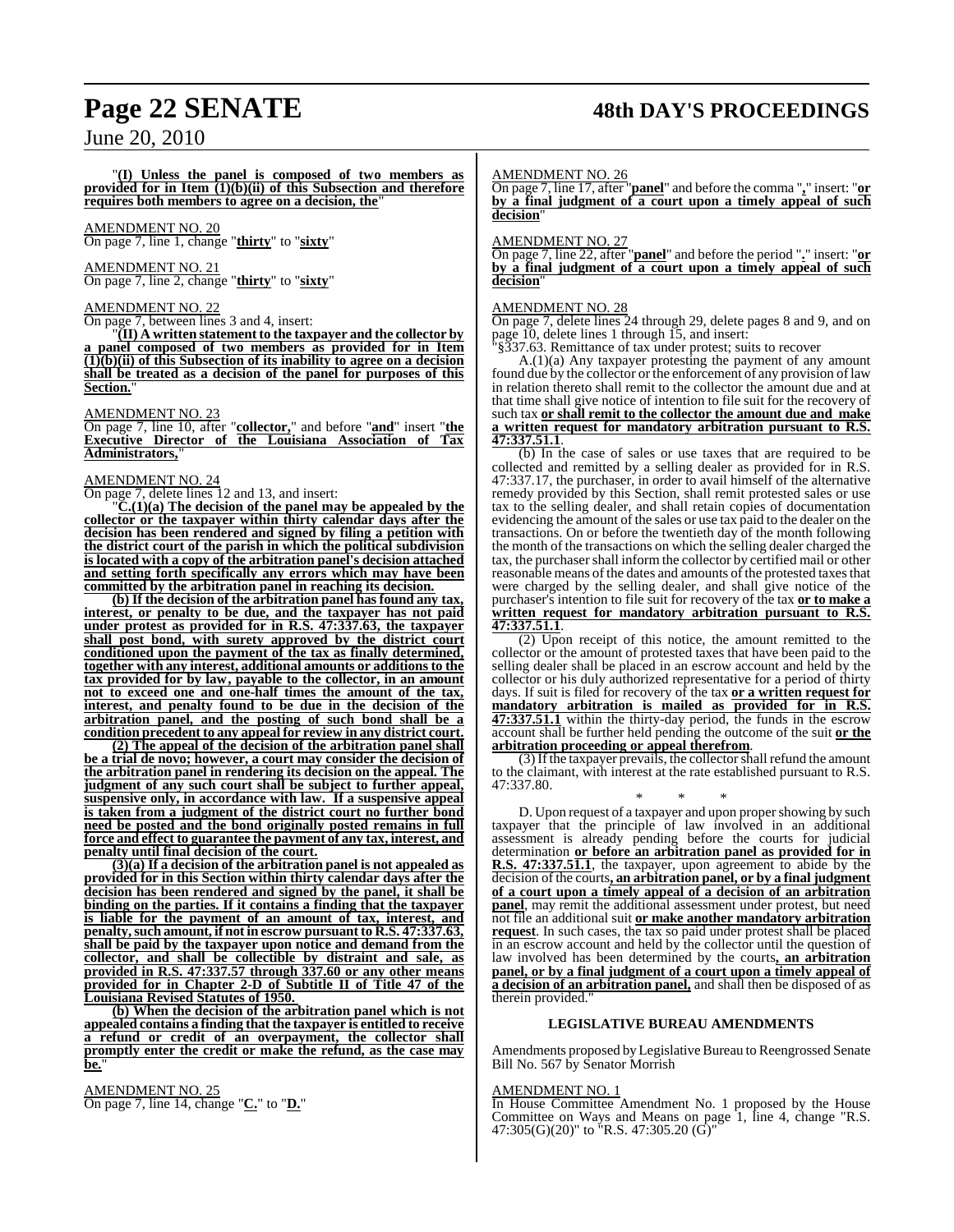# **48th DAY'S PROCEEDINGS Page 23 SENATE**

# June 20, 2010

# AMENDMENT NO. 2

In House Committee Amendment No. 4 proposed by the House Committee on Ways and Means on page 1, line 14, change "R.S. 47:305(G)(20)" to "R.S. 47:305.20 (G)"

## AMENDMENT NO. 3

In House Committee Amendment No. 18 proposed by the House Committee on Ways and Means on page 3, line 31, following "**or**" and before "**at**" delete "**is**" and on line 32, following "**selection**" and before "**contemplating**" insert "**be**"

# AMENDMENT NO. 4

On page 6, line 2, following "**are**" and before "**than**" change "**less**" to "**fewer**"

## AMENDMENT NO. 5

On page 6, line 25, following "**(ii)**" and before "**Decisions**" change "**(AA)**" to "**(aa)**"

AMENDMENT NO. 6 On page 6, line 28, change "**(BB)**" to "**(bb)**"

## AMENDMENT NO. 7 On page 7, line 14, before "**Upon**" delete "**(1)**"

# **HOUSE FLOOR AMENDMENTS**

Amendments proposed by Representative Nowlin to Reengrossed Senate Bill No. 567 by Senator Morrish

# AMENDMENT NO. 1

Delete Legislative Bureau Amendment No. 3, proposed by the Legislative Bureau and adopted by the House of Representatives on June 16, 2010.

# AMENDMENT NO. 2

In House Committee Amendment No. 6, proposed by the House Committee on Ways and Means, and adopted by the House of Representatives on June 16, 2010, on page 1, at the end of line 28, delete "R.S. 33:2716.1" and insert "**R.S. 47:337.8(B)**"

# AMENDMENT NO. 3

In House Committee Amendment No. 11, proposed by the House Committee on Ways and Means and adopted by the House of Representatives on June 16, 2010, on page 2, line 39, after "**R.S. 47:337.63**" and before "**file**" delete "**and**" and insert a comma "**,**" and insert "**and either**"

# AMENDMENT NO. 4

In House Committee Amendment No. 18, proposed by the House Committee on Ways and Means and adopted by the House of Representatives on June 16, 2010, on page 3, line 28, after "**arbitrators.**" delete the remainder of the line and delete lines 29 through 32 in their entirety and insert the following:

"**(iii) An arbitrator selected by either party may not have had any business relationship with either party within the last five years or at the time of selection be engaged in negotiations or other contacts with either party relative to entering into such a business relationship.**"

# AMENDMENT NO. 5

On page 1, line 4, after "337.67 $(C)(3)$ ," delete the remainder of the line in its entirety and insert "relative to the"

# AMENDMENT NO. 6

On page 11, delete lines 11 through 14 in their entirety and insert the following:

"Section 2. This Act shall become effective on January 1, 2011."

# **HOUSE FLOOR AMENDMENTS**

Amendments proposed by Representative Henry to Reengrossed Senate Bill No. 567 by Senator Morrish

## AMENDMENT NO. 1

Delete House Committee Amendment Nos. 4 and 5 proposed by the House Committee on Ways and Means and adopted by the House of Representatives on June 16, 2010.

# AMENDMENT NO. 2

In House Committee Amendment No. 6 proposed by the House Committee on Ways and Means and adopted by the House of Representatives on June 16, 2010, on page 1, line 20, after "lines" and before "through" delete "12" and insert "9"

# AMENDMENT NO. 3

In House Committee Amendment No. 6 proposed by the House Committee on Ways and Means and adopted by the House of Representatives on June 16, 2010, on page 1, at the beginning of line 22, insert the following :

"Section 1. R.S. 47:305.20(G) is hereby amended and reenacted and R.S. 47:337.10(N) is hereby enacted, to read as follows:"

# AMENDMENT NO. 4

Delete Legislative Bureau Amendment No. 2 proposed by the Legislative Bureau and adopted by the House of Representatives on June 16, 2010.

# AMENDMENT NO. 5

Delete House Floor Amendment No. 6 proposed by Representative Nowlin and adopted by the House of Representatives on June 18, 2010.

# AMENDMENT NO. 6

On page 2, between lines 18 and 19, insert the following:

"Section 2. R.S. 47:337.45(A), 337.51(A) and (B), 337.63(A) and (D), and 337.81(A) are hereby amended and reenacted and R.S. 47:337.51.1 and 337.67(C)(3) are hereby enacted to read asfollows:"

# AMENDMENT NO. 7

On page 11, delete lines 11 through 14 in their entirety and insert the following:

"Section 3. The provisions of Section 1 of this Act shall be come effective upon signature by the governor or, if not signed by the governor, upon expiration of the time for bills to become law without signature by the governor, as provided by Article III, Section 18 of the Constitution of Louisiana.

Section 4. The provisions of Section 2 of this Act shall become effective on January<sup>1</sup>, 2011."

Senator Morrish moved to concur in the amendments proposed by the House.

# **ROLL CALL**

The roll was called with the following result:

# YEAS

| Mr. President | Erdey       | Morrish       |
|---------------|-------------|---------------|
| Adley         | Gautreaux B | Mount         |
| Alario        | Guillory    | Murray        |
| Amedee        | Heitmeier   | <b>Nevers</b> |
| Appel         | Jackson     | Peterson      |
| Broome        | Kostelka    | Riser         |
| Chabert       | LaFleur     | Shaw          |
| Cheek         | Long        | Smith         |
| Crowe         | Marionneaux | Thompson      |
| Donahue       | Martiny     | Walsworth     |
| Dorsey        | Michot      |               |
| Duplessis     | Morrell     |               |
| Total - 34    |             |               |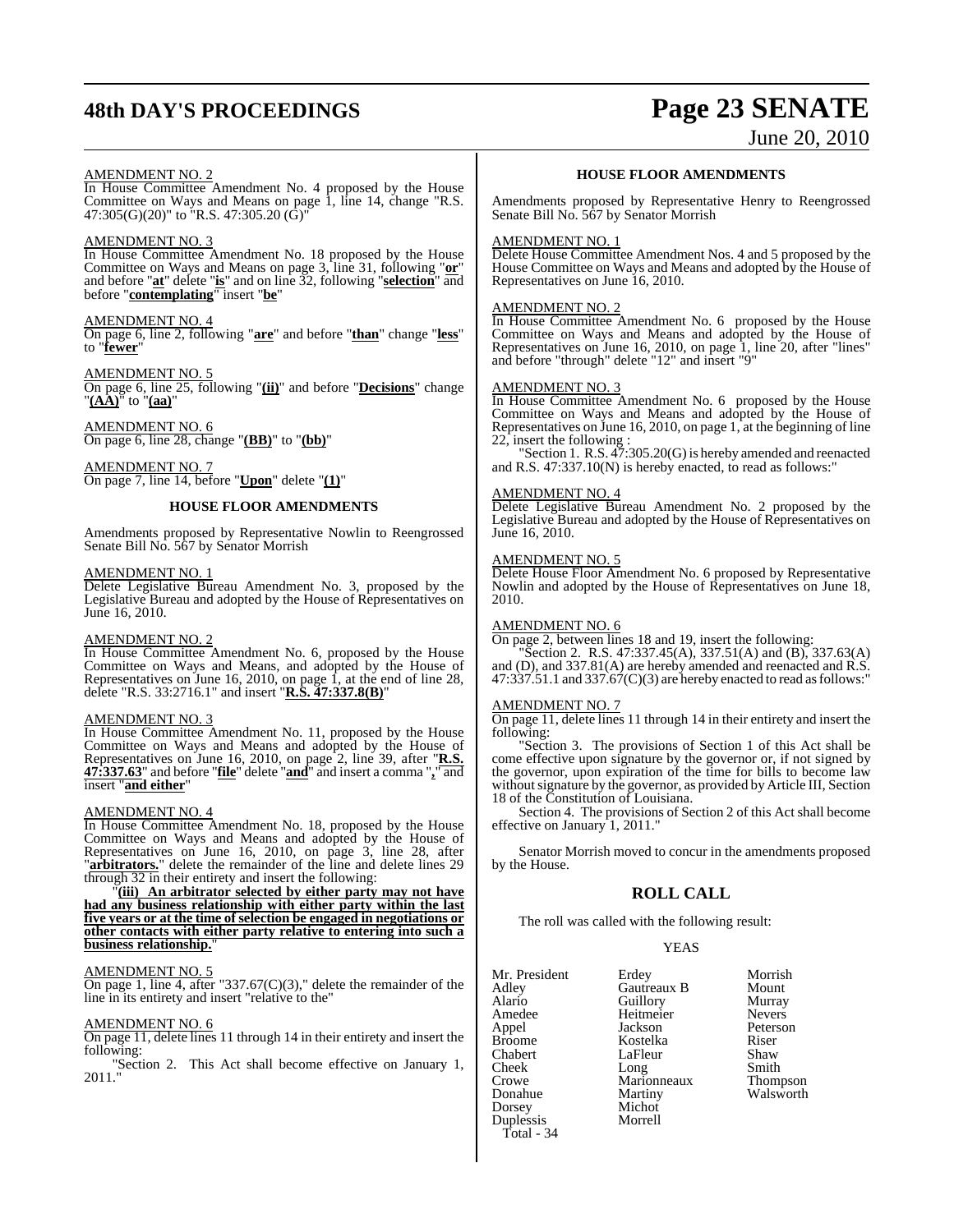# **NAYS**

Total - 0

# ABSENT

| Claitor     | Hebert    | Ouinn |
|-------------|-----------|-------|
| Gautreaux N | McPherson |       |
| Total - $5$ |           |       |

The Chair declared the amendments proposed by the House were concurred in.

# **SENATE BILL NO. 584—** BY SENATOR PETERSON

AN ACT

To enact Part XII of Chapter 1 of Title 17 of the Louisiana Revised Statutes of 1950, to be comprised of R.S. 17:409.1 through 409.7, and R.S.  $36:651(CC)$ , relative to school facilities; to create and provide for the Louisiana Statewide Education Facilities Authority in the Department of Education; to provide for a board of commissioners and an advisory council and for their membership, powers, duties, and functions; to provide for program participation; to provide relative to ownership and control of public school facilities funded through the authority; to provide relative to implementation and funding; and to provide for related matters.

The bill was read by title. Returned from the House of Representatives with amendments:

# **HOUSE COMMITTEE AMENDMENTS**

Amendments proposed by House Committee on Education to Reengrossed Senate Bill No. 584 by Senator Peterson

AMENDMENT NO. 1

On page 1, line 9, after "funding;" and before "and" insert "to provide limitations;"

# AMENDMENT NO. 2

On page 8 delete line 28 in its entirety and insert in lieu thereof "**The**"

AMENDMENT NO. 3

On page 9, at the end of line 3, change "**purposes.**" to "**purpose;**" and add "**however, no state general fund dollars shall be used for this purpose.**"

# **LEGISLATIVE BUREAU AMENDMENTS**

Amendments proposed by Legislative Bureau to Reengrossed Senate Bill No. 584 by Senator Peterson

AMENDMENT NO. 1

In House Committee Amendment No. 3 proposed by the House Committee on Education to Reengrossed Senate Bill No. 584 on line 7, following "**fund**" and before "**shall**" change "**dollars**" to "**monies**"

AMENDMENT NO. 2

On page 4, line 17, following "**including**" and before "**but**" delete"**,**"

AMENDMENT NO. 3 On page 4, line 18, following "**to**" and before "**energy**" delete "**,**"

AMENDMENT NO. 4 On page 4, line 20, following "**construction**" and before "**rehabilitation**" delete"**or**"

<u>AMENDMENT NO. 5</u>

On page 7, line 6, following "**(a)**" and before "**the daily**" change "**Manage**" to "**To manage**"

# **Page 24 SENATE 48th DAY'S PROCEEDINGS**

AMENDMENT NO. 6

On page 7, line 6, following "**and**" and before end of line insert "**to**"

AMENDMENT NO. 7 On page 7, line 8, following "**(b)**" and before "**necessary**" change "**Employ**" to "**To employ**"

Senator Peterson moved to concur in the amendments proposed by the House.

# **ROLL CALL**

The roll was called with the following result:

# YEAS

| Mr. President<br>Adley<br>Alario<br>Amedee<br><b>Broome</b><br>Chabert<br>Cheek<br>Crowe<br>Dorsey | Gautreaux B<br>Gautreaux N<br>Guillory<br>Hebert<br>Heitmeier<br>Jackson<br>Kostelka<br>LaFleur<br>Long | McPherson<br>Michot<br>Morrell<br>Morrish<br>Murray<br><b>Nevers</b><br>Peterson<br>Shaw<br>Smith |
|----------------------------------------------------------------------------------------------------|---------------------------------------------------------------------------------------------------------|---------------------------------------------------------------------------------------------------|
| Duplessis<br>Erdey                                                                                 | Marionneaux<br>Martiny                                                                                  | Thompson                                                                                          |
| Total - 32                                                                                         | <b>NAYS</b>                                                                                             |                                                                                                   |
| Total - 0                                                                                          | <b>ABSENT</b>                                                                                           |                                                                                                   |

| Appel<br>Claitor<br>Donahue<br>Total - 7 | Mount<br>Ouinn<br>Riser | Walsworth |
|------------------------------------------|-------------------------|-----------|
|                                          |                         |           |

The Chair declared the amendments proposed by the House were concurred in.

# **SENATE BILL NO. 606—**

BY SENATORS MARTINY, ALARIO, AMEDEE, APPEL, BROOME,<br>CHEEK, CROWE, DONAHUE, DUPLESSIS, ERDEY, N. GAUTREAUX,<br>GUILLORY, HEBERT, KOSTELKA, LONG, MICHOT, MOUNT, QUINN,<br>RISER, SHAW, SMITH, THOMPSON AND WALSWORTH AN ACT

To enact Part XIX of Chapter 32 of Title 13 of the Louisiana Revised Statutes of 1950, to be comprised ofR.S. 13:5230 through 5242, relative to religious freedoms; to create a cause of action for the preservation of religious freedom; to provide for definitions; to provide for applicability; to provide for remedies; to require notice; to provide for remediation; to provide certain limitations and procedures; to provide relative to fraudulent or frivolous claims; and to provide for related matters.

The bill was read by title. Returned from the House of Representatives with amendments:

# **HOUSE COMMITTEE AMENDMENTS**

Amendments proposed by House Committee on Civil Law and Procedure to Reengrossed Senate Bill No. 606 by Senator Martiny

# AMENDMENT NO. 1

On page 2, line 3, change "United States" to "Constitution of the United States of America" and at the beginning of line 4, delete "Constitution"

# AMENDMENT NO. 2

On page 2, line 5, change "Louisiana Constitution" to "Constitution of Louisiana"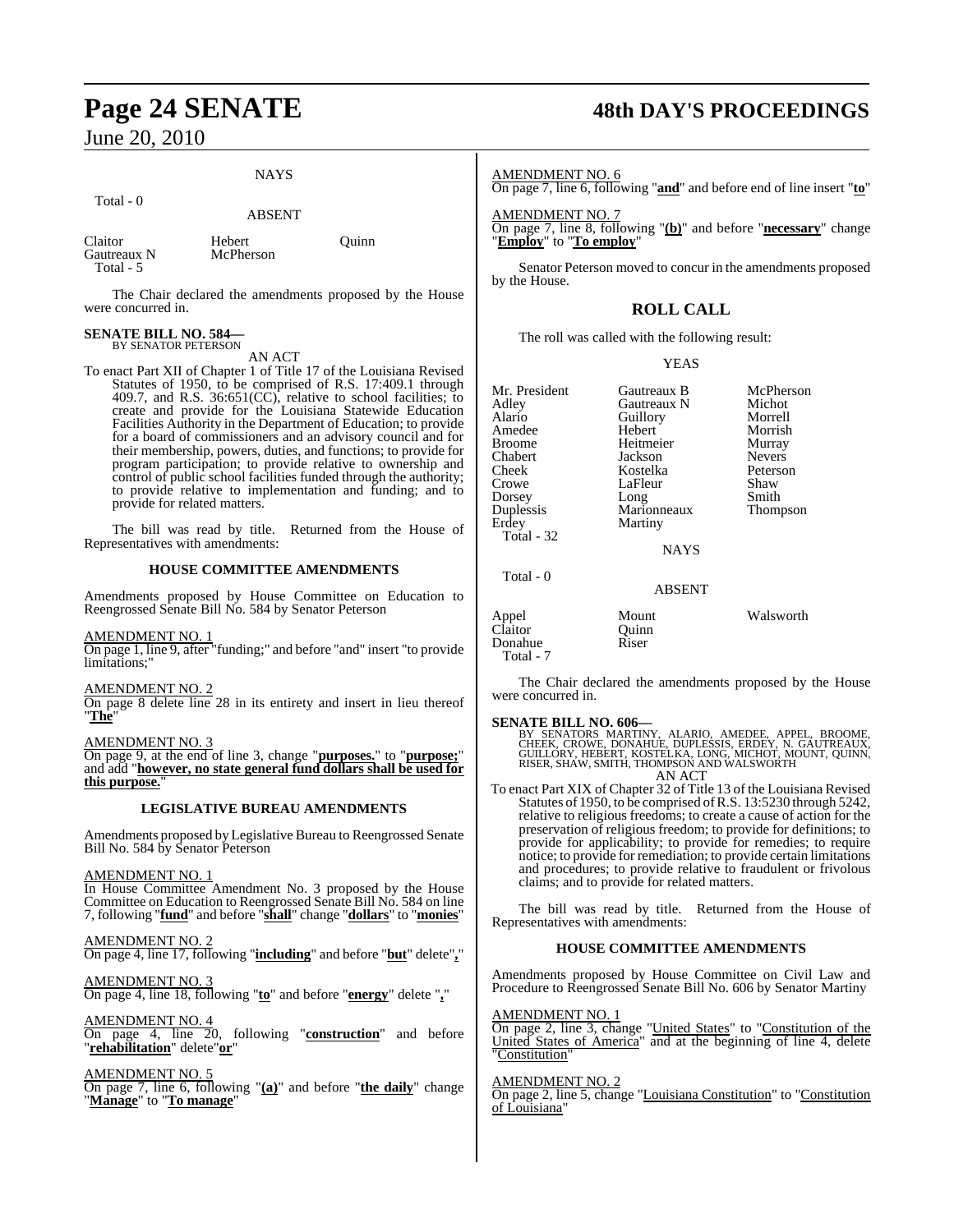# **48th DAY'S PROCEEDINGS Page 25 SENATE**

# June 20, 2010

AMENDMENT NO. 3

On page 2, line 6, after "8" and before the comma "," insert "of the Constitution of Louisiana"

AMENDMENT NO. 4 On page 2, line 7, after "<u>Amendment</u>" and before "to" insert "of the Constitution of the United States of America"

AMENDMENT NO. 5 On page 2, line 12, change "their" to "his"

AMENDMENT NO. 6 On page 2, line 20, change "applicable. In such case," to "applicable by holding that"

AMENDMENT NO. 7 On page 2, line 26, change "may" to "shall"

AMENDMENT NO. 8 On page 3, at the beginning of line 1, change "A." to " $(1)$ "

AMENDMENT NO. 9 On page 3, at the beginning of line 2, change " $\underline{B}$ ." to " $(2)$ "

AMENDMENT NO. 10 On page 3, at the end of line 5, change the semicolon ";" to a colon ":"

# AMENDMENT NO. 11

On page 3, delete lines 6 through 29 in their entirety and on page 4, delete lines 2 through 9 in their entirety and insert the following: "(1) "A person" includes an individual and also includes a

church, association of churches or other religious order, body or institution which qualifies for exemption from taxation under Section  $501(c)(3)$  or (d) of the Internal Revenue Code of 1986 (Public law 99-514, 26 U.S.C. Section 501).

(2) "Burden" means that the government, directly or indirectly, does any of the following:

(a) Constrains or inhibits conduct or expression mandated by a person's sincerely held religious tenet or belief.

(b) Significantly curtails a person's ability to express adherence to the person's religious faith.

(c) Denies a person a reasonable opportunity to engage in activities which are fundamental to the person's religion.

(d) Compels conduct or expression which violates a tenet or belief of a person's religious faith.

(3) "Compelling state interest" means the interest of the state to protect the best interest of a child and the health, safety, and welfare of a child.

 $\overline{(4)}$  "Demonstrates" means meeting the burdens of going forward with evidence and persuasion.

(5) "Exercise of religion" means the practice or observance of religion under Article 1, Section 8, of the Constitution of Louisiana and the First Amendment of the Constitution of the United States of America and includes the ability to act or refuse to act in a manner substantially motivated by a sincerely-held religious belief, whether or not the exercise is compulsory or a central part or central requirement of the person's religious belief.

(6) "Government" or "governmental agency" means any of the following:

(a) Any board, commission, court, department, agency, special district, authority, or other entity of the state.

(b) Any political subdivision of this state including any parish, municipality, special district, school board, sheriff, public board, institution, department, commission, district, corporation, agency, court, or authority.

(c) Any other public or governmental body of any kind which is not a state agency.

(d) Any official or other person acting under color of law."

# AMENDMENT NO. 12

On page 4, delete lines 13 through 18 in their entirety and insert the following:

"B. The standards of a compelling governmental interest, as set forth in R.S. 13:5232, shall be satisfied by any penological regulation or rule which is established by a jail or correctional facility to protect the safety and security of incarcerated persons, or staff of, or visitors to the jail or correctional facility, or to maintain order or discipline in the jail or correctional facility."

AMENDMENT NO. 13

On page 4, at the end of line 20, change "Section 15," to Section 15" and change "Louisiana" to "Constitution of Louisiana." and delete line 21 in its entirety

AMENDMENT NO. 14 On page 5, at the beginning of line 5, change " $\underline{A}$ " to "Subject to the provisions of R.S.  $13:5239(C)$ , a

AMENDMENT NO. 15

On page 5, line 7, after "relief," and before "without" insert "not to include punitive or exemplary damages,

AMENDMENT NO. 16  $\overline{On}$  page 5, line 12, after "<u>fees</u>" and before " $\overline{and}$ " insert a comma ","

AMENDMENT NO. 17 On page 5, line 14, change "may" to "shall"

AMENDMENT NO. 18 On page 5, line 17, change "said" to "such"

AMENDMENT NO. 19

On page 5, line 20, after "the" delete the remainder of the line and delete line 21 in its entirety and insert "authority of the governmental agency."

AMENDMENT NO. 20 On page 5, line 26, change "Provided however" to "Notwithstanding the requirements of Subsection A of this Section"

AMENDMENT NO. 21 On page 6, at the end of line 14, change "must" to "shall"

AMENDMENT NO. 22 On page 6, line 21, change "must" to "shall"

AMENDMENT NO. 23 On page 6, line 26, after "contrary," and before "the" insert "including R.S. 13:5237 and 5238,"

AMENDMENT NO. 24 On page 7, line 12, after "existing law" insert a period "." and delete the remainder of the line

AMENDMENT NO. 25 On page 7, line 19, change "States and" to "States of America or"

AMENDMENT NO. 26

On page 7, line 20, change "or the Louisiana Constitution" to "of the Constitution of Louisiana"

AMENDMENT NO. 27 On page 7, delete lines 22 through 26 in their entirety

# **LEGISLATIVE BUREAU AMENDMENTS**

Amendments proposed byLegislative Bureau to Reengrossed Senate Bill No. 606 by Senator Martiny

# AMENDMENT NO. 1

In House Committee No. 11 proposed by the House Committee on Civil Law and Procedure on page 1, line 25, following "page 4," and before "through" change "delete lines 2" to "delete lines 1"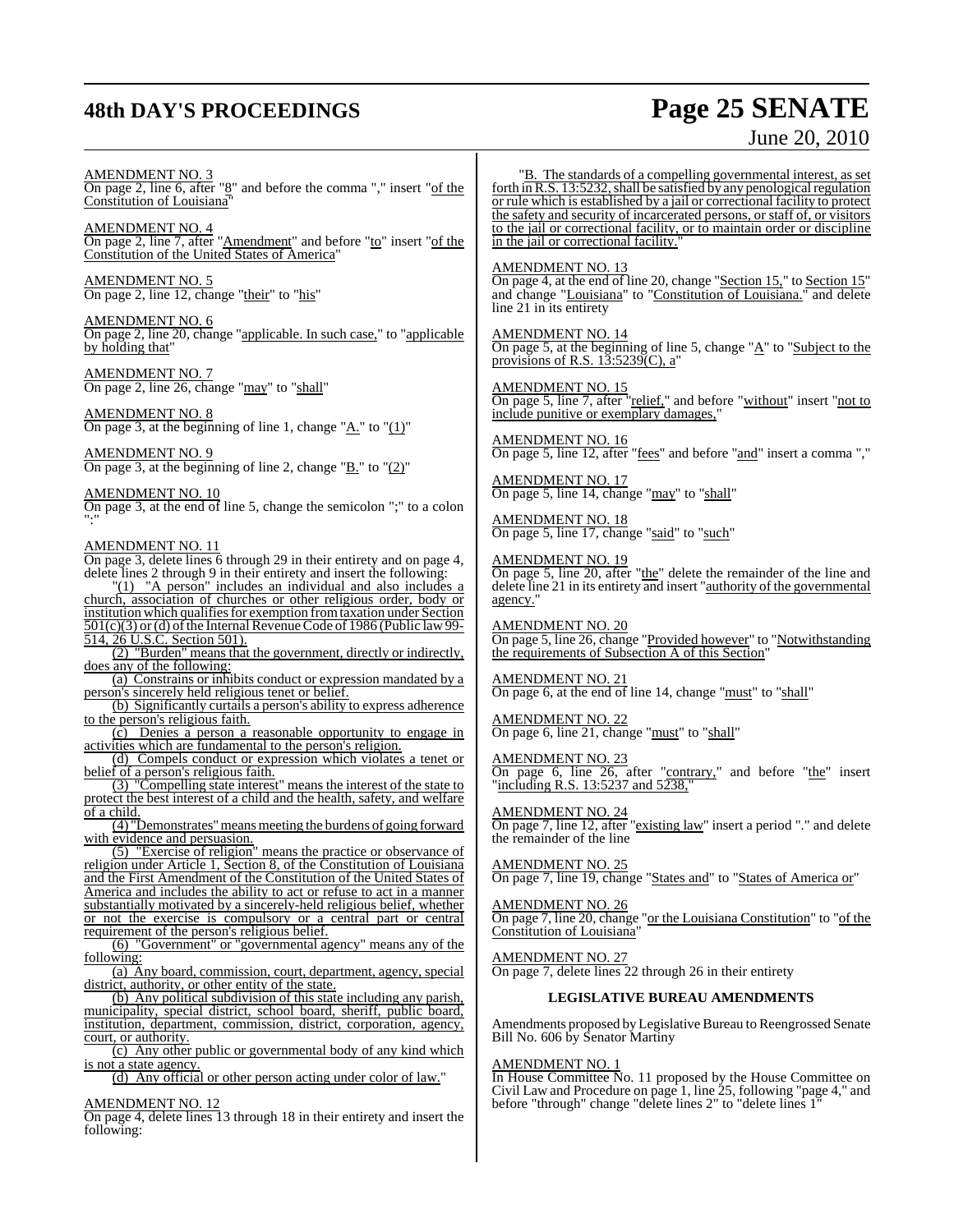# AMENDMENT NO. 2

On page 1, line 3, following "through" and before ", relative" change "5242" to "5241"

# AMENDMENT NO. 3

On page 1, line 10, following "through" and before ", is" change "5242" to "5241"

# **HOUSE FLOOR AMENDMENTS**

Amendments proposed by Representative Edwards to Reengrossed Senate Bill No. 606 by Senator Martiny

# AMENDMENT NO. 1

In Amendment No. 11 proposed by the House Committee on Civil Law and Procedure and adopted by the House of Representatives on June 17, 2010, on page 2, line 11, after "state interest" and before "the" delete "means" and insert "includes"

Senator Martiny moved to concur in the amendments proposed by the House.

# **ROLL CALL**

The roll was called with the following result:

# YEAS

| Adley<br>Alario<br>Amedee<br>Appel<br><b>Broome</b><br>Chabert<br>Cheek<br>Crowe<br>Donahue<br>Duplessis<br>Total $-30$ | Erdey<br>Gautreaux B<br>Gautreaux N<br>Guillory<br>Hebert<br>Heitmeier<br>Kostelka<br>LaFleur<br>Long<br>Martiny<br><b>NAYS</b> | McPherson<br>Michot<br>Morrish<br>Mount<br><b>Nevers</b><br>Riser<br>Shaw<br>Smith<br>Thompson<br>Walsworth |
|-------------------------------------------------------------------------------------------------------------------------|---------------------------------------------------------------------------------------------------------------------------------|-------------------------------------------------------------------------------------------------------------|
| Claitor<br>Dorsey<br>Total - 6                                                                                          | Jackson<br>Morrell<br><b>ABSENT</b>                                                                                             | Murray<br>Peterson                                                                                          |
| Mr. President<br>Total - 3                                                                                              | Marionneaux                                                                                                                     | Juınn                                                                                                       |

The Chair declared the amendments proposed by the House were concurred in.

# **Motion to Consider**

# **HOUSE CONCURRENT RESOLUTION NO. 243—**

BY REPRESENTATIVE AUSTIN BADON A CONCURRENT RESOLUTION

To provide for legislative approval of the formula to determine the cost of a minimum foundation program of education in all public elementary and secondary schools as well as to equitably allocate the funds to city, parish, and other local public school systems as developed by the State Board of Elementary and Secondary Education and adopted by the board on June 8, 2010.

Senator Nevers moved the adoption of a motion to allow the Senate to consider House Concurrent Resolution No. 243 on Third Reading and Final Passage, after 6:00 o'clock P.M. on the 82nd calendar day, pursuant to the consent of the House.

# **Page 26 SENATE 48th DAY'S PROCEEDINGS**

# **ROLL CALL**

The roll was called with the following result:

# YEAS

| Mr. President | Duplessis   | McPherson       |
|---------------|-------------|-----------------|
| Adley         | Erdey       | Michot          |
| Alario        | Gautreaux B | Morrell         |
| Amedee        | Gautreaux N | Morrish         |
| Appel         | Guillory    | Mount           |
| <b>Broome</b> | Hebert      | Murray          |
| Chabert       | Heitmeier   | <b>Nevers</b>   |
| Cheek         | Jackson     | Riser           |
| Claitor       | Kostelka    | Shaw            |
| Crowe         | LaFleur     | Smith           |
| Donahue       | Long        | <b>Thompson</b> |
| Dorsey        | Martiny     | Walsworth       |
| Total - 36    |             |                 |
|               | <b>NAYS</b> |                 |
| Total - 0     |             |                 |
|               | ABSENT      |                 |

Marionneaux Peterson Quinn Total - 3

The Chair declared that the motion to allow the Senate to consider House Concurrent Resolution No. 243 after 6:00 o'clock P.M. on the  $82<sup>nd</sup>$  calendar day was adopted and the bill may be

# considered pursuant to the consent of the House.

# **Motion to Consider**

#### **HOUSE BILL NO. 283—** BY REPRESENTATIVES ARNOLD AND GISCLAIR AN ACT

To enact R.S. 32:41(F) and 42(D), relative to traffic camera violations; to provide relative to traffic citations as a result of an automated traffic enforcement system to be heard in certain courts; and to provide for related matters.

Senator Morrell moved the adoption of a motion to allow the Senate to consider House Bill No. 283 on Third Reading and Final<br>Passage, subject to call, after 6:00 o'clock P.M. on the 82<sup>nd</sup> calendar day, pursuant to the consent of the House.

# **ROLL CALL**

The roll was called with the following result:

# YEAS

| Mr. President<br>Adley<br>Alario<br>Amedee<br>Appel<br>Chabert<br>Total - 16 | Cheek<br>Duplessis<br>Gautreaux B<br>Hebert<br>Heitmeier<br>LaFleur<br><b>NAYS</b> | Martiny<br>Morrell<br>Peterson<br>Smith |
|------------------------------------------------------------------------------|------------------------------------------------------------------------------------|-----------------------------------------|
| Claitor                                                                      | Jackson                                                                            | Riser                                   |
| Crowe                                                                        | Kostelka                                                                           | Shaw                                    |

Donahue Morrish Thompson Erdey Murray<br>Guillory Nevers Total - 16

Guillory

Walsworth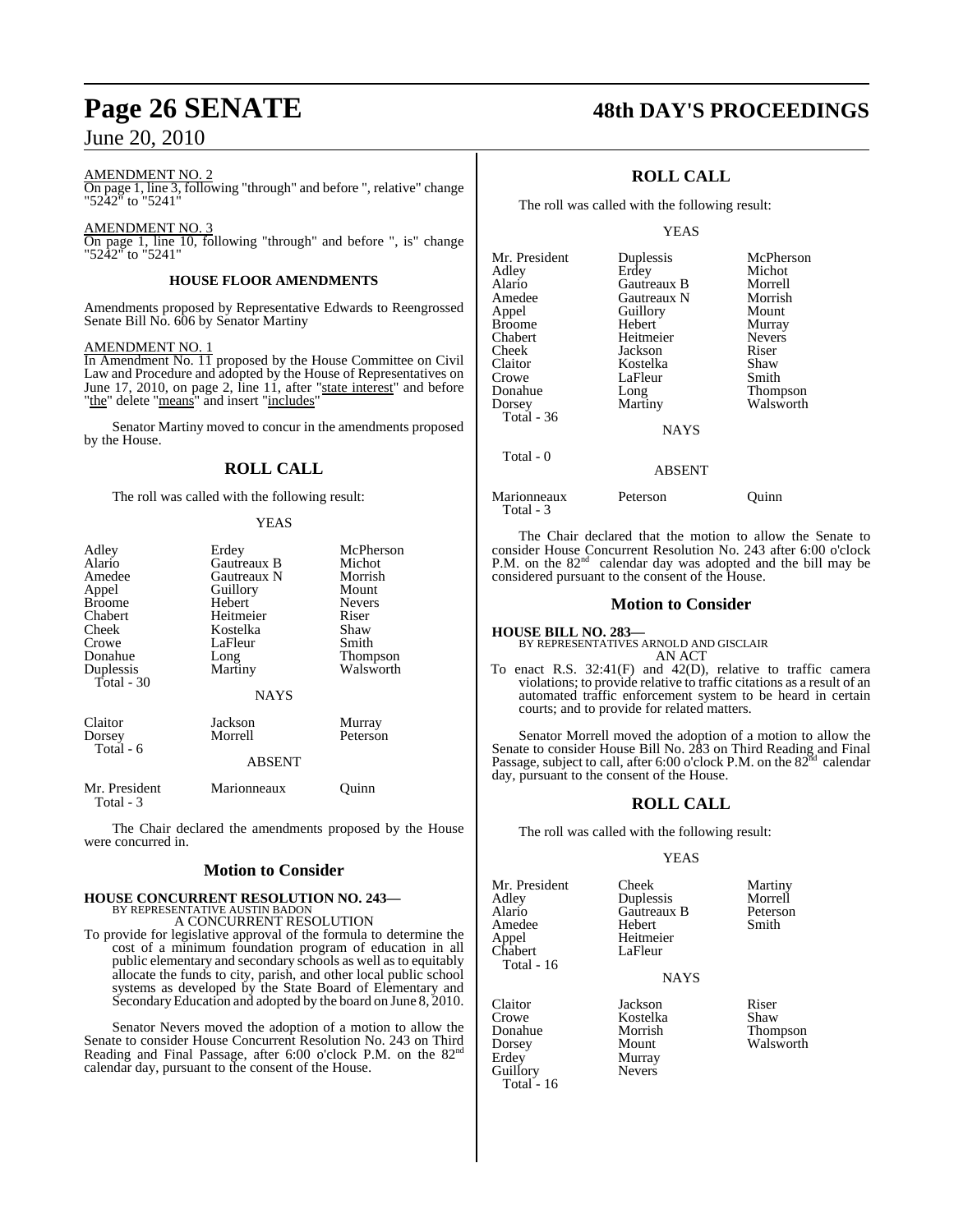# **48th DAY'S PROCEEDINGS Page 27 SENATE**

# ABSENT

Gautreaux N<br>Long Total - 7

Broome Marionneaux Quinn<br>
Gautreaux N McPherson Michot

The Chair declared that the motion to allow the Senate to consider House Bill No. 283 after 6:00 o'clock P.M. on the 82<sup>nd</sup> calendar day was adopted and the bill may be considered pursuant to the consent of the House.

The Chair declared that the Senate refused to grant the motion to hear House Bill No. 283 after the  $82<sup>nd</sup>$  calendar day.

# **Motion to Consider**

# **HOUSE BILL NO. 684—** BY REPRESENTATIVE MONTOUCET

AN ACT

To amend and reenact the heading of Chapter 31 of Title 48 of the Louisiana Revised Statutes of 1950, R.S. 48:2091, 2092, 2093, and 2094(A), (C), and (H) relative to the Lafayette Metropolitan Expressway Commission, to change the name of the commission; to change the composition of the board of directors; to change the jurisdictional boundaries of the commission; and to provide for related matters.

Senator Guillory moved the adoption of a motion to allow the Senate to consider House Bill No. 684 on Third Reading and Final<br>Passage, subject to call, after 6:00 o'clock P.M. on the 82<sup>nd</sup> calendar day, pursuant to the consent of the House.

# **ROLL CALL**

The roll was called with the following result:

### YEAS

| Mr. President     | Gautreaux B | Morrell       |
|-------------------|-------------|---------------|
| Adley             | Gautreaux N | Morrish       |
| Alario            | Guillory    | Mount         |
| Appel             | Hebert      | Murray        |
| <b>Broome</b>     | Heitmeier   | <b>Nevers</b> |
| Chabert           | Jackson     | Peterson      |
| Cheek             | Kostelka    | Riser         |
| Crowe             | LaFleur     | Shaw          |
| Donahue           | Long        | Smith         |
| Dorsey            | Martiny     | Thompson      |
| Duplessis         | McPherson   | Walsworth     |
| Erdey             | Michot      |               |
| <b>Total - 35</b> |             |               |
|                   | <b>NAYS</b> |               |

Total - 0

ABSENT

| Amedee    | Marionneaux |
|-----------|-------------|
|           |             |
| Claitor   | Ouinn       |
| Total - 4 |             |

The Chair declared that the motion to allow the Senate to consider House Bill No. 684 after 6:00 o'clock P.M. on the 82<sup>nd</sup> calendar day was adopted and the bill may be considered pursuant to the consent of the House.

# **Messages from the House**

The following Messages from the House were received and read as follows:

# June 20, 2010

# **Message from the House**

# **CONSIDERATION OF A BILL ON THIRD READING**

June 20, 2010

To the Honorable President and Members of the Senate:

I am directed to inform your honorable body that the House of Representatives has agreed by two-thirds vote of the elected members to allow the Senate to consider **House Bill No. 1490** by Representative Connick on Third Reading after 6:00 o'clock P.M. on the 82nd Calendar Day of this Regular Session.

> Respectfully submitted, ALFRED W. SPEER Clerk of the House of Representatives

# **Message from the House**

# **CONSIDERATION OF A BILL ON THIRD READING**

June 20, 2010

To the Honorable President and Members of the Senate:

I am directed to inform your honorable body that the House of Representatives has agreed by two-thirds vote of the elected members to allowthe Senate to consider **House Bill No. 713** byRepresentative Champagne on Third Reading after 6:00 o'clock  $\vec{P}$ .M. on the 82<sup>nd</sup> Calendar Day of this Regular Session.

> Respectfully submitted, ALFRED W. SPEER Clerk of the House of Representatives

# **Message from the House**

# **CONSIDERATION OF A BILL ON THIRD READING**

## June 20, 2010

To the Honorable President and Members of the Senate:

I am directed to inform your honorable body that the House of Representatives has agreed by two-thirds vote of the elected members to allow the Senate to consider **House Bill No. 522** byRepresentative G. Jackson on Third Reading after 6:00 o'clock  $\check{P}$ .M. on the 82<sup>nd</sup> Calendar Day of this Regular Session.

> Respectfully submitted, ALFRED W. SPEER Clerk of the House of Representatives

# **Senate Bills and Joint Resolutions Returned from the House of Representatives with Amendments, Resumed**

# **SENATE BILL NO. 607—**

BY SENATOR LONG

AN ACT To amend and reenact R.S. 22:46(9)(a) and (10), 47(5), 48(A)(15), 451(A), and 452(1)(b), R.S. 23:1168(A), 1195(A)(1), 1197(C) and the introductory paragraph ofR.S. 23:1197(F), R.S. 23:1200 and to enact R.S. 23:1200.6 through 1200.17, and to repeal R.S. 22:461(J) and 1982, relative to workers' compensation group self-insurance funds; to provide that such funds are not insurers nor to be deemed insurance; to provide for compliance examinations of group self-insurance workers' compensation funds by the commissioner of insurance; to provide for hearings of matters as a result of such examinations; and to provide for related matters.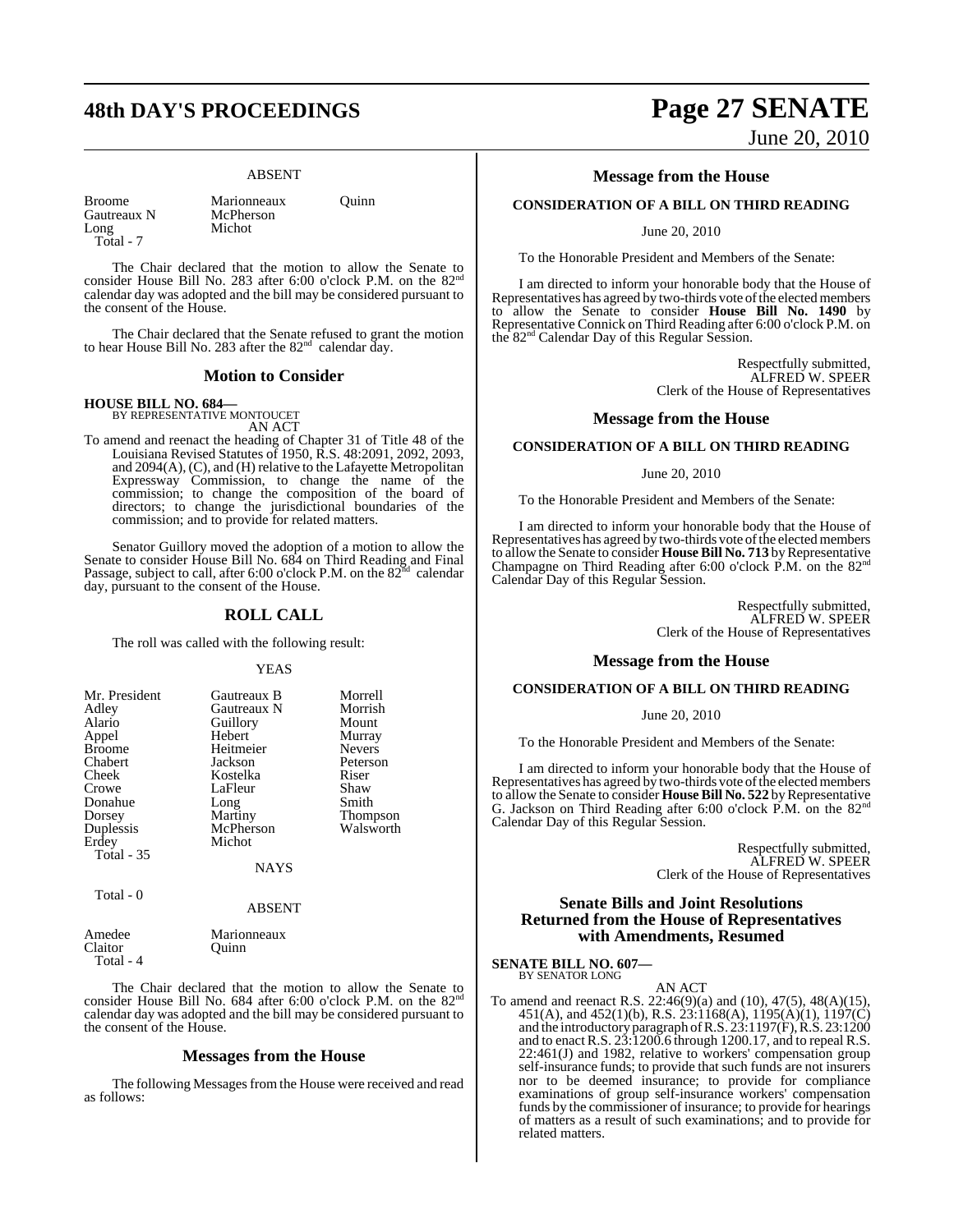# **Page 28 SENATE 48th DAY'S PROCEEDINGS**

June 20, 2010

The bill was read by title. Returned from the House of Representatives with amendments:

# **HOUSE COMMITTEE AMENDMENTS**

Amendments proposed by House Committee on Labor and Industrial Relations to Reengrossed Senate Bill No. 607 by Senator Long

AMENDMENT NO. 1 On page 4, line 6, after "R.S. 23:1197(F)" insert "**and**"

AMENDMENT NO. 2 On page 6, line 29, change "**working**" to "**work**"

AMENDMENT NO. 3 On page 10, line 11, change "**Paragraphs**" to "**Paragraph**"

AMENDMENT NO. 4 On page 11, line 6, change "**Paragraphs**  $(C)(1)$ ,  $(E)(1)$ " to "**Paragraph (C)(1), or (E)(1)**"

AMENDMENT NO. 5 On page 11, line 11, change "**so long as**" to "**provided**"

AMENDMENT NO. 6 On page 11, line 17, change "**so long as**" to "**provided**"

AMENDMENT NO. 7 On page 11, line 23, change "**working**" to "**work**"

AMENDMENT NO. 8 On page 13, line 24, change "**workpapers**" to "**work papers**"

# **HOUSE COMMITTEE AMENDMENTS**

Amendments proposed by House Committee on House and Governmental Affairs to Reengrossed Senate Bill No. 607 by Senator Long

AMENDMENT NO. 1 On page 1, line 4, after "23:1197(F)," insert "and"

AMENDMENT NO. 2

On page 1, line 4, change "23:1200 and" to "23:1200, and R.S.  $44:4.1(B)(11)$ ,"

AMENDMENT NO. 3 On page 13, line 9, after "**(3) All**" change "**working**" to "**work**"

AMENDMENT NO. 4

On page 18, at the beginning of line 10, delete "Section 3." and insert the following:

"Section 3. R.S. 44:4.1(B)(11) is hereby amended and reenacted to read as follows:

§4.1. Exceptions

\* \* \* B. The legislature further recognizes that there exist exceptions, exemptions, and limitations to the laws pertaining to public records throughout the revised statutes and codes of thisstate. Therefore, the following exceptions, exemptions, and limitations are hereby continued in effect by incorporation into this Chapter by citation:

\* \* \* (11) R.S. 23:1177, **1197, 1200.7,** 1291, 1292, 1293, 1306, 1660, 1671 \* \* \*

Section 4."

# **LEGISLATIVE BUREAU AMENDMENTS**

Amendments proposed by Legislative Bureau to Reengrossed Senate Bill No. 607 by Senator Long

AMENDMENT NO. 1

On page 7, line 3, change "**Subpart J of this Part**" to "**this Subpart**"

AMENDMENT NO. 2 On page 8, line 21, following "**comprised**" and before "**appearing**" change "**of facts only**" to "**only of facts**"

AMENDMENT NO. 3 On page 11, line 23, following "**All**" and before "**papers**" change "**working**" to "**work**"

AMENDMENT NO. 4 On page 15, line 10, following "**billing,**" and before "**a**" change "**take**" to "**file**"

AMENDMENT NO. 5 On page 15, line 19, following "**been**" and before "**as**" change "**taken**" to "**filed**"

# **HOUSE FLOOR AMENDMENTS**

Amendments proposed by Representative Ponti to Reengrossed Senate Bill No. 607 by Senator Long

# AMENDMENT NO. 1

On page 3, delete lines 12 through 14 in their entirety and insert in lieu thereof the following: "to any wokers' compensation plan, except as otherwise provided in this Subpart. **This Subpartshall not apply to any arrangement or trust formed under Subpart J of Part I of Chapter 10 of Title 23 of the Louisiana Revised Statutes of 1950.**"

Senator Long moved to reject the amendments proposed by the House.

# **ROLL CALL**

The roll was called with the following result:

# YEAS

| Mr. President | Erdey       | Michot        |
|---------------|-------------|---------------|
| Adley         | Gautreaux B | Morrell       |
| Alario        | Gautreaux N | Morrish       |
| Appel         | Guillory    | Mount         |
| Broome        | Heitmeier   | Murray        |
| Chabert       | Jackson     | <b>Nevers</b> |
| Cheek         | Kostelka    | Peterson      |
| Claitor       | LaFleur     | Riser         |
| Crowe         | Long        | Shaw          |
| Donahue       | Marionneaux | Smith         |
| Dorsey        | Martiny     | Thompson      |
| Duplessis     | McPherson   | Walsworth     |
| Total - 36    |             |               |
|               | <b>NAYS</b> |               |
| Total - 0     |             |               |
|               | ARSENT      |               |

Total - 3

Amedee Hebert Quinn

The Chair declared the amendments proposed by the House were rejected.

**SENATE BILL NO. 615—** BY SENATOR MARTINY

AN ACT

To amend and reenact R.S. 18:49.1(C), 1461, 1462, 1463(F), 1465(B), 1467, and 1468(C) and to enact R. S. 18:49.1(D), 1459, 1461.2, 1461.3, 1461.4, 1461.5, 1461.6, 1461.7 and 1461.8, and to repeal R.S. 14:118(A)(1)(b), 119, and 352 and R.S. 18:1300.6, relative to the election code; to provide relative to certain election offenses; to provide for definitions; to provided for penalties; and to provide for related matters.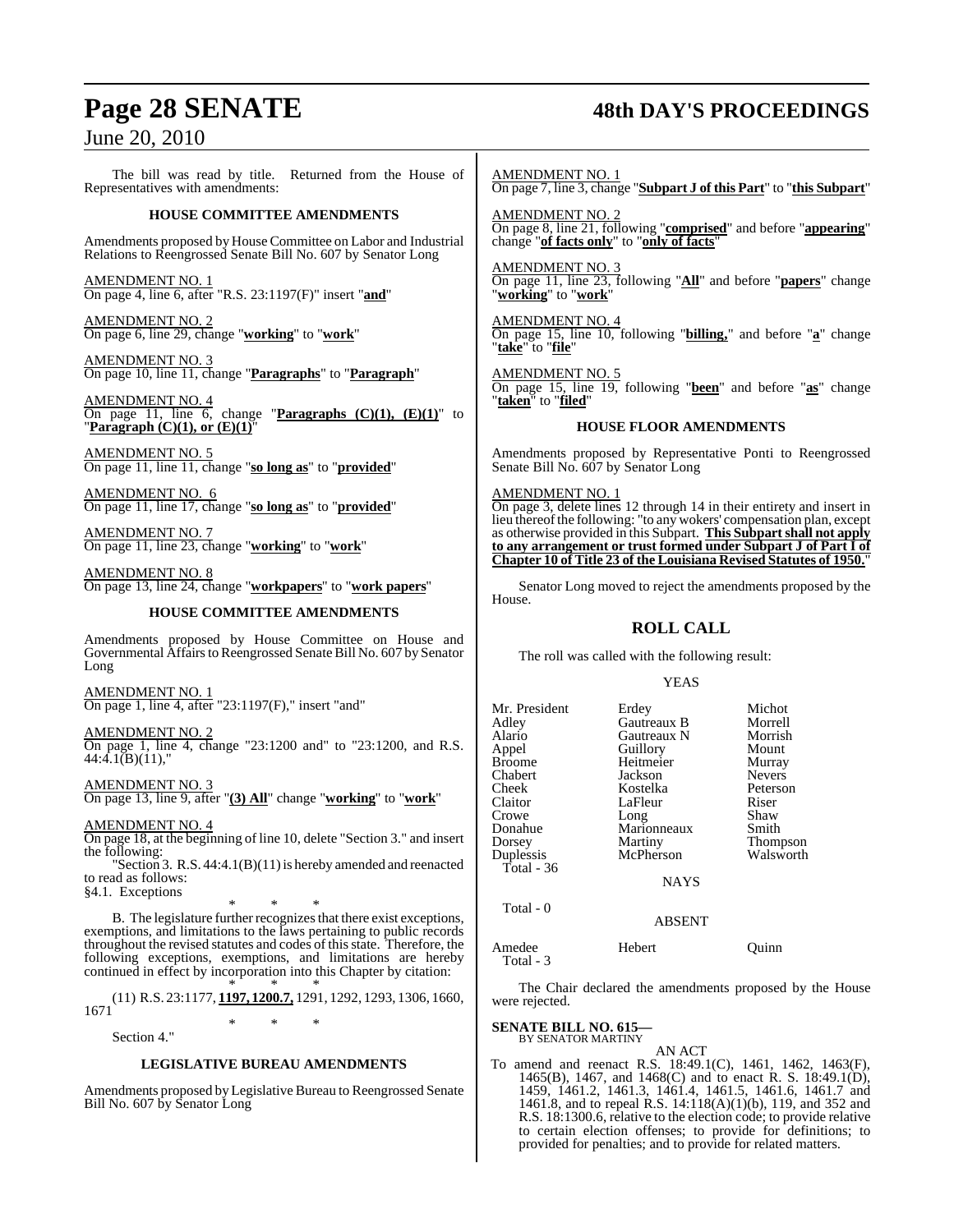# **48th DAY'S PROCEEDINGS Page 29 SENATE**

# June 20, 2010

The bill was read by title. Returned from the House of Representatives with amendments: **HOUSE COMMITTEE AMENDMENTS** Amendments proposed by House Committee on House and Governmental Affairsto Reengrossed Senate Bill No. 615 by Senator Martiny AMENDMENT NO. 1 On page 1, line 2, after "1465(B)," and before "1467," insert "1466," AMENDMENT NO. 2 On page 1, line 3, after "18:49.1(D)," delete "1459," AMENDMENT NO. 3 On page 1, line 8, after "1465(B)," and before "1467," insert "1466," AMENDMENT NO. 4 On page 1, line 9, after "18:49.1(D)," delete "1459," AMENDMENT NO. 5 On page 2, delete lines 6 through 16 AMENDMENT NO. 6 On page 6, at the beginning of line 23, change "**with**" to "**and may receive** AMENDMENT NO. 7 On page 10, line 12, between "**the other,**" and "**immunity**" change "**with**" to "**and may receive**" AMENDMENT NO. 8 On page 15, line 6, after "**provisions of**" change "**the**" to "**this**" AMENDMENT NO. 9 On page 16, between lines 1 and 2, insert the following: "§1466. Person defined **Definitions** For the purposes of **As used in** this Chapter, the term "person" **unlessthe context clearly indicates otherwise, the following terms shall have the meanings hereafter ascribed to each: (1) "Person"** shall have the meaning ascribed to it by R.S. **(2) "Election official" means: (a) The parish board of election supervisors. (b) Clerks and their employees who perform duties in the election process. (c) Registrars of voters and their employees. (d) The secretary of state and employees of his office who perform duties in the election process. (e) Commissioners, including the commissioner-in-charge.**" Senator Martiny moved to concur in the amendments proposed by the House. **ROLL CALL** The roll was called with the following result: Total - 38 Total - 0 **Ouinn** Total - 1

# YEAS

| Mr. President | Erdey       | Michot          |
|---------------|-------------|-----------------|
| Adley         | Gautreaux B | Morrell         |
| Alario        | Gautreaux N | Morrish         |
| Amedee        | Guillory    | Mount           |
| Appel         | Hebert      | Murray          |
| <b>Broome</b> | Heitmeier   | <b>Nevers</b>   |
| Chabert       | Jackson     | Peterson        |
| Cheek         | Kostelka    | Riser           |
| Claitor       | LaFleur     | Shaw            |
| Crowe         | Long        | Smith           |
| Donahue       | Marionneaux | <b>Thompson</b> |
| Dorsey        | Martiny     | Walsworth       |
| Duplessis     | McPherson   |                 |

1:10.

NAYS

ABSENT

The Chair declared the amendments proposed by the House were concurred in.

**SENATE BILL NO. 624—** BY SENATOR MARIONNEAUX

AN ACT

To enact R.S. 51:2366, relative to economic development; to provide for the Louisiana Mega Project Energy Assistance Rebate; to provide for the businesses eligible for such rebate; to provide for the amount of such rebate; to provide certain authority to the secretary of the Department of Economic Development and the Department of Revenue; and to provide for a penalty for failure to file certain reports; and to provide for related matters.

The bill was read by title. Returned from the House of Representatives with amendments:

# **HOUSE COMMITTEE AMENDMENTS**

Amendments proposed by House Committee on Ways and Means to Reengrossed Senate Bill No. 624 by Senator Marionneaux

# AMENDMENT NO. 1

On page 2, line 13, after "**paid**" insert "**to the state**"

# AMENDMENT NO. 2

On page 2, at the end of line 25, after the period "**.**" insert "**Utilities shall be entitled to use estimates for reporting purposes.**"

# AMENDMENT NO. 3

On page 3, line 7, after "**paid**" insert "**to the state**"

# AMENDMENT NO. 4

On page 3, delete line 15 in its entirety and insert the following: "**in an amount up to the Louisiana severance tax that has been paid to the state on natural gas for**"

# AMENDMENT NO. 5

On page 3, between lines 18 and 19, insert the following:

"**(4) For purposes of establishing the amount of severance taxes which have been paid to the state relative to the granting of a rebate pursuant to this Section, the amount shall be determined <u>by reducing** the total amount of severance taxes estimated to have</u> **been paid by the amount of such tax which would have been allocated by the state to political subdivisions pursuant to Article VII, Section 4(D) and (E) of the constitution of Louisiana.**"

# AMENDMENT NO. 6

On page 3, line 29, after "**regulations**" and before "**provide**" delete "**may**" and insert "**shall**"

# **LEGISLATIVE BUREAU AMENDMENTS**

Amendments proposed by Legislative Bureau to Reengrossed Senate Bill No. 624 by Senator Marionneaux

# AMENDMENT NO. 1

In House Committee Amendment No. 5 proposed by the House Committee on Ways and Means on line 19, following "**the**" and before "**of**" change "**constitution**" to "**Constitution**"

# AMENDMENT NO. 2

On page 3, lines 27-28, following "**the**" change "**mega project**" to "**mega-project**"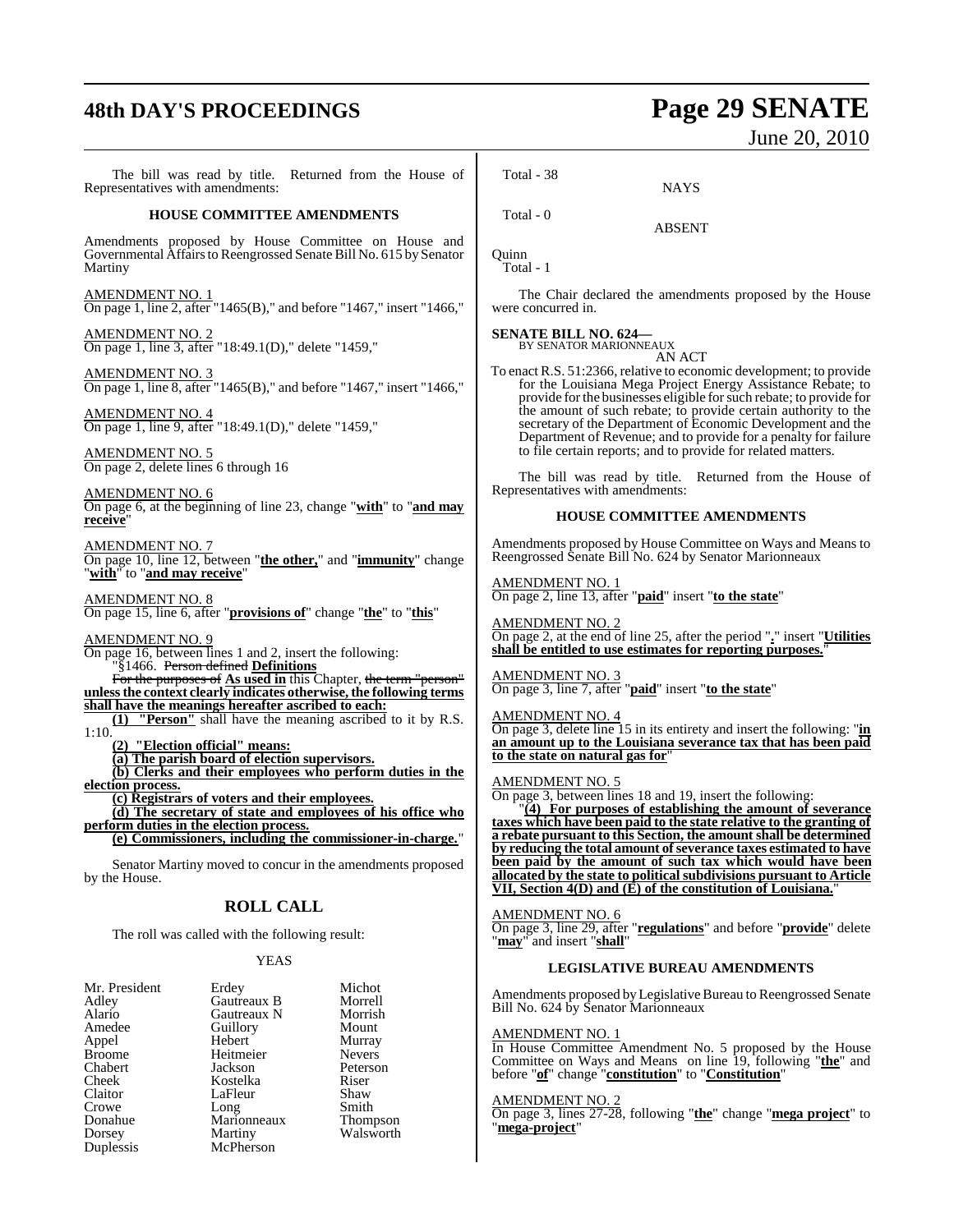Senator Marionneaux moved to concur in the amendments proposed by the House.

# **ROLL CALL**

The roll was called with the following result:

## YEAS

| Mr. President | Erdey       | McPherson       |
|---------------|-------------|-----------------|
| Adley         | Gautreaux B | Michot          |
| Alario        | Gautreaux N | Morrell         |
| Amedee        | Guillory    | Morrish         |
| Appel         | Hebert      | Mount           |
| <b>Broome</b> | Heitmeier   | Murray          |
| Cheek         | Jackson     | Peterson        |
| Claitor       | Kostelka    | Riser           |
| Crowe         | LaFleur     | Shaw            |
| Donahue       | Long        | Smith           |
| Dorsey        | Marionneaux | <b>Thompson</b> |
| Duplessis     | Martiny     | Walsworth       |
| Total - 36    |             |                 |
|               | <b>NAYS</b> |                 |

Total - 0

## ABSENT

| Chabert   | <b>Nevers</b> | Ouinn |
|-----------|---------------|-------|
| Total - 3 |               |       |

The Chair declared the amendments proposed by the House were concurred in.

**SENATE BILL NO. 625—** BY SENATOR MARTINY AND REPRESENTATIVE LIGI AN ACT

To enact R.S. 9:2780.1, relative to contracts; to provide relative to motor carrier transportation contracts; to provide relative to construction contracts; to provide relative to liability provisions; and to provide for related matters.

The bill was read by title. Returned from the House of Representatives with amendments:

## **HOUSE COMMITTEE AMENDMENTS**

Amendments proposed by House Committee on Commerce to Reengrossed Senate Bill No. 625 by Senator Martiny

AMENDMENT NO. 1

On page 2, line 5, after "**use**" insert a comma "**,**"

AMENDMENT NO. 2 On page 2, line 10, after "**appurtenance**" insert a comma "**,**"

<u>AMENDMENT NO. 3</u> On page 2, line 14, after "**repair**" insert a comma "**,**"

AMENDMENT NO. 4 On page 2, line 27, change "**under**" to "**pursuant to**"

AMENDMENT NO. 5 On page 3, line 24, after "**void**" insert a comma "**,**"

### **HOUSE FLOOR AMENDMENTS**

Amendments proposed by Representative Henry to Reengrossed Senate Bill No. 625 by Senator Martiny

# AMENDMENT NO. 1

On page 4, delete line 3 in its entirety and insert in lieu thereof the following:

"Section 2. The provisions of this Act shall not apply to a contract providing indemnity to the indemnitee when such contract

# **Page 30 SENATE 48th DAY'S PROCEEDINGS**

was executed before the effective date of this Act and which contract governs a specific terminable performance of a specific job or activity."

# **HOUSE FLOOR AMENDMENTS**

Amendments proposed by Representative Nowlin to Reengrossed Senate Bill No. 625 by Senator Martiny

AMENDMENT NO. 1

On page 1, line 14, after "**timber**" and before the comma "**,**" insert "**without limitation**"

AMENDMENT NO. 2

On page 1, line 17, after "**timber**" and before the comma "**,**" insert "**without limitation**"

AMENDMENT NO. 3

On page 2, line 3, after "**timber**" and before the comma "**,**" insert "**without limitation**"

Senator Martiny moved to concur in the amendments proposed by the House.

Senator Morrell moved as a substitute motion to reject the amendments proposed by the House.

Senator Martiny objected.

# **ROLL CALL**

The roll was called on the substitute motion with the following result:

# YEAS

Alario Morrell Smith

NAYS

Adley Gautreaux B Michot Appel Hebert Murray Broome Heitmeier Nevers<br>
Chabert Jackson Peterson Chabert Jackson Peters<br>Cheek Kostelka Riser Crowe LaFleur Shaw<br>Donahue Long Thom Duplessis<br>Erdey Total - 31

Claitor Total - 5

> Amedeu<br>The Guillory Morrish<br>Murray Murray Kostelka Marionneaux<br>Martiny **McPherson**

Donahue Long Thompson

# ABSENT

Mr. President Gautreaux N Quinn Total - 3

The Chair declared the substitute motion failed to pass.

# **ROLL CALL**

The roll was called on the original motion with the following result:

# YEAS

LaFleur

Adley **Gautreaux B** Michot<br>Amedee Gautreaux N Morrish Amedee Gautreaux N Morrish Broome Hebert Nevers<br>
Chabert Heitmeier Peterson Chabert Heitmeier Peters<br>Cheek Kostelka Riser Cheek Kostelka Riser

Appel Guillory<br>
Hebert Nevers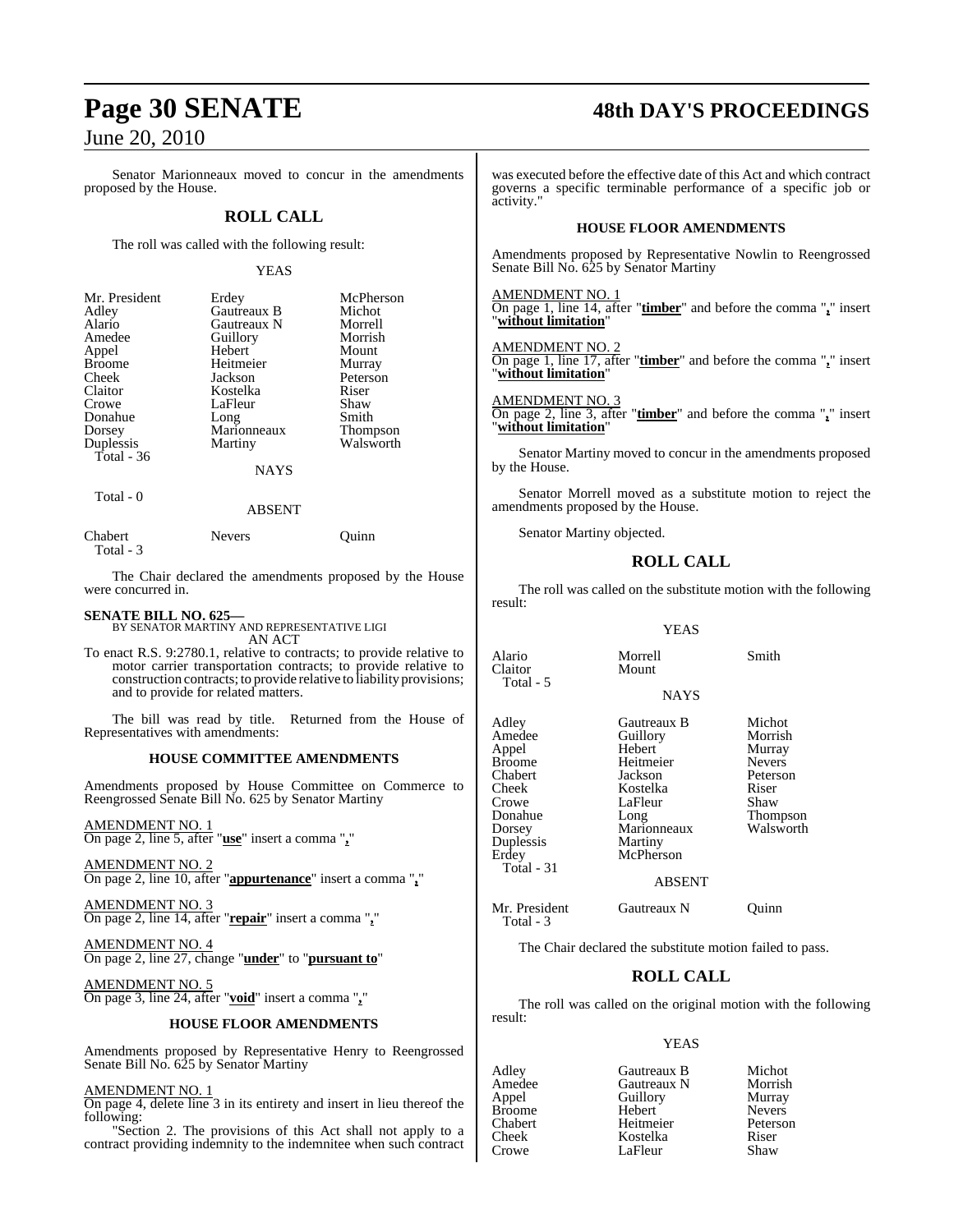# **48th DAY'S PROCEEDINGS Page 31 SENATE**

| Donahue<br>Dorsey<br>Duplessis | Long<br>Marionneaux<br>Martiny | Smith<br>Thompson<br>Walsworth |
|--------------------------------|--------------------------------|--------------------------------|
| Erdey<br><b>Total - 32</b>     | McPherson                      |                                |
|                                | <b>NAYS</b>                    |                                |
| Mr. President<br>Alario        | Claitor<br>Morrell             | Mount                          |

Total - 5

Total - 2

Jackson Quinn

The Chair declared the amendments proposed by the House were concurred in.

ABSENT

# **Senator Broome in the Chair**

**SENATE BILL NO. 642—** BY SENATOR MORRELL

AN ACT

To enact Code of Criminal Procedure Art. 334.3(A)(4), relative to bail; to provide for release on bail; to provide for forfeiture or revocation of bail; to provide for procedure; and to provide for related matters.

The bill was read by title. Returned from the House of Representatives with amendments:

# **HOUSE COMMITTEE AMENDMENTS**

Amendments proposed by House Committee on Administration of Criminal Justice to Reengrossed Senate Bill No. 642 by Senator Morrell

AMENDMENT NO. 1 On page 1, line 2, change "Art." to "Article"

AMENDMENT NO. 2 On page 2, line 2, change "posting" to "forfeiture"

Senator Morrell moved to concur in the amendments proposed by the House.

# **ROLL CALL**

The roll was called with the following result:

# YEAS

|               | Michot                                                                                                                                                  |
|---------------|---------------------------------------------------------------------------------------------------------------------------------------------------------|
|               | Morrell                                                                                                                                                 |
|               | Morrish                                                                                                                                                 |
|               | Mount                                                                                                                                                   |
|               | Murray                                                                                                                                                  |
|               | <b>Nevers</b>                                                                                                                                           |
|               | Peterson                                                                                                                                                |
|               | Riser                                                                                                                                                   |
|               | Shaw                                                                                                                                                    |
|               | Smith                                                                                                                                                   |
|               | Thompson                                                                                                                                                |
|               | Walsworth                                                                                                                                               |
|               |                                                                                                                                                         |
|               |                                                                                                                                                         |
| <b>NAYS</b>   |                                                                                                                                                         |
|               |                                                                                                                                                         |
| <b>ABSENT</b> |                                                                                                                                                         |
|               |                                                                                                                                                         |
|               | Erdey<br>Gautreaux B<br>Gautreaux N<br>Guillory<br>Hebert<br>Heitmeier<br>Jackson<br>Kostelka<br>LaFleur<br>Long<br>Marionneaux<br>Martiny<br>McPherson |

Total - 1

# June 20, 2010

The Chair declared the amendments proposed by the House were concurred in.

**SENATE BILL NO. 656—** BY SENATORS HEBERT, MICHOT AND WALSWORTH AN ACT

To amend and reenact R.S. 39:51(D) and 1305(C)(2)(a) and to enact R.S. 39:51(B), relative to government budgets; to provide relative to the content and form of the general appropriations, ancillary, legislative and judicial appropriation bills; to provide relative to the content and form of budgets of political subdivisions; to provide for an effective date; and to provide for related matters.

The bill was read by title. Returned from the House of Representatives with amendments:

# **HOUSE COMMITTEE AMENDMENTS**

Amendments proposed by House Committee on Appropriations to Engrossed Senate Bill No. 656 by Senator Hebert

AMENDMENT NO. 1

On page 1, line 2, between "R.S. 39:51(B)" and the comma "," insert "and (F)"

# AMENDMENT NO. 2

On page 1, line 4, between "appropriation bills;" and "to provide"insert "to provide for the designation of reductions in any appropriation bill;

AMENDMENT NO. 3

On page 1, line 9, between "R.S. 39:51(B)" and "hereby" delete "is" and insert "and (F) are"

AMENDMENT NO. 4 On page 2, between lines 11 and 12, insert the following:

"**F. Any appropriation bill in which a reduction in an appropriation is authorized shall designate the reduction by placing parenthesis around the amount.** \* \* \*"

Senator Hebert moved to concur in the amendments proposed by the House.

# **ROLL CALL**

The roll was called with the following result:

Guillory<br>Hebert

Heitmeier<br>Jackson

LaFleur

Marionneaux<br>Martiny

McPherson

# YEAS

| YEAS<br>ey<br>ıtreaux B<br>ıtreaux N<br>llory<br>oert<br>tmeier<br>kson<br>stelka<br><sup>7</sup> leur<br>ıg<br>rionneaux<br>rtiny<br>Pherson | Michot<br>Morrell<br>Morrish<br>Mount<br>Murray<br><b>Nevers</b><br>Peterson<br>Riser<br>Shaw<br>Smith<br><b>Thompson</b><br>Walsworth | Mr. President<br>Adley<br>Alario<br>Amedee<br>Appel<br><b>Broome</b><br>Chabert<br>Cheek<br>Claitor<br>Crowe<br>Donahue<br>Dorsey<br>Duplessis<br>Total - 38 |
|-----------------------------------------------------------------------------------------------------------------------------------------------|----------------------------------------------------------------------------------------------------------------------------------------|--------------------------------------------------------------------------------------------------------------------------------------------------------------|
| <b>NAYS</b>                                                                                                                                   |                                                                                                                                        | Total $-0$                                                                                                                                                   |
| <b>ABSENT</b>                                                                                                                                 |                                                                                                                                        | Ouinn                                                                                                                                                        |

Total - 1

Erdey Michot<br>Gautreaux B Morrell Gautreaux B Morrell<br>Gautreaux N Morrish Gautreaux N Morrish<br>
Cuillorv Mount Murray<br>Nevers Peterson<br>Riser Kostelka Riser<br>LaFleur Shaw Long Smith<br>Marionneaux Thompson Walsworth

NAYS

ABSENT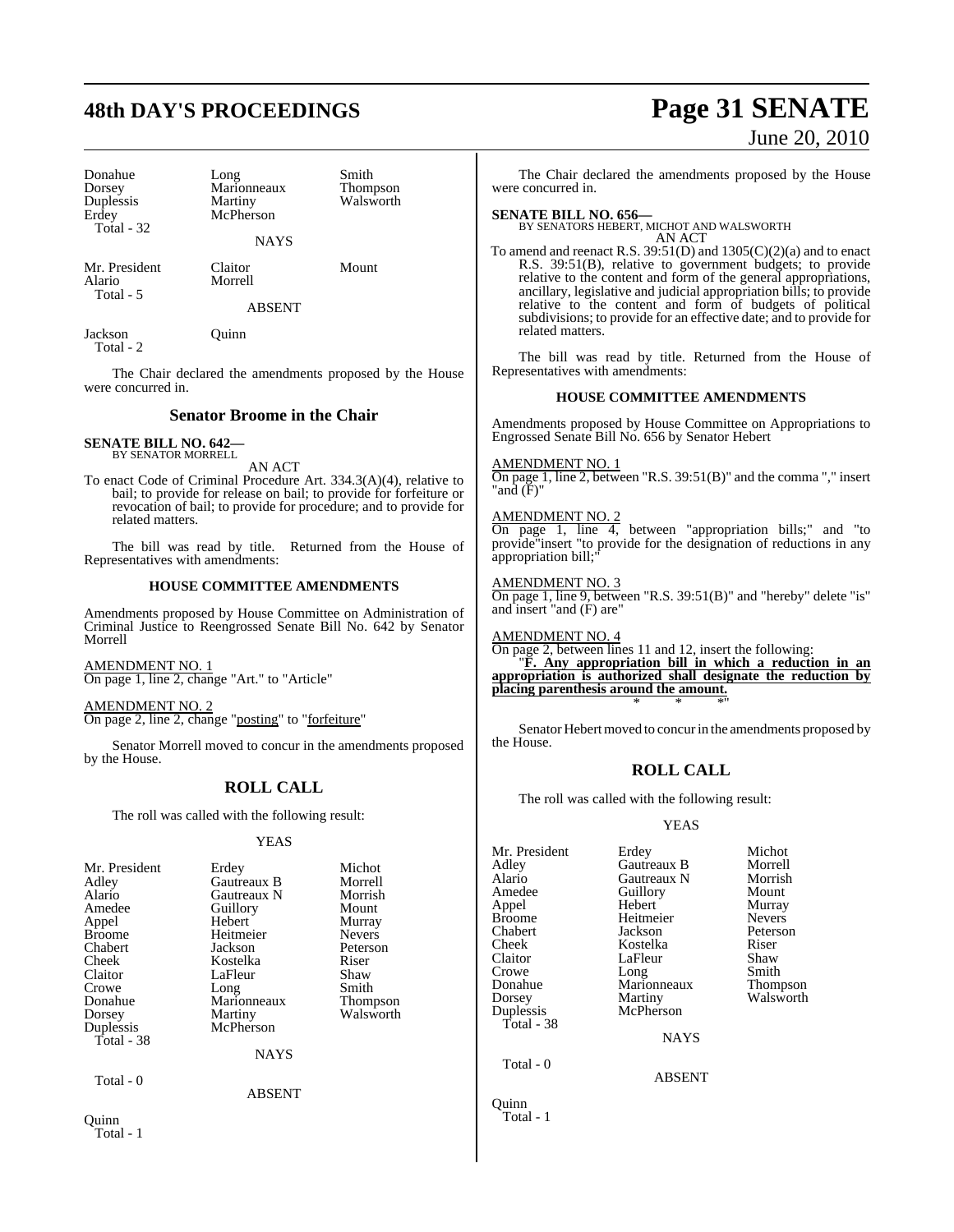The Chair declared the amendments proposed by the House were concurred in.

#### **SENATE BILL NO. 684—** BY SENATOR CROWE

AN ACT

To amend and reenact R.S. 28:53(G)(2) and to enact R.S. 28:53(G)(7), relative to coroners; to provide relative to admission by emergency certificate and the coroner's seventytwo-hour rule regarding patients who are out of the parish at the time of commitment; and to provide for related matters.

The bill was read by title. Returned from the House of Representatives with amendments:

# **HOUSE COMMITTEE AMENDMENTS**

Amendments proposed by House Committee on Health and Welfare to Reengrossed Senate Bill No. 684 by Senator Crowe

# AMENDMENT NO. 1

On page 3, line 2, after "certificate" change "shall" to "may"

# **LEGISLATIVE BUREAU AMENDMENTS**

Amendments proposed by Legislative Bureau to Reengrossed Senate Bill No. 684 by Senator Crowe

AMENDMENT NO. 1

On page 1, line 8, following "to read" and before "as follows" delete "as read"

AMENDMENT NO. 2 On page 2, line 21, following "**to**" and before "**(B)(1)**" change "**Subparagraph**" to "**Paragraph**"

# **HOUSE FLOOR AMENDMENTS**

Amendments proposed by Representative Katz to Reengrossed Senate Bill No. 684 by Senator Crowe

AMENDMENT NO. 1 On page 2, line 6, after "**physician**," insert "**preferably a psychiatrist,**"

AMENDMENT NO. 2 On page 2, line 15, after "**deputy coroner**" insert "**who is a physician, preferably a psychiatrist,**"

AMENDMENT NO. 3 On page 2, line 17, after "**physician,**" insert "**preferably a psychiatrist,**"

AMENDMENT NO. 4 On page 3, line 1, after "**parish**" insert "**pursuant to an emergency certificate**"

# AMENDMENT NO. 5

On page 3, line 6, after "**Paragraph**" change "**(3)**" to "**(2)**"

# AMENDMENT NO. 6

On page 3, line 9, after "**date**" delete the remainder of the line and lines 10 and 11, and insert "**and time the initial emergency certificate was executed in the parish of origin.**"

Senator Crowe moved to concur in the amendments proposed by the House.

# **Page 32 SENATE 48th DAY'S PROCEEDINGS**

# **ROLL CALL**

The roll was called with the following result:

YEAS

| Mr. President | Duplessis   | Michot        |
|---------------|-------------|---------------|
| Adley         | Erdey       | Morrell       |
| Alario        | Gautreaux B | Morrish       |
| Amedee        | Gautreaux N | Mount         |
| Appel         | Guillory    | Murray        |
| <b>Broome</b> | Hebert      | <b>Nevers</b> |
| Chabert       | Heitmeier   | Peterson      |
| Cheek         | LaFleur     | Riser         |
| Claitor       | Long        | Shaw          |
| Crowe         | Marionneaux | Smith         |
| Donahue       | Martiny     | Thompson      |
| Dorsey        | McPherson   | Walsworth     |
| Total - 36    |             |               |
|               | <b>NAYS</b> |               |
|               |             |               |

ABSENT

# Jackson Kostelka Quinn

Total - 3

Total - 0

The Chair declared the amendments proposed by the House were concurred in.

# **SENATE BILL NO. 701—** BY SENATOR MARIONNEAUX

AN ACT

To enact R.S. 17:221.4(C) and (D), relative to education; to provide relative to options available to certain high school dropouts pursuant to court order; and to provide for related matters.

The bill was read by title. Returned from the House of Representatives with amendments:

# **HOUSE COMMITTEE AMENDMENTS**

Amendments proposed by House Committee on Education to Reengrossed Senate Bill No. 701 by Senator Marionneaux

AMENDMENT NO. 1

On page 1, at the end of line 9, delete the comma "**,**" and at the beginning of line 10, delete "**voluntarily or involuntarily,**"

Senator Marionneaux moved to concur in the amendments proposed by the House.

# **ROLL CALL**

The roll was called with the following result:

# YEAS

Mr. President Duplessis McPherson<br>Adley Erdey Michot Adley Erdey Michot Amedee Gautreaux N Morrish<br>
Appel Guillory Mount Broome Hebert Murray<br>Chabert Heitmeier Peterson Chabert Heitmeier Peters<br>Cheek Jackson Riser Cheek Jackson Riser Crowe Long Smith<br>Donahue Marionneaux Thompson Dorsey Martiny Walsworth Total - 36

Gautreaux B Appel Guillory<br>
Hebert Murray LaFleur Shaw<br>Long Smith Marionneaux

**NAYS** 

Total - 0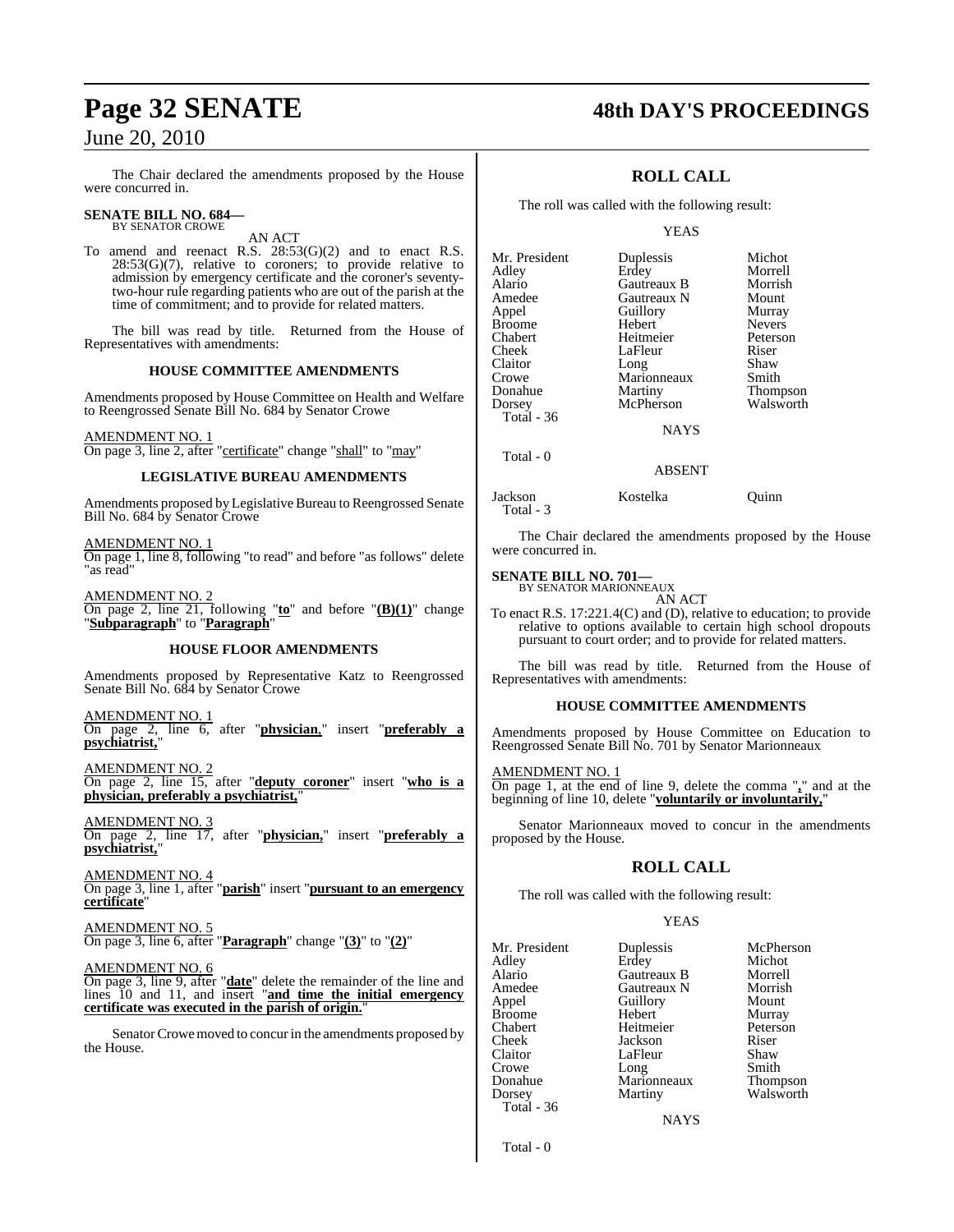# **48th DAY'S PROCEEDINGS Page 33 SENATE**

# ABSENT

Kostelka Nevers Quinn Total - 3

The Chair declared the amendments proposed by the House were concurred in.

# **SENATE BILL NO. 704—** BY SENATOR SHAW

# AN ACT

To amend and reenact R.S. 29:414(C) and (D), relative to credit in public retirement systems for service in the uniformed services; to provide for payment of contributions to public retirement systems for such service credit; to provide for time periods for payment of such contributions; to provide for an effective date; and to provide for related matters.

The bill was read by title. Returned from the House of Representatives with amendments:

# **HOUSE FLOOR AMENDMENTS**

Amendments proposed by Representative Montoucet to Engrossed Senate Bill No. 704 by Senator Shaw

# AMENDMENT NO. 1

On page 1, line 2, after "reenact" delete "R.S. 29:414(C) and (D)," and insert "R.S. 29:414(D) and to enact R.S. 29:414(E),

# AMENDMENT NO. 2

On page 1, line 9, after "Section 1." and before "to" change "R.S.  $29:414(C)$  and  $(D)$  are hereby amended and reenacted" to "R.S.  $29:414(D)$  is hereby amended and reenacted and R.S.  $29:414(E)$  is hereby enacted"

## AMENDMENT NO. 3

On page 1, delete lines13 through 17 in their entirety and on page 2 delete line 1 in its entirety

## AMENDMENT NO. 4

On page 2, at the end of line 2 insert "four"

# AMENDMENT NO. 5

On page 2, delete line 3 in its entirety and at the beginning of line 4 delete "**for**" and insert "years, **or a time period authorized in accordance with Subsection E of this Section,**"

# AMENDMENT NO. 6

On page 2, delete lines 12 through 14 and insert the following: "**E. Notwithstanding Subsection D of this Section, if any employee fails to make the required contributions within four years of his reemployment, the retirement system, pension fund, or employee benefit plan may permitsuch employee to make such contributions within the time period allowable under the Uniformed Services Employment and Reemployment Rights Act of 1994 (USERRA).**"

# AMENDMENT NO. 7

On page 2, at the beginning of line 15 change "Section 3." to "Section  $2.$ "

Senator Shaw moved to concur in the amendments proposed by the House.

# **ROLL CALL**

The roll was called with the following result:

### YEAS

| Mr. President | Erdev       | Michot  |
|---------------|-------------|---------|
| Adley         | Gautreaux B | Morrell |
| Alario        | Gautreaux N | Morrish |
|               |             |         |

Amedee Guillory Mount<br>Appel Hebert Murray Appel Hebert Murray Broome Heitmeier<br>Chabert Jackson Chabert Jackson Peterson Cheek Kostelka<br>Claitor LaFleur Crowe Long Smith<br>Donahue Marionneaux Thompson Dorsey Martiny Walsworth<br>
Duplessis McPherson Total - 38

LaFleur Shaw<br>Long Smith **Marionneaux**<br>Martiny McPherson

Total - 0

ABSENT

**NAYS** 

Quinn Total - 1

The Chair declared the amendments proposed by the House were concurred in.

#### **SENATE BILL NO. 710—** BY SENATOR CHEEK

AN ACT

To enact R.S. 22:1874(A)(5), relative to billing by contracted health care providers; to provide with respect to the payment to any new provider to the contracted network of providers; and to provide for related matters.

The bill was read by title. Returned from the House of Representatives with amendments:

# **HOUSE COMMITTEE AMENDMENTS**

Amendments proposed by House Committee on Insurance to Reengrossed Senate Bill No. 710 by Senator Cheek

# AMENDMENT NO. 1

On page 2, line 21, delete the comma "**,**"

AMENDMENT NO. 2

On page 2, line 23, after "**requirements**" delete the remainder of the line and insert in lieu thereof a comma "**,**" and "**the following actions shall be permitted:**"

Senator Cheek moved to concur in the amendments proposed by the House.

# **ROLL CALL**

The roll was called with the following result:

## YEAS

Mr. President Erdey Michot<br>Adley Gautreaux B Morrell Adley Gautreaux B Morrell Alario Gautreaux N Morrish<br>Amedee Guillory Mount Appel Broome Heitmeier Nevers Chabert Jackson Peterson Cheek Kostelka Riser<br>Claitor LaFleur Shaw Claitor LaFleur Shaw<br>Crowe Long Smith Crowe Long Smith<br>Donahue Marionneaux Thompson Donahue Marionneaux<br>Dorsey Martiny Dorsey Martiny Walsworth<br>
Duplessis McPherson Total - 38

Amedeuthory<br>
Hebert Murray McPherson

**NAYS** 

Total - 0

# June 20, 2010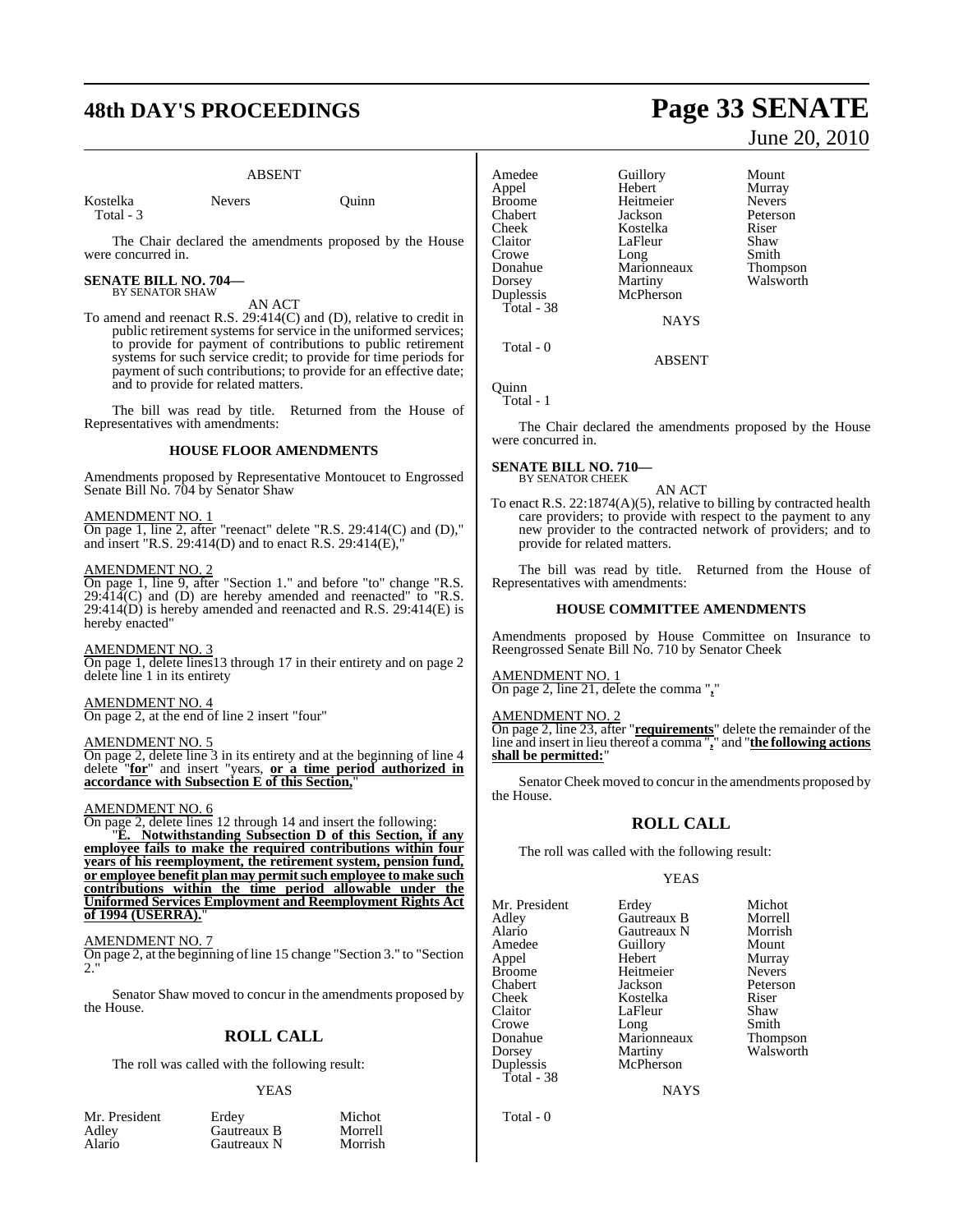# ABSENT

**Ouinn** 

Total - 1

The Chair declared the amendments proposed by the House were concurred in.

# **SENATE BILL NO. 731—** BY SENATOR CHAISSON

# AN ACT

To enact R.S. 49:258.1, relative to private contractual legal services to represent the state or a state agency; to authorize the attorney general to enter into certain contingent fee contracts with contracting private attorneys or law firms; to provide for definitions; to provide for approval of such contracts; to provide relative to record keeping; to provide for limitations on such contingent fee contracts; and to provide for related matters.

The bill was read by title. Returned from the House of Representatives with amendments:

## **HOUSE COMMITTEE AMENDMENTS**

Amendments proposed by House Committee on Civil Law and Procedure to Reengrossed Senate Bill No. 731 by Senator Chaisson

# AMENDMENT NO. 1

On page 1, line 4, after "firms" and before the semicolon ";" insert "in certain circumstances"

## AMENDMENT NO. 2

On page 1, line 10, change "**Contingent**" to "**Deepwater Horizon event; contingent**"

# AMENDMENT NO. 3

On page 1, delete lines 12 and 13 and insert the following:

"**A. As used in this Section, the following terms shall have the following meanings:**

**(1) "Client agency" means any state agency that has a duty to enforce the laws when a claim arises or collect or recover any fees, revenue, penalties, damages, or other compensation owed the state.**

**(2) "Contingent fee" means the percentage that shall**"

# AMENDMENT NO. 4

On page 1, line 14, change "**an attorney**" to "**a private attorney**"

# AMENDMENT NO. 5

On page 2, at the beginning of line 1, change "**(2)**" to "**(3)**"

# AMENDMENT NO. 6

On page 2, between lines 4 and 5, insert the following:

"**(4) "Elected official" means any person holding an office in a governmental entity which is filled by the vote of the appropriate electorate and includes any person appointed to fill a vacancy in such offices.**

**(5) "Hourly rate" means the rate charged per hour by any private attorney, associate, paralegal, or administrative personnel who may be providing services in accordance with this Section.**

**(6) "Immediate family" as the term relates to an elected official, means his children, the spouses of his children, his brothers and their spouses, his sisters and their spouses, his parents, his spouse, and the parents of his spouse.**

**(7) "State agency" means any department, board, commission, agency, office, special district, authority or other entity of the state, but shall not include the Public Service Commission or the State Bond Commission or any political subdivision of the state, as defined by Article VI of the Constitution ofLouisiana, or any entity of a politicalsubdivision.**"

# AMENDMENT NO. 7

On page 2, at the beginning of line 5, change "**(3)**" to "**(8)**" and change "**all**" to "**any**"

# **Page 34 SENATE 48th DAY'S PROCEEDINGS**

# AMENDMENT NO. 8

On page 2, line 9, change "**(4)**" to "**(9)**" and delete "**both**" and "**for**"

AMENDMENT NO. 9 On page 2, line 11, delete "**for**"

# AMENDMENT NO. 10

 $\overline{\text{On page 2}}$ , delete lines 12 through 29 in their entirety and insert the following:

"**B. Except as otherwise provided in this Section, in any legal proceeding arising from the Deepwater Horizon event, the attorney general may enter into a contract with a private attorney or law firm to represent a state agency to recover state property or state funds or the payment of compensation owed to a state agency, including a contract based on a contingent fee, if all of the following procedures are complied with:**

**(1) Notwithstanding any other provision of law to the contrary, including R.S. 39:1494 and R.S. 49:257 and 258, a committee consisting of the attorney general, governor, state treasurer, president of the Senate and speaker of the House of Representatives, shall competitively negotiate through a request for proposals process, solicitation for offers process, or other similar competitive selection process for qualified private attorneys or law firms.**

**(2) Adequate public notice of the request for proposals, solicitation for offers, or other similar process shall be given by advertising in the official journal of the state, at least five other newspapers of general circulation in the state, at least five newspapers of national circulation, and in any national trade journal which serves the particular type of private attorney or law firm desired. In addition, written notice may be provided to persons or firms who are known to be in a position to furnish the desired services. The advertisement shall appear at least ten days before the last day proposals will be accepted.**

**(3) No elected official, member of his immediate family, or legal entity in which either has an interest greater than five percent shall be eligible to submit a proposal in accordance with the provisions of this Section or enter into any contract, subcontract, or other transaction relative to the representation of the state in any legal proceeding related to the Deepwater Horizon event.**

**(4) Any private attorney or law firm submitting a proposal shall disclose any past or present relationship with the state agency to be represented or those persons evaluating and awarding the proposal as provided in this Section.**

**(5) If the proposal contemplates a contingent fee, it shall contain detailed reasons as to why a contingent fee contract is in the best interest of the state.**

**(6) The committee members or their designees who are state employees of their agency, shall evaluate the proposals and base the award determination on the totality of the proposal and the best interest of the state. However, preference shall be given to private attorneys licensed to practice law in this state and law firms domiciled and licensed in this state.**"

# AMENDMENT NO. 11

On page 3, delete lines 1 through 4 in their entirety

# AMENDMENT NO. 12

On page 3, at the beginning of line 5, change "**(e)**" to "**(7)**" and after "**general**" delete the remainder of the line and insert "**shall obtain final**"

# AMENDMENT NO. 13

On page 3, delete lines 8 through 14 in their entirety and insert the following:

"**C.(1) A private attorney or law firm awarded a contingent fee contract in accordance with the provisions of this Section shall keep current hourly time reports in quarter hour segments and shall report each month to the client agency, attorney general, governor, state treasurer, president of the Senate, and speaker of the House of Representatives, the time spent on the matter, complete costs and expenses, the status of all legal proceedings, and a detailed description of each item.**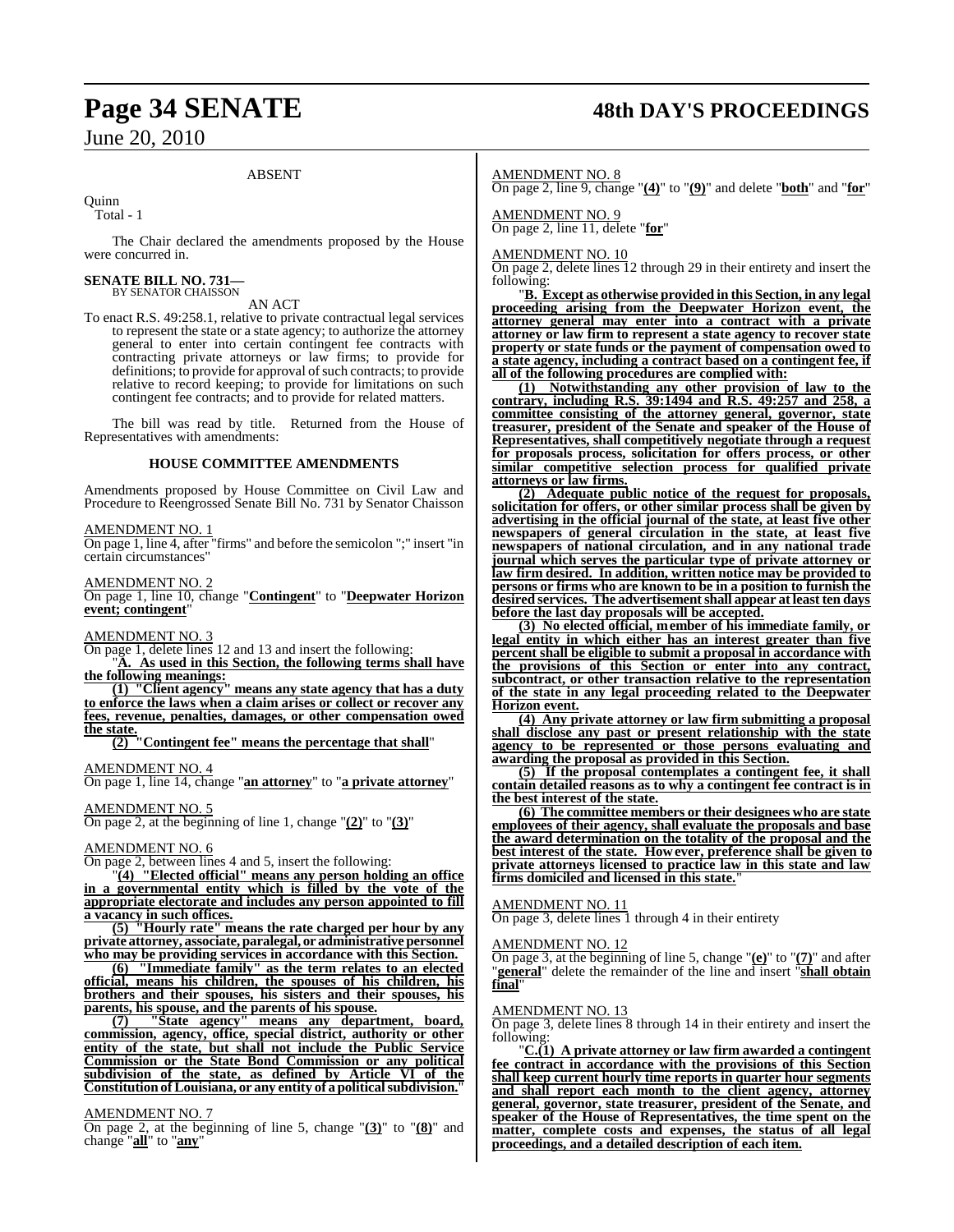# **48th DAY'S PROCEEDINGS Page 35 SENATE**

# June 20, 2010

**(2) A private attorney or law firm awarded a contract in accordance with the provisions of this Section shall have a continuing duty to inform the governor, attorney general, state treasurer, president of the Senate, and speaker of the House of Representatives of any action which violates any provision of this Section, including any subcontracted work or the hiring of any additional attorney or consultant who has a financial interest in the outcome of any legal proceeding within thirty days of the interest being acquired.**"

# AMENDMENT NO. 14

On page 3, at the beginning of line 15, change "**(2)**" to "**(3)**" and delete "**contracting**"

## AMENDMENT NO. 15

On page 3, at the beginning of line 16, before "**attorney**" insert "**client agency,**" and after "**auditor**" delete "**each**"

# AMENDMENT NO. 16

On page 3, line 17, change "**at any time on**" to "**upon**"

AMENDMENT NO. 17

On page 3, at the beginning of line 18, change "**(3)**" to "**(4)**" and change "**payment of contingency fees**" to "**payments of a contingent fee**"

# AMENDMENT NO. 18

On page 3, line 20, change "**remain on the attorney general's**" to "**shall remain on the**"

## AMENDMENT NO. 19

On page 3, at the beginning of line 22, change "**(4)**" to "**(5)**" and change "**the contracts and written determinations**" to "**any contract awarded in accordance with the provisions of this Section**"

# AMENDMENT NO. 20

On page 3, at the end of line 23, delete "**after the**" and at the beginning of line 24, delete "**date**"

# AMENDMENT NO. 21

On page 3, line 24, change "**of the contract and remain on the attorney general's**" to "**and shall remain on the**"

# AMENDMENT NO. 22

On page 3, delete lines 26 through 29 in their entirety

# AMENDMENT NO. 23

On page 4, delete line  $\overline{1}$  in its entirety and insert the following:

"**D.(1) No contingent fee contract awarded in accordance with the provisions of this Section shall provide for any private attorney or law firm to**"

## AMENDMENT NO. 24

On page 4, line 2, change "**contingency**" to "**contingent**"

# AMENDMENT NO. 25

On page 4, delete lines 11 through 29 in their entirety and insert the following:

"**(2) Notwithstanding any other provision of this Section to the contrary, an aggregate contingent fee shall not exceed the lesser of ten percent of the net recovery or fifty million dollars, exclusive of reasonable costs and expenses, and irrespective of the number of legal proceedings filed or the number of private attorneys or law firms retained to achieve the recovery.**

**(3) At the conclusion of any legal proceeding in which a contingent fee contract was awarded in accordance with the provisions of this Section, the private attorney or law firm shall provide to the committee a disclosure statement of the hours worked on the matter, expenses incurred, the aggregate fee amount, including a breakdown of the hourly rate, based on hours worked divided by the recovery, less expenses. If the disclosure statement submitted shows an hourly rate in excess of**

**one thousand dollars, the fee shall be reduced to an amount equal to one thousand dollars per hour.**

**E. The attorney general and each private attorney or law firm shall submit affidavits of correctness to the court for reimbursement of costs and expenses and shall submit an affidavit that the proposed attorney fee is reasonable and meets the requirements of Rule 1.5 of the Rules of Professional Conduct. No contingent fee, costs, or expenses shall be paid until the court and the Joint Legislative Committee on the Budget certify that the contingent fee contract complies with the provisions of this Section and that the attorney fee is reasonable and complies with Rule 1.5 of the Rules of Professional Conduct.**"

# AMENDMENT NO. 26

On page 5, delete lines 1 through 6 in their entirety and insert the following:

"**F. All monies recovered for the state by a private attorney or law firm awarded a contract in accordance with the provisions of this Section shall be transmitted to the state treasurer for deposit into the state treasury after reasonable attorney fees, costs, and expenses are deducted in accordance with this Section.**

**G. A contract awarded in accordance with the provisions of this Section which is based in whole or in part upon the use of contingent fees for compensation, shall not apply to any claims for natural resource damages, including but not limited to any damages awarded pursuant to the Oil Pollution Act, 33 USC 2702, et seq., and the authority granted in this Section shall not supercede the authority of the oil spill coordinator and trustees as provided in the Louisiana Oil Spill Prevention and Response Act.**

**H. Any private attorney or law firm with an existing contract for any matter related to the Deepwater Horizon event may continue to work under the terms of that contract until a contract is awarded based upon a proposal submitted in accordance with the provisions of this Section.**"

# AMENDMENT NO. 27

On page 5, line 7, change "**to nor shall**" to "**to, supercede, or**"

### AMENDMENT NO. 28

On page 5, at the beginning of line 8, change "**to enter into contingency**" to "**granted in R.S. 56:40.1 or the authority to enter into contingent**"

# AMENDMENT NO. 29

On page 5, delete lines 11 and 12 in their entirety and insert the following:

"Section 2. This Act shall become effective upon signature by the governor or, if not signed by the governor, upon expiration of the time for bills to become law without signature by the governor, as provided by Article III, Section 18 of the Constitution of Louisiana. If vetoed by the governor and subsequently approved by the legislature, this Act shall become effective on the day following such approval.

# **LEGISLATIVE BUREAU AMENDMENTS**

Amendments proposed byLegislative Bureau to Reengrossed Senate Bill No. 731 by Senator Chaisson

#### <u>AMENDMENT NO. 1</u>

In House Committee Amendment No.26 proposed by the House Committee on Civil Law and Procedure to Reengrossed Senate Bill No. 731 on page 4, line 43, following "**33**" and before "**, et seq.,**" change "**USC 2702**" to "**U.S.C. 2702**"

# **HOUSE FLOOR AMENDMENTS**

Amendments proposed by Representative Patricia Smith to Reengrossed Senate Bill No. 731 by Senator Chaisson

# AMENDMENT NO. 1

In House Committee Amendment No. 10 proposed by the House Committee onCivil Lawand Procedure and adopted by the House on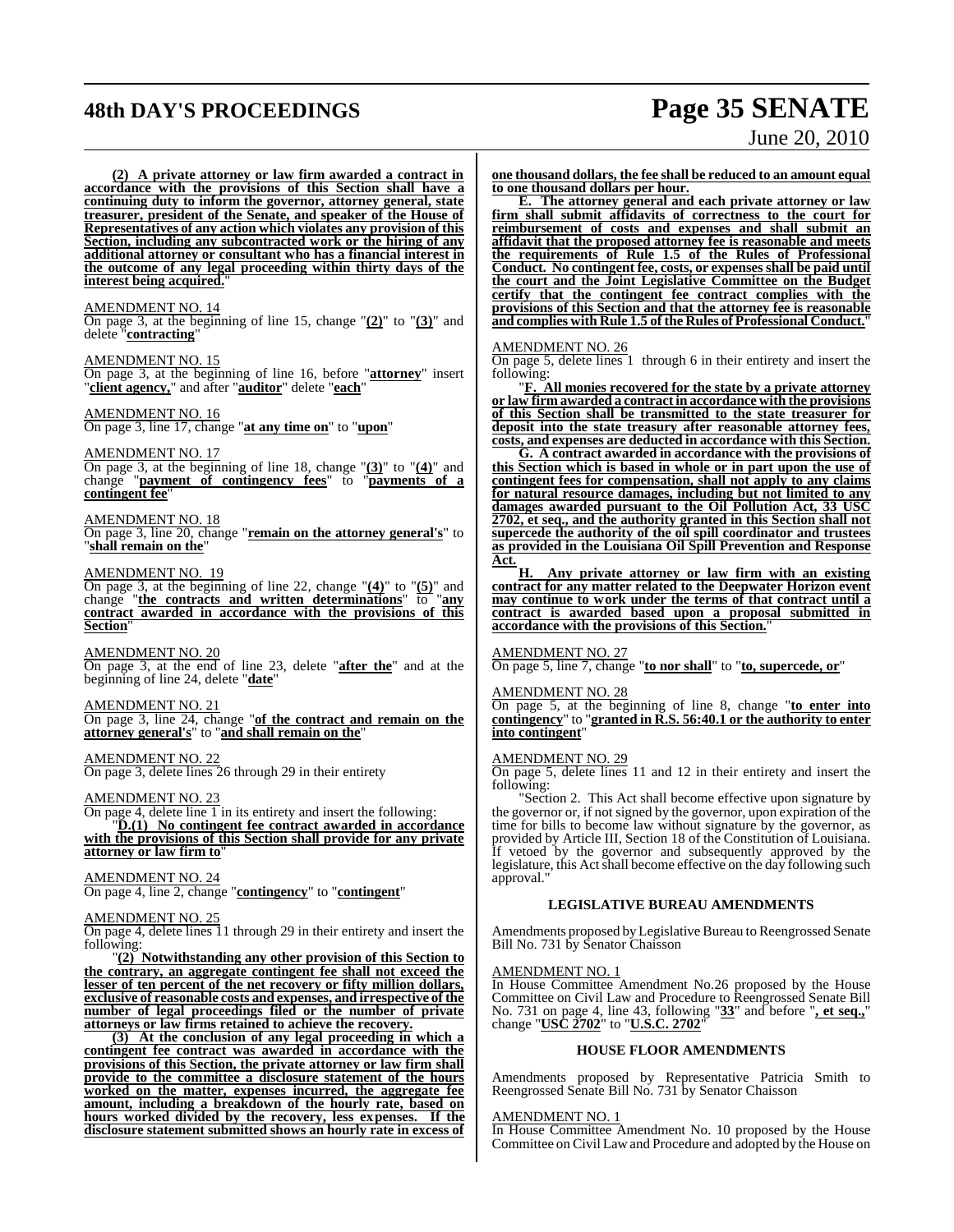June 17, 2010, on p. 2, line 39, after the period "." insert "The committee shall award contracts based upon the demographics of the population of the state, including but not limited to geography, gender, and race.

# **HOUSE FLOOR AMENDMENTS**

Amendments proposed by Representative Henry to Reengrossed Senate Bill No. 731 by Senator Chaisson

# AMENDMENT NO. 1

In House Committee Amendment No. 25 proposed by the House Committee on Civil Law and Procedure and adopted by the House on June 17, 2010, on page 4, between lines 23 and 24, insert the following:

"**(4) At the conclusion of any legal proceeding, the private attorney or law firm shall reimburse the state for all attorney expenses and state monies previously appropriated to the attorney general for Deepwater Horizon legal proceedings.**"

# **HOUSE FLOOR AMENDMENTS**

Amendments proposed by Representative Mills to Reengrossed Senate Bill No. 731 by Senator Chaisson

# AMENDMENT NO. 1

In House Committee Amendment No. 25 proposed by the House Committee on Civil Law and Procedure and adopted by the House on June 17, 2010, on page 4, line 22, after "dollars" and before the comma "," insert "per attorney"

# **HOUSE FLOOR AMENDMENTS**

Amendments proposed by Representative Ligi to Reengrossed Senate Bill No. 731 by Senator Chaisson

# AMENDMENT NO. 1

In House Committee Amendment No. 10 proposed by the House Committee on Civil Law and Procedure and adopted by the House on June 17, 2010, on page 2, line 31, before the period "." insert "**with any law firm which has an attorney fee interest in the outcome of the proceeding**"

# AMENDMENT NO. 2

In House Committee Amendment No. 26 proposed by the House Committee on Civil Law and Procedure and adopted by the House on June 17, 2010, on page 4, line 41, delete "**for natural resource damages**"

# AMENDMENT NO. 3

In House Committee Amendment No. 26 proposed by the House Committee on Civil Law and Procedure and adopted by the House on June 17, 2010, on page 4, line 42, change "**including but not limited to any damages**" to "**arising under or**"

# AMENDMENT NO. 4

In House Committee Amendment No. 26 proposed by the House Committee on Civil Law and Procedure and adopted by the House on June 17, 2010, on page 4, line 43, after "**et seq.**" and before the comma "**,**" insert "**or the Louisiana Oil Spill Prevention and Response Act**"

Senator Chaisson moved to reject the amendments proposed by the House.

# **ROLL CALL**

The roll was called with the following result:

# YEAS

| Mr. President | Gautreaux N | Morrel        |
|---------------|-------------|---------------|
| Alario        | Guillory    | Murray        |
| Amedee        | Hebert      | <b>Nevers</b> |

t Cautreaux N Morrell<br>
Cuillory Murray Guillory Murray<br>
Hebert Nevers

# **Page 36 SENATE 48th DAY'S PROCEEDINGS**

| Broome<br>Chabert<br>Cheek<br>Claitor<br>Crowe<br>Dorsey<br>Duplessis<br>Gautreaux B<br>Total - 31 | Heitmeier<br>Jackson<br>Kostelka<br>LaFleur<br>Long<br>Marionneaux<br>Martiny<br>Michot<br><b>NAYS</b> | Peterson<br>Riser<br>Shaw<br>Smith<br><b>Thompson</b><br>Walsworth |
|----------------------------------------------------------------------------------------------------|--------------------------------------------------------------------------------------------------------|--------------------------------------------------------------------|
| Adley<br>Appel<br>Total - 6                                                                        | Donahue<br>Erdey                                                                                       | Morrish<br>Mount                                                   |
|                                                                                                    | <b>ABSENT</b>                                                                                          |                                                                    |

McPherson Quinn Total - 2

The Chair declared the amendments proposed by the House were rejected.

**SENATE BILL NO. 772—** BY SENATOR MORRELL

AN ACT

To amend and reenact R.S. 36:801.1(A) and R.S. 38:330.12(A) and to enact R.S. 36:509(P) and R.S. 38:330.12.1, relative to the New Orleans Lakefront Airport; to create the New Orleans Lakefront Airport Authority; to provide for transfer of the management, control, and maintenance of the airport facility to the authority; to provide for the powers, duties, and functions of the authority exercised through a board of commissioners of the authority; to provide for the membership of the board of commissioners; and to provide for related matters.

The bill was read by title. Returned from the House of Representatives with amendments:

# **HOUSE COMMITTEE AMENDMENTS**

Amendments proposed by House Committee on Transportation, Highways, and Public Works to Engrossed Senate Bill No. 772 by Senator Morrell

# AMENDMENT NO. 1

On page 4, line 16, after "**more**", delete "**that**" and insert "**than**" in lieu thereof

# **HOUSE FLOOR AMENDMENTS**

Amendments proposed by Representative Abramson to Engrossed Senate Bill No. 772 by Senator Morrell

AMENDMENT NO. 1

On page 1, line 8, after "commissioners;" insert "to require financial disclosure:

# AMENDMENT NO. 2

On page 4, between lines 20 and 21, insert the following:

"**(4) Members of the board shall file annual financial disclosure statements pursuant to R.S. 42:1124.2.1.**"

# **HOUSE FLOOR AMENDMENTS**

Amendments proposed by Representative Richmond to Engrossed Senate Bill No. 772 by Senator Morrell

AMENDMENT NO. 1

On page 3, line 19, after "**(c)**" delete "**One member appointed by the**" and insert "**The**"

# AMENDMENT NO. 2

On page 3, at the end of line 20, delete the period "**.**" and insert "**or his appointee.**"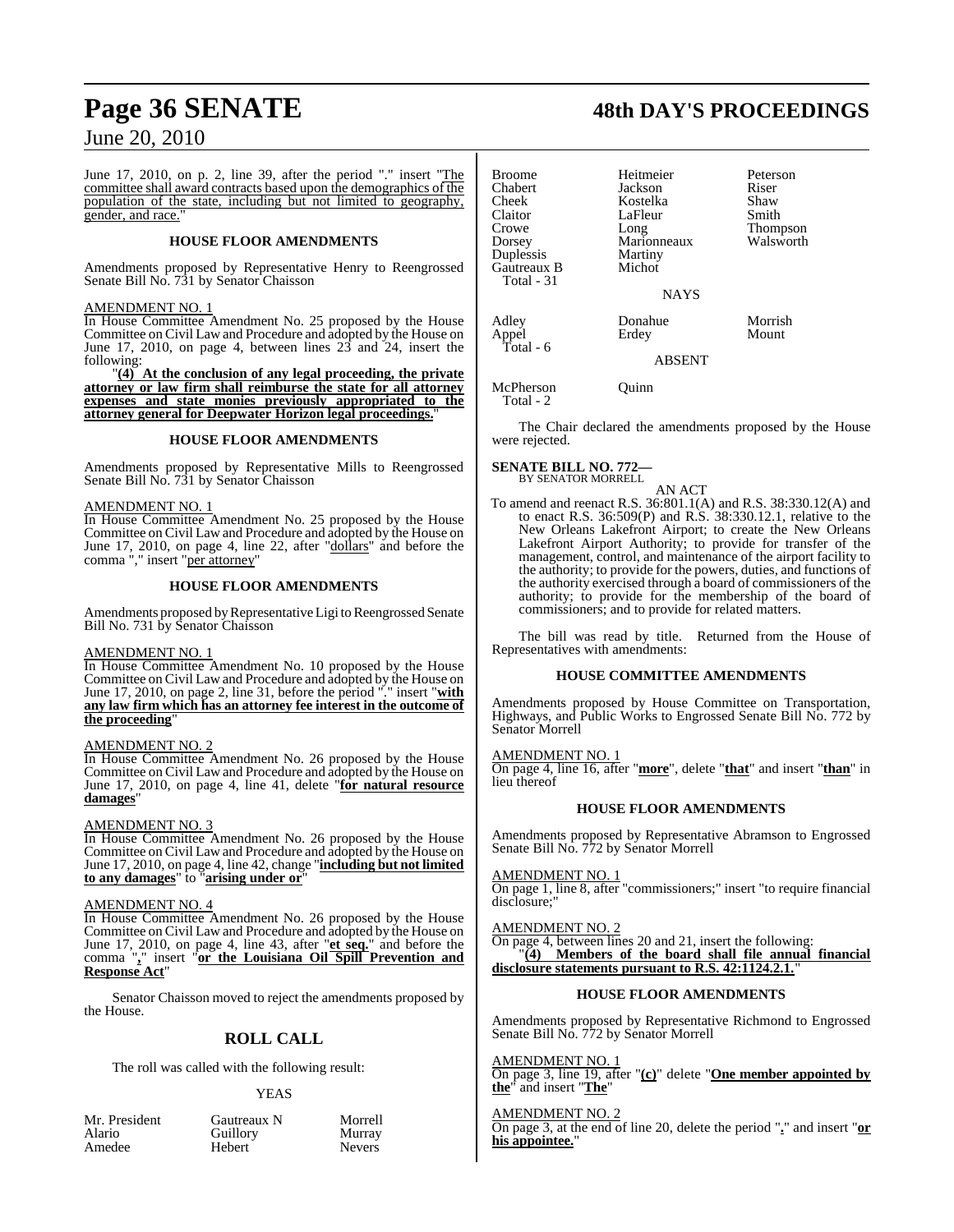# **48th DAY'S PROCEEDINGS Page 37 SENATE**

# June 20, 2010

**NAYS** 

AMENDMENT NO. 3 On page 3, line 21, after "**(d)**" delete "**One member appointed by the**" and insert "**The**"

AMENDMENT NO. 4 On page 3, at the end of line 22, delete the period "**.**" and insert "**or his appointee.**"

AMENDMENT NO. 5 On page 3, line 23, after "**(e)**" delete "**One member appointed by the**" and insert "**The**"

AMENDMENT NO. 6 On page 3, at the end of line 24, delete the period "**.**" and insert "**or his appointee.**"

AMENDMENT NO. 7 On page 3, line 25, after "**(f)**" delete "**One member appointed by the**" and insert "**The**"

AMENDMENT NO. 8 On page 3, at the end of line 26, delete the period "**.**" and insert "**or his appointee.**"

AMENDMENT NO. 9 On page 3, line 27, after "**(g)**" delete "**One member appointed by the**" and insert "**The**"

AMENDMENT NO. 10 On page 3, at the end of line 28, delete the period "**.**" and insert "**or his appointee.**"

# **HOUSE FLOOR AMENDMENTS**

Amendments proposed by Representative Hutter to Engrossed Senate Bill No. 772 by Senator Morrell

AMENDMENT NO. 1

On page 4, between lines, 5 and 6, insert "**K. Three members appointed jointly by the presidents of the Lakeshore, Lake Vista, Lake Terrace, and Lake Oaks property owners associations.**"

AMENDMENT NO. 2 On page 4, line 16, after "**board**" delete the remainder of the line and line 17 in its entirety and insert a period "."

AMENDMENT NO. 3 On page 4, at the beginning of line 18, delete "**addition. Members**" and insert "**Members**"

Senator Morrell moved to reject the amendments proposed by the House.

# **ROLL CALL**

The roll was called with the following result:

# YEAS

| Mr. President<br>Adley | Gautreaux B<br>Gautreaux N | Michot<br>Morrell |
|------------------------|----------------------------|-------------------|
| Alario                 | Guillory                   | Morrish           |
| Amedee                 | Hebert                     | Mount             |
| Appel                  | Heitmeier                  | Murray            |
| <b>Broome</b>          | Jackson                    | <b>Nevers</b>     |
| Chabert                | Kostelka                   | Peterson          |
| Cheek                  | LaFleur                    | Riser             |
| Crowe                  | Long                       | Shaw              |
| Dorsey                 | Marionneaux                | Smith             |
| Duplessis              | Martiny                    | <b>Thompson</b>   |
| Erdey                  | McPherson                  | Walsworth         |
| Total - 36             |                            |                   |

Claitor Donahue Quinn

Total - 3

Total - 0

The Chair declared the amendments proposed by the House were rejected.

ABSENT

**SENATE BILL NO. 803— (Substitute for Senate Bill No. 773**

**by Sen. Donahue)**<br>BY SENATORS DONAHUE, CHEEK, B. GAUTREAUX, MOUNT,<br>PETERSON AND NEVERS AN ACT

To amend and reenact R.S. 44:4.1(B)(15) and to enact Part IX-A of Chapter 1 of Title 28 of the Louisiana Revised Statutes of 1950, to be comprised of R.S. 28:215.1 through 215.6, relative to coroners; to provide for the establishment of a Coroner's Strategic Initiative for a Health Information and Intervention Program within offices of the coroner; to provide for certain services; to provide for consent; to provide for the Coroner's Strategic Initiative for a Health Information and Intervention Program advisory board; to provide for an exception to the public records law; to provide for duties of certain treatment facilities; to provide for limitations of liability; and to provide for related matters.

The bill was read by title. Returned from the House of Representatives with amendments:

# **HOUSE COMMITTEE AMENDMENTS**

Amendments proposed by House Committee on Judiciary to Reengrossed Senate Bill No. 803 by Senator Donahue

AMENDMENT NO. 1 On page 1, line 5, after "within" and before "of" delete "offices" and insert in lieu thereof "a specified office"

AMENDMENT NO. 2

On page 2, line 1, after "in" and before "is" delete "each parish" and insert in lieu thereof "a parish having a population between one hundred ninety-one thousand and two hundred thousand according to the latest federal decennial census'

# **HOUSE COMMITTEE AMENDMENTS**

Amendments proposed by House Committee on House and Governmental Affairs to Reengrossed Senate Bill No. 803 by Senator Donahue

AMENDMENT NO. 1 On page 2, at the beginning of line 6, delete "**A.**"

AMENDMENT NO. 2 On page 4, line 3, after "**authorized by R.S.**" change "**28:215.1**" to "**28:215.2**"

AMENDMENT NO. 3 On page 4, line 10, after "**provided through**" insert "**the**"

AMENDMENT NO. 4 On page 5, at the beginning of line 14, change "**(1)**" to "**A.**"

AMENDMENT NO. 5 On page 5, line 21, after "**provided for in R.S.**" change "**28:215.1**" to "**28:215.2**"

AMENDMENT NO. 6

On page 5, at the beginning of line 23, change "**(2)**" to "**B.**"

Senator Donahue moved to concur in the amendments proposed by the House.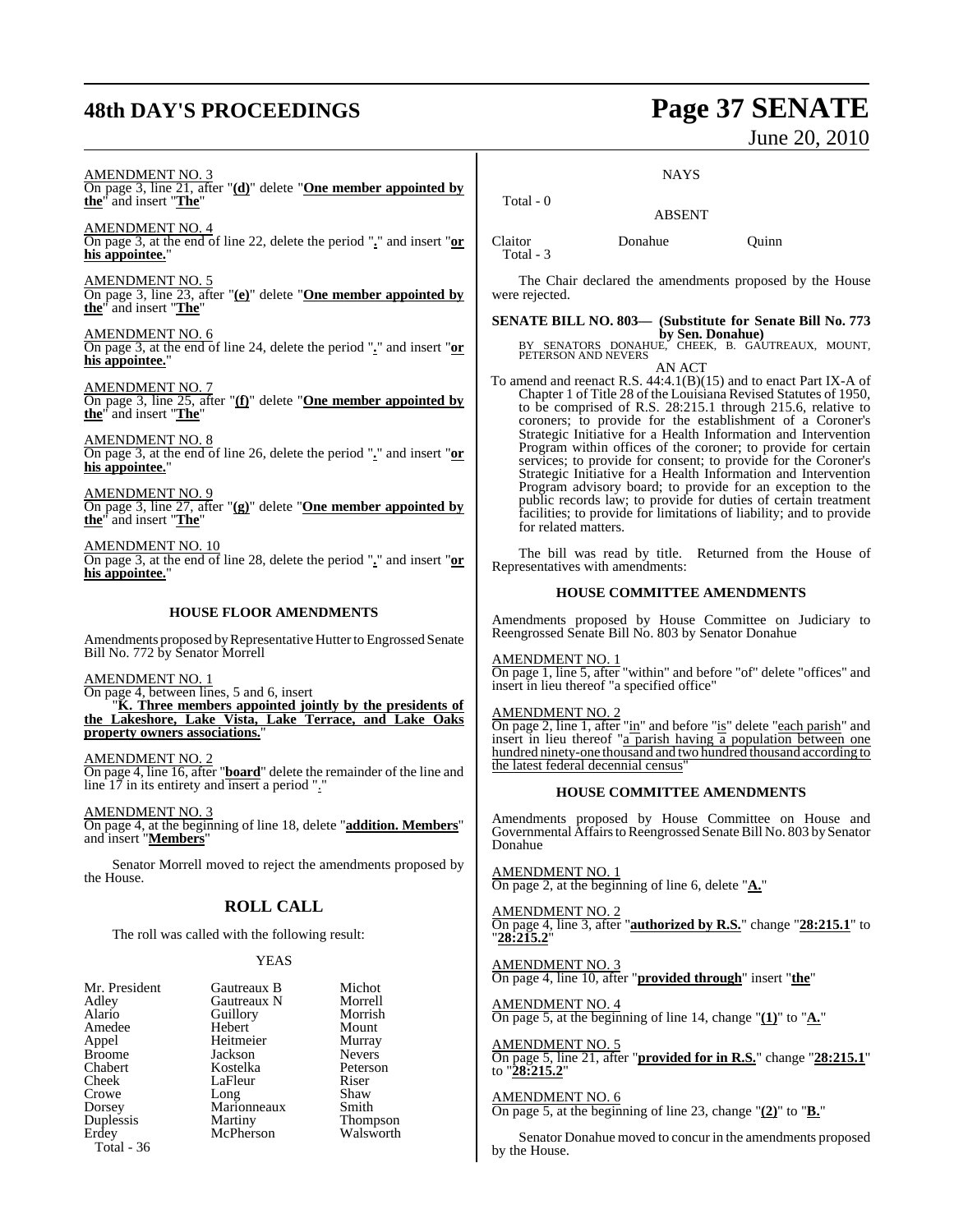# **ROLL CALL**

The roll was called with the following result:

## YEAS

| Mr. President | Erdey       | Morrell       |
|---------------|-------------|---------------|
| Adley         | Gautreaux B | Morrish       |
| Alario        | Guillory    | Mount         |
| Amedee        | Hebert      | Murray        |
| Appel         | Heitmeier   | <b>Nevers</b> |
| <b>Broome</b> | Jackson     | Peterson      |
| Chabert       | Kostelka    | Riser         |
| Cheek         | LaFleur     | Shaw          |
| Claitor       | Long        | Smith         |
| Crowe         | Marionneaux | Thompson      |
| Donahue       | Martiny     | Walsworth     |
| Dorsey        | McPherson   |               |
| Duplessis     | Michot      |               |
| Total - 37    |             |               |
|               | NAYS        |               |

Total - 0

Total - 2

Gautreaux N Quinn

The Chair declared the amendments proposed by the House were concurred in.

#### **SENATE BILL NO. 804— (Substitute of Senate Bill No. 754 by Senator Morrell)** BY SENATOR MORRELL

ABSENT

# AN ACT

To amend and reenact R.S. 36:801.1(A), R.S. 38:330.12 and 330.12.1, to enact R.S. 36:509(P) and R.S. 38:330.12.1, and to repeal R.S. 36:509(P), relative to non-flood protection assets, functions, and activities within a levee district within the jurisdiction of an authority; to provide for the management and control of such assets; to create the Non-flood Protection Asset Management Authoritywithin theDepartment of Transportation and Development and as a political subdivision; to transfer management of such assets from the division of administration to the authority; to provide for the powers, duties, and functions of the authority; to provide for a board of commissioners of the authority; to provide for membership of the board of commissioners; and to provide for related matters.

The bill was read by title. Returned from the House of Representatives with amendments:

# **HOUSE COMMITTEE AMENDMENTS**

Amendments proposed by House Committee on Transportation, Highways, and Public Works to Engrossed Senate Bill No. 804 by Senator Morrell

AMENDMENT NO. 1

On page 3, line 10, after "Section" insert "**, provided that any such sale, lease or transfer be for full and adequate consideration and any proceeds therefrom be used to pay outstanding debts**"

AMENDMENT NO. 2

On page 3, at the end of line 28, insert "**The authority shall not be subject to the rules and regulations of the Department of Transportation and Development.**"

AMENDMENT NO. 3 On page 4, line 4, after "satisfy" and before "any" insert "**any outstanding judgment.**

# **Page 38 SENATE 48th DAY'S PROCEEDINGS**

# AMENDMENT NO. 4

On page 4, line 19, after "**no**" delete the remainder of the line and line 20 in its entirety and insert "**elected official shall be appointed to serve as a member of the authority:**

# AMENDMENT NO. 5

On page 4, line 21, after "**the**" delete the remainder of the line and lines 22 through 29 in their entirety and insert "**Southeast Louisiana Flood Protection Authority East.**"

# AMENDMENT NO. 6

On page 5, delete lines 1 through 5 in their entirety

# AMENDMENT NO. 7

On page 5, at the beginning of line 6, change "**(8)**" to "**(2)**" and after "**state**" insert "**senator and each state**"

## AMENDMENT NO. 8

On page 5, at the beginning of line 7, delete "**representative**"

# AMENDMENT NO. 9

On page 5, at the beginning of line 8, change "**(9)**" to "**(3)**"

# AMENDMENT NO. 10

On page 5, delete lines 10 through 13 in their entirety and insert the following:

"**(4) One member appointed by the mayor of the city of New Orleans.**

**(5) One member appointed by each New Orleans city council member in whose district a non-flood asset is located.**

**(6) Two members appointed jointly by the presidents of the Lakeshore, Lake Vista, Lake Terrace, and Lake Oaks property owners associations.**"

# AMEND<u>MENT NO. 11</u>

On page 5, line 22, after "**but**" delete the remainder of the line and line  $23$  in its entirety and at the beginning of line 24, delete "**addition,**"

# AMENDMENT NO. 12

On page 7, line 4, after "the" delete the remainder of the line and lines 5 through 17 in their entirety and insert "**Southeast Louisiana Flood Protection Authority East.**"

# AMENDMENT NO. 13

On page 7, at the beginning of line 18, delete "(8)" and insert "(2)" and after "state" insert "**senator and each state**"

# AMENDMENT NO. 14

On page 7, at the beginning of line 19, delete "representative"

# AMENDMENT NO. 15

On page 7, delete lines 20 through 26 in their entirety and insert the following:

"**(3) One member appointed by the mayor of the city of New Orleans.**

**(4) One member appointed by each New Orleans city council member in whose district a non-flood asset is located.**

**(5) Two members appointed jointly by the presidents of the Lakeshore, Lake Vista, Lake Terrace, and Lake Oaks property owners associations.**"

## AMENDMENT NO. 16

On page 8, line 26, after "on" and before "and" delete "January 1, 2011," and insert "August 15, 2010,"

# **HOUSE FLOOR AMENDMENTS**

Amendments proposed by Representative Lorusso to Engrossed Senate Bill No. 804 by Senator Morrell

# AMENDMENT NO. 1

On page 5, between lines 13 and 14, insert the following: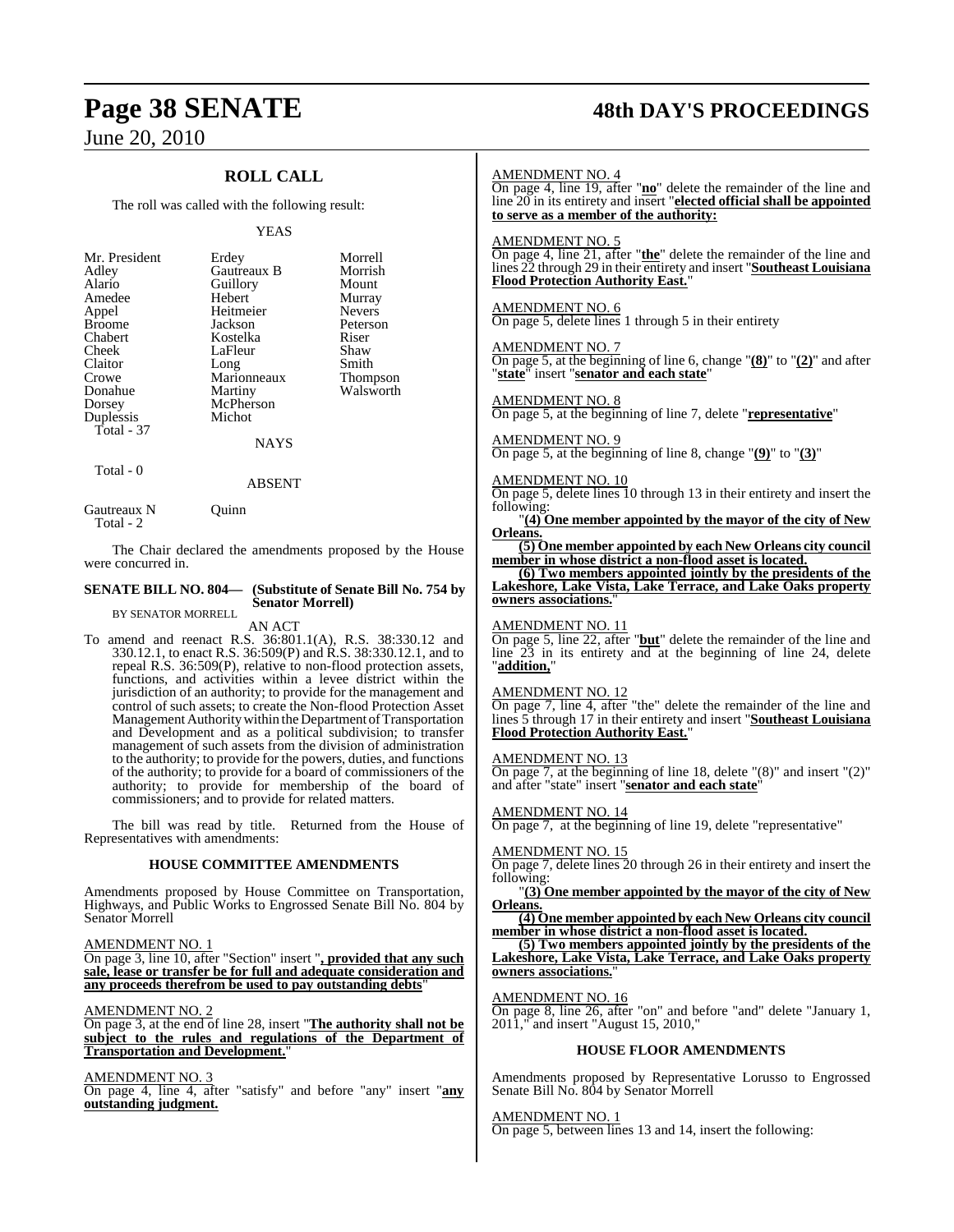# **48th DAY'S PROCEEDINGS Page 39 SENATE**

## "**(7) One member appointed by the Lake Pontchartrain Basin Foundation. (8) One member appointed by board for the New Orleans**

**City Park.**"

AMENDMENT NO. 2

On page 8, line 25, after "Section 6. (A)" delete "The" and inset "This Section and the"

# **HOUSE FLOOR AMENDMENTS**

Amendments proposed by Representative Lorusso to Engrossed Senate Bill No. 804 by Senator Morrell

# AMENDMENT NO. 1

In Amendment No. 1 of the set of amendments proposed by the House Committee on Transportation, Highways, and Public Works and adopted by the House of Representatives on June 16, 2010, on page 1, line 2, after "**sale,**" and before "**or transfer**" delete "**lease**"

# **HOUSE FLOOR AMENDMENTS**

Amendments proposed by Representative Lorusso to Engrossed Senate Bill No. 804 by Senator Morrell

# AMENDMENT NO. 1

On page 5, at the end of line 7, insert "**No member appointed by a state senator or state representative to serve on the board shall be subject to Senate confirmation.**"

# **HOUSE FLOOR AMENDMENTS**

Amendments proposed by Representative Abramson to Engrossed Senate Bill No. 804 by Senator Morrell

AMENDMENT NO. 1

On page 1, line 11, after "commissioners;" insert "to require financial disclosure:

# AMENDMENT NO. 2

On page 5, between lines 26 and 27, insert the following: "**(4) Members of the authority shall file annual financial disclosure statements pursuant to R.S. 42:1124.2.1.**"

# AMENDMENT NO. 3

On page 8, between lines 10 and 11, insert the following: "(4) Members of the authority shall file annual financial disclosure statements pursuant to R.S. 42:1124.2.1."

Senator Morrell moved to concur in the amendments proposed by the House.

# **ROLL CALL**

The roll was called with the following result:

# YEAS

| Mr. President | Duplessis   | McPherson       |
|---------------|-------------|-----------------|
| Adley         | Erdey       | Michot          |
| Alario        | Gautreaux B | Morrell         |
| Amedee        | Gautreaux N | Morrish         |
| Appel         | Guillory    | Murray          |
| <b>Broome</b> | Hebert      | <b>Nevers</b>   |
| Chabert       | Heitmeier   | Peterson        |
| Cheek         | Jackson     | Riser           |
| Claitor       | LaFleur     | Shaw            |
| Crowe         | Long        | Smith           |
| Donahue       | Marionneaux | <b>Thompson</b> |
| Dorsey        | Martiny     | Walsworth       |
| Total - 36    |             |                 |
|               | NAYS        |                 |

Mount

June 20, 2010

Total - 1

Kostelka Quinn Total - 2

The Chair declared the amendments proposed by the House were concurred in.

ABSENT

## **SENATE BILL NO. 805— (Substitute of Senate Bill No. 272 by Senator Dorsey)**

BY SENATOR DORSEY AN ACT

To enact Chapter 2-B of Code Title XII of Code Book III of Title 9 of the Louisiana Revised Statutes of 1950, to be comprised of R.S. 9:3579.1 through 3579.4, relative to the Louisiana Tax Refund Anticipation Loan Act; to provide for restrictions; to provide for registration; to provide for disclosure; to provide for powers of the commissioner of financial institutions; and to provide for related matters.

The bill was read by title. Returned from the House of Representatives with amendments:

# **HOUSE COMMITTEE AMENDMENTS**

Amendments proposed by House Committee on Commerce to Reengrossed Senate Bill No. 805 by Senator Dorsey

# AMENDMENT NO. 1

On page 2, line 27, change "**Section**" to "**Chapter**"

AMENDMENT NO. 2 On page 2, delete lines 28 and 29 in its entirety and insert in lieu thereof the following:

# "**(1) Federally insured financial institution.**"

AMENDMENT NO. 3

On page 4, line 10, after "**Lending**" delete the remainder of the line in its entirety and delete  $\overline{lin}$  in its entirety and insert in lieu thereof "**Act, 15 U.S.C. 1601 et seq.**"

# AMENDMENT NO. 4

On page 4, delete line 22 in its entirety and insert in lieu thereof "**Lending Act, 15 U.S.C. 1601 et seq.**"

# **LEGISLATIVE BUREAU AMENDMENTS**

Amendments proposed by Legislative Bureau to Reengrossed Senate Bill No. 805 by Senator Dorsey

AMENDMENT NO. 1 On page 4, line 12, following "**required by**" change "**Paragraph (1) of**" to "**Paragraph (A)(1)**"

AMENDMENT NO. 2 On page 4, line 13, delete "**Subsection A**"

Senator Dorsey moved to concur in the amendments proposed by the House.

# **ROLL CALL**

The roll was called with the following result:

# YEAS

Broome Heitmeier<br>Chabert Iackson

Mr. President Erdey Michot<br>Adley Gautreaux B Morrell Adley Gautreaux B Morrell Alario Gautreaux N Morrish Amedeu<br>
Amedeu<br>
Amedeu<br>
Amedeu<br>
Mount<br>
Murray Appel Hebert Murray Peterson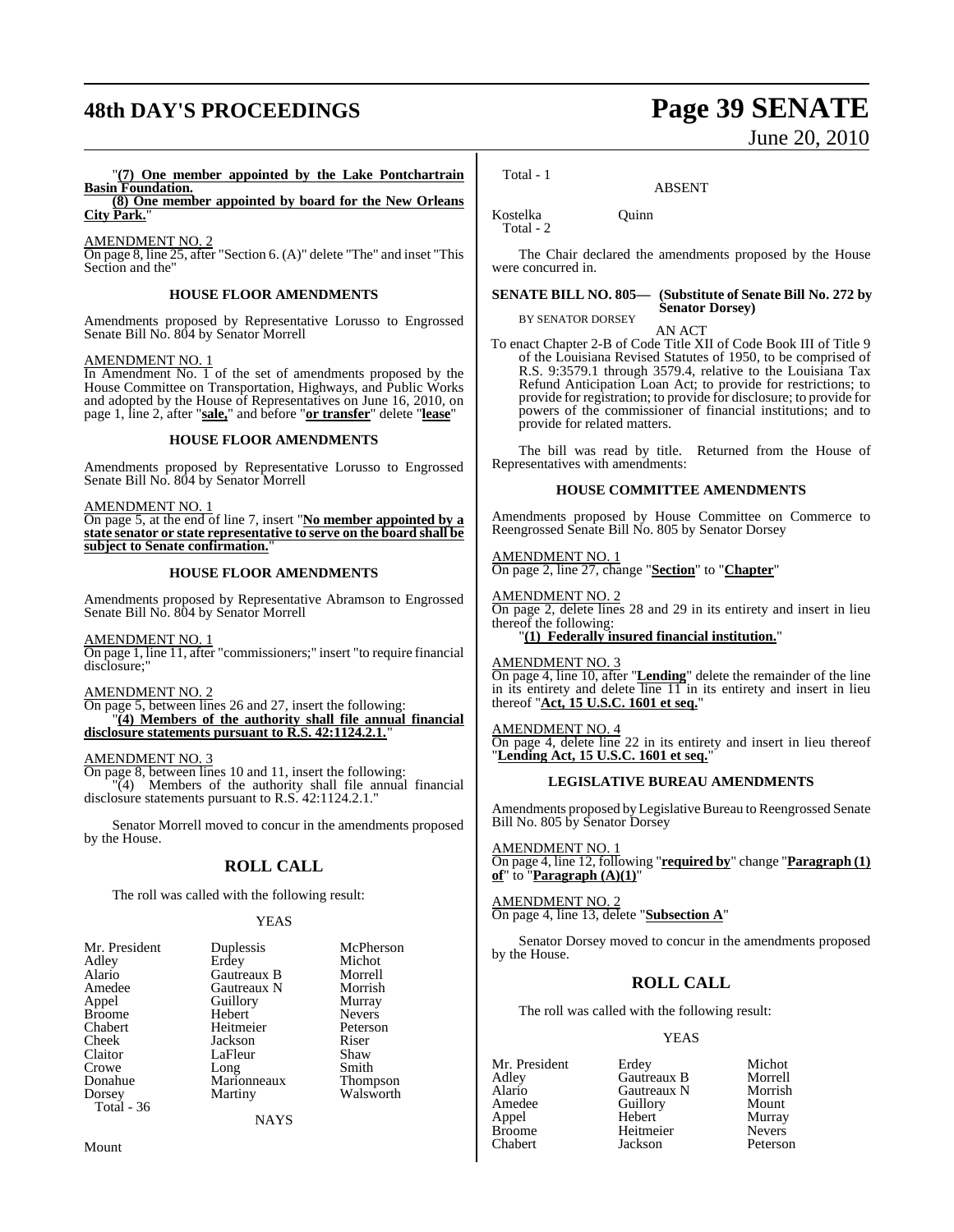Cheek Kostelka Quinn Donahue Marionneaux<br>Dorsey Martiny Total - 39

Claitor LaFleur Riser<br>Crowe Long Shaw Crowe Long Shaw<br>Donahue Marionneaux Smith Dorsey Martiny Thompson<br>
Duplessis McPherson Walsworth **NAYS** 

Total - 0

ABSENT

Walsworth

Total - 0

The Chair declared the amendments proposed by the House were concurred in.

# **Senate Bills and Joint Resolutions Returned from the House of Representatives with Amendments, Subject to Call**

# **Called from the Calendar**

Senator Walsworth asked that Senate Bill No. 622 be called from the Calendar.

## **SENATE BILL NO. 622—** BY SENATOR WALSWORTH

AN ACT

To amend and reenact R.S. 42:1123(32), relative to the Code of Governmental Ethics; to provide that any advertising agency who has a contract for advertising services with an agency is allowed to enter into contracts with any other person who engages in a transaction with that agency; and to provide for related matters.

The bill was read by title. Returned from the House of Representatives with amendments:

# **HOUSE FLOOR AMENDMENTS**

Amendments proposed by Representative Wooton to Reengrossed Senate Bill No. 622 by Senator Walsworth

# AMENDMENT NO. 1

On page 1, line 2, after "amend and reenact" insert "R.S. 27:96(B) and  $26I(B)$  and"

# AMENDMENT NO. 2

On page 1, line 2, after "(32)" delete the comma "," and insert "and to enact R.S. 27:373(A)(2)(c),"

# AMENDMENT NO. 3

On page 1, line 5, after "agency;" insert "to provide for the definition of business activity for the purpose of certain conflicts of interest provisions;"

# AMENDMENT NO. 4

On page 1, between lines 6 and 7 insert the following:

"Section 1. R.S. 27:96(B) and 261(B) are hereby amended and reenacted and R.S. 27:373(A)(2)(c) is hereby enacted to read as follows:

§96. Contracts prohibited; gaming operator; public officials; penalties

\* \* \* B. (1) As used in this Section, business activity shall specifically include but is not limited to contracts:

(1) **(a)** For the sale or purchase of goods, merchandise, and services.

(2) **(b)** To provide or receive legal services, advertising, public relations, or any other business or personal service.

(3) **(c)** For the listing, purchase or sale of immovable property or options or real rights relating thereto.

# **Page 40 SENATE 48th DAY'S PROCEEDINGS**

(4) **(d)** Modifying ownership or possessory interests in stocks, bonds, securities, or any financial instruments.

**(2) As used in this Section, business activity shall not include the broadcast of a paid announcement or advertisement by a radio or television broadcaster who was paid a reasonable market rate for the announcement or advertisement.** \* \* \*

§261. Prohibited contacts with official gaming establishment and casino operator; public officers; penalties

\* \* \* B.**(1)** As used in this Section, business activity shall specifically include but not be limited to contracts:

(1) **(a)** For the sale or purchase of goods, merchandise, and services.

(2) **(b)** To provide or receive legal services, advertising, public relations, or any other business or personal service.

(3) **(c)** For the listing, purchasing, or selling of immovable property or options or real rights relating thereto.

(4) **(d)** Modifying ownership or possessory interests in stocks, bonds, securities, or any financial instrument.

**(2) As used in this Section, business activity shall not include the broadcast of a paid announcement or advertisement by a radio or television broadcaster who was paid a reasonable market rate for the announcement or advertisement.** \* \* \*

# §373. Prohibited relationships

A. \* \* \* (2) \* \* \*

**(c) As used in this Paragraph, business activity shall not include the broadcast of a paid announcement or advertisement by a radio or television broadcaster who was paid a reasonable market rate for the announcement or advertisement.** \* \* \*"

AMENDMENT NO. 5 On page 1, line 7, change "Section 1." to "Section 2."

AMENDMENT NO. 6 On page 2, line 17, change "Section 2." to "Section 3."

Senator Walsworth moved to reject the amendments proposed by the House.

# **ROLL CALL**

The roll was called with the following result:

# YEAS

| Mr. President | Erdey       | Michot        |
|---------------|-------------|---------------|
| Adley         | Gautreaux B | Morrell       |
| Alario        | Gautreaux N | Morrish       |
| Amedee        | Guillory    | Mount         |
| Appel         | Hebert      | Murray        |
| Broome        | Heitmeier   | <b>Nevers</b> |
| Chabert       | Jackson     | Peterson      |
| Cheek         | Kostelka    | Ouinn         |
| Claitor       | LaFleur     | Riser         |
| Crowe         | Long        | Shaw          |
| Donahue       | Marionneaux | Smith         |
| Dorsey        | Martiny     | Thompson      |
| Duplessis     | McPherson   | Walsworth     |
| Total - 39    |             |               |
|               | <b>NAYS</b> |               |
|               |             |               |

Total - 0

# Total - 0

The Chair declared the amendments proposed by the House were rejected.

ABSENT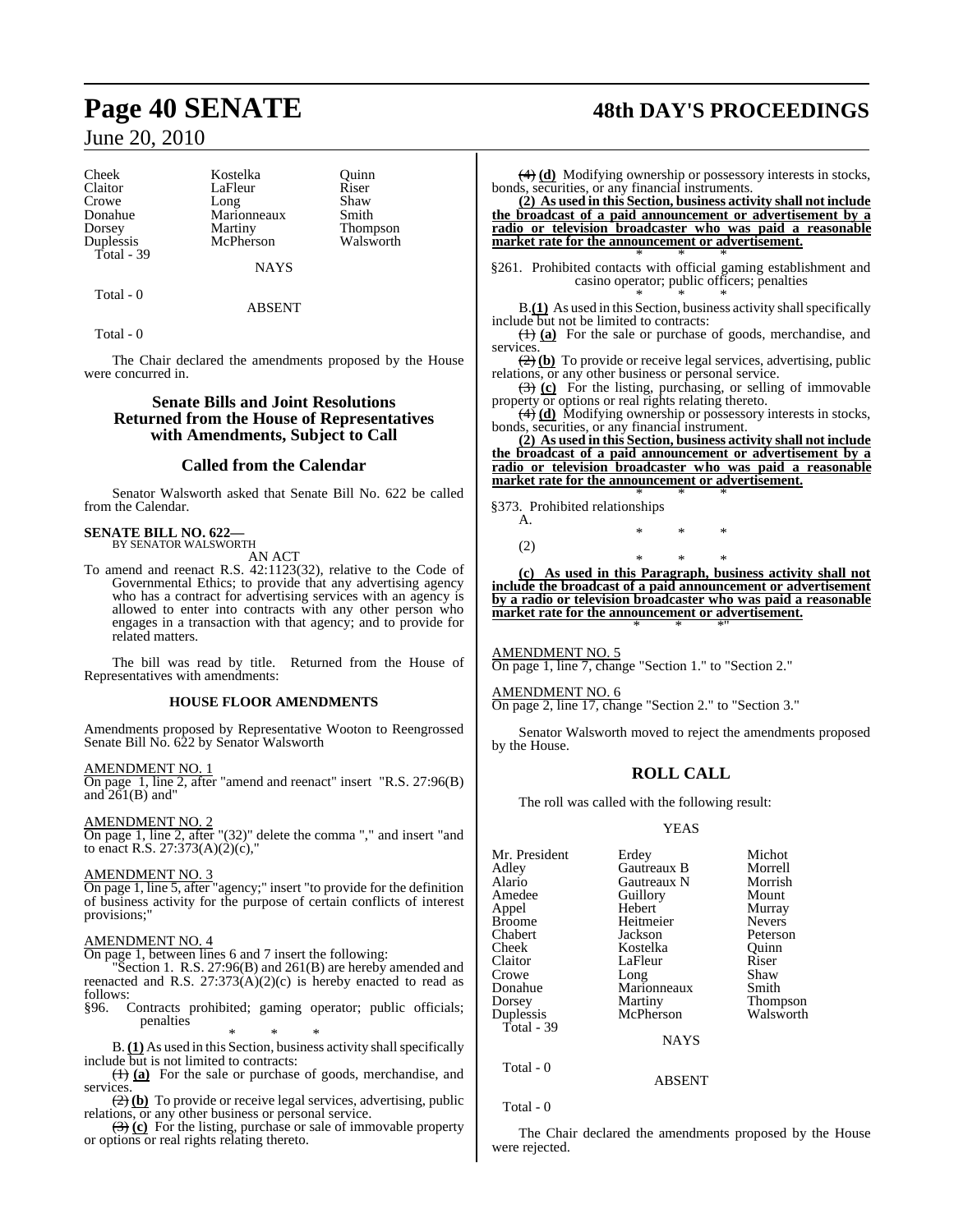# **48th DAY'S PROCEEDINGS Page 41 SENATE**

# **Mr. President in the Chair**

# **Rules Suspended**

Senator Morrell asked for and obtained a suspension of the rules to pass over House Concurrent Resolutions on 3rd Reading and Final Passage.

# **House Bills and Joint Resolutions on Third Reading and Final Passage, Subject to Call**

# **Called from the Calendar**

Senator Morrell asked that House Bill No. 522 be called from the Calendar for reconsideration.

# **HOUSE BILL NO. 522—** BY REPRESENTATIVE GIROD JACKSON

Total - 12

AN ACT

To amend and reenact R.S. 38:2225.2.1(A)(3), relative to public contracts; to extend the time relative to the utilization of designbuild contracts under certain circumstances; and to provide for related matters.

The bill was read by title. Senator Morrell moved the final passage of the bill.

# **ROLL CALL**

The roll was called with the following result:

## YEAS

| Adley<br>Alario | Gautreaux B<br><b>Hebert</b> | Morrish<br>Murray |
|-----------------|------------------------------|-------------------|
| Amedee          | Heitmeier                    | <b>Nevers</b>     |
| <b>Broome</b>   | Jackson                      | Peterson          |
| Chabert         | LaFleur                      | Smith             |
| Cheek           | McPherson                    | Walsworth         |
| Dorsey          | Michot                       |                   |
| Duplessis       | Morrell                      |                   |
| Total - 22      |                              |                   |
|                 | <b>NAYS</b>                  |                   |
| Appel           | Guillory                     | Ouinn             |
| Claitor         | Kostelka                     | Riser             |
| Donahue         | Long                         | Shaw              |
| Erdey           | Mount                        | <b>Thompson</b>   |

# ABSENT

| Mr. President | Gautreaux N | Martiny |
|---------------|-------------|---------|
| Crowe         | Marionneaux |         |
| Total - $5$   |             |         |

The Chair declared the bill was passed and ordered it returned to the House. Senator Morrell moved to reconsider the vote by which the bill was passed and laid the motion on the table.

# **Called from the Calendar**

Senator Morrell asked that House Bill No. 1490 be called from the Calendar.

**HOUSE BILL NO. 1490— (Substitute for House Bill No. 200 by**

**Representative Connick)**<br>BY REPRESENTATIVES CONNICK, GISCLAIR, LABRUZZO, LIGI,<br>LOPINTO, LORUSSO, AND TALBOT AND SENATOR QUINN AN ACT

To enact R.S. 38:2212.8 and Chapter 24 of Title 39 of the Louisiana Revised Statutes of 1950, to be comprised of R.S. 39:2181 and 2182, relative to procurement; to allow for the prohibition of

# June 20, 2010

certain convicted felons from participating in the contract and procurement process; and to provide for related matters.

# **Floor Amendments**

Senator Riser proposed the following amendments.

# **SENATE FLOOR AMENDMENTS**

Amendments proposed by Senator Riser to Engrossed House Bill No. 1490 by Representative Connick

# AMENDMENT NO. 1

On page 1, line 3 after "39:2181" delete "and 2182" and insert "through 2183"

# AMENDMENT NO. 2

On page 1, line 5 after "process;" insert "to provide relative to the verification of employees engaged in public contract work;

# AMENDMENT NO. 3

On page 2, line 15 after "39:2181" delete "and 2182" and insert "through 2183"

# AMENDMENT NO. 4

On page 3, after line 24, insert the following:

"§2183. Verification of employees involved in public contract work; findings; definitions; penalties; effective date

Findings.

(1) The legislature finds that when illegal immigrants are living in this state and are encouraged to reside here through the benefit of employment without verification of immigration status, the result is that the enforcement of federal immigration law is impeded and obstructed, the security of the nation's borders is undermined, and the privileges and immunities of the citizens of Louisiana are impermissibly restricted.

(2) The legislature further finds that it is a compelling public interest of this state to discourage illegal immigration by requiring employers who do business with the state of Louisiana to cooperate fully with federal immigration authorities in the enforcement of federal immigration law.

## B. Definitions.

For the purposes of this Section, the following terms shall have the following meanings, unless the context clearly indicates otherwise:

(1) "Status verification system" means the electronic verification of work authorization program of the Illegal Immigration Reform and Responsibility Act of 1996, 8 U.S.C. 1324(a), and operated by the United States Department of Homeland Security, known as the "E-Verify" program.

(2) "Legal alien" is a person who is or was lawfully present or permanently residing legally in the United States at the time of employment and remains so throughout the duration of that employment.

 $\overline{A}$  private employer shall not bid on or otherwise contract with a public entity for the physical performance of services within the state of Louisiana unless the private entity verifies in a sworn affidavit attesting to both of the following:

(1) The private employer is registered and participates in a status verification system to verify that new employees are legal citizens of the United States or are legal aliens.

(2) The private employer shall continue, during the term of the contract, to utilize a status verification system to verify the legal status of all new employees.

D. Penalties; employer liability; appeal.

(1) Any employer violating the provisions of this Section shall be subject to cancellation of any state or public contract, resulting in ineligibility for any state or public contract for a period of not more than three years from the date the violation is discovered.

(2) Any contractor or employer shall be liable for any additional costs incurred by any agency or entity of the state of Louisiana, or any of its political subdivisions, occasioned by the cancellation of a contract or loss of any license or permit to do business in the state, as provided in this Subsection D.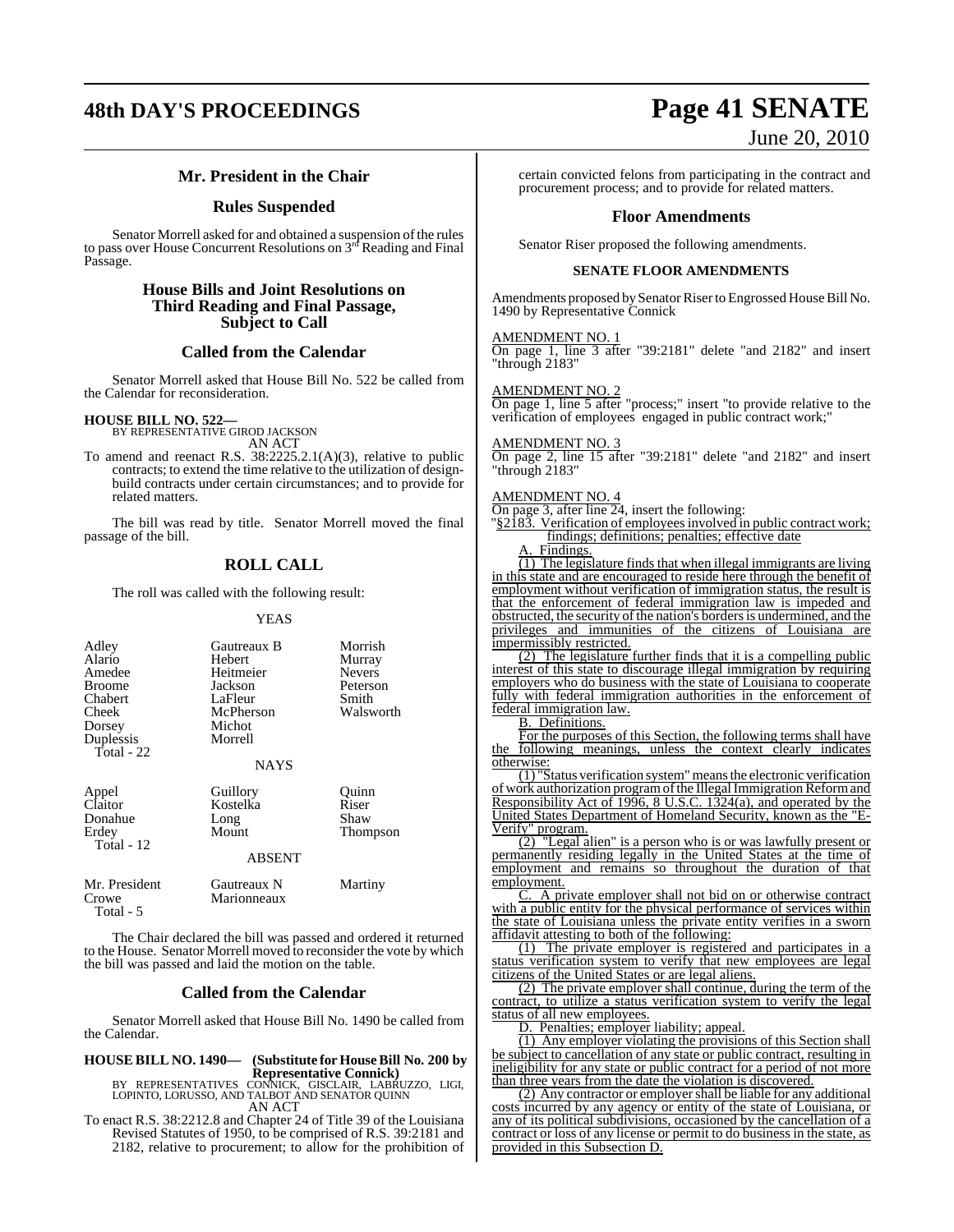Any person, contractor, or employer penalized in accordance with this Section shall have the right to appeal to the appropriate agency, department, or other government entity sanctioning the person or to the district court of competent jurisdiction.

E. The provisions of this Section shall apply only to contracts entered into on or after January 1, 2011."

Senator Riser moved adoption of the amendments.

Senator Adley objected.

# **ROLL CALL**

The roll was called with the following result:

# YEAS

Alario Guillory Mount<br>Amedee Hebert Murray Crowe Martiny<br>Dorsey McPherson Gautreaux N Total - 31

Amedee Hebert Murray<br>Broome Heitmeier Nevers Broome Heitmeier Nevers<br>
Chabert Kostelka Peterson Kostelka Cheek Long Riser<br>Claitor Marionneaux Shaw Claitor Marionneaux Shaw<br>Crowe Martiny Smith Dorsey McPherson Thompson<br>
Duplessis Michot Walsworth Duplessis Michot Walsworth Morrell<br>Morrish

Mr. President Donahue Quinn<br>Adley Gautreaux B Appel LaFleur Total - 7

Gautreaux B<br>LaFleur

ABSENT

**NAYS** 

Jackson Total - 1

The Chair declared the amendments were adopted.

# **Floor Amendments**

Senator Amedee proposed the following amendments.

# **SENATE FLOOR AMENDMENTS**

Amendments proposed by Senator Amedee to Engrossed House Bill No. 1490 by Representative Connick

AMENDMENT NO. 1

On page 1, line 3, after "and 2182" insert "and R.S. 42:1114.3" and after "relative to" insert "public contracts and"

AMENDMENT NO. 2 On page 1, line 5, after "process;" insert "to prohibit certain public servants from entering into certain contracts;

AMENDMENT NO. 3

On page 3, after line 24, insert the following:

"Section 3. R.S. 42:1114.3(F) is hereby enacted to read as follows:

§1114.3. Disaster or emergency contracts; prohibition; disclosure \* \* \*

**F. Notwithstanding any other provisions of this Section, no statewide elected official, legislator, commissioner of administration, or chief of staff or executive counsel to the governor, or full time local elected official, nor the spouse of any such person, nor any corporation, partnership, or other legal entity in which such a person owns an interest of greater than five percent, except a publicly traded corporation or a legal entity in**

# **Page 42 SENATE 48th DAY'S PROCEEDINGS**

**which the person owns a passive ownership interest that is the result of participation in a federally approved program of employee ownership, shall enter into any contract for the response, recovery, or clean up or otherwise directed to addressing needs directly emanating from the Deepwater Horizon explosion or oil leak, whether such contract is funded or reimbursed in whole or in part with public or private funds.** \* \* \*"

Senator Morrell asked for a ruling from the Chair as to whether the amendment was germane to the bill.

The Chair ruled that the amendment was not germane to the bill.

The amendment was withdrawn.

# **Floor Amendments**

Senator Claitor proposed the following amendments.

# **SENATE FLOOR AMENDMENTS**

Amendments proposed by Senator Claitor to Engrossed House Bill No. 1490 by Representative Connick

AMENDMENT NO. 1 On page 1, line 12, change "five" to "two"

Senator Claitor moved adoption of the amendments.

Senator Morrell objected.

# **ROLL CALL**

The roll was called with the following result:

## **YEAS**

Adley Cheek Gautreaux N<br>
Alario Claitor LaFleur Alario Claitor LaFleur Amedee Crowe<br>Appel Donahue Appel Donahue Walsworth<br>
Chabert Gautreaux B Total - 14

Heitmeier Total - 11 Gautreaux B **NAYS** 

Mr. President Jackson Peterson<br>Broome Marionneaux Riser Broome Marionneaux<br>Dorsey Morrell

Erdey Martiny Nevers Total - 14

Guillory McPherson<br>Hebert Michot Kostelka Morrish

The Chair declared the amendments were adopted.

The bill was read by title. Senator Morrell moved the final passage of the amended bill.

# **ROLL CALL**

The roll was called with the following result:

## YEAS

| Adley  | Erdev       | Morrell |
|--------|-------------|---------|
| Alario | Gautreaux B | Morrish |
| Amedee | Guillory    | Murray  |

Morrell Thompson<br>Murrav ABSENT

Duplessis Long Mount<br>Erdey Martiny Nevers Michot Shaw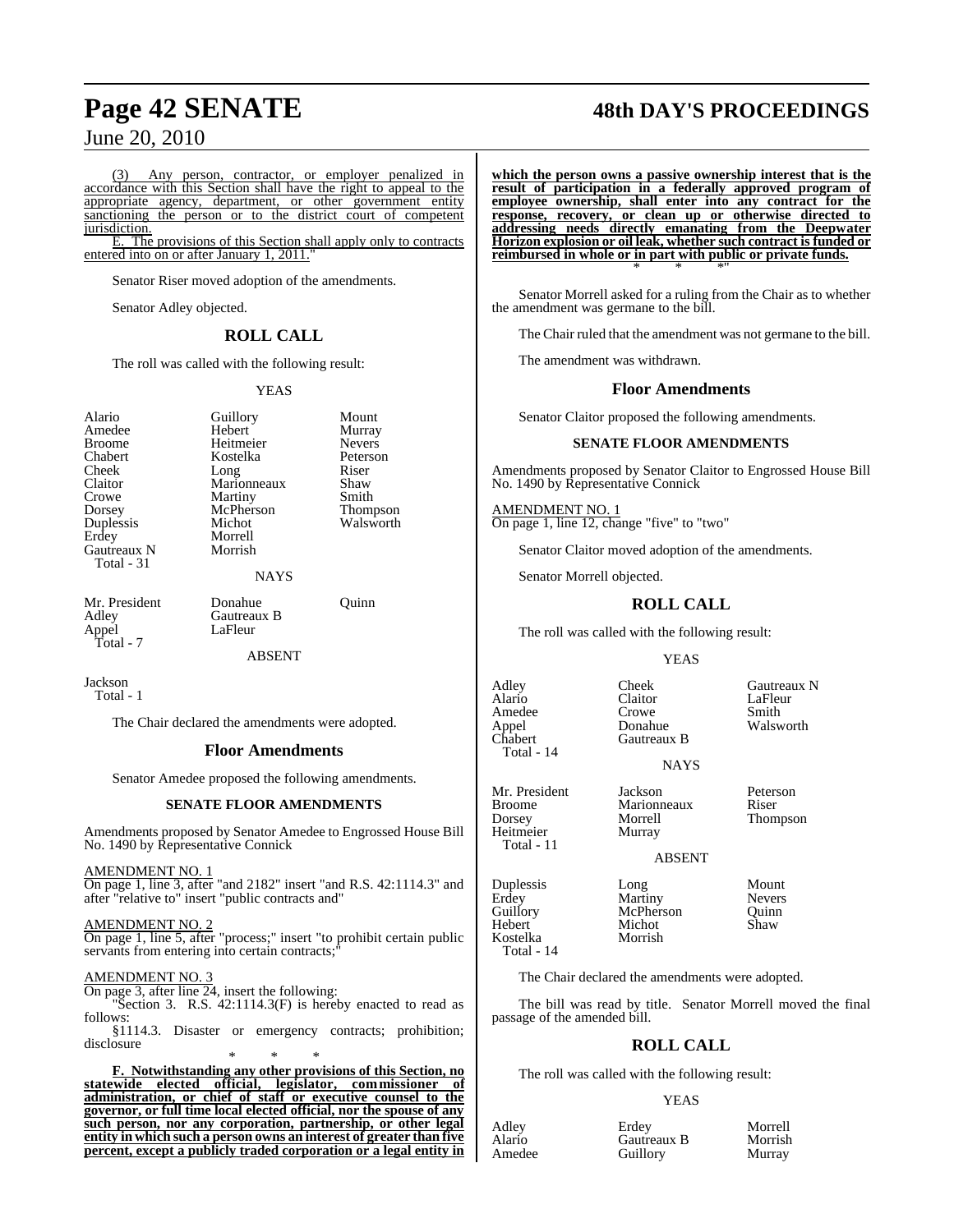| Appel                    | Hebert      | <b>Nevers</b>   |
|--------------------------|-------------|-----------------|
| <b>Broome</b>            | Heitmeier   | Peterson        |
| Chabert                  | Jackson     | Ouinn           |
| Cheek                    | Kostelka    | Riser           |
| Claitor                  | LaFleur     | Shaw            |
| Crowe                    | Long        | Smith           |
| Donahue                  | Martiny     | <b>Thompson</b> |
| Dorsey                   | McPherson   | Walsworth       |
| Duplessis                | Michot      |                 |
| Total $-35$              |             |                 |
|                          | <b>NAYS</b> |                 |
| Gautreaux N<br>Total - 2 | Marionneaux |                 |
|                          | ABSENT      |                 |

Mr. President Mount

Total - 2

The Chair declared the amended bill was passed and ordered it returned to the House. Senator Morrell moved to reconsider the vote by which the bill was passed and laid the motion on the table.

# **Rules Suspended**

Senator Mount asked for and obtained a suspension of the rules to revert to the Morning Hour.

# **Messages from the House**

The following Messages from the House were received and read as follows:

# **Message from the House**

# **CONCURRING IN SENATE CONCURRENT RESOLUTIONS**

June 20, 2010

To the Honorable President and Members of the Senate:

I am directed to inform your honorable body that the House of Representatives has finally concurred in the following Senate Concurrent Resolutions:

#### **SENATE CONCURRENT RESOLUTION NO. 135—** BY SENATOR WALSWORTH

# A CONCURRENT RESOLUTION

To expressthe sincere and heartfelt condolences of the Legislature of Louisiana to the family of Ouachita Parish Deputy Sheriff Corporal J.R. Searcy upon his death in the line of duty.

Reported without amendments.

Respectfully submitted, ALFRED W. SPEER Clerk of the House of Representatives

# **Message from the House**

# **DISAGREEMENT TO HOUSE BILL**

# June 20, 2010

To the Honorable President and Members of the Senate:

I am directed to inform your honorable body that the House of Representatives has refused to concur in the proposed Senate

# **48th DAY'S PROCEEDINGS Page 43 SENATE** June 20, 2010

Amendment(s) to **House Bill No. 389** by Representative Leger, and ask the President to appoint on the part of the Senate a committee to confer with a like committee from the House on the disagreement.

> Respectfully submitted, ALFRED W. SPEER Clerk of the House of Representatives

# **Message from the House**

# **DISAGREEMENT TO HOUSE BILL**

June 20, 2010

To the Honorable President and Members of the Senate:

I am directed to inform your honorable body that the House of Representatives has refused to concur in the proposed Senate Amendment(s) to **House Bill No. 636** by Representative Gisclair, and ask the President to appoint on the part of the Senate a committee to confer with a like committee from the House on the disagreement.

> Respectfully submitted, ALFRED W. SPEER Clerk of the House of Representatives

# **Message from the House**

# **DISAGREEMENT TO HOUSE BILL**

June 20, 2010

To the Honorable President and Members of the Senate:

I am directed to inform your honorable body that the House of Representatives has refused to concur in the proposed Senate Amendment(s) to **House Bill No. 977** by Representative Harrison, and ask the President to appoint on the part of the Senate a committee to confer with a like committee from the House on the disagreement.

> Respectfully submitted, ALFRED W. SPEER Clerk of the House of Representatives

# **Message from the House**

# **DISAGREEMENT TO HOUSE CONCURRENT RESOLUTION**

June 20, 2010

To the Honorable President and Members of the Senate:

I am directed to inform your honorable body that the House of Representatives has refused to concur in the proposed Senate Amendment(s) to **House Concurrent Resolution No. 94** by Representative Richard, and ask the President to appoint on the part of the Senate a committee to confer with a like committee from the House on the disagreement.

> Respectfully submitted, ALFRED W. SPEER Clerk of the House of Representatives

# **Message from the House**

# **RECONSIDERED DISAGREEMENT TO HOUSE BILL**

June 20, 2010

To the Honorable President and Members of the Senate: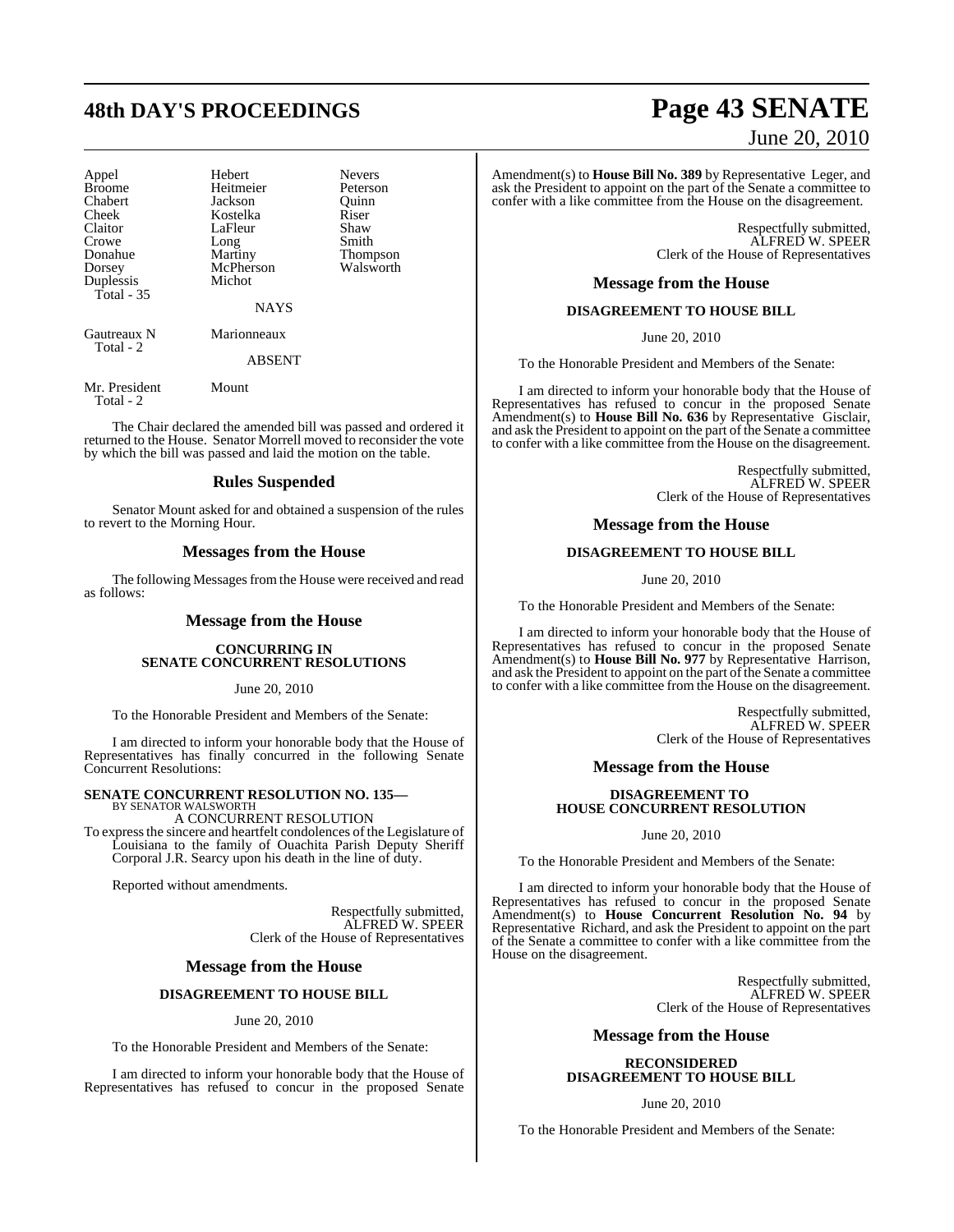# **Page 44 SENATE 48th DAY'S PROCEEDINGS**

# June 20, 2010

I am directed to inform your honorable body that the House of Representatives has reconsidered refusal to concur in the proposed Senate Amendment(s) to **House Bill No. 219** by Representative St. Germain.

Respectfully submitted, ALFRED W. SPEER Clerk of the House of Representatives

# **Motion to Consider**

# **HOUSE BILL NO. 510—**

BY REPRESENTATIVES BALDONE, HENRY BURNS, DOWNS,<br>GISCLAIR,HARDY,HARRISON,HINES,HOWARD,SAMJONES,KATZ,<br>LANDRY, LORUSSO, NORTON, NOWLIN, POPE, RICHARD,<br>RICHARDSON,RICHMOND,SIMON,JANE SMITH,ST. GERMAIN,<br>THIBAUT,TUCKER,ANDWILLMO AN ACT

To amend and reenact R.S.  $14:100(C)(1)(b)$  and to enact R.S. 14:32.1(A)(7), 32.8(A)(2)(g), 39.1(A)(6), 39.2(A)(6), and  $98(A)(1)(f)$ , relative to driving offenses; to provide relative  $\sigma$ ( $\Delta$ )( $\mu$ ), relative to driving streams). The influence of a driving offenses when the offender is under the influence of a drug or drugs; to provide for a definition of "drug"; and to provide for related matters.

# **Motion to Consider**

Senator Amedee moved the adoption of a motion to allow the Senate to consider House Bill No. 510 on Third Reading and Final<br>Passage, subject to call, after 6:00 o'clock P.M. on the 82<sup>nd</sup> calendar day, pursuant to the consent of the House.

# **ROLL CALL**

The roll was called with the following result:

### YEAS

| Mr. President | Gautreaux B | Morrish         |
|---------------|-------------|-----------------|
| Adley         | Gautreaux N | Mount           |
| Alario        | Guillory    | Murray          |
| Amedee        | Hebert      | <b>Nevers</b>   |
| Appel         | Heitmeier   | Peterson        |
| <b>Broome</b> | Jackson     | Ouinn           |
| Chabert       | Kostelka    | Riser           |
| Cheek         | LaFleur     | Shaw            |
| Crowe         | Long        | Smith           |
| Donahue       | Martiny     | <b>Thompson</b> |
| Dorsey        | McPherson   | Walsworth       |
| Duplessis     | Michot      |                 |
| Erdey         | Morrell     |                 |
| Total - 37    |             |                 |
|               | NAYS        |                 |

# ABSENT

Claitor Marionneaux Total - 2

 $Total - 0$ 

The Chair declared that the motion to allow the Senate to consider House Bill No. 510 after 6:00 o'clock P.M. on the 82nd calendar day was adopted and the bill may be considered pursuant to the consent of the House.

# **Appointment of Conference Committee on Senate Bill No. 1**

The President of the Senate appointed the following members to confer with a like committee from the House to consider the disagreement on Senate Bill No. 1:

> Senators Chaisson, Michot and Jackson.

# **Appointment of Conference Committee on Senate Bill No. 2**

The President of the Senate appointed the following members to confer with a like committee from the House to consider the disagreement on Senate Bill No. 2:

> Senators Chaisson, Michot and Jackson.

# **Appointment of Conference Committee on Senate Bill No. 65**

The President of the Senate appointed the following members to confer with a like committee from the House to consider the disagreement on Senate Bill No. 65:

> Senators Amedee, Marionneaux and N. Gautreaux.

# **Appointment of Conference Committee on Senate Bill No. 302**

The President of the Senate announced the following change in the Conference Committee membership on the disagreement on Senate Bill No. 302:

> Senator N. Gautreaux, vice Senator LaFleur.

# **Conference Committee Reports Received**

Conference Committee Reports were received for the following legislative instruments:

June 20, 2010

The Conference Committee Reports for the legislative instruments above lie over under the rules.

#### **SENATE BILL NO. 722—** BY SENATOR APPEL

- AN ACT
- To amend and reenact R.S. 42:1158(A)(2)(d), relative to the Board of Ethics computerized data management system; to require that campaign finance disclosure reports required to be filed electronically with the board are able to be searched by the public by the names of campaign contributors; and to provide for related matters.

#### **SENATE BILL NO. 228—** BY SENATOR DUPLESSIS

AN ACT To amend and reenact R.S. 9:3571.1(M), (N), (O), (R) (introductory paragraph), (S), (U) (introductory paragraph), and (Y), and to enact R.S. 9:3571.1(Z), relative to credit reporting agency information and reports; to provide for methods a consumer may use to place a security freeze on his credit report; to provide for the credit reporting agency's obligation to freeze the report upon request; and to provide for related matters.

# **SENATE BILL NO. 769—**<br>BY SENATOR CHEEK

AN ACT To amend and reenact R.S.  $40:1563.1(A)(16)$  and to enact R.S. 14:51.1 and R.S. 40:1563.1(A)(17), relative to arson and use of explosives; to provide relative to injury to persons; to provide relative to injury to firefighters, law enforcement officers, and first responders; to provide for authority to make arrests; and to provide for related matters.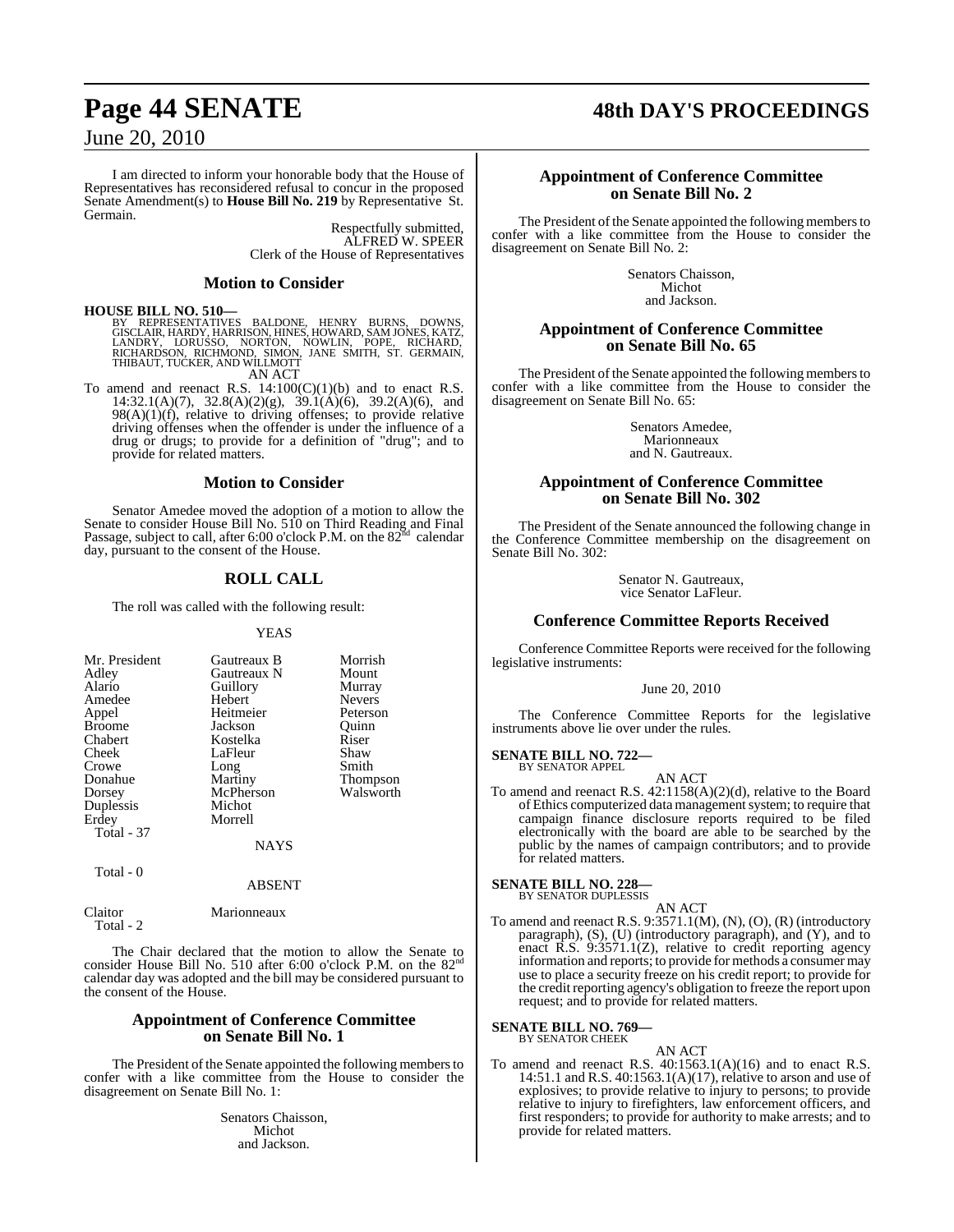# **48th DAY'S PROCEEDINGS Page 45 SENATE** June 20, 2010

**SENATE BILL NO. 774—** BY SENATORS CLAITOR AND DORSEY

AN ACT

To amend and reenact Code of Criminal Procedure Article 912.1(A), relative to criminal procedure; to provide relative to the right to appeal in any case of conviction of a capital offense; to provide for notice of the right to waive such appeal; to provide for an effective date; and to provide for related matters.

#### **HOUSE BILL NO. 1264—** BY REPRESENTATIVE LAFONTA

AN ACT

To enact R.S. 14:56.5, relative to damage to property; to create the crime of criminal damage to historic buildings and landmarks by defacing with graffiti; to provide for penalties; to provide for definitions; and to provide for related matters.

## **HOUSE BILL NO. 1060—**

BY REPRESENTATIVE RICHMOND

- AN ACT
- To amend and reenact R.S. 13:847(A)(1) through (8) and to repeal R.S. 13:846(A)(1)(b) and  $847(A)(9)$  through (38), (B), and (C), relative to fees charged and received in criminal cases; to consolidate the fees charged by the clerks of the district courts, except Orleans Parish, in criminal matters; to increase certain fees the clerks of court charge in criminal matters; to repeal certain fees the clerks of court charge in criminal matters; and to provide for related matters.

# **HOUSE BILL NO. 302—** BY REPRESENTATIVE SMILEY

AN ACT

To amend and reenact R.S. 49:1302(E) and to enact R.S. 49:1305(A)(3) and 1307, relative to boards, commissions, and like entities; to provide relative to disclosure of certain information concerning certain boards, commissions, and like entities; to provide for the publication of such information on the Internet; to provide for the powers and duties of the commissioner of administration relative thereto; to provide for the powers and duties of the legislative auditor relative thereto; and to provide for related matters.

## **HOUSE BILL NO. 1293—** BY REPRESENTATIVE PUGH

AN ACT

To enact R.S. 33:423.20, relative to the power of an elected chief of police in certain municipalities; to provide that the police chief shall appoint, promote, discipline, and discharge police personnel subject to limitations; and to provide for related matters.

# **HOUSE BILL NO. 941—** BY REPRESENTATIVE MILLS

AN ACT

To enact R.S. 33:4883, relative to the authority of local governmental subdivisions to install culverts; to provide authority for parishes and municipalities to install culverts in certain circumstances; to provide for adoption of ordinances relative to such installations; to provide for content of such ordinances; and to provide for related matters.

#### **HOUSE BILL NO. 1093—** BY REPRESENTATIVE FANNIN

AN ACT

To amend and reenact R.S. 17:1990(B)(1)(d), relative to the powers, duties, and functions of the Recovery School District, to require legislative approval of certain expenditures, contracts, and changes to contracts, regarding capital expenses; and to provide for related matters.

#### **HOUSE BILL NO. 282—** BY REPRESENTATIVE ROY

AN ACT

To amend and reenact R.S.  $9:3550(G)(3)(a)(iv)$  and to enact R.S. 22:887(I), relative to insurance policies and contracts; to provide relative to reinstatement of insurance policies and contracts subsequent to cancellation; and to provide for related matters.

# **HOUSE BILL NO. 244—** BY REPRESENTATIVE KLECKLEY

AN ACT To amend and reenact R.S. 22:1000(A)(1)(a)(vi) and (2), 1002, and 1003 and to enact R.S. 22:1003.1, relative to dependent health insurance coverage for children or grandchildren; to provide for such coverage until the age of twenty-six; to delete the requirement for full-time student status; to delete the requirement for unmarried status; to provide for exceptions; to set certain requirements and restrictions for health insurance issuers and health maintenance organizations in providing such coverage; to exempt the Office of Group Benefits; and to provide for related matters.

# **HOUSE BILL NO. 1146—** BY REPRESENTATIVE LANDRY

AN ACT

To amend and reenact Children's Code Articles 1244(A), 1245(A), 1247(B), and 1253(A), to enact Children's Code Article 1244.1, and to repeal Children's Code Articles 1245.1 and 1258, relative to intrafamily adoptions; to provide for the filing of an opposition; to provide for a hearing; to provide for notice; to provide for an analysis regarding the appointment of an attorney by the court; to provide for time periods; to provide for the refusal of a decree; to provide for attorney fees; and to provide for related matters.

**HOUSE BILL NO. 699—** BY REPRESENTATIVES GEYMANN, ARMES, LEGER, LIGI, MCVEA, MORRIS, AND SMILEY AN ACT

To amend and reenact R.S.  $39:1496.1(E)(1)(c)$  and (2) and to enact R.S. 39:1496.1(F), relative to performance-based energy efficiency contracts; to provide for the approval process of such contracts; to provide for the audit and review process of such contracts; to provide for appropriation of such contracts; to provide for an effective date; and to provide for related matters.

# **HOUSE BILL NO. 807—**

BY REPRESENTATIVE TIM BURNS AN ACT

To amend and reenact R.S. 22:512(17)(b)(introductory paragraph) and (vi)(bb) and (gg), relative to title insurance; to require that a title opinion contain a search of the mortgage records for a period of twenty years for federal judgments; to require the length of the examiner's search for a transaction involving a sale be a minimum period of thirty years or longer in order to reach a third-party transfer; to require the examiner's search be a minimum of ten years or two links in the chain of title, whichever is greater, if only the mortgage is being insured; and to provide for related matters.

# **Privilege Report of the Committee on Senate and Governmental Affairs**

# **ENROLLMENTS**

Senator Kostelka, Chairman on behalf of the Committee on Senate and Governmental Affairs, submitted the following report:

June 20, 2010

To the President and Members of the Senate:

I am directed by your Committee on Senate and Governmental Affairs to submit the following report:

The following Senate Bills have been properly enrolled: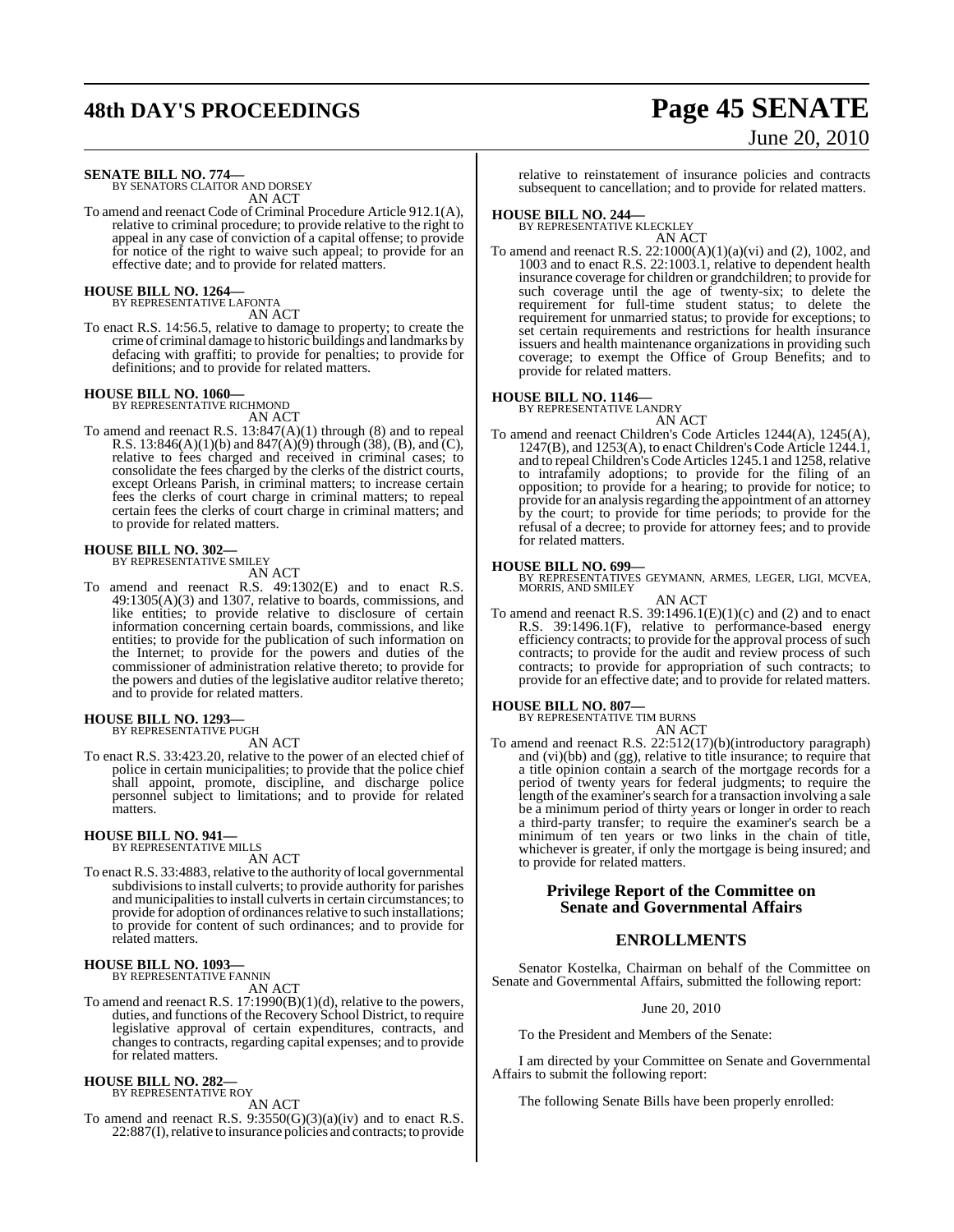#### **SENATE BILL NO. 221—** BY SENATOR APPEL

AN ACT

To enact Chapter 46 of Title 33 of the Louisiana Revised Statutes of 1950, to be comprised of R.S. 33:9661, relative to political subdivisions; to prohibit a political subdivision from imposing a tax or fee on certain persons or legal entities in certain circumstances; to provide for enforcement; to provide for the exclusion of certain towns; and to provide for related matters.

# **SENATE BILL NO. 470—** BY SENATOR LONG

AN ACT

To enact R.S. 42:1123(18)(d), relative to conflicts of interest; to provide that certain children of members of boards of commissioners of certain hospitals may contract with such hospitals under certain circumstances; and to provide for related matters.

# **SENATE BILL NO. 502—** BY SENATOR MOUNT

AN ACT

To amend and reenact R.S. 15:1352(A)(12) and to enact R.S. 15:1352(A)(20) through (29), relative to "racketeering activity"; to provide for inclusion of additional enumerated crimes to the definition of "racketeering activity"; and to provide for related matters.

#### **SENATE BILL NO. 515—** BY SENATOR KOSTELKA

AN ACT

To amend and reenact R.S. 44:4.1(B)(10) and (25), relative to public records; to provide relative to exceptions to public records law for certain records; and to provide for related matters.

#### **SENATE BILL NO. 553** BY SENATOR LAFLEUR

AN ACT

To enact R.S. 17:7(29), relative to the duties, functions, and responsibilities of the State Board of Elementary and Secondary Education; to require the board to develop and adopt an early high school graduation policy; to provide relative to implementation of such policy by local school boards; and to provide for related matters.

# **SENATE BILL NO. 669—** BY SENATOR HEBERT

AN ACT

To amend and reenact R.S. 22:1547(I)(2) and 1573(G) and to enact R.S. 22:1557(A)(4) and 1574, relative to insurance producers; to provide with respect to biannual renewal of surplus lines broker license; to provide for commissions; to provide for carry forward of continuing education hours; to provide for producer training requirements to sell long-term care insurance; and to provide for related matters.

# **SENATE BILL NO. 709—**

BY SENATOR WALSWORTH

- AN ACT
- To amend and reenact R.S. 43:19, 19.1, 24(B) and (C), 81, 82, and 89, and to enact R.S. 43:24(D), and to repeal R.S. 43:87, relative to the publication of acts of the legislature; to provide relative to the Official Journal of the State; to provide relative to printing contracts; and to provide for related matters.

#### **SENATE BILL NO. 728—** BY SENATOR BROOME

AN ACT

To amend and reenact R.S. 17:7(6)(b)(i)(cc)(introductory paragraph), relative to teacher certification requirements; to reduce the number of years of experience needed by an out-of-state certified teacher to qualify for a Louisiana teaching certificate; and to provide for related matters.

# **Page 46 SENATE 48th DAY'S PROCEEDINGS**

# **SENATE BILL NO. 736—**

BY SENATOR DORSEY

AN ACT To amend and reenact Code of Criminal Procedure Article 876 and Children's Code Article 857(C), relative to criminal procedure; to provide for prosecution and sentencing of adults for certain crimes committed as a child; and to provide for related matters.

# **SENATE BILL NO. 794— (Substitute of Senate Bill No. 355 by**

Senator Mount)<br>BURFORD, HENRY BURNS, CORTEZ, DOERGE, BARRES, BARRAS,<br>BURFORD, HENRY BURNS, CORTEZ, DOERGE, FANNIN, GEYMANN,<br>LABRUZZO, LEBAS, MILLS, MORRIS, NOWLIN, PEARSON, ROPE,<br>SIMON, GARY SMITH, JANE SMITH, ST. GERMAIN, WILLMOTT

AN ACT

To enact Part XV of Chapter 11 of Title 40 of the Louisiana Revised Statutes of 1950, to be comprised of R.S. 40:2200.11 through 2200.15, relative to proton beam radiotherapy; to provide for the registration of all proton beam radiotherapy equipment; to provide for a moratorium on registration; to provide for a termination date; to provide for definitions; to provide for rules and regulations; and to provide for related matters.

# **SENATE BILL NO. 801— (Substitute of Senate Bill No. 399 by Senator Riser)**

BY SENATOR RISER AND REPRESENTATIVE HINES

- AN ACT
- To enact R.S. 14:323, relative to the use of tracking devices; to prohibit the tracking of the location or movement of another person without the consent of that person; to provide for definitions; to provide for exceptions; to provide for penalties; and to provide for related matters.

#### **SENATE BILL NO. 807— (Substitute of Senate Bill No. 657 by Senator Hebert)** BY SENATOR HEBERT

AN ACT

To amend and reenact R.S. 39:1308 and 1310 and to enact R.S. 39:1309(E), relative to local government budgets; to require certain budgetary information to be published on the official Internet website or portal of the district attorney for the Sixteenth Judicial District; to provide for an effective date; and to provide for related matters.

SENATE BILL NO. 531—<br>BY SENATOR CLAITOR AND REPRESENTATIVES BOBBY BADON, BALLDONE, BILLIOT, HENRY BURNS, CARMODY, CARTER, CONNICK,<br>DIXON, FOIL, GISCLAIR, HARRISON, HENRY, HOFFMANN, HONORE,<br>SAM JONES, LEGER, LOPINTO, SIMON, ST. GERMAIN AND WADDELL

AN ACT To enact Chapter 22-A of Title 39 of the Louisiana Revised Statutes of 1950, comprised ofR.S. 39:2165 through 2165.12, relative to actions and qui tam actions; to authorize actions and qui tam actions for certain matters related to oil spill relief programs; to provide definitions, terms, procedures, conditions, and requirements; to provide relative to damages and awards; and to provide for related matters.

# **SENATE BILL NO. 563—**

BY SENATOR CHEEK AND REPRESENTATIVE KATZ AN ACT

To enact R.S. 46:2742(D), relative to the nursing home reimbursement methodology; to provide for certain monies collected by the Department of Health and Hospitals to be deposited into the Medicaid Trust Fund for the Elderly; and to provide for related matters.

# **SENATE BILL NO. 589—**

BY SENATOR GUILLORY AND REPRESENTATIVE HARDY AN ACT

To amend and reenact R.S. 15:571.5(C) and 574.9(E), relative to criminal procedure; to allow good behavior credit while on parole; and to provide for related matters.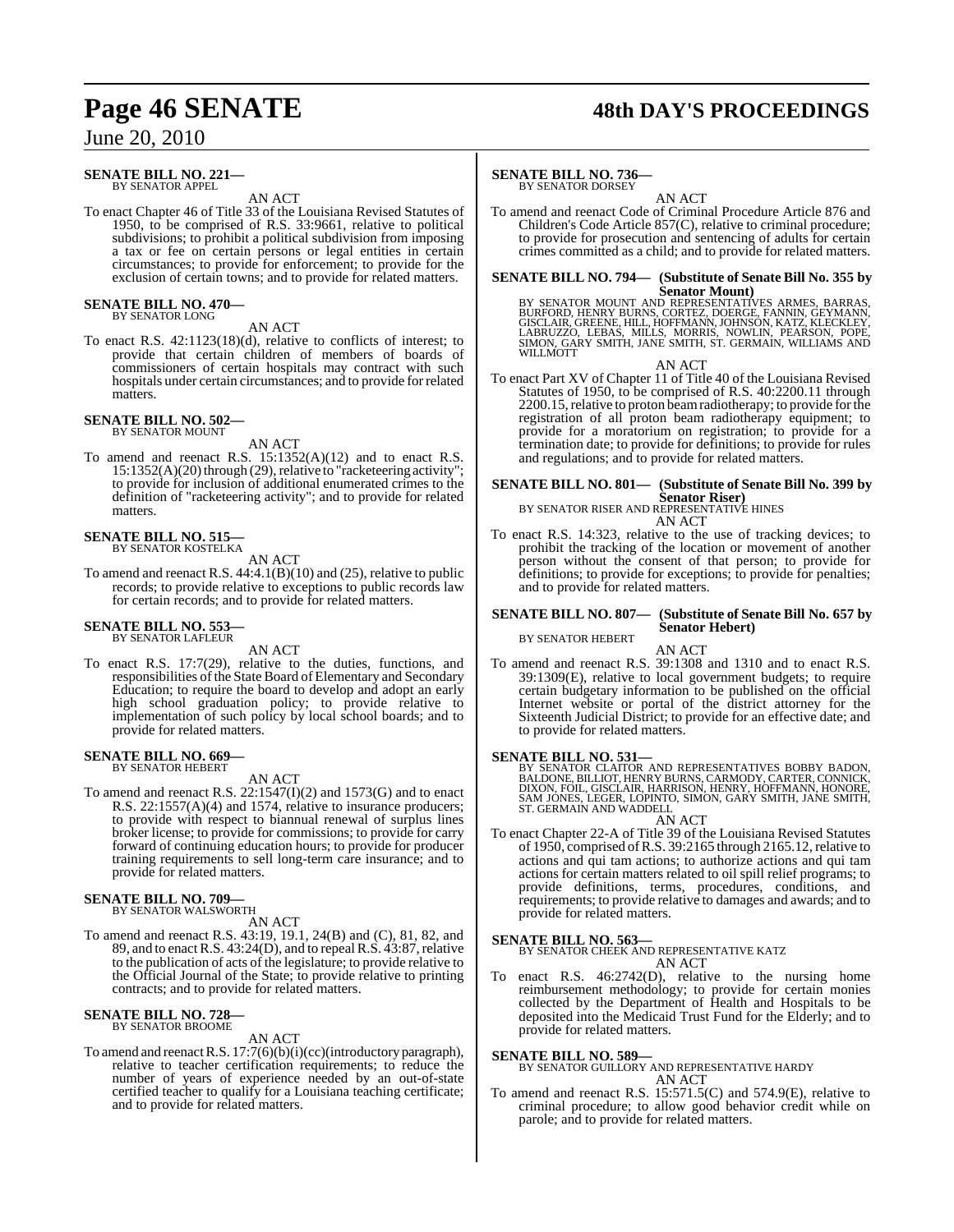# **48th DAY'S PROCEEDINGS Page 47 SENATE**

#### **SENATE BILL NO. 614—** BY SENATOR THOMPSON

AN ACT

To enact Chapter 3-F of Title 15 of the Louisiana Revised Statutes of 1950, to be comprised of R.S. 15:562 through 562.6, relative to the crime of arson; to provide for the registration of persons who commit offenses involving arson; to provide for purposes and notification; to provide for definitions; to provide for certain criteria; to provide for penalties; and to provide for related matters.

# **SENATE BILL NO. 706—** BY SENATOR JACKSON

AN ACT

To amend and reenact R.S. 39:51(E), relative to the General Appropriation Bill; to require that the Five Year Estimated Revenue Loss Chart from the Tax Exemption Budget be an appendix to the General Appropriation Bill; to provide for the annual review of the Five Year Estimated Revenue Loss Chart; and to provide for related matters.

#### **SENATE BILL NO. 744—** BY SENATOR MARIONNEAUX

AN ACT

To amend and reenact R.S. 17:3096(G), relative to monies in certain qualified tuition programs and civil procedure; to exempt certain funds from attachment, levy, garnishment, or legal process; to provide terms and conditions; and to provide for related matters.

# **SENATE BILL NO. 746—** BY SENATOR JACKSON

AN ACT

To amend and reenact R.S. 17:3129(C) and (E), and 3130(B)(1), and R.S. 39:28(C) and 32.1, and to enact R.S. 17:3129(F), relative to postsecondary education; to provide relative to funding institutions of postsecondary education; to provide for the powers of the Board of Regents; to provide relative to budget request forms; to require that the formula adopted by the Board of Regents be reported to certain legislative committees; and to provide for related matters.

#### **SENATE BILL NO. 747—** BY SENATOR JACKSON

## AN ACT

To enact R.S. 49:220.10, relative to housing needs in declared disaster areas as a result of hurricanes Katrina and Rita; to provide with respect to Road Home Program applicants whose claims were denied because of unresolved succession and inheritance issues; to provide certain terms, conditions, and procedures; to provide relative to disbursal of certain funding; to provide for an effective date; and to provide for related matters.

# **SENATE BILL NO. 749—**

BY SENATOR MURRAY

AN ACT

To amend and reenact R.S. 24:653(H)(2), relative to the Joint Legislative Committee on the Budget; to provide for the review of certain negotiations, compromises or settlements by the Litigation Subcommittee of the Joint Legislative Committee on the Budget; to provide for an effective date; and to provide for related matters.

# **SENATE BILL NO. 788—** BY SENATOR HEBERT

#### AN ACT

To amend and reenact R.S. 44:4.1(B)(21), and to enact Chapter 8-A of Title 37 of the Louisiana Revised Statutes of 1950, to be comprised of R.S. 37:711.1 through 711.24, relative to the professional geoscientists; to provide for a board; to provide for meetings; to provide for powers; to provide for records and reports; to provide for requirements; to provide for exemptions; to provide for applications; to provide for examinations; to provide for eligibility; to provide for types of licenses; to provide for issuance of licenses; to provide for expiration and renewal of licenses; to provide for professional development; to

# June 20, 2010

provide for a seal; to provide for disciplinary procedures; to provide for enforcement; and to provide for related matters.

**SENATE BILL NO. 797— (Substitute of Senate Bill No. 29 by Senator Morrell)**

BY SENATOR MORRELL AN ACT

To enact R.S. 47:1992(G), relative to the Orleans Parish Assessor; to provide a procedure for inspection of assessment listsin Orleans Parish; to provide for hearing by board of review; and to provide for related matters.

**SENATE BILL NO. 799— (Substitute of Senate Bill No. 741 by**

S**enator B. Gautreaux)**<br>BY SENATOR B. GAUTREAUX AND REPRESENTATIVES HARDY AND<br>HENDERSON AN ACT

To enact R.S. 41:1215.3, relative to the leasing of certain state property; to provide for the property description; to provide for terms and conditions; to provide for the uses of the property subject to the lease; and to provide for related matters.

**SENATE BILL NO. 240—** BY SENATOR MURRAY AND REPRESENTATIVES BROSSETT, HINES AND LEGER

### AN ACT

To enact R.S. 17:1990(C)(2)(a)(iii), relative to the Recovery School District; to allow the Orleans Parish School Board to deduct certain costs from the amount of local revenues that it would otherwise be required to transfer to the district; to require a report accounting for such excluded monies; and to provide for related matters.

# **SENATE BILL NO. 268—** BY SENATOR LAFLEUR

AN ACT

To amend and reenact R.S. 22:2051, 2052, 2053(A), 2054, 2055, 2056, 2057(A) and (C), 2058(A), (B)(7), (C) and (D), 2059(A) and (C)(1) through (4), 2060(A)(1) and (B), 2061(A), 2062(A) and (B), 2063, 2067, 2068(A) and (B), and 2069(A) and (B) and to enact R.S. 22:2057(D) and (E), 2059(C)(10) through (14), 2060.1, 2061(D), and 2061.1, and to repealR.S. 22:2060(A)(3), relative to the Louisiana Insurance Guaranty Association Law; to provide for coverage limitations ofthe association; to provide for definitions; to provide for the creation of the association; to provide for membership of the board of directors; to provide for the powers and duties of the association; to provide for benefit limitations of the association; to provide for assessments of member insurers; to provide for venue; to provide for the plan of operation of the association; to provide for the powers and duties of the commissioner of insurance; to provide for the coordination among other GuarantyAssociations; to provide for the effect of paid claims; to provide for the exclusion of claims of "high net worth insureds"; to provide for the exhaustion of other coverage prior to making a claim against the association; to provide for the prevention of insolvencies; to provide for immunity; to provide for a stay of proceedings against insolvent insurers; to provide for prohibited advertising; to provide for effective date; and to provide for related matters.

# **SENATE BILL NO. 405—**

BY SENATOR MARIONNEAUX

AN ACT

To enact R.S. 47:1520(A)(1)(f), relative to the Department of Revenue; to authorize the secretary to require electronic filing of tax returns or reports under certain circumstances; to provide for an effective date; and to provide for related matters.

**SENATE BILL NO. 418—**

BY SENATOR KOSTELKA AN ACT

To amend and reenact R.S.  $42:1141(C)(3)(a)$  and (c) and 1163, relative to enforcement of laws within the jurisdiction of the Board of Ethics; to provide for procedures relative to such enforcement; and to provide for related matters.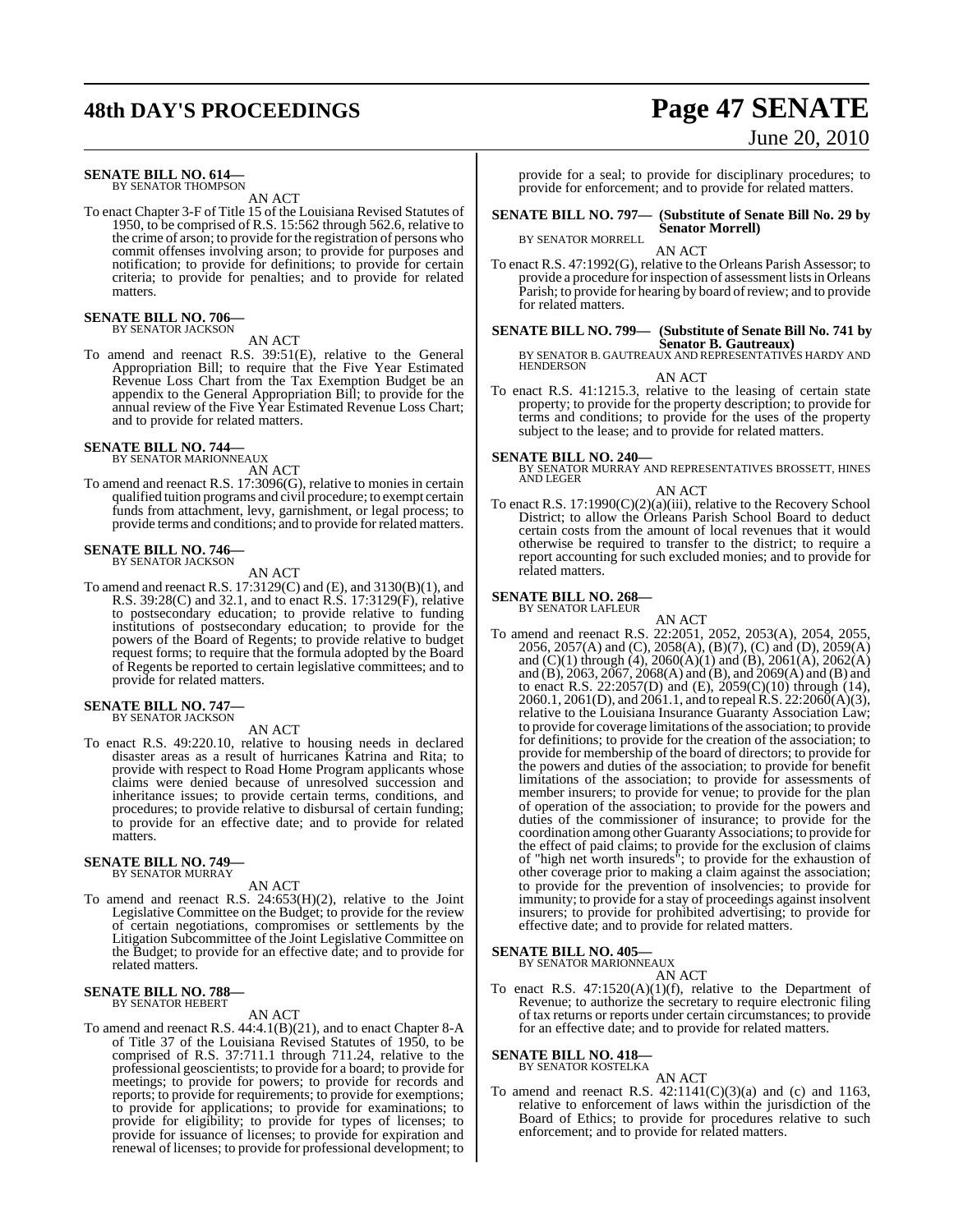# **SENATE BILL NO. 420—**

BY SENATOR MARIONNEAUX AN ACT

To enact R.S. 17:63, relative to the Iberville Parish School Board; to provide relative to the size of the board; to provide relative to the adoption of an apportionment plan for member districts and approval of such plan; and to provide for related matters.

### **SENATE BILL NO. 676—** BY SENATOR HEBERT

AN ACT

To amend and reenact R.S. 22:1984 and R.S. 44:4.1(B)(10), relative to examination and investigation of insurers and regulated entities; to provide for financial and market analysis of insurers and regulated entities; to provide for penalties; to provide for confidentiality; to provide for standards and procedures; and to provide for related matters.

- **SENATE BILL NO. 686—**<br>BY SENATORS MOUNT, ALARIO, GUILLORY, LONG, MARTINY AND RORRELL AND REPRESENTATIVES BARRAS, BILLIOT, TIM BURNS, CHAMPAGNE, HOFFMANN, LABRUZZO, LEGER, POPE, PUGH, RICHARD, JANE SMITH, TALBOT AND THIBAU
	-
- To amend and reenact R.S. 14:98(D)(1)(a), (D)(2), (E)(1)(a), (E)(2), To amend and reenact R.S. 14:98(D)(1)(a), (D)(2), (E)(1)(a), (E)(2), and (E)(4)(b), and Code of Criminal Procedure Article 893(B), relative to operating a vehicle while intoxicated; to amend criminal penalties relative to the crime of operating a vehicle while intoxicated; to provide for substance abuse treatment; to provide for certain procedures relative to the forfeiture of vehicles; to provide for the allocation of certain funds; and to provide for related matters.

#### **SENATE BILL NO. 699—** BY SENATOR PETERSON

AN ACT

To enact Part XV of Chapter 4 of Subtitle II of Title 39 of the Louisiana Revised Statutes of 1950, to be comprised of R.S. 39:1051, relative to local financing; to authorize public entities to create public benefit corporations and enter into contracts with such public benefit corporations for the planning, renovation, construction, leasing, subleasing, management and improvement of public properties and facilities; to exempt such public entities from limitations on property dispositions relating to surplus property in connection with the alienation or disposition of public properties and facilities to public benefit corporations created by such public entities provided that such property remains dedicated for public purposes; to authorize such public entities to enter into financing arrangements with their public benefit corporations and other private parties providing additional funds to such public benefit corporations to construct new facilities and/or to renovate existing public properties or facilities; and to provide for related matters.

### **SENATE BILL NO. 808— (Substitute of Senate Bill No. 516 by Senator Morrell)**

BY SENATOR MORRELL

AN ACT To amend and reenact R.S. 33:2740.3(D)(1)(a) and (c), 4106,  $4702(B)(2)(b)$  and R.S.  $34:1(B)(1)(a)$ , relative to the city of New Orleans; to correct the name of the New Orleans Chamber of Commerce in statutes; and to provide for related matters.

> Respectfully submitted, ROBERT W. "BOB" KOSTELKA Chairman

The foregoing Senate Bills were signed by the President of the Senate.

# **Page 48 SENATE 48th DAY'S PROCEEDINGS**

# **Message to the Governor**

# **SIGNED SENATE BILLS**

June 20, 2010

To the Honorable Governor of the State of Louisiana:

The President of the Senate and the Speaker of the House of Representatives have signed the following Senate Bills:

**SENATE BILL NO. 82—** BY SENATOR GUILLORY AND REPRESENTATIVE THIERRY AN ACT

To amend and reenact R.S. 18:59.2(B), relative to registrars of voters; to provide relative to authorized positions in the office of the registrar of voters in St. Landry Parish; and to provide for related matters.

# **SENATE BILL NO. 311—**

BY SENATOR KOSTELKA

AN ACT To amend and reenact R.S. 18:1486(B) and 1491.7(B)(4), relative to contributions by individuals to political committees and certain expenditures by certain individuals; to provide relative to reporting requirements for individual contributions in the form of a payroll deduction or dues check-off system; to provide relative to expenditures made in support of or in opposition to a proposition by certain persons; and to provide for related matters.

# **SENATE BILL NO. 423—**

BY SENATOR WALSWORTH

- AN ACT
- To enact R.S. 49:220.26, relative to state administration; to provide for reserve investigators in the Louisiana Inspector General's Office; and to provide for related matters.

# **SENATE BILL NO. 505—** BY SENATOR JACKSON

AN ACT To enact Chapter 20-F of Title 17 of the Louisiana Revised Statutes of 1950, to be comprised of R.S. 17:3046 through 3046.2, relative to need-based financial assistance for students enrolled in Louisiana colleges and universities; to statutorily create the Louisiana GO Grant program; to provide with respect to eligible colleges and universities; to provide for eligibility requirements for student participation in the program; to provide for program rules and administration; and to provide for related matters.

**SENATE BILL NO. 554—** BY SENATOR GUILLORY AND REPRESENTATIVE THIERRY AN ACT

To enact R.S. 15:569(D) and R.S. 49:967(E) and (F), relative to the Administrative Procedure Act; to provide that the Administrative Procedure Act does not apply to certain actions of the Department of Public Safety and Corrections; and to provide for related matters.

# **SENATE BILL NO. 559**

BY SENATOR WALSWORTH AN ACT

To amend and reenact R.S. 56:1681(A)(2)(d), relative to the State Parks and Recreation Commission; to provide for the membership of the commission; and to provide for related matters.

#### **SENATE BILL NO. 562** BY SENATOR CHABERT

AN ACT

To amend and reenact R.S. 25:1312(A), 1314, 1315, and 1316, and to repeal R.S. 25:1313(B)(3), R.S. 36:744(M) and 801.21, relative to the South Louisiana Wetlands Discovery Center; to remove the center from the Department of State Office; and to provide for related matters.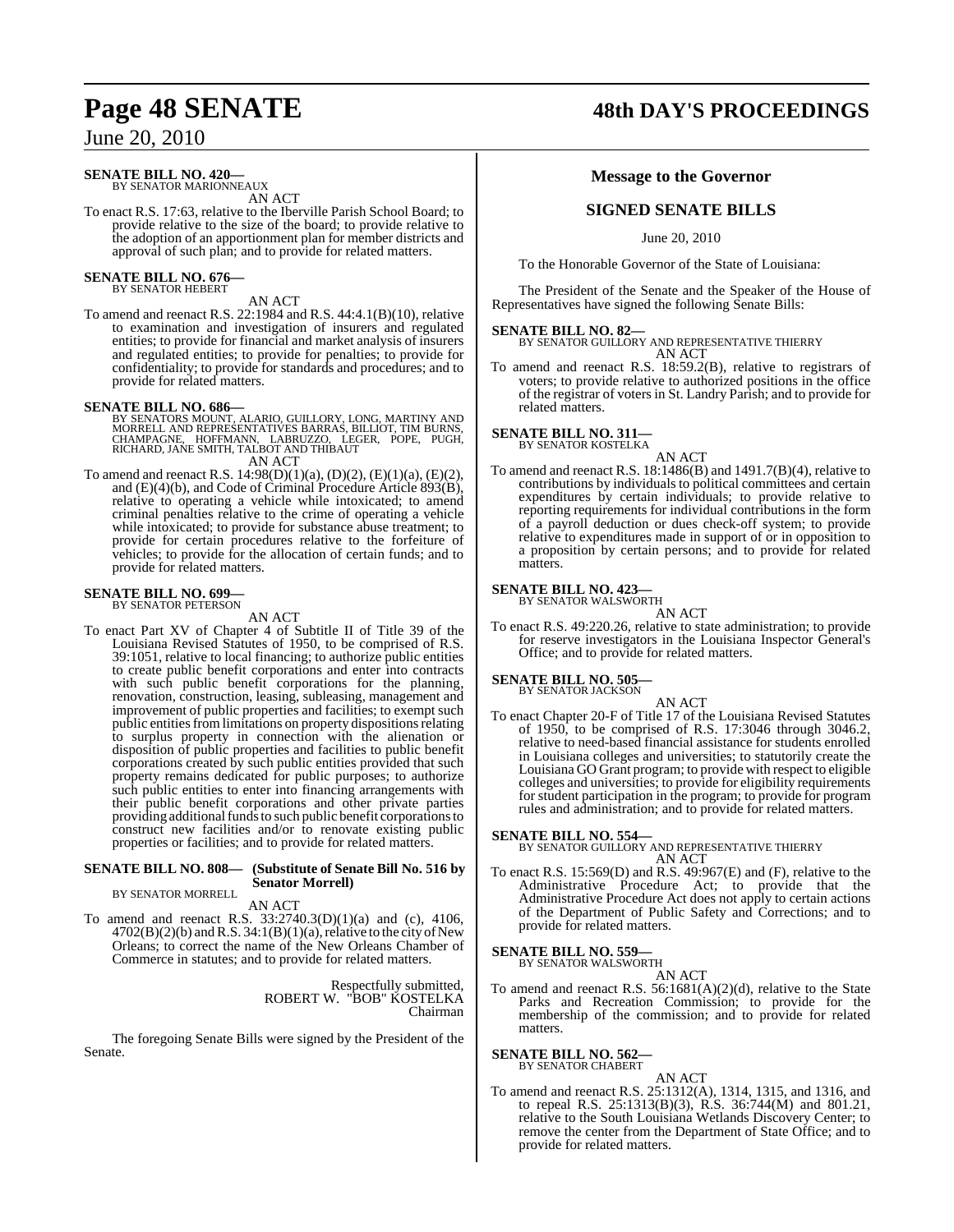#### **SENATE BILL NO. 742—** BY SENATOR BROOME

AN ACT

To amend and reenact R.S. 40:2403(B)(1)(f) and to enact R.S.  $15:1202(A)(28)$ , relative to law enforcement officers; to provide for the membership on the Council of Peace Officer Standards and Training; to provide for the membership on the Louisiana Commission on Law Enforcement and Administration of Criminal Justice; and to provide for related matters.

**SENATE BILL NO. 743—** BY SENATOR BROOME

AN ACT

To amend and reenact R.S. 24:973.1(B)(1) and (2), (D), and (E)(5), relative to the Legislative Youth Advisory Council; to provide for membership and terms; to provide for the selection of members nominated for membership by certain school clubs and community organizations; to provide relative to the selection process; to provide for submission of an annual report; and to provide for related matters.

#### **SENATE BILL NO. 750—** BY SENATOR MURRAY

AN ACT

To amend and reenact R.S. 13:3105(A) and to enact R.S. 13:996.67, relative to courts and judicial procedure; to provide for the Civil District Court for the parish of Orleans; to authorize the Civil District Court for the parish of Orleans and the clerk of court of the Civil District Court for the parish of Orleans to impose additional costs of court and service charges in certain civil matters under certain circumstances; to provide for the collection of such costs and charges; to establish a judicial building fund; to provide for the dedication and disbursement of such funds; to provide procedures and conditions; to provide for the compensation of jurors in civil cases triable by a jury in the Civil District Court for the parish of Orleans; to increase such compensation; and to provide for related matters.

# **SENATE BILL NO. 759—**

BY SENATOR THOMPSON

and to provide for related matters.

AN ACT To enact Subpart B-20 of Part IV of Chapter 1 of Title 33 of the Louisiana Revised Statutes of 1950, to be comprised of R.S. 33:130.441 through 130.447, relative to agricultural, economic, and industrial development in Madison Parish; to create the Madison Parish Economic and Industrial Development District; to provide for the governance, powers, duties, and funding of the

district; to authorize the district to issue bonds and levy taxes;

#### **SENATE BILL NO. 768—** BY SENATOR MCPHERSON

AN ACT

To enact R.S. 32:473.1(D), relative to motor vehicles; to provide relative to the rotation call list in connection with removal of an abandoned motor vehicle; and to provide for related matters.

## **SENATE BILL NO. 183—** BY SENATOR N. GAUTREAUX

AN ACT

To amend and reenact R.S. 30:124, relative to the State Mineral and Energy Board; to provide for alternate energy resources; to authorize the State Mineral and Energy Board to lease state lands for the exploration, development, and production of energy from alternative energy resources; to provide for terms and conditions; to provide for rulemaking authority; to provide for approval of certain leases by ports; harbor and terminal districts; or port, harbor and terminal districts; and to provide for related matters.

#### **SENATE BILL NO. 248—** BY SENATOR MCPHERSON

AN ACT

To amend and reenact R.S. 47:820.5.2(F)(5) and 820.5.4(F)(5) and R.S. 49:951(7) and to enact R.S. 49:951(1.1) and 967.1, relative to the Administrative Procedure Act; to provide for the

applicability of, and exemptions from the Act; to repeal certain of such exemptions; and to provide for related matters.

**SENATE BILL NO. 611—**<br>BY SENATOR DORSEY AND REPRESENTATIVES AUSTIN BADON,<br>BARROW, HENRY BURNS, BURRELL, HONORE, HUTTER, GIROD<br>JACKSON, MICHAEL JACKSON, LEBAS, MONICA, NORTON, SMILEY, STIAES AND WILLIAMS

AN ACT

To enact R.S. 33:9038.64, relative to cooperative and economic development in East Baton Rouge Parish; to create the River Park Development District, a political subdivision of the state of Louisiana; to provide for the boundaries of the district; to provide for the governance of the district; to provide for the authority, powers, duties, and function of the governing body; to provide for the levy and collection of taxes and special assessments within the district; to provide for the authority to create subdistricts within the district; to authorize the district to issue and sell bonds; to authorize the district to engage in tax increment financing; to provide for the duration of the district; and to provide for related matters.

# **SENATE BILL NO. 792— (Substitute for Senate Bill No. 136 by Senator Morrish)**

BY SENATOR MORRISH

AN ACT

To amend and reenact R.S. 22:2134(B)(3)(d), R.S. 40:1421, the introductory paragraph of 1422(A), 1422(C), the introductory paragraph of  $1427$ ,  $1427(1)$  and  $(3)$ ,  $1428(A)(1)$  and  $(4)(a)$  and (C), and 1429, relative to the insurance fraud investigation unit within the Department of Public Safety and Corrections, public safety services, office of state police; to provide for definitions; to provide for powers and duties of the unit; to provide for reporting; to provide relative to the Insurance Fraud Investigation Fund; to extend the termination date of the unit; and to provide for related matters.

# **SENATE BILL NO. 798— (Substitute of Senate Bill No. 517 by Senator Walsworth)** BY SENATOR WALSWORTH

AN ACT

To enact R.S. 17:236.1(G), relative to home study programs; to provide that a high school diploma awarded by an approved home study program shall be recognized by certain educational institutions and governmental entities in the same manner as one awarded by an approved nonpublic school; and to provide for related matters.

and they are hereby presented for executive approval.

Respectfully submitted, GLENN A. KOEPP Secretary of the Senate

# **ATTENDANCE ROLL CALL**

# PRESENT

Mr. President Erdey Michot<br>Adley Gautreaux B Morrell Adley Gautreaux B Morrell Alario Gautreaux N Morrish Appel<br>Broome Broome Heitmeier Nevers<br>
Chabert Jackson Peterso Chabert Jackson Peterson Cheek Kostelka Quinn Crowe Long Shaw Donahue Marionneaux<br>Dorsey Martiny Dorsey Martiny Thompson Total - 39

Amedeu<br>
Amedeu<br>
Amedeu<br>
Amedeu<br>
Mount<br>
Murray LaFleur Riser<br>Long Shaw McPherson

ABSENT

Total - 0

**48th DAY'S PROCEEDINGS Page 49 SENATE** June 20, 2010